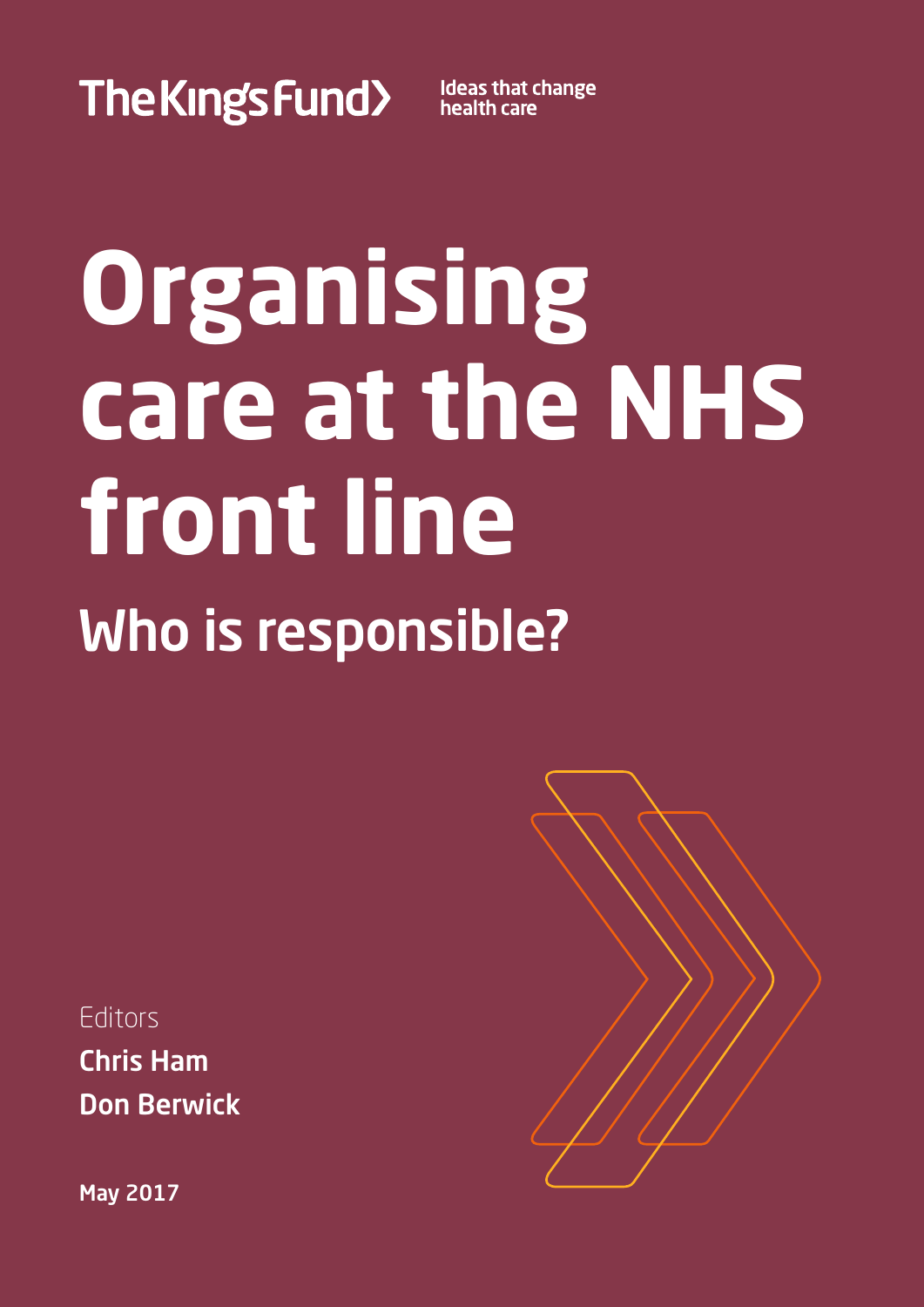### $\binom{1}{2}$  $\binom{1}{2}$  $\binom{1}{2}$  $\binom{1}{2}$  $\binom{1}{2}$   $\binom{2}{3}$  $\binom{2}{3}$  $\binom{2}{3}$   $\binom{4}{4}$  $\binom{4}{4}$  $\binom{4}{4}$

### **Contents**

| Key messages                                              | 3              |
|-----------------------------------------------------------|----------------|
| The problems                                              | $\overline{3}$ |
| The solutions                                             | $\overline{3}$ |
| Priorities for the future                                 | $\overline{4}$ |
| <b>Introduction</b>                                       | 6              |
| Setting the scene: Chris Ham and Don Berwick              | 6              |
| How is clinical care provided now?                        | 16             |
| A physician's perspective: Elin Roddy                     | 16             |
| A trainee's perspective: Jennifer Isherwood               | 19             |
| A medical student's perspective: Harrison Carter          | 23             |
| A GP perspective: Rammya Mathew and John Launer           | 25             |
| A physician's perspective: Gordon Caldwell                | 28             |
| A patient's perspective: Michael Wise                     | 32             |
| A senior manager's perspective: Juliet Shavin             | 35             |
| A hospital manager's perspective: James O'Brien           | 38             |
| A Care Quality Commission perspective: Mike Richards      | 41             |
| A patient safety director's perspective: Mike Durkin      | 45             |
| How could clinical care be improved?                      | 49             |
| A quality improvement champion's perspective: Don Berwick | 49             |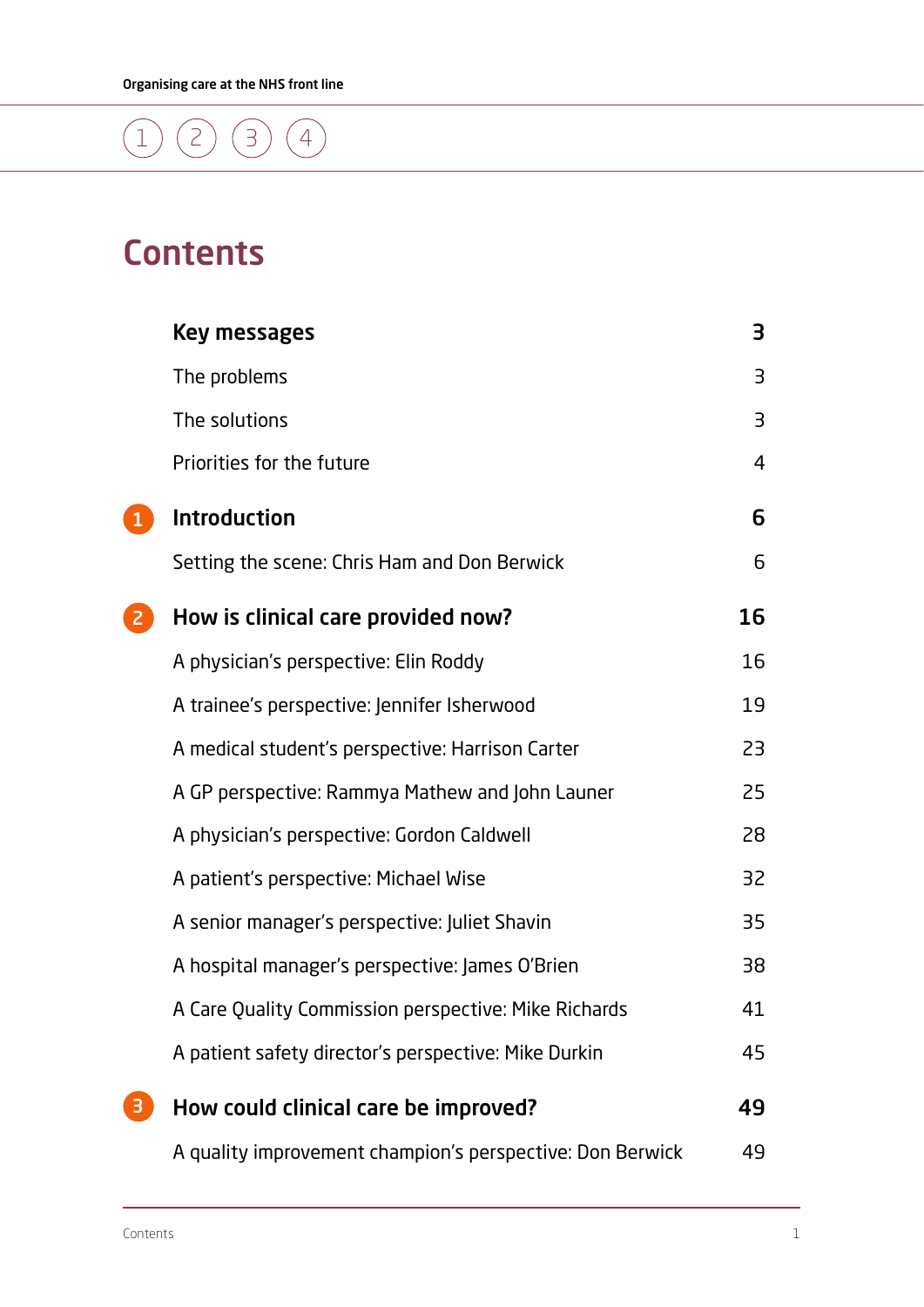| A quality improver's perspective: Bob Klaber                      | 53 |
|-------------------------------------------------------------------|----|
| A medical director and chief executive's perspective: David Evans | 56 |
| A nurse's perspective: Clare Carter-Jones                         | 59 |
| A physician's perspective: Matthew Lewis                          | 62 |
| A geriatrician's perspective: Tom Downes                          | 65 |
| A clinical researcher's perspective: Sam Pannick                  | 68 |
| A Royal College of Physicians' perspective: Mark Temple           | 70 |
| An independent foundation's perspective: Jocelyn Cornwell         | 73 |
| <b>Conclusion</b>                                                 | 77 |
| Bringing it all together: Chris Ham and Don Berwick               | 77 |
| <b>References</b>                                                 | 91 |
| <b>About the editors</b>                                          | 97 |
| <b>Acknowledgements</b>                                           | 98 |

[4](#page-77-0)

 $\bigoplus$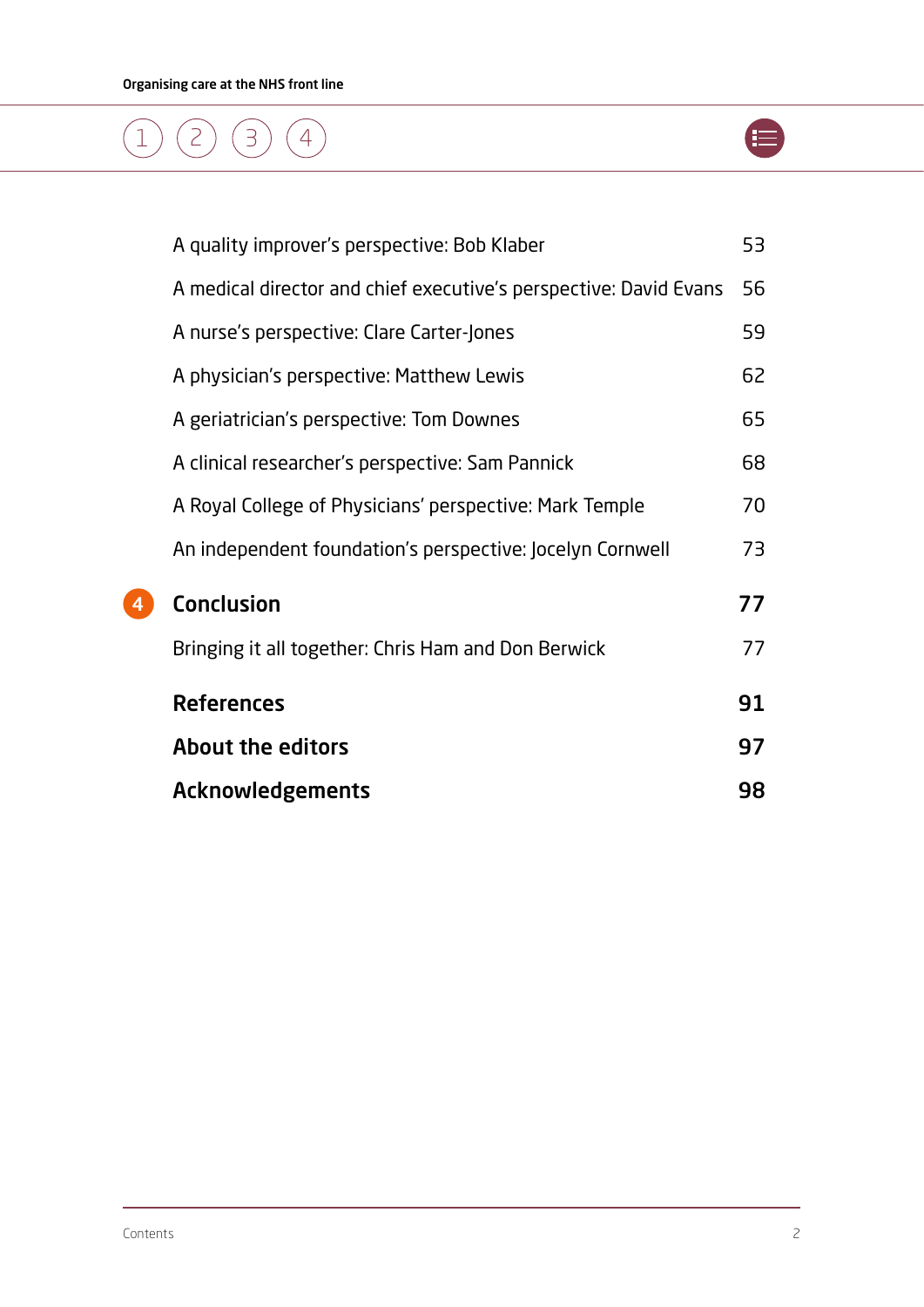

### <span id="page-3-0"></span>Key messages

### The problems

- **•** Acutely ill medical patients account for a high proportion of the inpatient work of NHS hospitals. These patients are usually admitted on an unplanned basis, often with complex needs that are difficult to diagnose.
- **•** Care for acutely ill medical patients is delivered by teams of clinicians, including doctors from different specialties. These teams require information about patients' medical histories and test results that may not be readily available.
- **•** Consultants responsible for these patients are usually not in contact with the patients' GPs. These consultants may also encounter difficulties in communicating with other consultants within their hospital and with colleagues in transferring hospitals.
- **•** Providing safe and high-quality care to these patients has always been challenging but has become more so as the volume and complexity of work has increased. Clinical teams have absorbed growing pressures on the NHS but this is unlikely to be sustainable.
- **•** Increases in the numbers of doctors, nurses, allied health professionals (AHPs) and other staff in hospitals have helped the NHS meet rising demand but there are now difficulties in filling vacancies. The use of agency staff to address workforce shortages has affected teamworking and continuity of care.
- **•** Changes in medical training have also affected continuity of care and have resulted in a more fragmented and unsatisfactory experience for junior doctors, who comprise a core part of the clinical workforce.

### The solutions

**•** NHS organisations have adopted a variety of solutions to these problems. They include joining up disparate information systems, using board rounds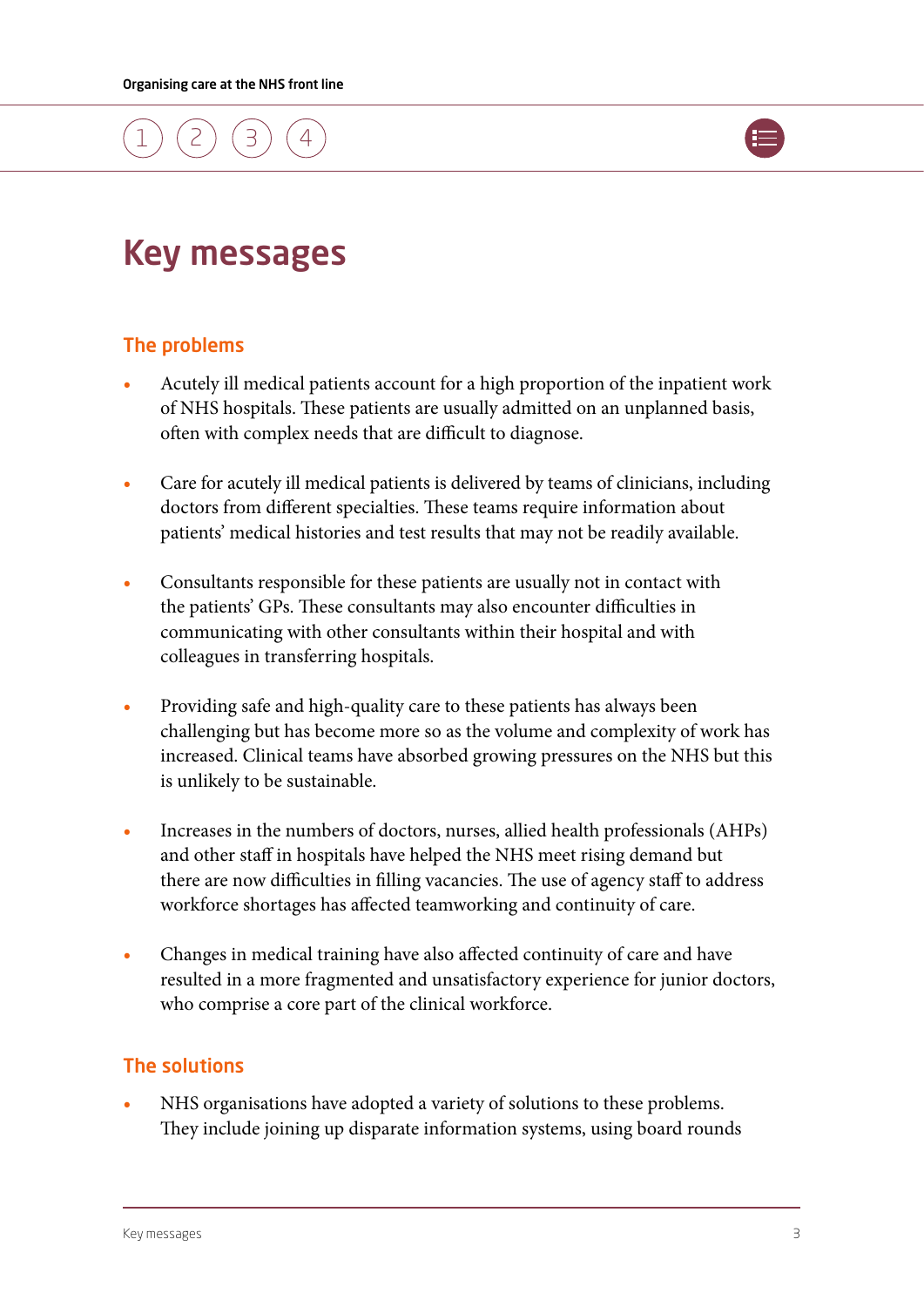

<span id="page-4-0"></span>alongside ward rounds to improve teamworking, improving handovers between nursing shifts, and understanding how patients experience care.

- **•** Some trusts have adopted quality improvement programmes to find solutions, though the health care sector in England has generally been slow to do so and the number of organisations making a serious and sustained strategic commitment to quality improvement remains small.
- **•** Some solutions aim to reduce unwarranted variations in how clinical care is provided to acutely ill medical patients by standardising the organisation of care on hospital wards. This may include specifying the composition of teams, interdisciplinary collaboration, and early treatment of the deteriorating patient.
- **•** The Royal College of Physicians' Future Hospital programme is working with several hospitals to support improvements in care for acutely ill medical patients. The RCP is also supporting quality improvement work in acute medicine.
- **•** The new care models programme is supporting hospitals to work more closely with general practices, community services and social care to develop whole-system solutions. The programme recognises that more fundamental improvements in the organisation of care are needed than are feasible within hospitals alone, including strengthening relationships between specialists and GPs.

### Priorities for the future

- **•** The primary responsibility for delivering safe and high-quality care rests with the clinical teams that are providing care; trust leaders and national regulators are the second and third lines of defence respectively.
- **•** Trust leaders should support clinical teams and managers by providing the training, resources and time they need to improve care. They should also themselves visibly attend to how care is organised at the front line and signal that this is an organisational priority.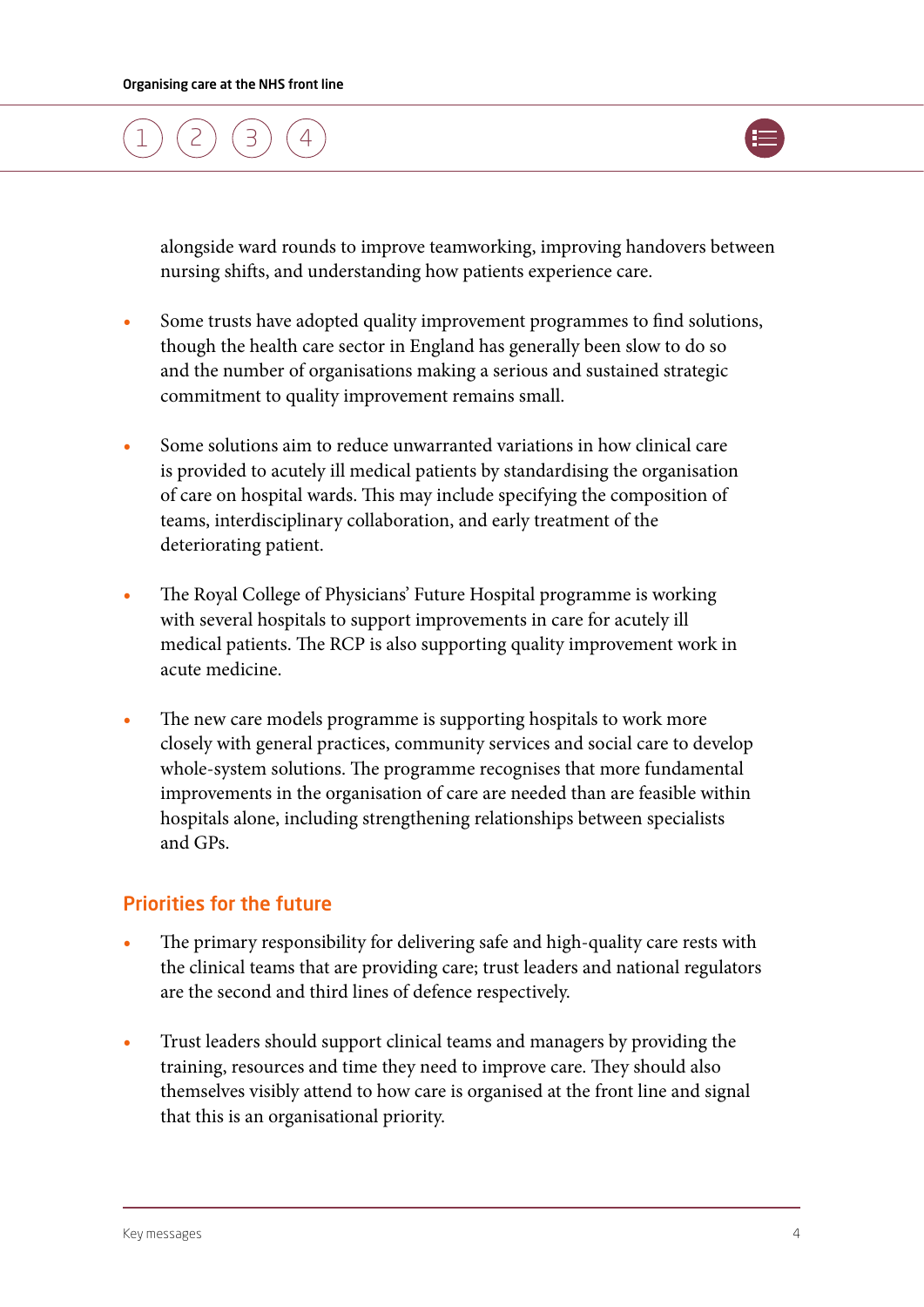

- **•** Leaders should value and trust staff, create the headroom for clinical teams to improve care, and seek and act on patient feedback. They should make it easy for staff to speak up without fear about the problems affecting the safety and quality of care.
- **•** Clinical leaders have a key responsibility within trusts to connect clinical teams with trust leaders and jointly develop more effective ways of organising care on hospital wards and clinics.
- **•** Leaders at all levels should focus on the operational aspects of how work is done in hospitals. They should remain in close touch with day-to-day work on clinical units and provide visible support to clinical teams.
- **•** Action is urgently needed to improve the working lives of junior doctors and to seek and act on their insights into how care is organised and how it can be improved
- **•** Regulators should provide the resources to modernise physical spaces, equipment and information technology, and to train and develop the workforce of the future.
- **•** Regulators should also replace external support provided by management consultants with a commitment to quality improvement led by trust leaders with a track record of delivering change.
- **•** Professional societies should build on the efforts of the Royal College of Physicians and use their resources and influence to support quality improvement work.
- **•** Government has a responsibility to provide sufficient and sustainable funding to enable staff to meet rising patient demands safely and effectively.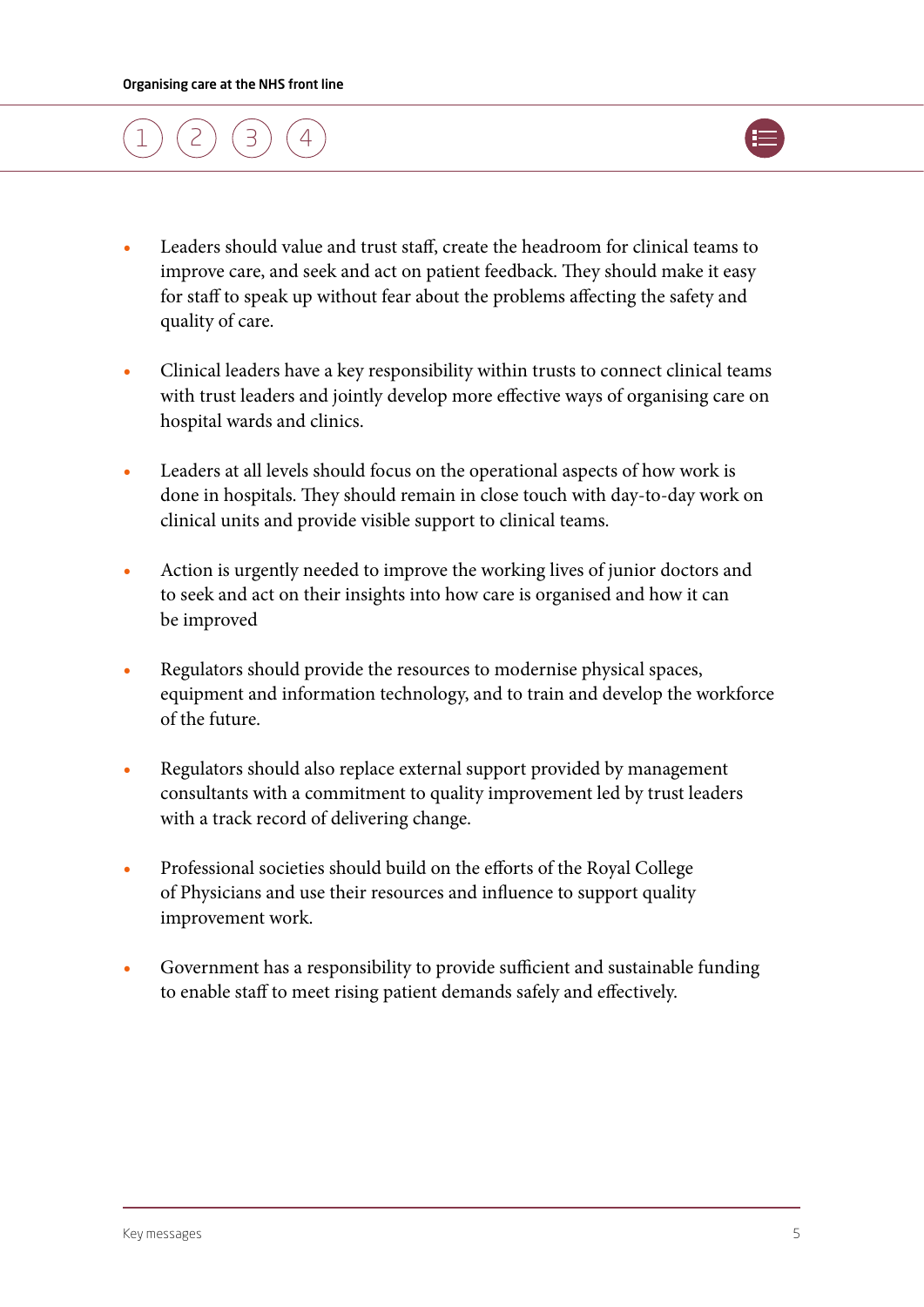

# <span id="page-6-0"></span>**0** Introduction

#### Setting the scene: Chris Ham and Don Berwick

The idea for this report originated in two visits we made to Worthing Hospital during 2016 to see for ourselves the work being done to improve the quality of care for patients. During both visits we met the chief executive, Marianne Griffiths, and members of her senior team. We also visited different parts of the hospital to meet staff and see examples of how they are working to improve the services for which they are responsible. Here we describe what we saw and learnt.

#### An outstanding trust

Every improvement journey has a back story and Worthing Hospital is no exception. It merged with St Richard's Hospital in Chichester in 2009 following an acrimonious debate about the reconfiguration of acute hospital services in West Sussex. The new leadership team focused initially on eliminating a combined deficit of £21 million, tackling an elevated hospital standardised mortality ratio (HSMR) of 115, and cutting long waiting times for treatment. The team then worked to become a foundation trust, achieving that status in 2013.

At around this time the senior team at the Western Sussex Hospitals NHS Foundation Trust, as it became known, heard about a model for improving patient safety at the Virginia Mason Medical Center (VMMC) in Seattle. Marianne Griffiths visited VMMC with colleagues to find out more about its approach to safety and improvement; she described being 'blown away' by what she learnt. The team also visited Salford Royal NHS Foundation Trust to understand how an NHS organisation was seeking to improve quality.

The upshot was a decision to establish the Patients First programme, which seeks to strengthen staff engagement and commitment to improvement through training and mentoring, with a particular focus on developing clinical leaders. In doing so the senior team at the trust drew on the experience of the Thedacare Centre for Healthcare Value, an organisation based in the United States that provides expertise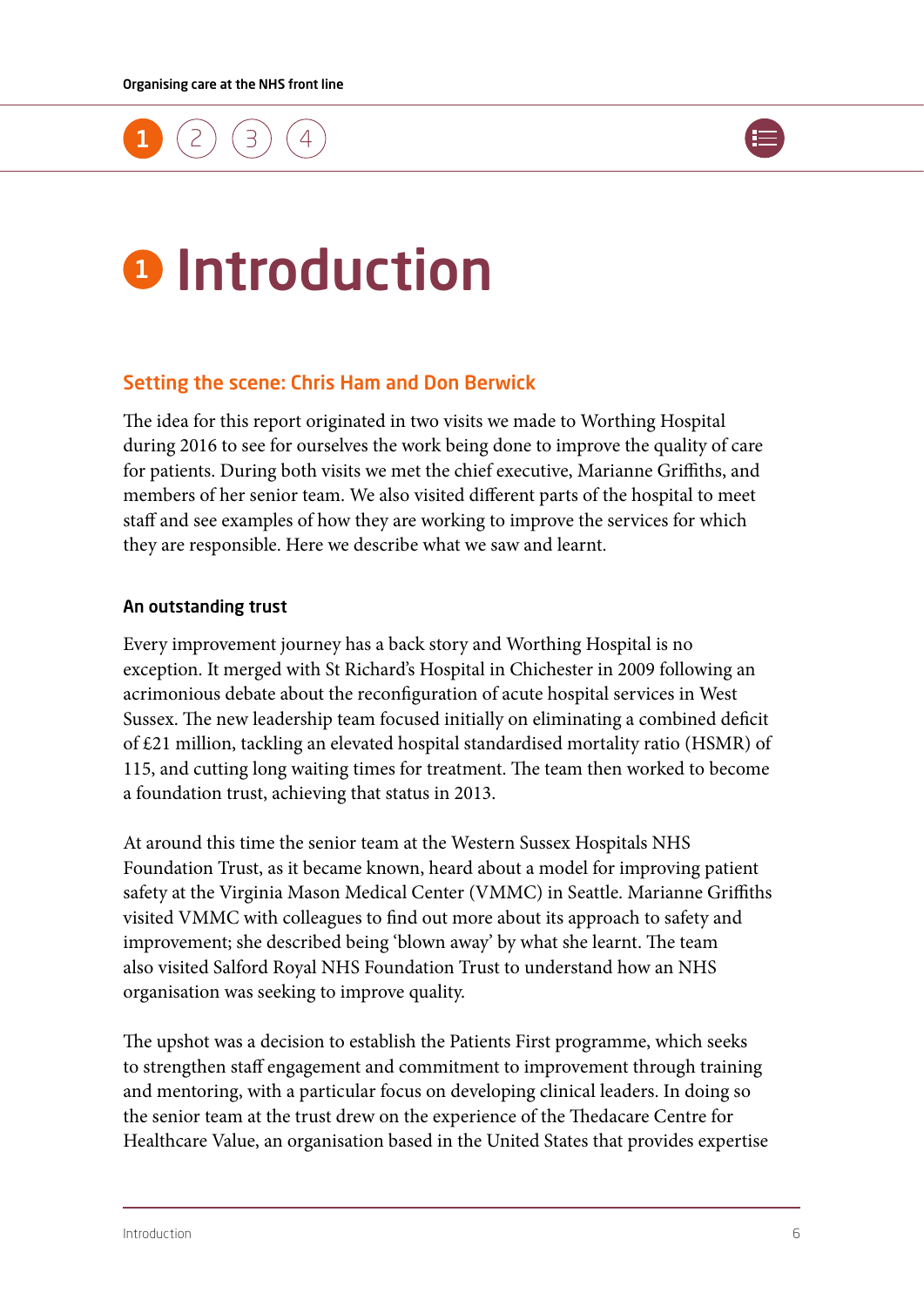

to health care organisations committed to quality improvement. The trust's board provided funding of almost £2 million to support this work.

Patients First started in earnest in April 2015. As described by the medical director, George Findlay, the programme has five pillars:

- **•** a series of improvement projects in areas including outpatients, endoscopy and operating theatres
- **•** capability building among staff by providing training in lean methodologies to raise awareness of and skills in quality improvement
- the establishment of a 'kaizen office' staffed by six people with master black belt qualifications hired from outside the trust. (Kaizen is a Japanese word that means 'change for better' and is the practice of continuous improvement).
- **•** strategic deployment encompassing sustainability, people, patient experience and quality objectives
- **•** the 'Patients First Improvement System', which entails ward-based education for staff drawing on the expertise of Thedacare and staff in the kaizen office.

The results are evident in reductions in the HSMR (from 115 to 89) and in a wide range of innovations throughout the hospital. One of the most ambitious and impressive is a newly designed emergency floor that brings together the acute medical unit, the acute surgical unit and the acute frailty unit, alongside a clinical decision unit for patients about to breach the four-hour accident and emergency (A&E) target. The variety of resources available on the emergency floor, and the ways in which they are used, help explain the trust's consistently good performance on the A&E target.

In 2016 Western Sussex Hospitals NHS Foundation Trust was rated as 'outstanding' by the Care Quality Commission (CQC), which found much to admire there, including strong alignment between the leadership and ward staff around the goals and methods of Patients First. This reflects the investment made in staff engagement, continuity of leadership in the trust, the commitment to the development of clinical leadership and, above all, a culture committed to safety and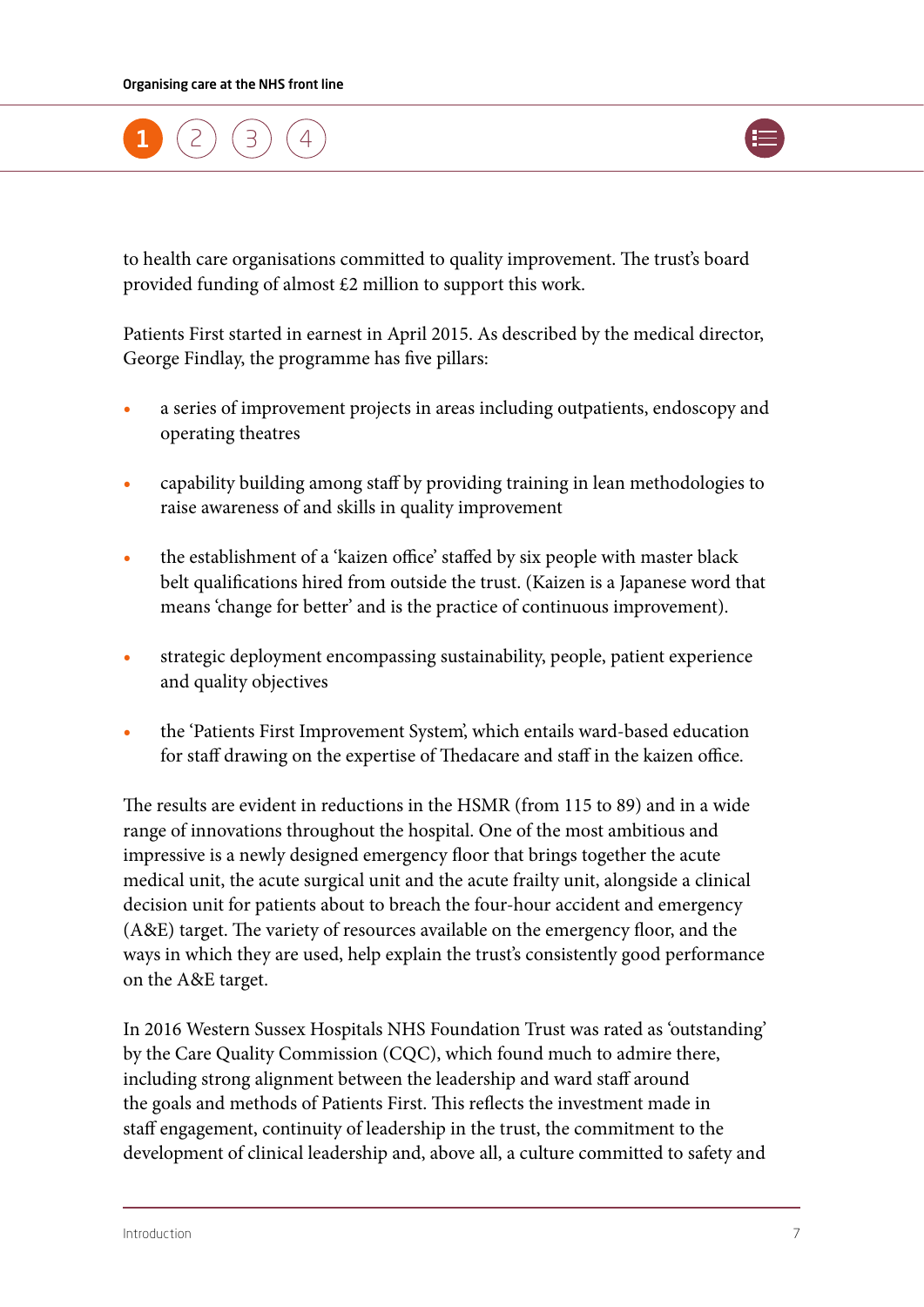

quality as the organising principle. During our visits, we independently witnessed staff meeting in improvement huddles to review progress on their quality objectives and to engage in real-time problem solving.

Marianne Griffiths and her colleagues readily acknowledge that Patients First is a work in progress and not all parts of the hospital have yet been engaged. Nevertheless, it was clear to us that much has been achieved in a relatively short period of time, certainly when compared with other organisations going through a similar process of change and improvement. As Marianne explained to us, one of the lessons from VMMC was the need to exercise 'strategic patience' when embarking on a quality improvement journey, aiming for the accumulation of numerous marginal gains rather than a sudden breakthrough in performance.

Evidence of progress can be found in the trust's financial and operational performance, as well as in the CQC's assessment. At a time when most acute hospital providers are in deficit, Western Sussex continues to deliver a surplus and to hit most of its waiting time targets. The prospects are undoubtedly challenging but for now, at least, the trust has been able to buck the trend of declining performance evident in other parts of the NHS.

#### The experience of frontline clinicians

During our visits, we had the opportunity to meet with Gordon Caldwell, a general physician who has worked at Worthing Hospital since 1993. Gordon is a longstanding champion of quality improvement methods and has pioneered the use of a ward round checklist in his practice. We each shadowed him on one of his ward rounds to gain some understanding of the experience of frontline clinicians working at the sharp end of acute medicine.

Before the ward round started we observed Gordon checking details on his office computer of the patients he would be seeing and we then accompanied him and his trainees as they visited these patients on a medical ward with 24 patients organised in six-bed bays. Patients were typically old and frail with multiple medical needs. There were three toilets on the ward and no space for staff to meet without interruption to review patients before the ward round.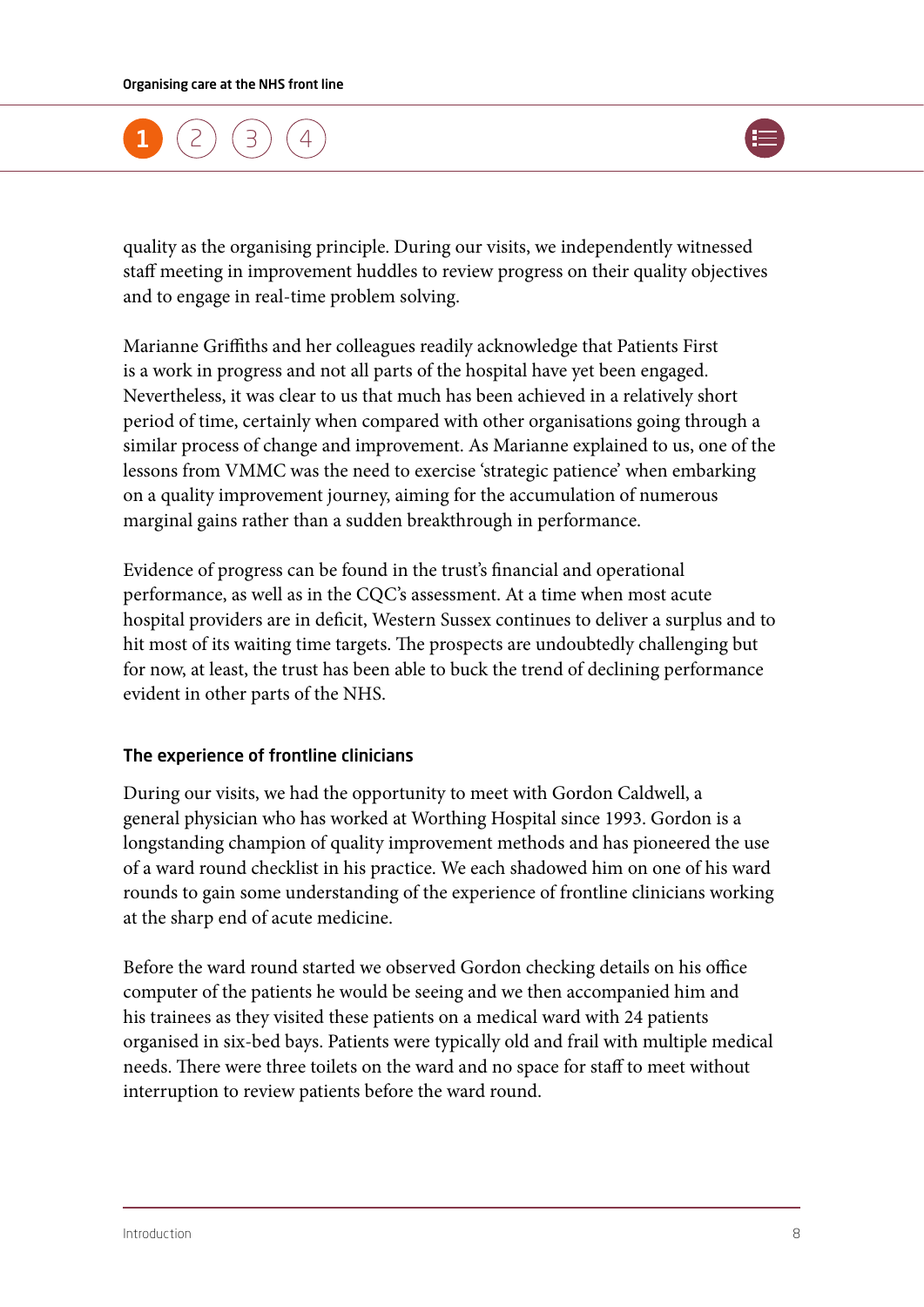

Patients had little or no privacy during the ward round and discussions about patients were audible to those in adjacent beds. We observed the time it took to access patients' records, track down and interpret test results, and some of the challenges of communication between clinicians inside and outside the hospital. Subsequent to our visits, Gordon provided us with examples of patients he had cared for where concerns had arisen about the quality of their care.

One such patient was a 66-year-old man admitted to hospital from the A&E department with severe joint pains. Although it was known that the patient was under treatment for cancer at a nearby specialty hospital, neither Gordon nor his registrar was able to determine his chemotherapy regimen, which oncologists had treated him, or even with certainty whether he had been given antibiotics in A&E. The patient's GP had no information about his cancer centre treatment, and the admitting papers misidentified the type of cancer for which he was being treated.

A full week passed before the registrar was able to make contact with the treating oncologist, during which time the patient was treated, needlessly as it turned out, for a possible infection rather than for the cancer therapy reaction that was the true cause of his joint pain. The patient's entire course of treatment was confounded by misinformation, missing information and constant duplication, consuming the scarce time of the registrars and Gordon, not to mention presenting risks to the patient's wellbeing and ultimate outcome. Gordon later wrote: '[This patient's] case did not strike me as unusual or particularly remarkable. We are often left hunting around in the dark for vitally important facts about a patient's clinical condition.'

Gordon's experience and the experience of some of his patients draws attention to the difficulties facing frontline clinicians in providing the best possible care in the NHS – even in well-led organisations like Western Sussex with a deep commitment to quality improvement, and with results to demonstrate what has been achieved. Our summary of these difficulties, in no particular order, is as follows.

- **•** Staff working under constant pressure (notwithstanding substantial increases in staffing in recent years) in the face of growing demand from an ageing population with complex needs.
- **•** Difficulties in communicating with GPs about their patients who are admitted to hospital, including knowing who the GPs are for specific patients.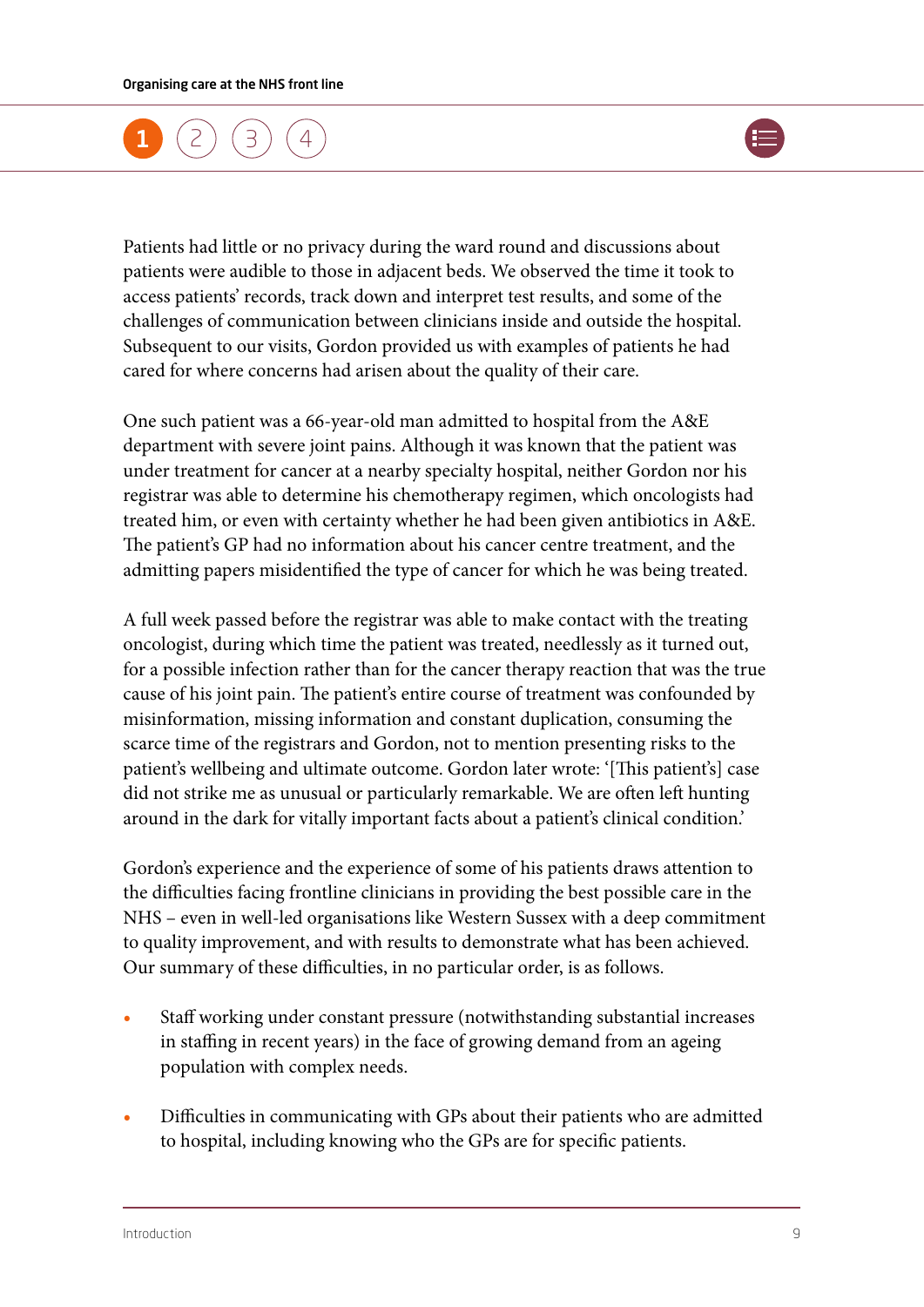



- **•** Problems in communication within the hospital between acute medical staff and A&E staff as well as between different specialist teams.
- **•** Difficulties in communicating with staff in other hospitals when patients are transferred.
- **•** Delays in ordering and receiving the results of diagnostic tests, which in turn lead to delays in treatment and increases the time patients spend in hospital.
- **•** Challenges in teamworking, for example on ward rounds when consultants might not be accompanied by trainees and nurses.
- **•** Information systems that do not link data about patients held in primary and secondary care and that are often time consuming to use.
- **•** Patients having to repeat their histories (where they are able to) at different stages in their treatment.
- **•** Care being delivered inefficiently and often ineffectively because of the amount of duplication involved in all the above activites.
- **•** Old buildings and cramped layouts that do not allow privacy and sometimes dignity for patients or space for staff to work without interruption.
- **•** Disorganisation of supplies and workflows on clinical units.

Our initial reaction was that these difficulties signalled a 'disconnect' between frontline clinicians and the trust's senior leadership.

As we explored further, we realised this reaction was an oversimplification. The senior team is well aware of the frustrations encountered by clinicians in their daily work, and equally conscious that some of the causes, such as old buildings and disconnected information systems, are not within the trust's power to address, at least in the short term. The senior team is therefore focusing its efforts on those aspects of care that it can improve by working with frontline clinicians and by providing them with the skills and support to remove some of the barriers facing them.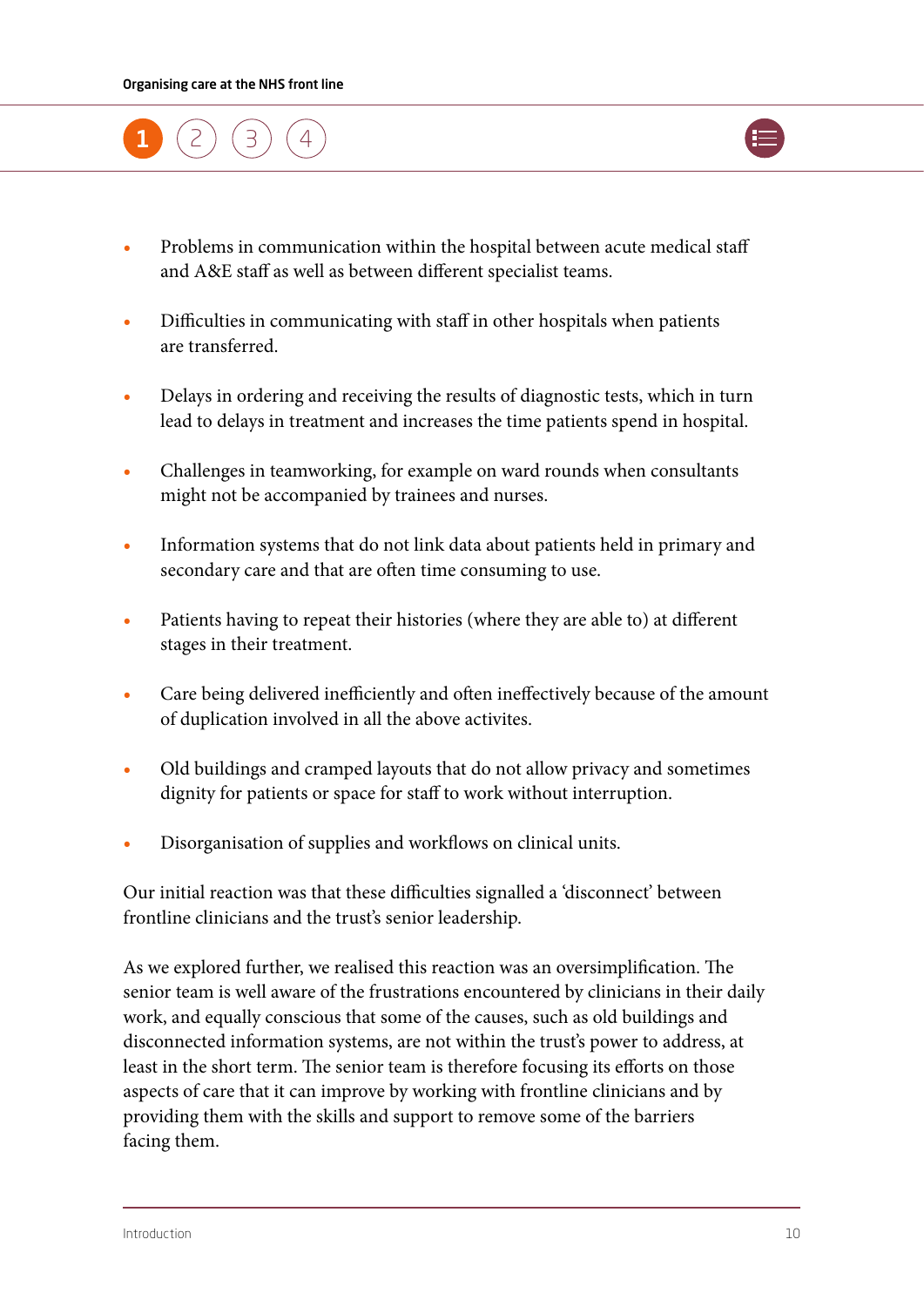

#### Is Worthing Hospital unusual?

In the course of our work, we found published studies that confirmed many of the observations we made in Worthing, most notably a paper in the *British Medical Journal* (*BMJ*) drawing attention to the particular challenges that arise in acute medicine ([Pannick](http:/www.bmj.com/content/355/bmj.i5417) *et al* 2016b). As the paper notes, medical wards of the kind we visited deliver the majority of inpatient medical care in health systems worldwide and the workload on these wards involves 'treating complex, increasingly frail patients in a time pressurised setting'. The authors add:

*Medical ward teams care for a particularly heterogeneous group of patients, with no single best pathway for diagnosis or treatment. Staff are skilled in the management of a diverse range of conditions, from pyelonephritis to gastrointestinal bleeding and terminal cancer. Many patients arrive without a diagnosis; indeed, empirical treatment can be concluded with no definitive diagnosis ever established.*

#### They continue:

*Episodes of medical ward care can be long, involving large, dynamic, multidisciplinary teams. Team members are often dispersed throughout the hospital; physicians and allied health professionals are rarely located together on one unit with nurses and their patients. Frequent handovers are made more difficult by the absence of a central procedure around which a structured care narrative can be formed.*

*Errors are common and often serious – medical ward patients have the same risks of preventable and fatal adverse events as those in intensive care and preventable hospital deaths are disproportionately caused by failures in general ward care. Crucially, ward failures are different from the procedural misadventures of the operating theatre or intensive care unit, resulting instead from the accumulation of missed opportunities to provide needed care.*

We have quoted at some length from this paper because it resonates strongly with much of what we saw and learnt on our visits. Pannick and colleagues outline four strategies to manage the complexity of care on acute medical wards, namely to standardise predictable care tasks to reduce specific harms; to simplify the care environment and the systems that support care delivery; to optimise effectiveness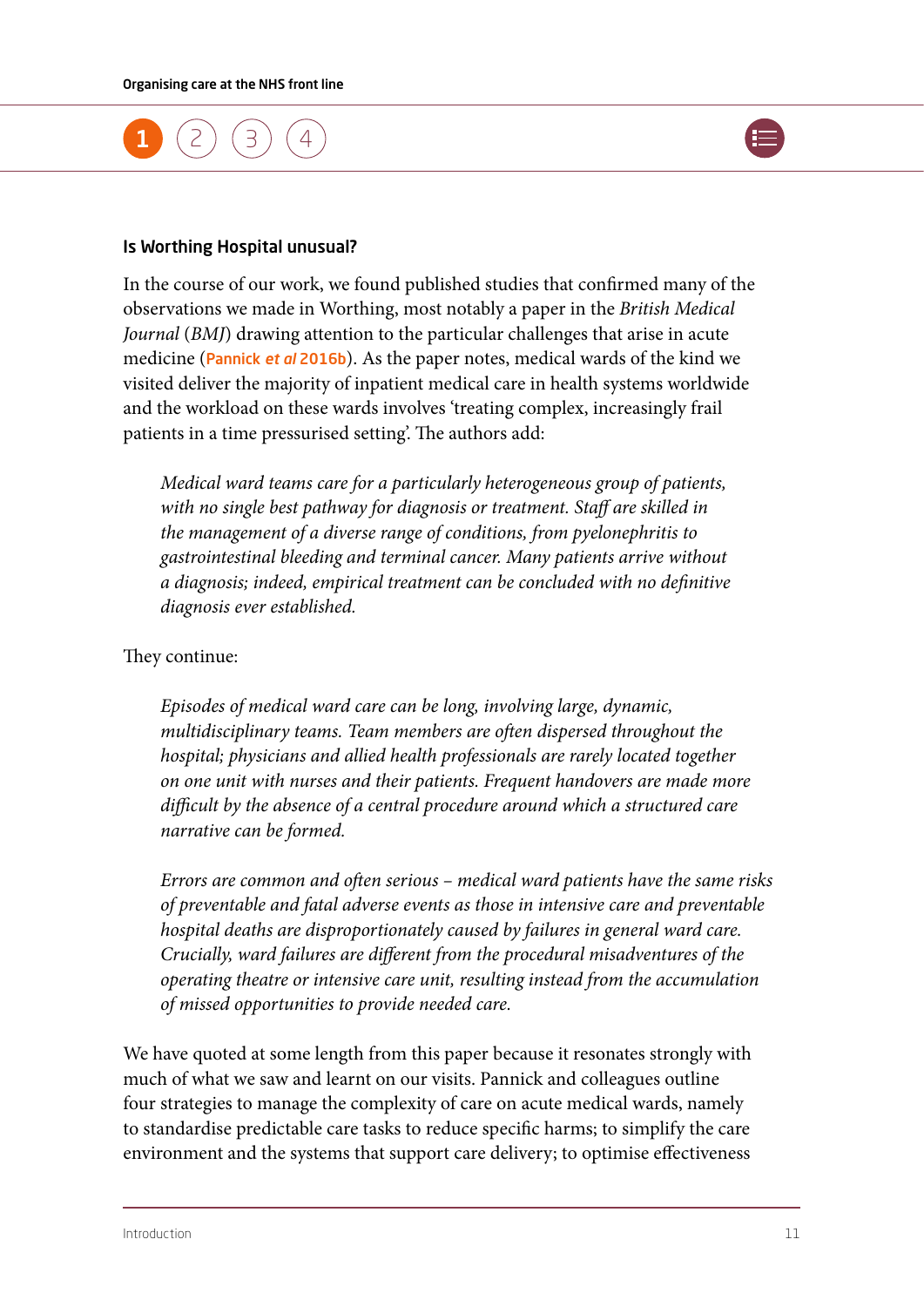

of interdisciplinary teams; and to engage patients in transitions of care. We return to discuss these and other ways of improving care at the front line in subsequent contributions to this report, including one from Sam Pannick.

#### Insights from a roundtable

Further confirmation that Worthing Hospital is not unusual came from two roundtable discussions we convened at The King's Fund bringing together a number of people with different perspectives on these issues. Participants included junior and senior doctors from general medicine, general practice, the care of older people and other specialties, as well as experts in quality improvement and the chief inspector of hospitals from the CQC. Also involved were representatives of some of the medical royal colleges, which we consider important given their role in promoting high standards of medical care.

We were conscious that those of us who spend our lives working in or alongside the NHS are always at risk of accepting how care is delivered, defects and all, even when we may know that there is scope for improvement. A number of those at the roundtables, Don Berwick among them, helped illuminate how NHS practices compare with those in other systems, cautioning against either complacency or resignation. We challenged ourselves by asking whether the NHS has normalised standards and processes that might be seen as less acceptable in other countries.

In convening the roundtables, we wanted to check our observations at Western Sussex against the experience of colleagues from other hospitals. The discussion confirmed that the difficulties we had observed were not unique to Worthing Hospital. It also revealed that the delivery of acute medical care varies between hospitals. Aspects of the care we observed had been tackled successfully elsewhere by general physicians, geriatricians and others involved in the care of medical patients with complex needs. The essays in this report provide examples of where this is being done.

Some of those who took part urged us to avoid overcomplicating the analysis of what we saw and urged us to keep a practical focus on the core processes on acute medical wards that most lend themselves to improvement. Much of the discussion focused on the importance of relationships within and between clinical teams, and the cultures that support or hinder teamwork in the delivery of care. The NHS has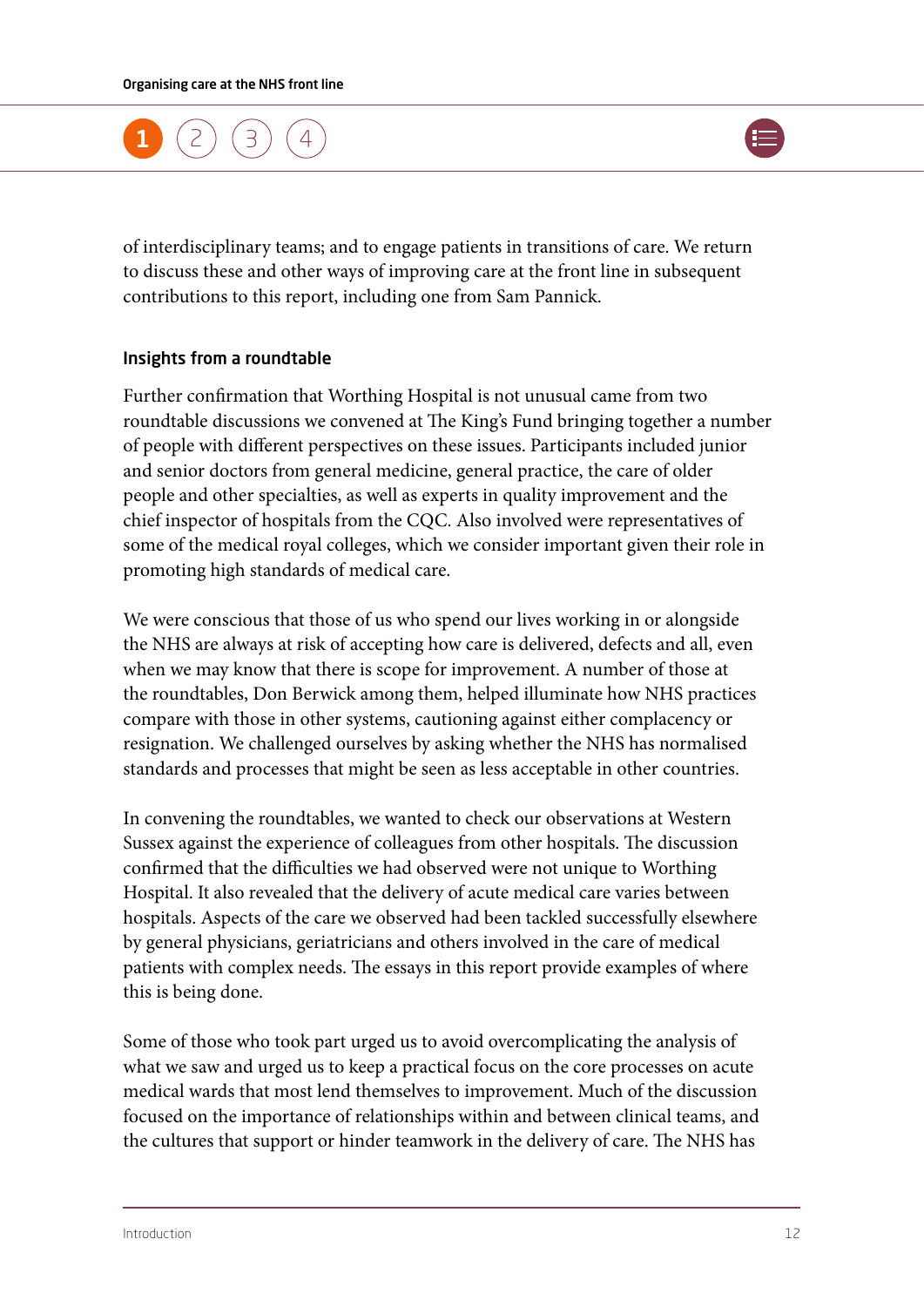

often been described as a collection of professional tribes, each of which may find it difficult to rise above its own loyalties and work collaboratively with others to meet the needs of patients.

A key issue in teamworking is the role of doctors in training and the part they play in clinical care. It was noted that trainees often have observations and insights that can be of great value in understanding barriers to effective work and in constructing solutions. This is because they are less socialised into 'the way things are done around here', and because during training they have the benefit of observing and providing care in different hospitals. Finding ways of empowering trainees to contribute their observations on improving care was identified as one way of making progress.

A more general insight was the need to 'go to the gemba' and listen carefully to the ideas and experiences of all staff in order to fully understand safety and quality issues. Gemba is a Japanese word often used in work on quality improvement to denote the place where work is done – in this case the acute medical ward. This poses a challenge for The King's Fund because much of our work focuses on the policy context in which care is delivered and the organisational and system leadership needed to provide care of the highest possible standards within available resources. Our recent work has not explored the realities of care on the front line in any depth.

It is, however, a challenge we welcome for the opportunity it provides to understand better the relationship between national policies, local factors like the leadership of trusts, and frontline clinical care. The experience of patients is shaped by the interaction of all of these variables, including the funding made available by government, the way in which care is paid for within the NHS, how the quality of care is regulated, and the number and mix of staff delivering care. As the CQC has shown in its work, the quality of leadership of trusts and the engagement of staff are also important influences ([Care Quality Commission 2017](www.cqc.org.uk/content/state-care-nhs-acute-hospitals)).

#### This report

With these considerations in mind, we commissioned a series of essays from participants at the roundtables and others with experience of the realities of frontline clinical care. The report that follows brings together those essays, each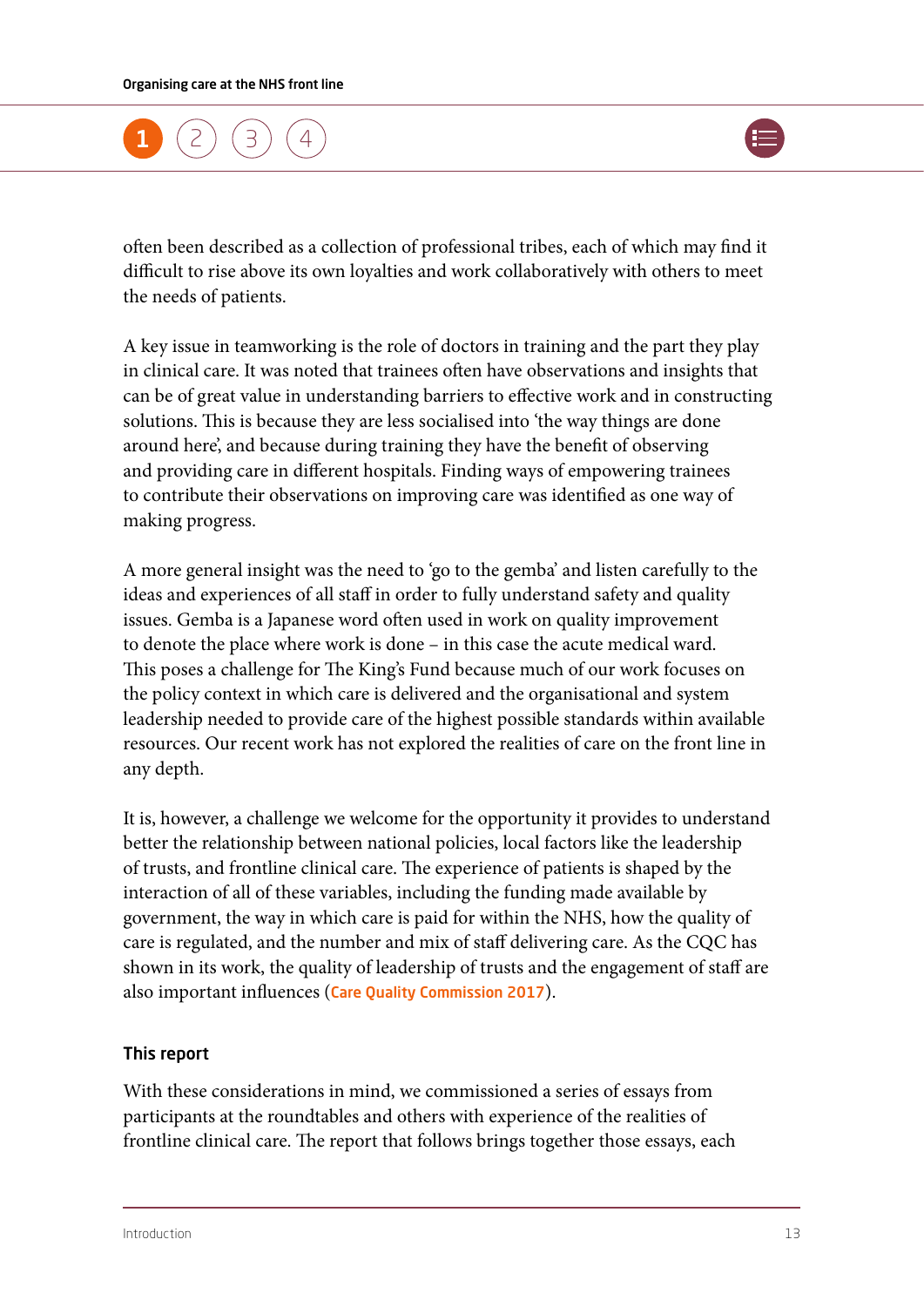

written on aspects of the questions raised by our visits to Worthing Hospital. They enable readers to listen to the voices of staff and patients and are intended as the first contribution to an ongoing appreciative inquiry into care processes that are often imperfectly understood by policy-makers and senior health care leaders. Where relevant, we draw on the work of other researchers who have explored some of these issues from different perspectives (for example, [Pannick](http://www.bmj.com/content/355/bmj.i5417) *et al* 2016b and Bohmer 2009).

Most of the contributions to this report focus on the experiences of acutely ill medical patients in hospitals. These patients account for a high proportion of the work of acute hospitals and improving their experience of care has the potential to make a major difference to the challenges faced by frontline staff and the functioning of hospitals. They may be cared for on general medical wards, acute medical units, and wards and units specialising in the care of older people and frailty. Other areas of NHS care, including general practice and community nursing, face similar challenges but we have been unable to investigate them within the scope of our current appreciative inquiry.

One of the aims of this report is to begin a conversation about where responsibility should lie for mitigating and overcoming the difficulties we observed. One school of thought holds that the organisation of the English NHS creates an expectation that ministers or the Department of Health should intervene to improve care, following Bevan's famous dictum that when the bedpan falls to the floor in Tredegar Hospital, the sound should reverberate in the Palace of Westminster. This expectation has been reinforced by growing scrutiny and regulation on the part of national bodies like CQC in recent years and the erosion of promised autonomy for NHS bodies at a local level.

Another school of thought argues that responsibility for the provision of safe and high-quality care rests primarily with local leaders, both clinical and managerial. This view recognises that centralised decision-making and national regulation will always have a part to play in a health service funded through taxes and accountable via ministers to parliament. However, it contends that this should not obscure the responsibilities of others, including frontline clinicians, the leaders of NHS trusts and professional societies, for leading the design and redesign of more reliable systems to support care.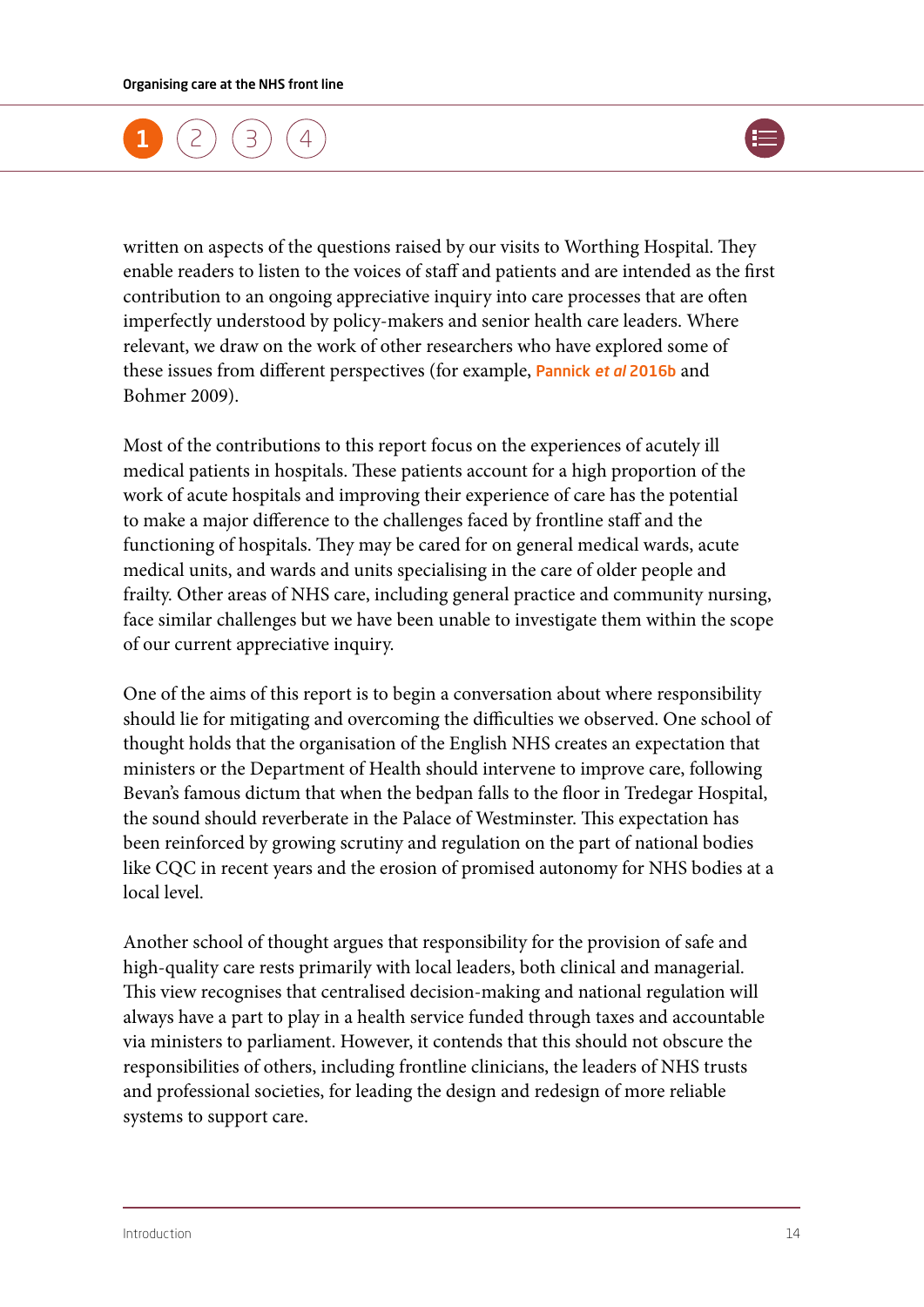

We start from the view that in a health care system like the NHS in which the reach of national bodies into frontline clinical care is tenuous and intermittent, those closest to where care is provided are usually best placed to make improvements. According to this view, a modern definition of professionalism assumes that frontline clinicians should seek and accept responsibility for identifying and removing obstacles to the delivery of high-quality care, with the support of others. We saw impressive evidence of this local commitment to improving care at Worthing Hospital, where clinical staff in many parts of the hospital were deeply engaged in process redesign as part of Patients First. We are aware that a number of other NHS hospitals are doing the same, as is reflected in some of the contributions that follow.

We hope and intend that this report and subsequent work will clarify the nature and extent of the need for better processes at the sharp end of NHS acute care. Even more, we hope to develop a shared view of the best balance between central oversight and regulation of care processes, and local and professionally led actions to improve patient outcomes and experiences. We return to reflect on these issues in our conclusion.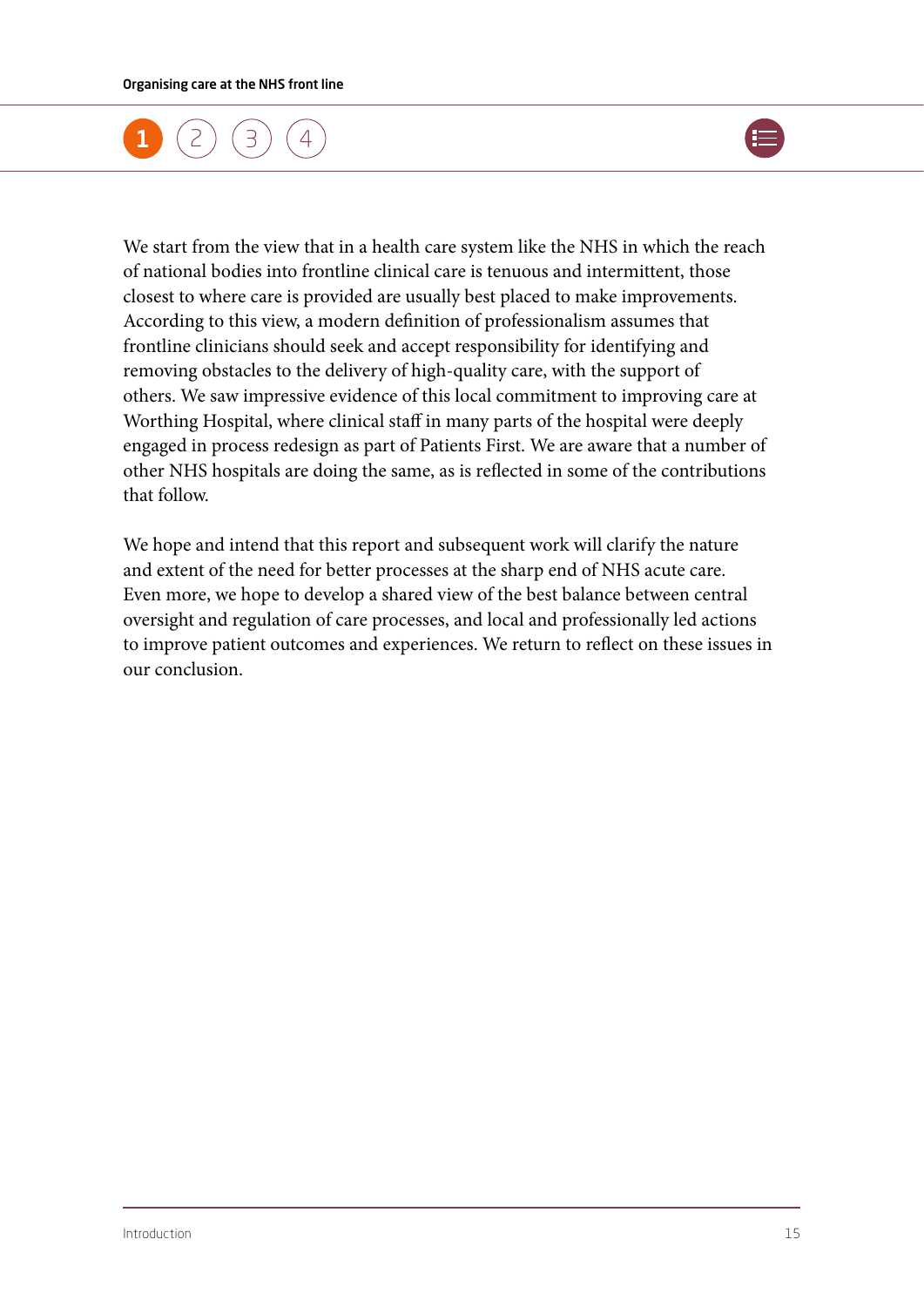

## <span id="page-16-0"></span>**2 How is clinical care** provided now?

#### A physician's perspective: Elin Roddy

*Elin Roddy is a respiratory and general physician at Royal Shrewsbury Hospital and is lead clinician for smoking cessation, lung cancer and end-of-life care at the Shrewsbury and Telford Hospitals NHS Trust. She also sits on the Mortality and Morbidity Group and on the Local Negotiating Committee at the trust.* 

It's 5.30pm on a winter Monday, already dark outside. On the way back from clinic, I take my customary detour up to the ward via the emergency department and the acute medical unit. If any of my patients are there, I like to know, and I also get to see what's happening around the hospital as I walk and talk.

In the emergency department, four patients wait in the corridor with ambulance crews. One lady is on oxygen, one on a drip, and there is a young patient under a blanket. The crews look weary, resigned to a wait. These are the same crews that should be responding to 999 calls but instead are trapped in a stuffy corridor waiting to hand over patients to staff who are overloaded and into beds that do not exist.

The emergency department board is a mix of red and black – red is bad, but black is worse. The colours signify how long patients have waited to be seen and sorted out. Many of the annotations read 'MBR' – medical bed requested – meaning patients have been seen and assessed, but there are no beds for them. But the waits to see emergency department doctors are also long. The junior doctors here are under pressure, and the senior and middle grade staff in the department are already working a ridiculous rota just to keep things safe. Locums cover gaps in rotas. There's nothing in the tank.

'What's the code for the gas machine?' someone in scrubs asks. 'Are you one of our doctors?' says the receptionist. 'I think so!' he says.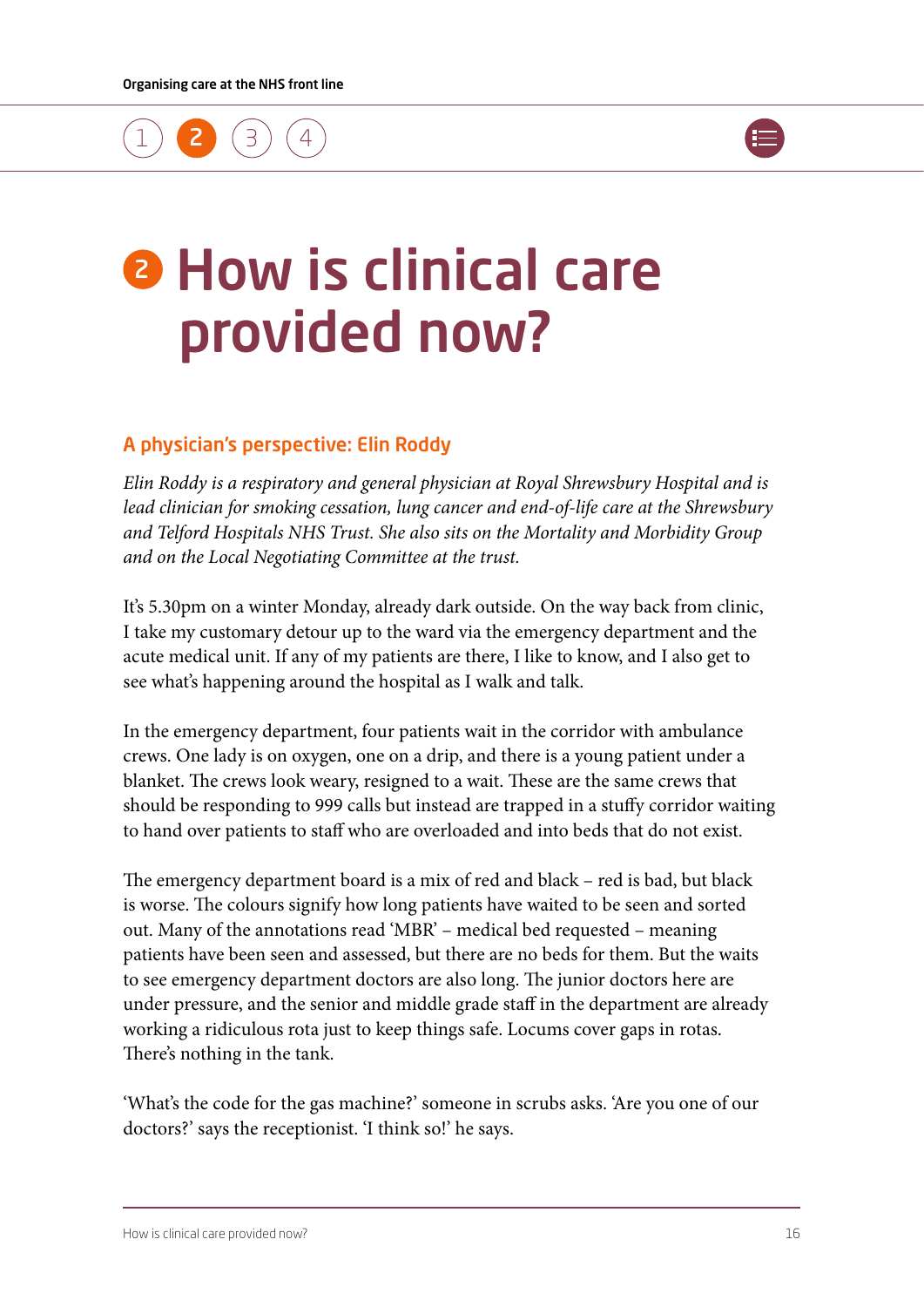

I cut through resus [resuscitation] to the acute medical unit. There are three patients in resus – a lady with a fractured hip, a febrile child and the patient who has just had the blood gas sample taken and who looks really sick. The junior doctor assessing him looks flustered and can't get hold of the medical registrar. There isn't one on duty until 9pm, I tell him. The day registrar had to go home to sleep in preparation to cover the night shift because the locum dropped out at the last minute. I look at the gas result and give some advice.

Through the door at the end of resus, I turn right into the acute medical unit doctors' office. Although it is only 5.30pm, the admissions board is almost full, and the second board will need to be started before the night shift come on – a bad sign. Many of the admissions are coming from the overstretched community teams, but there's also a high number from the emergency department. The early warning scores are written next to the names of each admission so that the team can prioritise the sickest patients.

The list of patients who have not yet been seen by a doctor is long, as the team is a doctor down today because of a rota gap, as well as missing a registrar. A cardiac arrest on another ward has taken the whole team out of action for the preceding 20 minutes, and they are just discussing how they will catch up. The consultant on call gives me a weary wave. He is trying to teach some medical students but keeps getting interrupted.

Round the corner, at the nurses' station, a conversation is taking place between the ward co-ordinator and the site manager about which escalation areas to open up overnight, and how they will be staffed. Another nurse is on the phone to my respiratory ward. She's trying to get hold of a nurse there to hand a patient over in order to free up a bed on the acute medical unit (AMU) for one of the patients in the emergency department. I'd like the man in resus to go straight to my ward, but he hasn't been waiting long enough.

An occupational therapist is on another phone. 'I'd like to speak to the duty social worker please, urgently.' We no longer have hospital social workers, so getting non-medical issues sorted is really tricky. There's a possible safeguarding problem, and urgent care is required for a relative. But home care is almost impossible at the moment, and waits are long, meaning patients are stranded in hospital. A relative approaches the desk: 'I've been waiting here for an hour to talk to someone about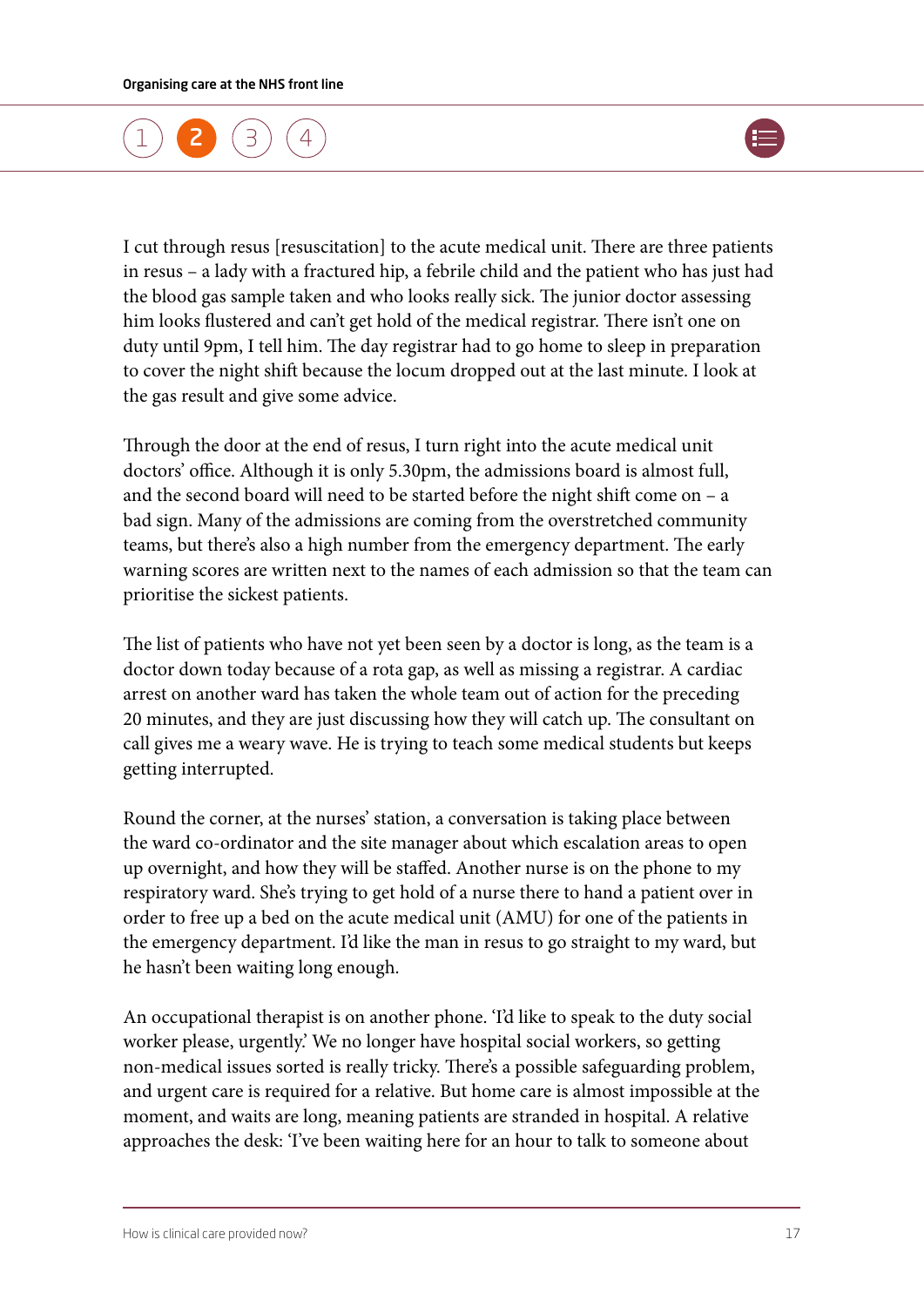

my father.' I apologise and find the nurse in that bay to give him an update. She is doing the drug round; I am not supposed to interrupt her but I do. It might make a medication error more likely, but may avoid a complaint.

I head past the AMU kitchen and down through ambulatory care, where nine or ten patients wait in a cramped reception area. One or two are clearly going to need admitting into beds, but there are no empty beds and they are relatively safe here – at least until the nursing staff finishes at 9pm. There is a backlog in assessing these patients because of a lack of rooms, and the doctors keep being bleeped away. There's nowhere for the staff to write notes, and very little privacy. It's hot. There's a sign on the exit door telling people not to use it as a short cut. I take a short cut through it onto the corridor.

Up on the respiratory ward there are two patients sat out by the nurses' station eating their tea while waiting for transport. One bed is ready for the next patient, but the nurses haven't had a chance to take handover [information sharing about a transferred patient]. The other bed space needs cleaning but it's tea-time and there is no housekeeper today so the health care assistants are giving out the meals first. Four patients of mine are 'medically fit' to go home, and would be safer there, but need their care assessments completing first. The form is several pages long, and has to be assessed by an external social worker to see what care and support will be funded.

I am asked by one of the physiotherapists to look at a man with pneumonia who is on a high-flow humidified oxygen Airvo device, and then I call in to see one of my patients in a side room who is dying of lung cancer. He is agitated, his son is upset and I find the nurse looking after him to ask for some more midazolam. She is in the middle of a drug round and the other nurse is not signed off for controlled drugs yet, so I know there is going to be a delay in him getting the medication. I wonder if a syringe driver might be better, to avoid these delays, but then worry that he would not be alert enough to talk to his daughter who is due to arrive tonight from London.

I sit at the desk on the ward to write up some meds and answer the phone five or six times. Most of the calls are from relatives wanting updates, or from AMU wanting to give handover.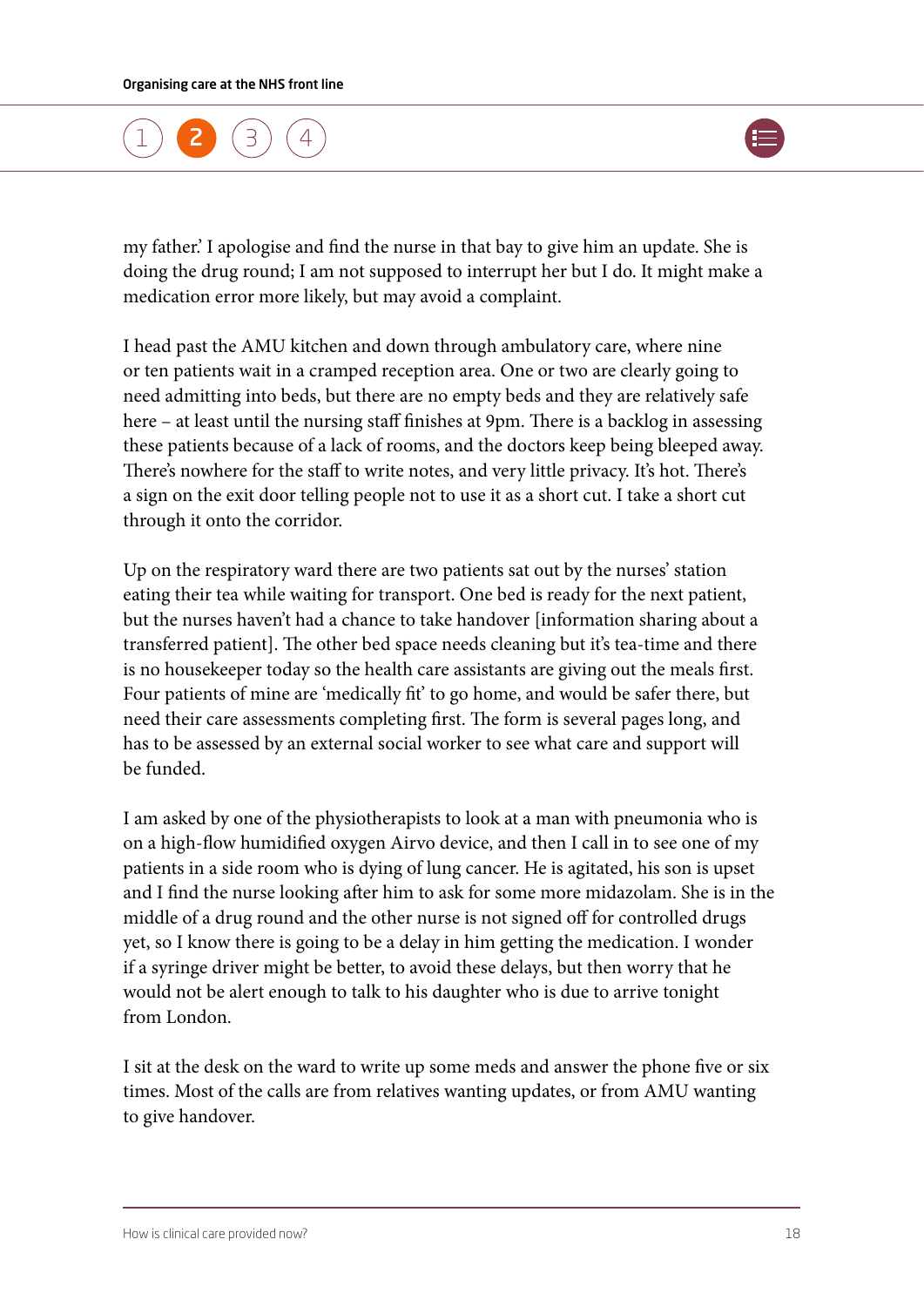

<span id="page-19-0"></span>I try to stall them on AMU, because I want my patient to get his midazolam, but I also want the chap in resus to get a bed. One of the relatives who phones is someone I need to speak to anyway, and we make a very straightforward resuscitation decision and escalation plan together over the phone.

This all takes around 30 minutes. I see many tiny kindnesses on my travels. I see lots of patients getting good and compassionate care, and I see lots of colleagues bending over backwards to ensure that things get done. I see lots of patients and families waiting patiently, knowing that we are doing our best, thanking the staff for their hard work. And our hospital is not unique. These scenes are being played out up and down the country.

But sometimes we don't – can't – notice them. We have made ourselves so used to this new 'normal' that noticing it all – the sub-optimal processes, the unnecessary delays, the broken promises – would make it impossible to come to work. They say that 'the standard you walk past is the standard you accept'. I don't accept these things that I see – people on trolleys in corridors, patients waiting for vital medication, families in distress. These things are not acceptable. We should not walk past.

But if everybody keeps stopping, who is going to do the work?

*This article first appeared as a blog at:* [https://elinlowri.wordpress.com/2017/02/13/the](https://elinlowri.wordpress.com/2017/02/13/the-standard-you-walk-past-is-the-standard-you-accept/)[standard-you-walk-past-is-the-standard-you-accept/](https://elinlowri.wordpress.com/2017/02/13/the-standard-you-walk-past-is-the-standard-you-accept/)

### A trainee's perspective: Jennifer Isherwood

*Jennifer Isherwood is senior general surgical trainee in the Oxford region. She appreciates the need for doctors to take a more active role in management and leadership of the NHS and recognises the impact this can have on services, staff and most importantly patient care. Jennifer has taken a year out of training to develop her skills in and understanding of successful leadership and management.*

A trainee's day falls into one of two categories: emergency or elective work. Both follow a similar pattern: arrive, hand over, see patients (ward round and review new referrals), clinic/endoscopy/theatre, hand over, go home. As a rule of thumb, elective work is more predictable and controlled. Despite this, the 'nags' of the working day remain the same and although seeming simple are nowhere near resolution.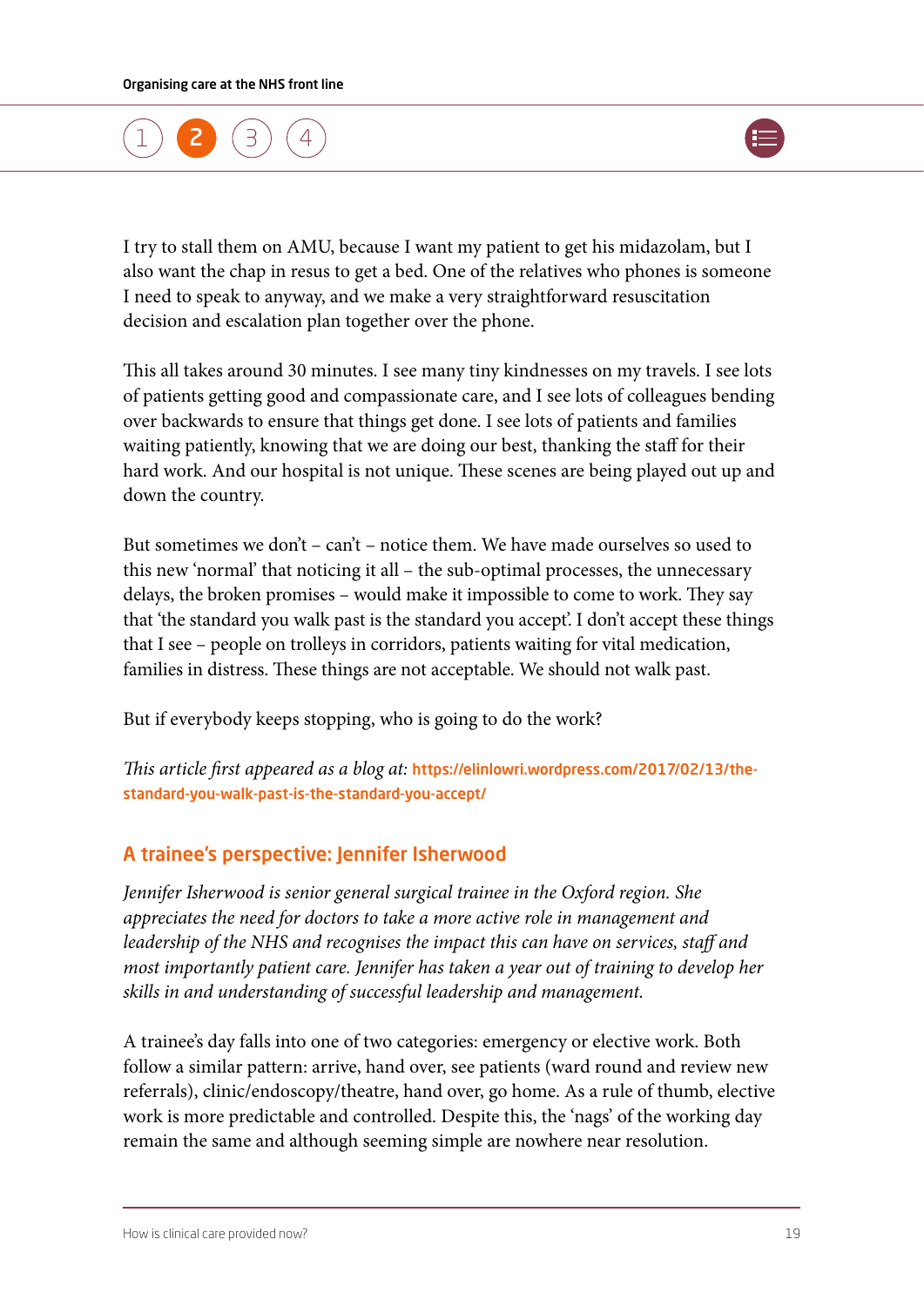

**Handover:** A universally recognised process of communication between the incoming and outgoing doctors, to relay information about which patients are unwell, which need review and which investigations should be chased. Like any meeting, the quality of a handover is dependent on the chair. In my view, there are three cardinal keys to success at any meeting or handover:

- **•** be on time
- **•** have a prepared list of patient details for all incoming doctors
- **•** set a brief agenda at the start, ie, 'We have admitted X number of patients. There are Y number still to be seen and I am concerned about Z number of patients. We will discuss each in more detail.'

The latter two points rely on good team communication, informing a single, usually most junior, doctor about the required data to update the patient list.

This will unlock a Pandora's box of IT issues: finding a computer with connecting printer that works, having appropriate knowledge of the programme or Excel to create a well formatted list, and ensuring there is paper available to print the list. With the commencement of handover inevitably comes the bombardment of bleeps that interrupt discussions with conversations or requests that likely could have waited 30 minutes.

**Ward round:** Following handover the ward round begins. Led by the most senior member of the medical team, it follows this pattern: find patient, review notes and charts, consult with patient, agree management plan and repeat with next patient. It's a methodical ritual that underpins almost every aspect of a doctor's job.

#### Step one  $-$  find your patient

Whether the patient was last seen five hours or five minutes ago, they will now have been moved. This triggers a frantic chicken-run of junior doctors trying to identify the correct nurse or ward clerk to update you with the patient's new location. If you're lucky the patient is still in the same ward so your planned ward round doesn't need to be re-routed; alternatively you back-track your movements because you unknowingly passed that patient in the corridor. All the while these tasks are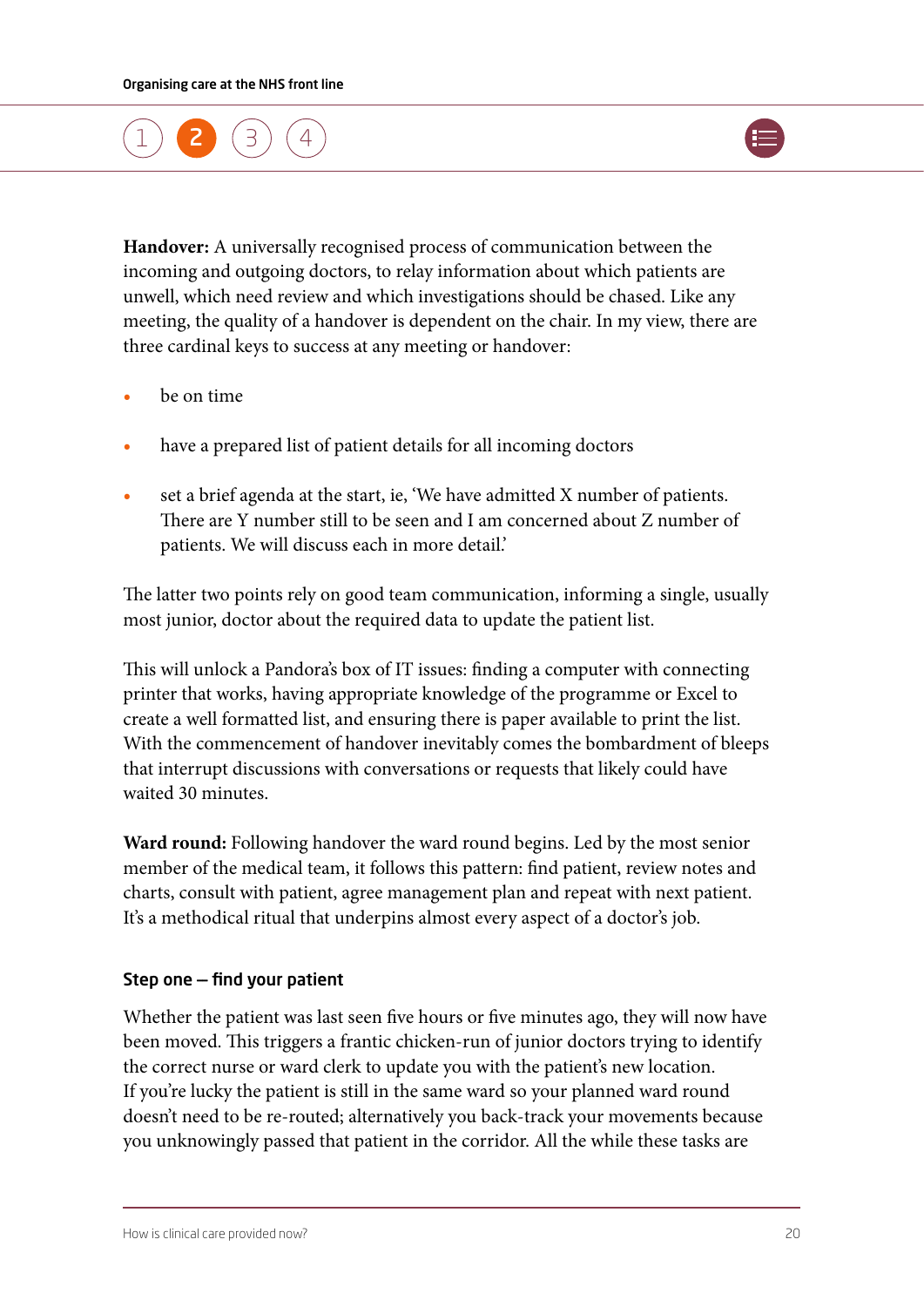

knocking minutes off your working day – time that would be better spent talking to patients.

#### Step two  $-$  find the notes

There are usually two sets of notes: nursing notes for observation charts, fluid balance tables, nutrition records etc. and medical notes for review documentation, printed investigation and correspondence. Logic would place these notes in their allocated position for the patient's bed number. This designated location varies between wards. The nursing staff handover is at a staggered time to the doctors' handover, so the nurses are now usually in the midst of their own reviews or medication rounds. They will have bundled the notes onto their trolley, guarding them like a new mother, because they too have just completed the marathon of identifying which patients they are responsible for and where their notes are.

#### Step three  $-$  patient review

Having been the relative of a hospital patient, I question how patients maintain trust and a rapport with the medical profession. Modern shift patterns mean patients rarely see the same doctor more than once. Patients are repeatedly asked the same questions over and over. Gone are the days when a junior member of staff would clerk the patient, formulate a management plan more substantial than 'senior review', and then present their work to the lead clinician.

My heart sinks every time a patient asks, 'Isn't it in my notes?'. No patient wants to hear the woes about why their notes aren't shared between medical establishments locally or nationally and how as an organisation we struggle to find individual patients' notes, let alone record them chronologically. Attempts to contact other community or specialist teams can result in hours of missed calls and forgotten emails.

Communication breakdowns occur not just between hospitals and the outside world. No longer does the matron join the ward round and disseminate any decisions to her nursing staff. Workforce organisation limits co-joined work between nurses and the medical team.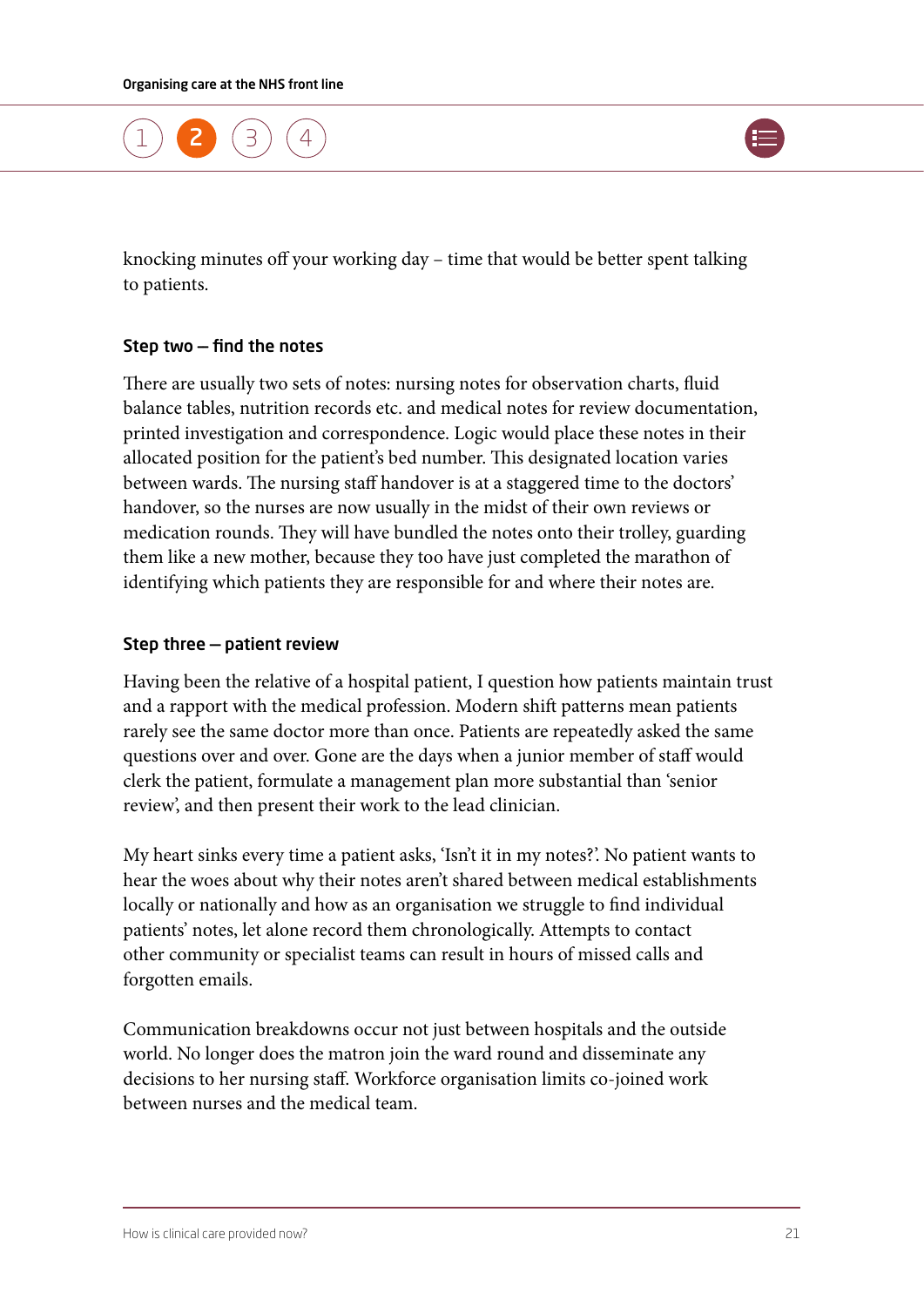

Nurses' responsibilities limit their availability to join a medical ward round. Often multiple medical teams will work simultaneously, making it impossible for a nurse to be present on all of them at once. This stymies the flow of information between the nursing and medical staff and instead relies on the most junior member of the team finding the relevant nurse to inform them of any relevant management decision – cue the scurry of frantic chickens.

#### Step four  $-$  action jobs

On completion of the ward round, the senior clinician will depart to attend to other clinical duties – eg, outpatients – leaving the frazzled junior doctors to action their management plans. Here starts the administration: liaising with other members of the multidisciplinary team, requesting tests and reviews and chasing their outcome. As the experience and autonomy of the junior doctors develop they may start to analyse and action results.

The biggest bugbear of most doctors' hospital lives is the computer system. Each doctor is armed with a plethora of logins, different for the fundamental IT programmes. The IT programmes used often differ between hospitals, which requires retraining and familiarisation every 6 to 12 months following the rotation of hospital sites. The processes for requesting investigations again change – some require discussion, some are on paper, others are all online.

Assuming you can find a rare gem – otherwise known as an available computer – you waste time trying combinations of your initials and names with varying passcodes to find the right combination to grant you access. Once in, you pray the system won't crash half way through what you are doing. It may or may not be connected to a printer, which may or may not have ink and paper (replacements of these are hidden in an unknown location). You don't dare depart this rare gem, once found, in case one of your colleagues, by now circling like birds of prey, start to use it or the computer logs you out.

Beware the kind doctor who attempts to rectify any of these issues by contacting IT helpdesk or looking to replenish depleted resources. This will lead you down a path of dead ends, long waits and bad on-hold music before you will invariably be given the advice, 'Have you tried turning it off and on again?' But don't worry; tomorrow you get to do it all again.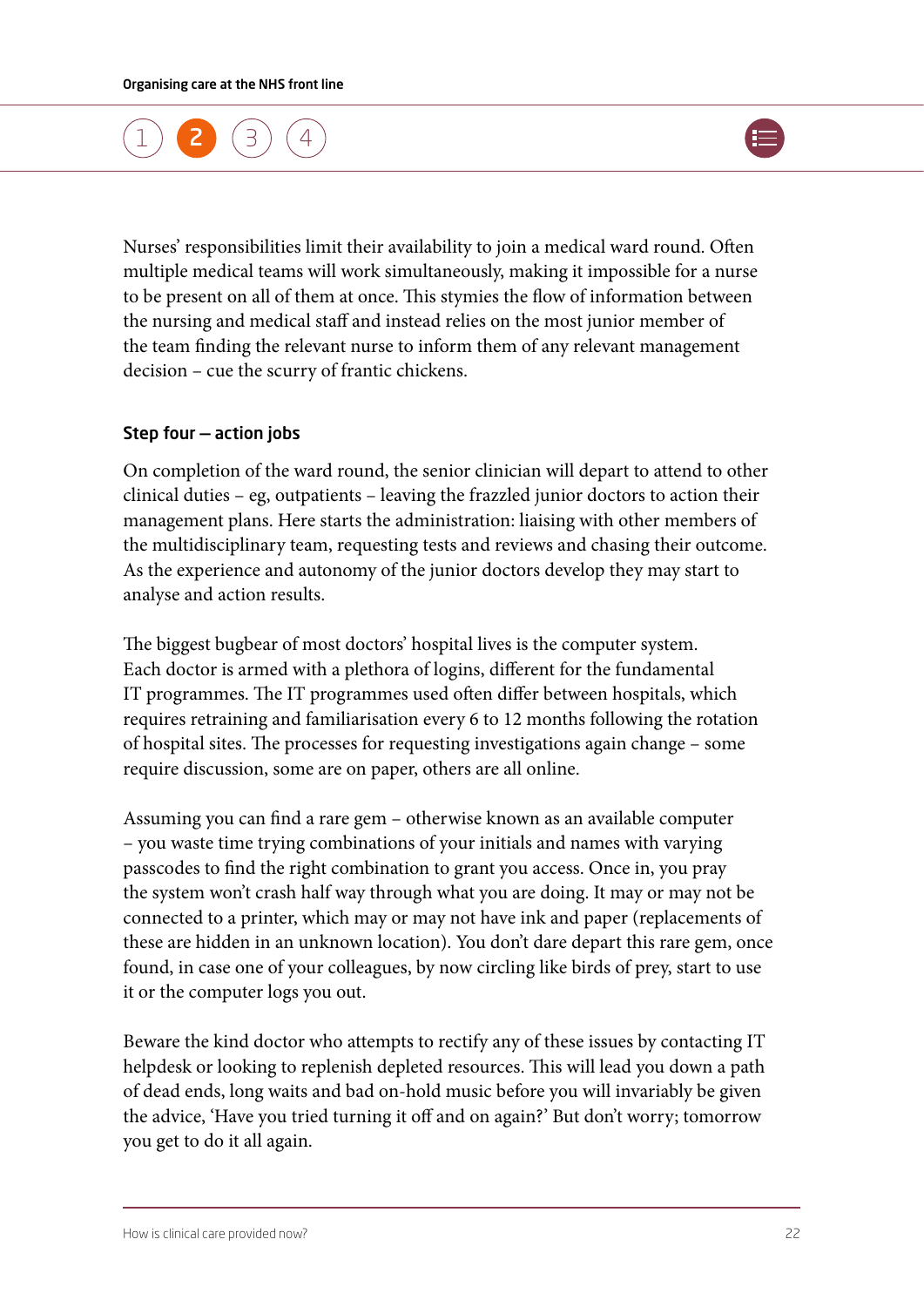

#### <span id="page-23-0"></span>A medical student's perspective: Harrison Carter

*Harrison Carter has co-chaired the British Medical Association's UK medical student committee since 2013. He is a Newton Masters Scholar at Downing College, Cambridge, completing a Masters in public health between the penultimate and final years of his medical degree at Bristol. He was a Lister Student at Oxford University.*

Medical students rotate through clinical placements in their final three years of study. The timetables at medical schools are tailored to ensure that medical students experience different hospital environments, from large tertiary and regional referral centres to district general hospitals. In addition to different hospital environments, medical students rotate around different medical, surgical and specialty teams.

During each rotation students will be assigned a consultant or senior doctor and will spend time shadowing the junior doctors. They will be encouraged to clerk patients, and to examine and carry out simple clinical skills, under supervision.

Medical students' perspectives are unique. They rotate around parts of a hospital where there may be low doctor turnover and so they could be the freshest pair of eyes present. Their observations may therefore challenge established ways of working in the sense that they, perhaps, become aware of deficient practices that others simply hadn't noticed.

Medical students are regarded as the most junior members of the team – if they are considered as part of the team at all. This is because they are not responsible for the provision of care (even if their actions have an impact on patients) and because they have not yet gained a primary medical qualification. So, although medical students could be the most able to identify poor practice or areas for improvement (through direct comparison with more recent clinical experience elsewhere), they lack the authoritative ability to highlight this to the appropriate people.

Medical students are much less able than any other member of the team to be independent change-makers themselves. This is largely because they lack 'process and procedures' knowledge.

#### The issues

Junior doctors are ambitious and hard-working. Medical students, like myself, often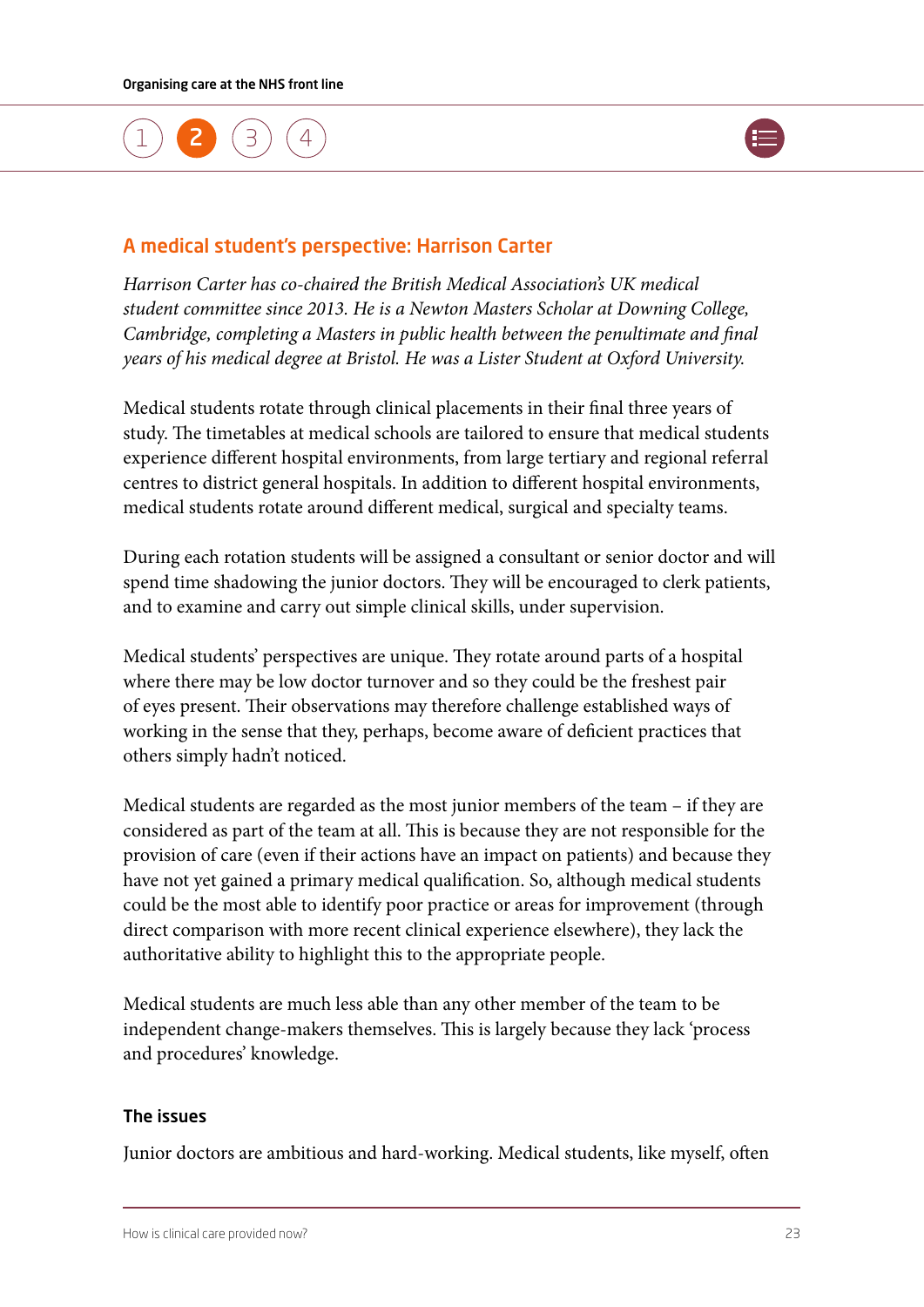

see them as role models. In today's NHS, junior doctors find themselves stretched to cover rotas and often work well past the end of their shift in an attempt to provide the safest care for their patients. However, they are reluctant to raise overworking as an issue.

What seems to stop them is a 'learned helplessness'. With the NHS dominating headlines, this thought process of helplessness is seeping into medical schools and affecting medical students, prompting them to consider their place in the NHS. In medical school, I have observed the hidden curriculum, which could be acting as a barrier to innovation and the improvement of care.

Sometimes we observe that our more senior colleagues find it difficult to communicate with health care professionals outside the hospital. In primary care, we observe the same frustrations when general practitioners struggle to engage their hospital colleagues.

We listen to some of the language used to describe members of different medical and surgical specialties. We begin to form our own opinions – opinions which, in the future, risk perpetuating a culture that hinders teamwork and the seamless delivery of high-quality care.

As a student, I experience different ward environments every couple of weeks during regular rotations at medical school. In doing this, I compare how different wards address and solve safety and quality concerns. The differences between wards are as stark as the differences between hospitals and between trusts.

Medical students could contribute to the process of improving care. My view, for example, is that understanding how national policies are framed by local trust leadership and what impact that has on frontline care would be a first step in the right direction.

#### The solutions

Thoughtful attention to these issues, away from the spotlight, may help us understand how we listen to each other and enable us to use frontline experiences to find solutions. Often, solutions that can be embedded into hospital practice are inexpensive, relatively simple and innovative.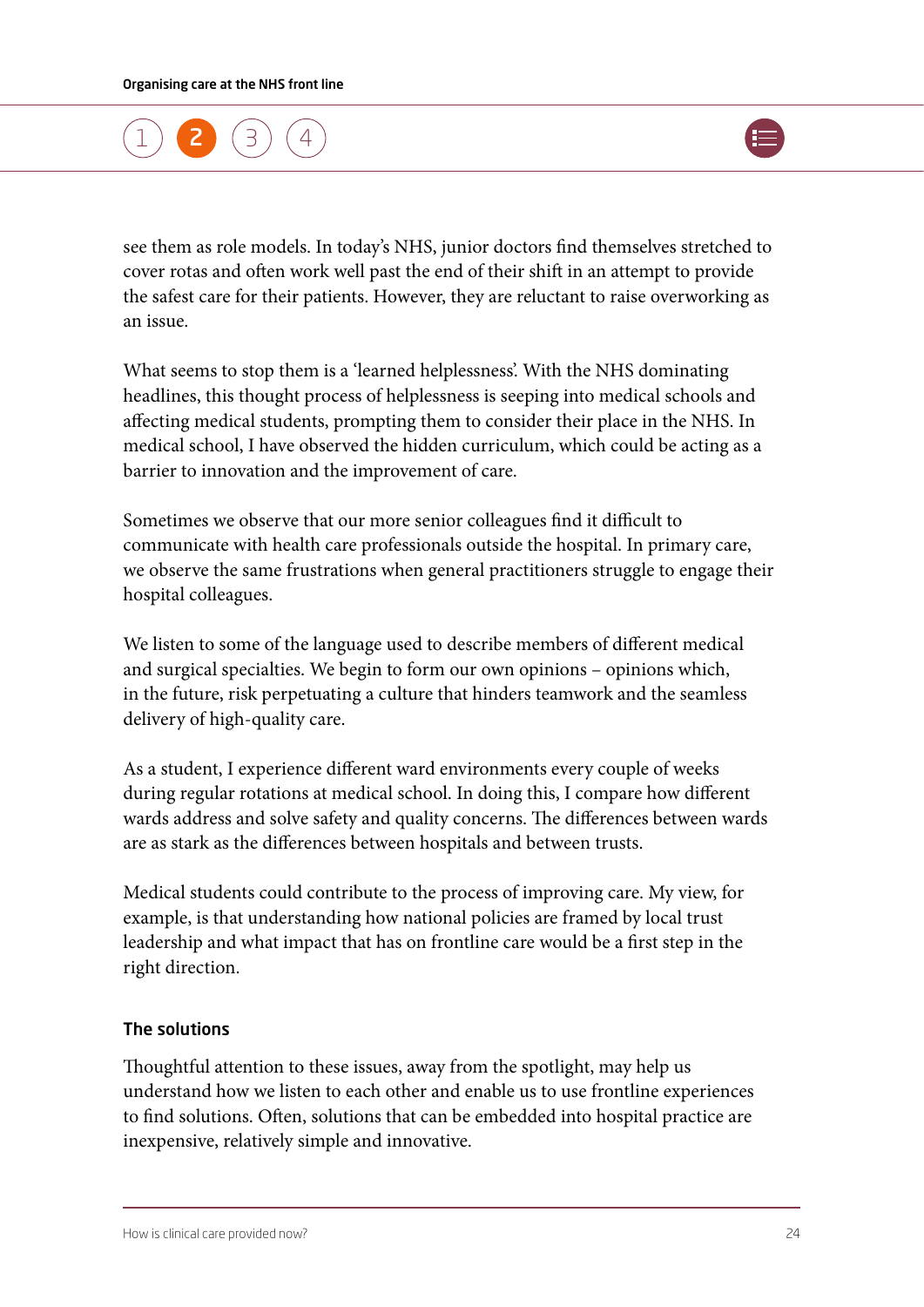

<span id="page-25-0"></span>The first is to consider how we work alongside those who want to modernise medical teaching and education. A greater emphasis could be placed on generalist skills. Medical students will need to be prepared to treat more complex, increasingly frail patients in a time-pressured setting. Making them aware of the 'barriers' and 'difficulties' that arise from providing this kind of care will allow students to develop their critical thinking and change their approach in future practice to overcome problems. They will become resilient practitioners.

I have observed how different members of the team will care, cure and prevent disease and disability in different ways. Some of the most valuable learning I have acquired has been from physiotherapists, nurses, midwives, speech and language and occupational therapists. In mental health services, social workers have been an invaluable source of experience and knowledge. A first exposure to the multidisciplinary team could come at medical school. Making this common practice would establish multidisciplinary working for the most junior members of the team once they have qualified.

Currently, the first experience of quality improvement for doctors is some years after qualification. While this is in no way tokenistic, their participation is often limited. Medical schools could consider running 'innovate local quality improvement' project competitions. I have seen first-hand medical students designing simple solutions to some of the problems that patients and families face in hospitals. Simple ideas like these could empower medical students to want to continue this work in the future.

### A GP perspective: Rammya Mathew and John Launer

*Rammya Mathew is an academic clinical fellow in general practice and is undertaking a National Medical Director's Clinical Leadership Fellowship. She is currently part of a team at the Royal College of Physicians that is setting up a quality improvement hub aimed at giving health care teams the skills to improve services locally.* 

*John Launer is associate dean, multi-professional faculty development for London and the South East, Health Education England. He was a GP for more than 20 years and also is trained as a family psychotherapist. He is currently lead programme director for educational innovation at Health Education England, an honorary senior lecturer at University College London and honorary consultant at the Tavistock Clinic.*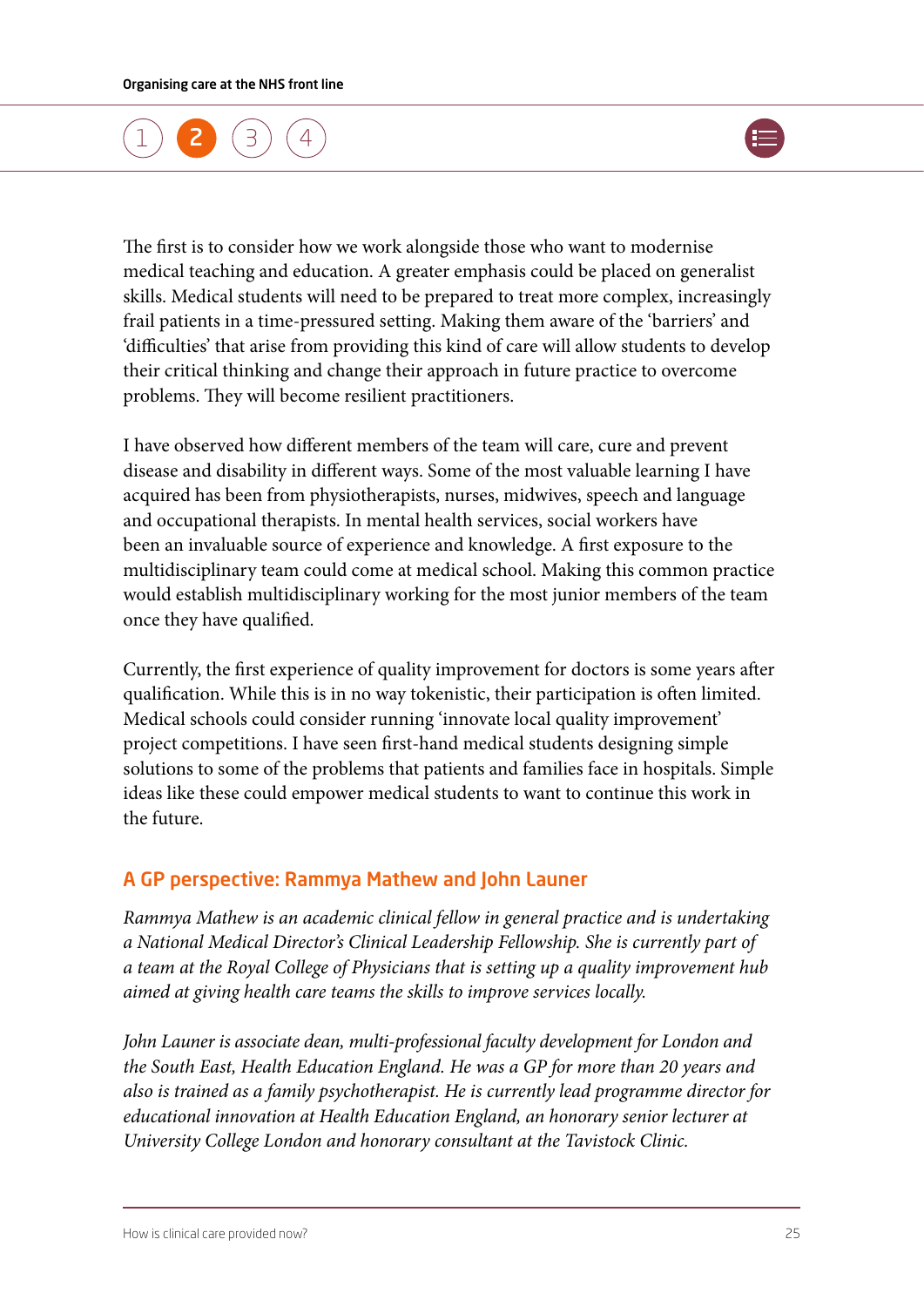

GPs have considerable insight into the care that their patients receive as we are commonly the ones to instigate the acute admission. We also take over the ongoing care of our patients following hospital discharge and are therefore privy to the stories that patients tell of their hospital admissions. The following remarks are drawn from our own experiences, and from interviews we carried out with around ten GP colleagues in preparation for writing this contribution.

#### Hospital care of patients

As one might expect, GPs hear accounts of exemplary care, but also many accounts of chaotic, disjointed care that falls short of patient and GP expectations. There is likely to be an entire spectrum in between, but patients probably don't comment so much when things go relatively smoothly and care is just about good enough.

Perhaps our most pertinent reflection is that the concept of holistic care is fast disappearing. Patients are often subjected to 'quick-fix' treatments, without a sense of anyone taking overall responsibility for their care needs. This is particularly concerning given the growing problem of multi-morbidity, but at the same time unsurprising given the increasing trend towards specialism and super-specialism. As a result, there appears to be a very real and evident gap in terms of what patients need and what hospital physicians are able to provide.

Hospital teams often overlook patients' circumstances and their ability to cope independently following hospital discharge. Older patients are sometimes discharged very late at night or at weekends, without appropriate follow-up plans in place and then are readmitted shortly afterwards. A failure to look beyond their medical needs and an inability to view the patient as a person is frequently at the heart of this.

GPs acknowledge that the hospital environment is not always conducive to providing person-centred care. We are aware that wards are overcrowded and noisy, staff overworked, and information about the patients' background sparse. These factors cumulatively contribute to a sense of 'firefighting', in which the clinicians sometimes struggle to provide safe medical care, let alone have the luxury of finding out what matters most to the person and addressing this.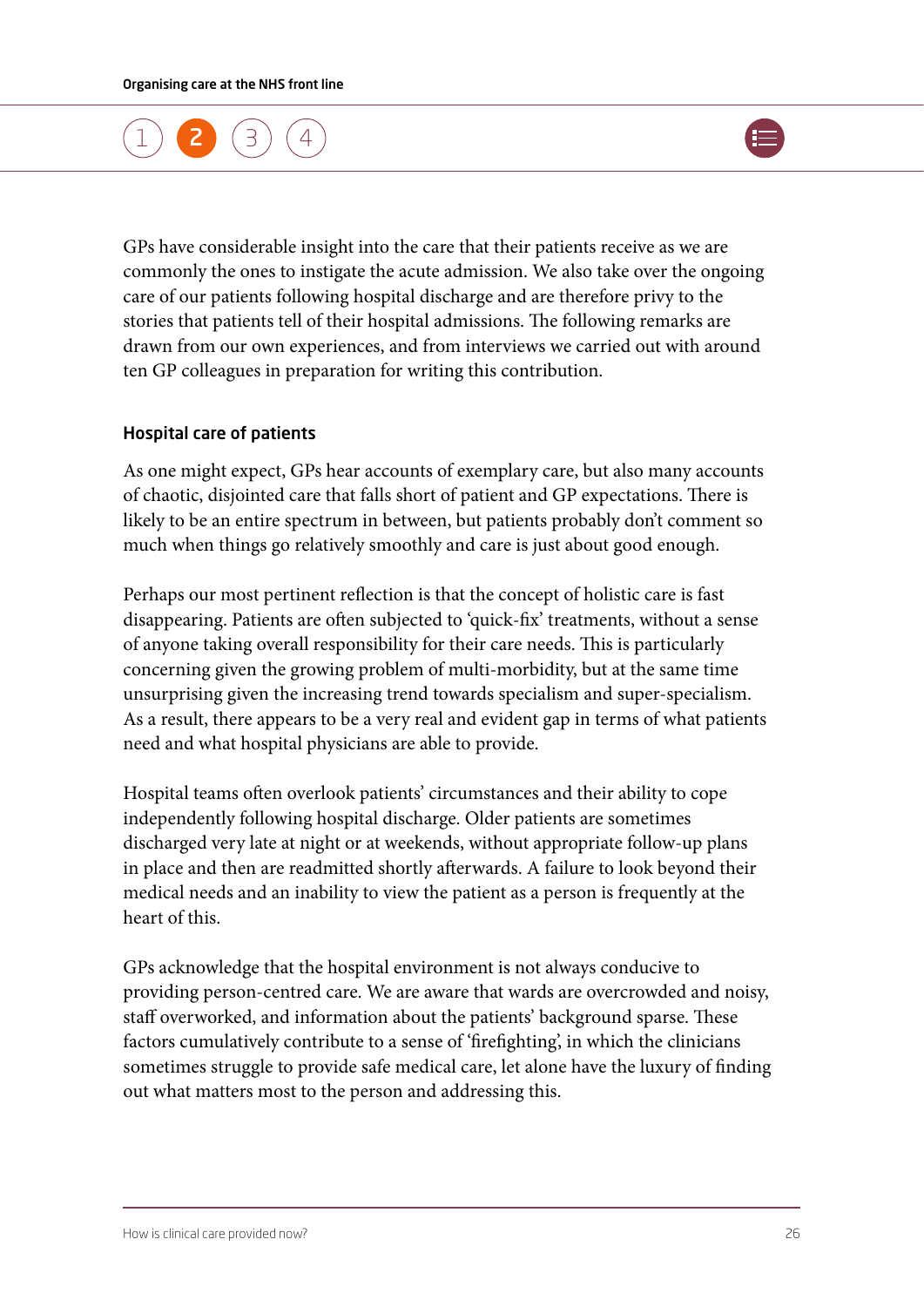



#### GP communication with hospitals

On speaking to our colleagues, there were mixed views about the ease of communication between primary and secondary care. The consensus is that communication is dependent on both systems and personalities – and that one of these cannot compensate for the other.

For GPs, it can be difficult to get through to hospital colleagues for advice and clarification. It is not always clear who the appropriate contact person is, and once that person has been reached there can be a lack of understanding about the GP's concerns. Many hospital doctors give the impression that their priority is to prevent admissions, and do not appear to be able to put themselves in the GP's shoes.

In our experience it is vanishingly rare to get a call from the local hospital team seeking information or advice about a patient. One colleague reported that she sometimes receives a flurry of calls inquiring about patients from foundation year doctors in their first week or two working in hospitals – but then never hears from any of them again. Our perception is that hospital teams are too busy.

Hospital colleagues often don't appreciate the wealth of information that we have as GPs. This not only takes the valuable form of the computerised GP record (which these days is generally far more comprehensive and organised than hospital records), but we also have 'knowledge of the person' – a less tangible but often essential part of good clinical decision-making.

The way in which GPs work has also changed. New GPs are commonly working part-time and engaging in portfolio careers, so the provision of continuity is not as strong as it used to be. The combination of these factors makes it all too easy for things to slip through the net when patients are transferred between care environments.

Virtually all the GPs we spoke to said that the speed and (in general) the standard of hospital discharge notes had improved. Also, when hospital doctors and GPs collaborate, it seems to be a positive experience for the clinicians involved and the patient. One colleague described doing a joint home visit with an elderly care consultant and commented: 'Brilliant – this is how things could work, it could have taken dozens of letters to sort out – but I've not seen her before or since.'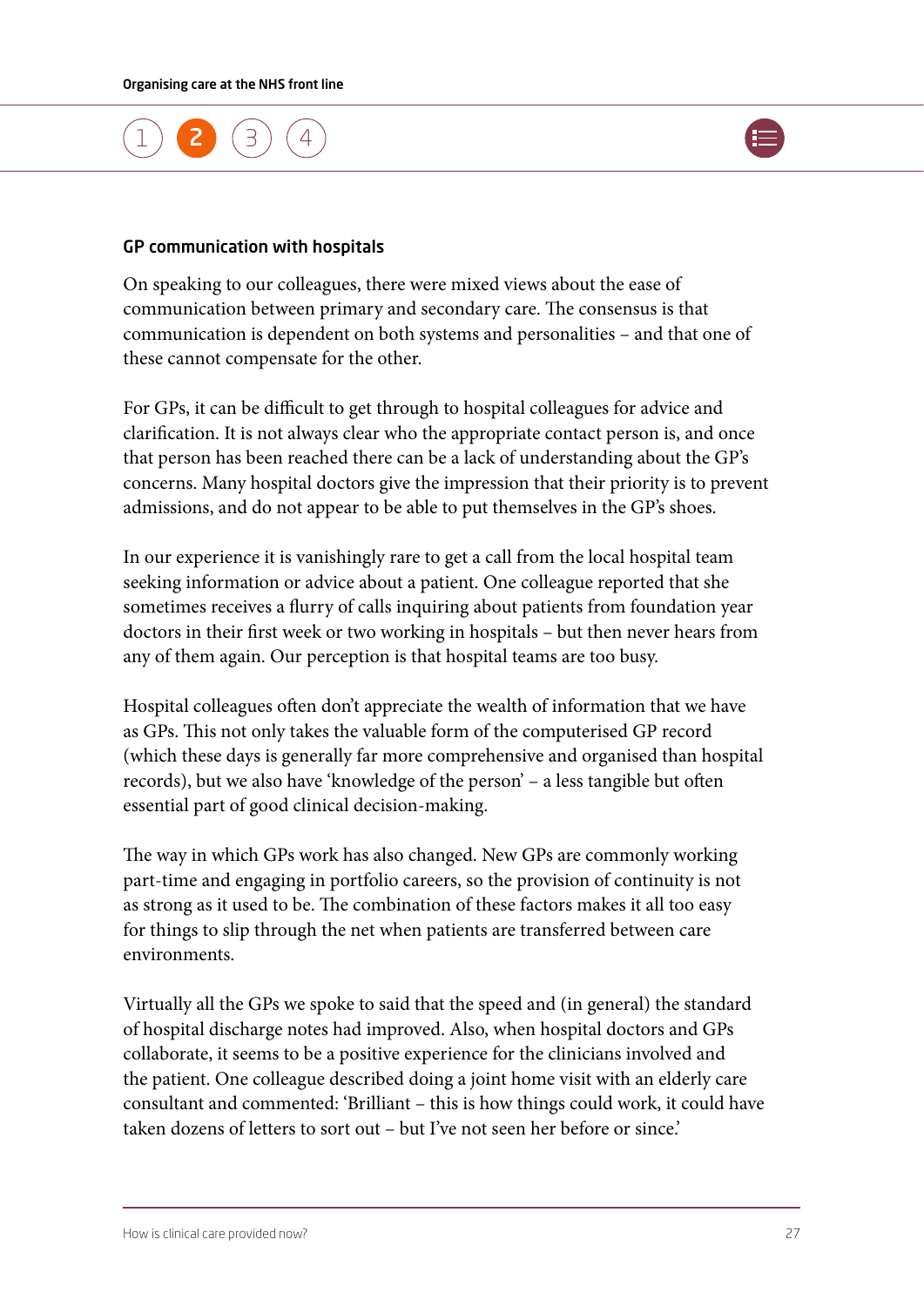

<span id="page-28-0"></span>Likewise, we are increasingly using email as a source of advice from hospital specialists, and when this process works well it enables us to provide responsive care and sometimes to avoid unnecessary hospital referral/admission.

#### Our conclusions

Our overall impression from reflecting on our own experiences and from talking to a selected group of colleagues is that patients' experiences of care on acute wards, and GPs' experiences of communication from hospital staff, are variable, unpredictable and unsystematic. We heard of some outstanding examples of care and communication, but also of many failures to inform – or elicit information from – patients or their GPs. While we did not form the view that the system is 'broken down' or dysfunctional as a whole, it is clear that there are no regular standards or practices for involving patients or GPs in care, either within individual hospitals or across the secondary sector.

#### A physician's perspective: Gordon Caldwell

*Gordon Caldwell has been a consultant physician at Worthing Hospital since 1993. In 2009 he attended the International Forum on Quality and Safety in Healthcare, and decided to improve the service to patients on ward rounds. His work has focused on teamworking and the use of checklists to improve process and reliability.*

This is a story of tragic misdiagnosis. It demonstrates how weaknesses in inpatient clinical review systems can contribute to poor decisions being made.

The story begins with a patient's admission to hospital with breathlessness and swelling in one leg. On the sixth day after admission, the patient collapsed with a major pulmonary embolism. Despite treatment, the patient died the next day.

Before admission, a relative of the patient had noticed the swollen leg and breathlessness, and after searching on Google, wondered if the patient had a deep vein thrombosis (DVT) and a pulmonary embolism (PE). On arriving at hospital, the relative told a nurse in Accident and Emergency (A&E) of the concerns about DVT and PE.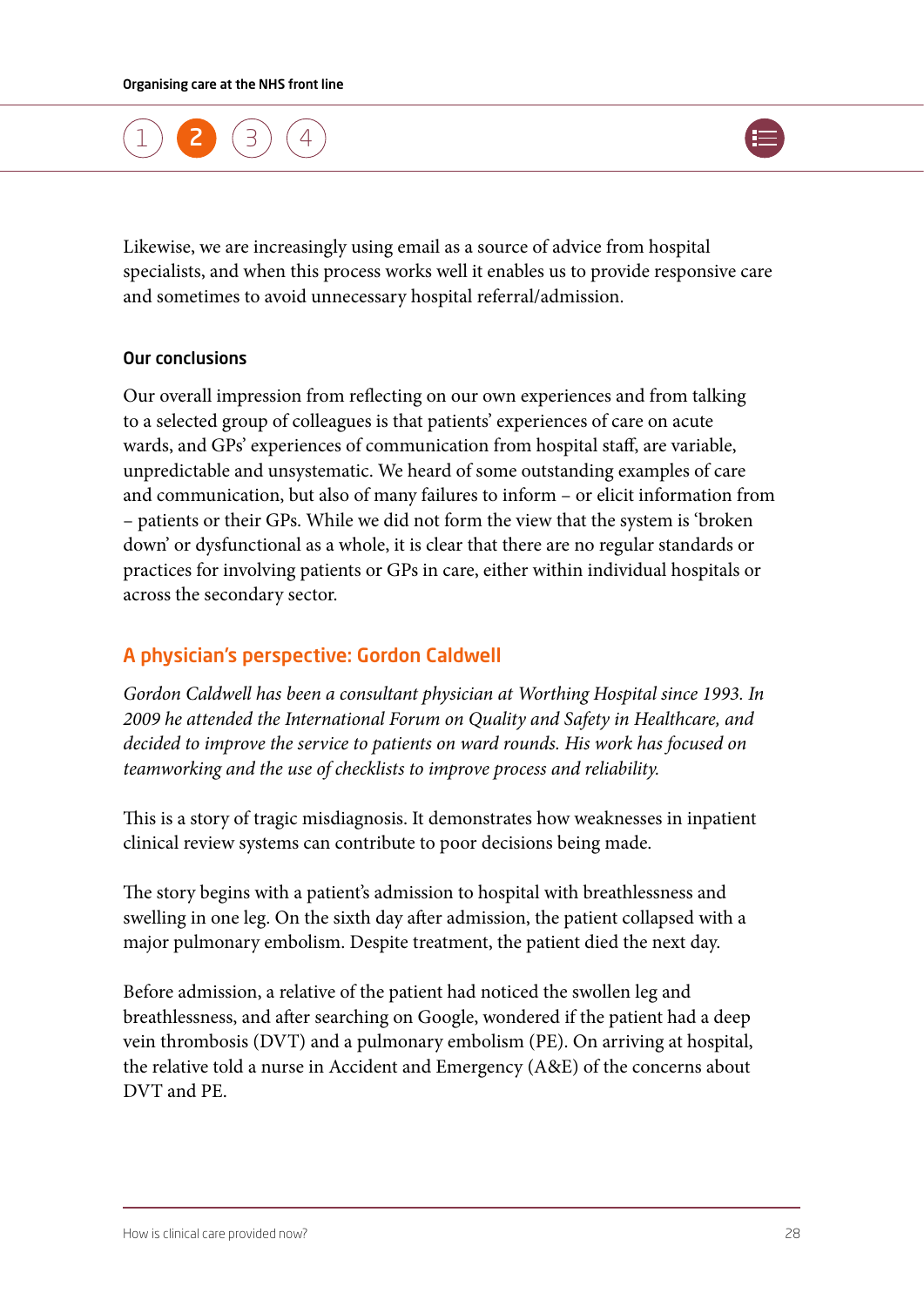

For the time up to their collapse on the sixth day, however, the patient was treated for community-acquired pneumonia and only had a dose of Dalteparin used for prevention – not treatment – of DVT. The patient was reviewed on the second and fourth days by a ward round team led by a consultant in respiratory diseases and on the fifth day by a team led by myself, a consultant in general medicine.

With the benefit of time to study the case in detail, the patient had a definite but mild pneumonia and DVT and PE, but was treated only for pneumonia. In retrospect, the failings that I could identify in caring for this patient were as follows.

- **•** The nurse in A&E did not inform the A&E doctor of the relative's concerns about DVT and PE.
- The admitting doctor in the acute medical unit did not identify the swollen leg.
- **•** The chest x-ray and blood gases would indicate a high probability of PE, because the area of pneumonia was small, but the oxygen levels were very low and the patient was a non-smoker. On the very busy ward round it seems likely that the consultant in respiratory diseases was not shown the chest x-ray and gases simultaneously.
- **•** On day four the patient was making progress, so the treatment for pneumonia appeared to be working.
- The day I took over the patient's care was very busy, and I accepted without deep questioning the diagnosis of the respiratory consultant. On the ward round the patient's chest was examined, but not his legs. Again, the patient was making progress as if the treatment for pneumonia was working.

There is all the time in the world to sift through the information and identify in retrospect where the errors began that eventually led to a fatal outcome. At the time, the consultant in respiratory diseases had 25 acute admissions to review and it was a Saturday morning with fewer consultants and junior doctors working compared to weekdays, so much more pressure on time. The consultant would have been working with a team of doctors, possibly including some he had never worked with before.

The room where case discussion took place was small, subject to constant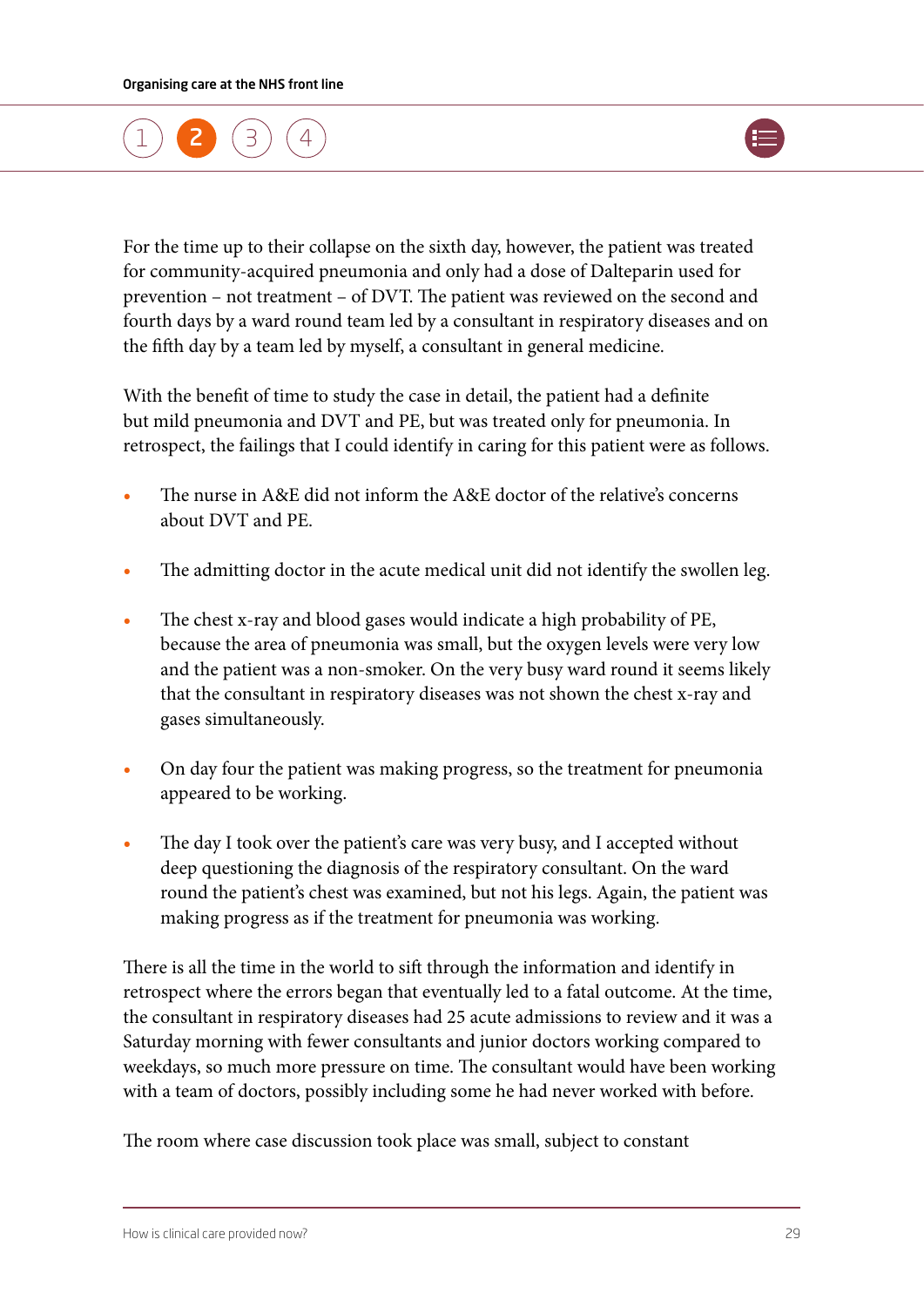

interruption, and did not have a high definition monitor for reviewing chest x-rays. At the patient's bedside, the consultations would be hurried because of the need to get the night team away on time, and simply to battle through the 25 cases. Almost certainly there would have been no nurse present during the consultant review, perhaps to raise the concern about the swollen leg.

When the patient came under my care, we had 27 cases to see that morning, many new to us. Our work space was very cramped and again there was no highdefinition monitor. We were under intense pressure from management to 'discharge as many as possible, as early as possible'.

I have used a story with a dramatically tragic outcome, but the weaknesses in structure and process for inpatient clinical review on ward rounds, in my experience, affect every inpatient clinical review. Good decisions during case presentation need good information. This needs to be provided in a way, and in physical and psychological environments, that free the clinicians' minds for clinical thinking prior to consulting with the patient.

At the bedside clinicians need access to the relevant information in a manner that is easy to assimilate. It needs to be easy to talk with and examine the patients, without feeling that this is a huge effort, and without feelings of being hurried, distracted and interrupted.

The relevant information for clinical review is usually hard to find, gather and present in a way that supports releasing the mind for clinical thinking. The commonest word in handovers is 'chase' as in 'chase the CT scan request', then 'chase the CT report' and so on. Clinicians in current NHS ward environments are 'huntergatherers' of information and our capacity for attention, clinical thinking and safe decision-making can be exhausted by the efforts required to hunt out and gather information that is usually there somewhere.

The information of most value to the doctor clerking (taking a patient's medical history and undertaking an examination), the patient and to the consultant reviewing the case includes:

**•** recent well-composed discharge summary or summaries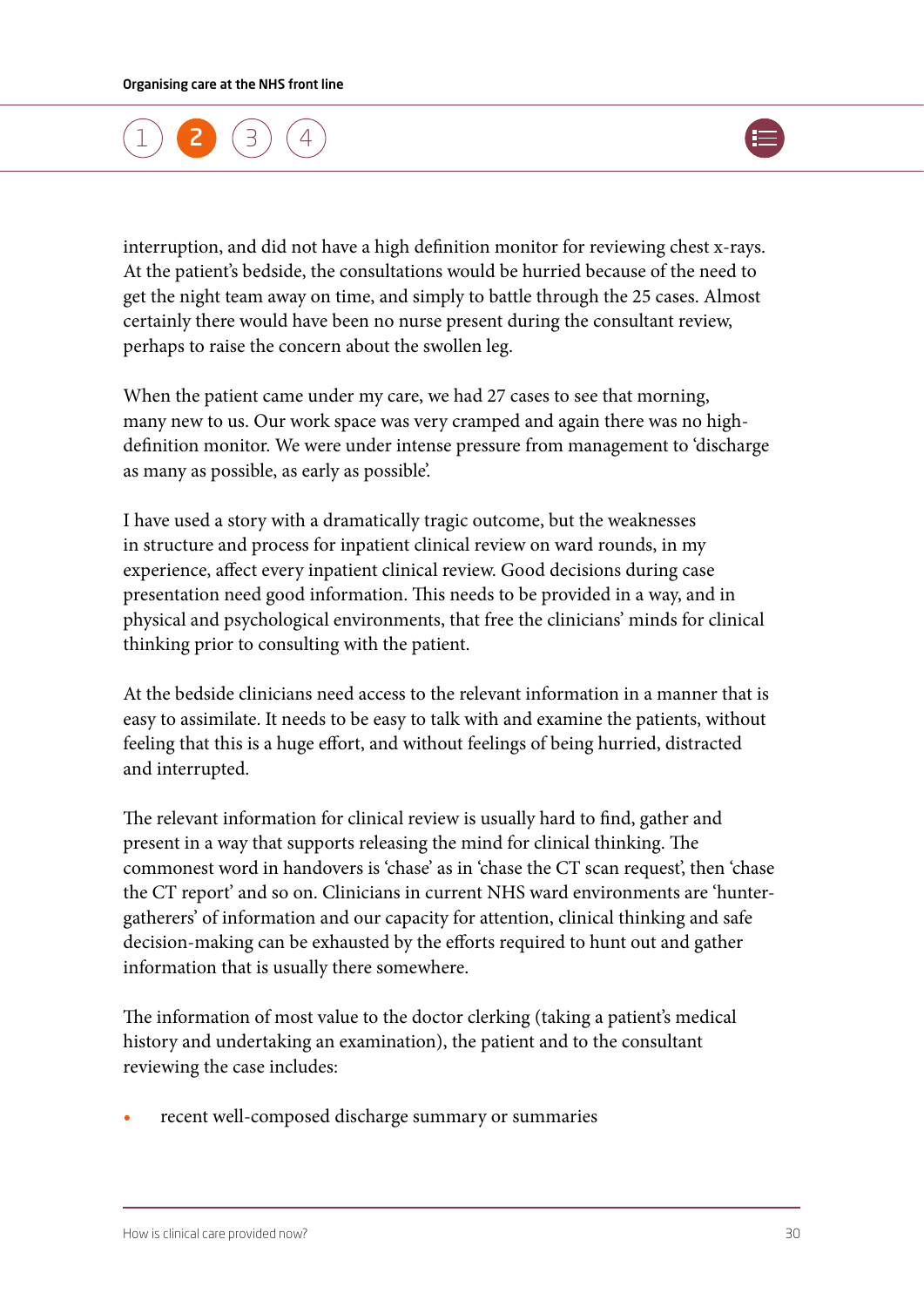



- **•** recent well-composed clinic letter(s)
- **•** a list from the GP's database of the patient's long-term conditions and important past medical events – eg, surgery for breast cancer eight years ago
- **•** a list of the patient's current prescribed medications
- **•** results of previous tests and investigations eg, for a breathless patient, knowing the results of a previous echocardiogram, lung function tests and blood tests for blood count and kidney function are very helpful.

These five simple factors are currently not easily available for acute admissions. I know that similar challenges face doctors throughout NHS hospitals. Some organisations have far better IT links with primary care, making it easier to gather in the information.

There is a common theme here: supporting clinical consultations in a way that frees minds for clinical thinking, planning and communication is of paramount importance for getting correct diagnosis and correct treatment. If the diagnosis and treatment are incorrect, the outcomes cannot be optimal.

Is there a way ahead? One idea is to define what I call 'quality indicators' for clinical consultations. If we are to improve the outcomes of the clinical consultations we need some quality indicators to help gauge whether the consultations were optimal or defective. These are the indicators that I suggest as a starting point for discussion.

- The patient should be as prepared as possible.
- The clinician should be as prepared as possible.
- **•** The clinician should know the person, before making the person into a patient.
- **•** The consultation should feel unhurried to patient and clinician.
- **•** The clinician should be able to give undivided attention to the patient.
- **•** The clinician should be able to hear herself or himself think.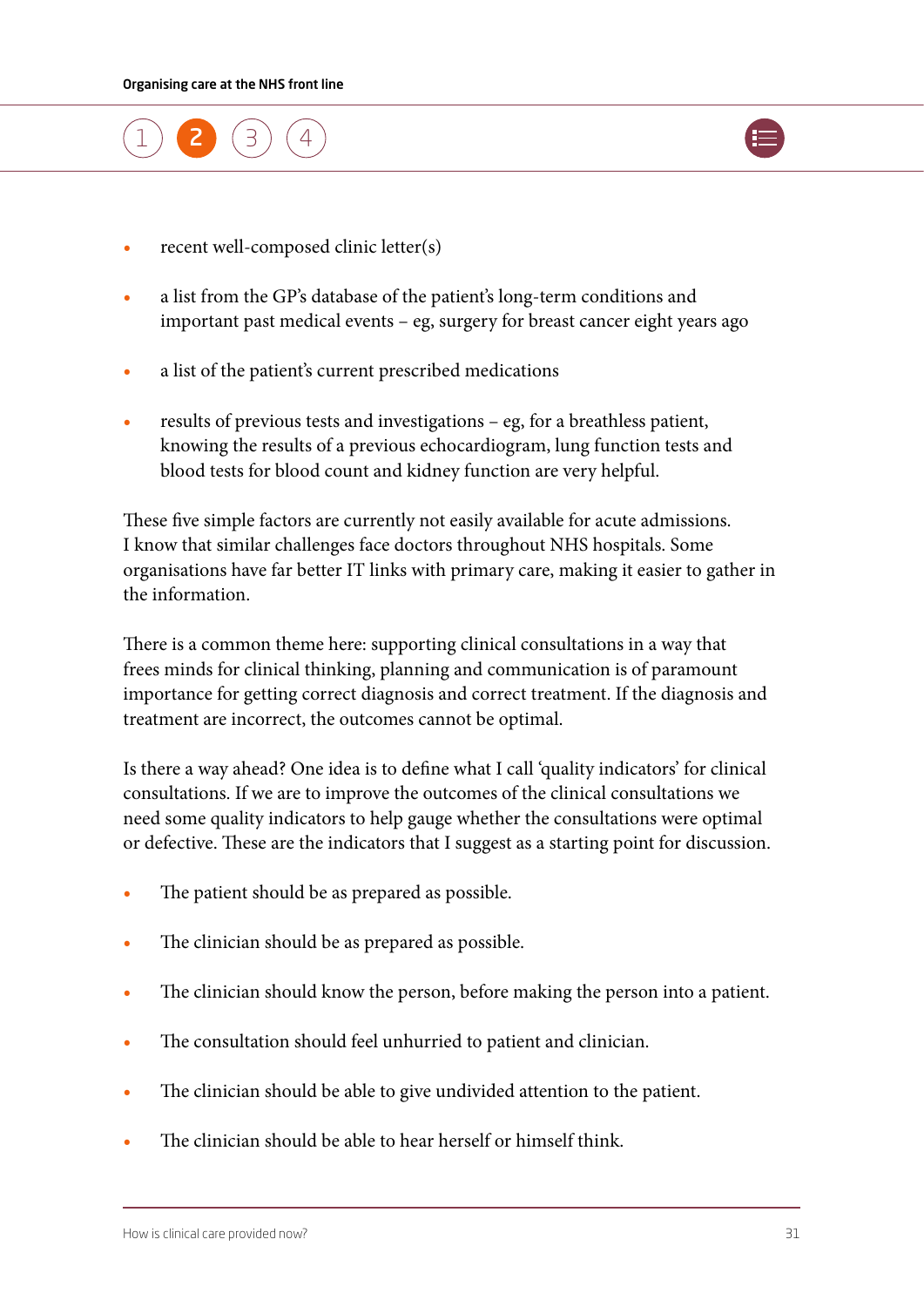<span id="page-32-0"></span>



- **•** The consultation should be supported by information presented clearly and comprehensibly.
- The consultation should ensure confidentiality and dignity.
- **•** The clinician should be regularly refreshed.
- **•** An 'important other' a relative or a friend should be encouraged, with the patient's permission, to participate in the consultation.

#### A patient's perspective: Michael Wise

*Michael Wise was a specialist in both oral surgery and restorative dentistry. In January 2009, he contracted sepsis with near-fatal consequences. As a clinician he astutely observed the spiral of events that followed and has since published a book,* On the toss of a coin (*Wise 2017*)*, about his experience.*

In January 2009, I was rapidly transformed from being very fit and healthy to almost dead in intensive care. I acquired sepsis, which developed into toxic shock, causing multi-organ failure. I was on life support and in a medically induced coma for 10 of the 14 days of my stay in intensive care. I was subsequently hospitalised for seven weeks and since I had stage III acute kidney injury, I then required dialysis for 14 months. I received a live donor kidney transplant in March 2010 and have since made a good recovery. During the dialysis period there was an acute admission for sepsis and another admission post-transplant for a severe infection.

Overall, the care that I have received from frontline staff, primarily from the NHS, has been outstanding. I therefore have some reservations about describing the adverse findings as reported below because I do not want to detract from this overall excellence of care. However, I think it is important to point out some of the shortcomings and possible solutions based on my observations.

#### Developing trust

From a patient's perspective it is important to feel that clinicians have knowledge and expertise in their field but, in addition, the development of trust at all levels in the care chain is essential. As in all walks of life it can take time for trust to be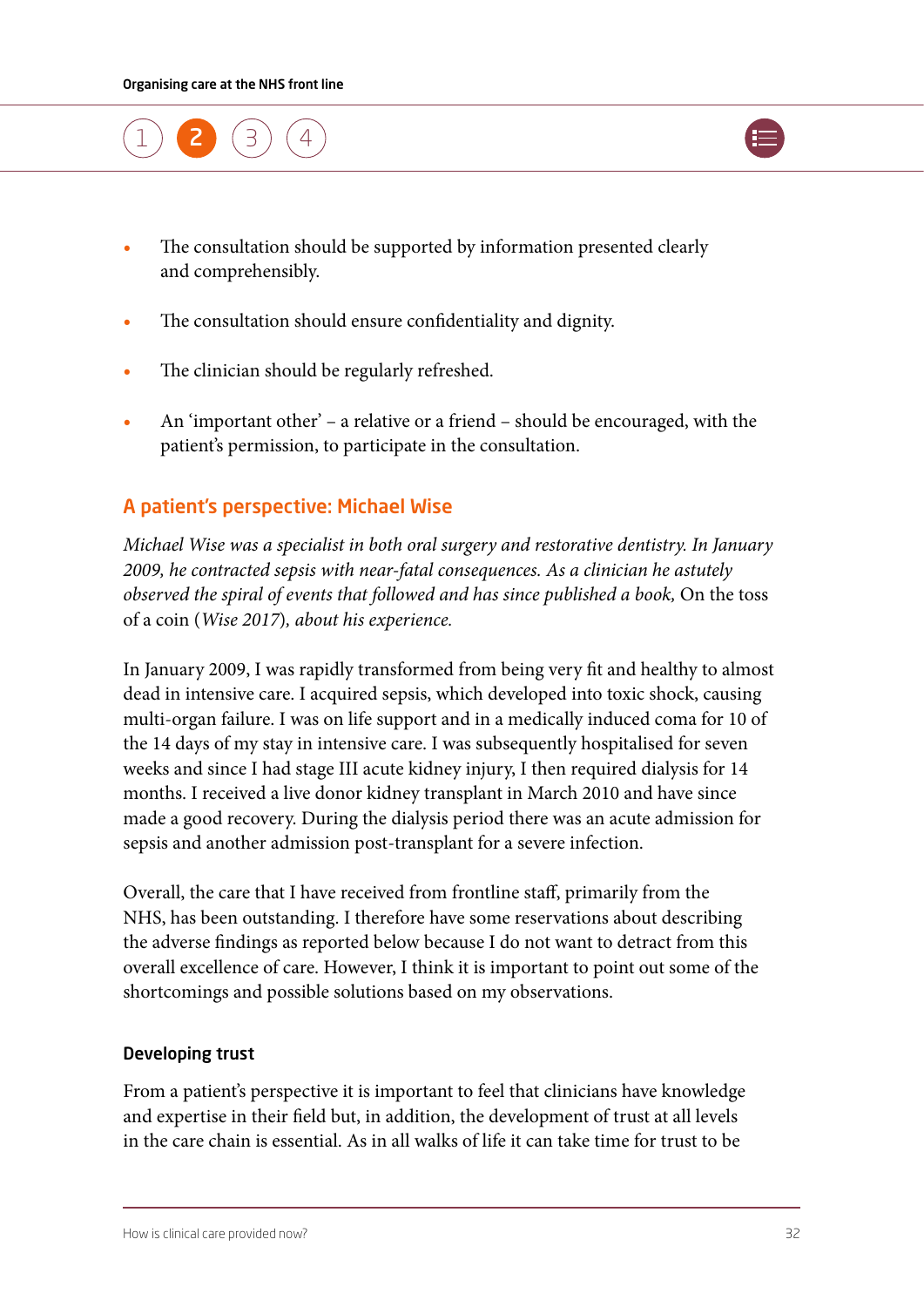

established, but it can be very easily and rapidly lost. When trust is lost, the patient's experience is severely compromised.

The development of trust is facilitated by the efficient and correct use of procedures. To give a simple personal example, I had a cannula inserted for the administration of intravenous (IV) antibiotics. I knew that it was not positioned into a vein, but the nurse would not listen. I then had repeated IV infusions of antibiotic causing severe pain and swelling of my hand. It was only when I was seen later the next day by a consultant that the cannula was correctly placed. My trust in that nurse evaporated very rapidly. Patients do know when something is wrong and they should be listened to.

Trust is also very importantly generated by interpersonal relationships and communication. I was unconscious during most of my intensive care stay, but I understand that the intensive care staff were remarkably caring and compassionate to my family, explaining to them the meaning of tests, alarms and equipment readings, and giving them time. They rapidly gained the trust of my family who, of course, in their own way were also a part of the illness. Family and partners should be seen as such.

#### Positive communication

In intensive care, although unconscious and unresponsive to external stimuli, I could hear many things that were said. One was that someone thought I had suffered a stroke. When I heard that, I switched off and decided to die. Apparently around this period the crash team was summoned and my family was called in to say goodbye. Fortunately, I subsequently heard someone say, 'He hasn't had a stroke' and I changed my mental attitude. It really highlights to me the importance of taking great care as to what is said across an unconscious and/or sedated patient. In fact, it underlines the importance of taking great care with the use of language in general. Staff at all levels would benefit from role play regarding the use of language.

Six years after my transplant I was admitted to the same ward with a severe infection. I was saddened to see the obvious reduction in nursing staff and the unreasonable pressures placed on them. As a result, communication from some of the staff decreased. Non-verbal communications such as a smile, a touch or a reassuring squeeze of the hand, and verbal communication statements such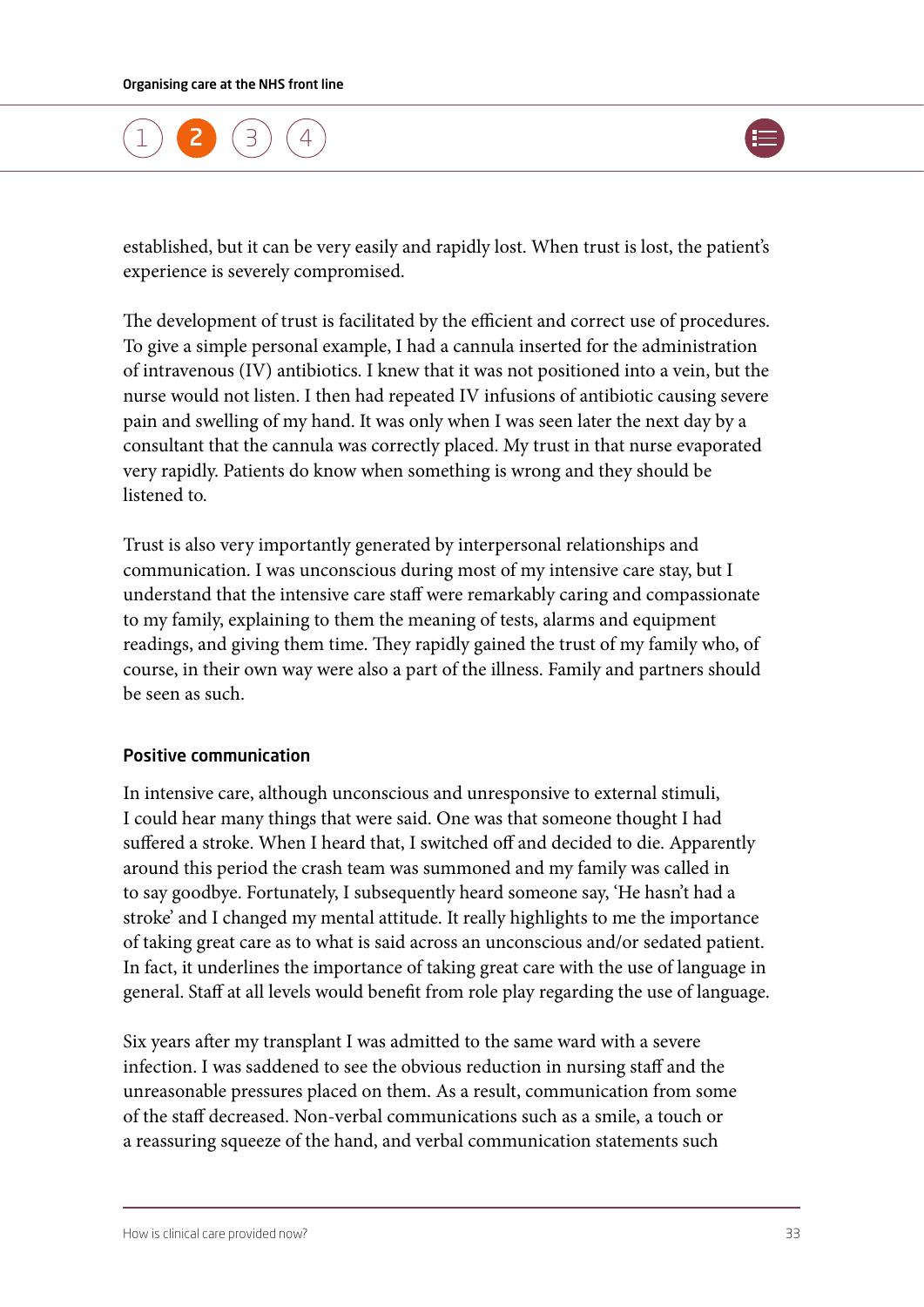

as 'We are here to help you' or 'We've seen it all before' were frequently missing. Unfortunately, being busy can be used as an excuse for not being human, and there is a danger of this occurring among all frontline staff due to pressures. When feeling unwell, the negative interactions carry far more weight than the positive ones. I feel that it is important that the small aspects of communication are constantly reinforced to everybody in the medical chain, from consultants to tea trolley personnel.

Since the hospital is the medical and ancillary staff 's working environment, it is very easy for them to become desensitised to the possible perspectives of patients. This can easily cause a deterioration of the patient's psychological health. Patients are frequently scared. They may be confused and anxious, but relieved to be cared for. However, the staff have no knowledge of any preconceived ideas that they bring with them when they enter hospital. The importance of small things should never be undervalued.

It seemed that when agency nurses were working on the ward, they frequently were not aware of the requirements of a transplant patient. There was great difficulty in obtaining water, and fluid levels were not adequately measured. These are basic requirements for all patients, but in particular for a transplant patient with a high temperature. I presume that similar situations may arise for other patients with special requirements.

The diagnosis and early treatment of acute kidney injury is an important issue across all acute medical services, particularly if this can reduce the estimate of up to 30,000 preventable hospital deaths per annum.

As an inpatient I was rarely informed of the order of the day and never informed as to how long it would take to get the results of tests. I suspect that this is a culture that could easily be reversed, though I acknowledge that some patients may not be able to absorb the information. Perhaps a checklist of the day's events given to patients would be helpful, but I appreciate this may create an enormous amount of additional work.

On some occasions large numbers of visitors were allowed into the ward to see one patient. When I was very ill, the bed next to me was surrounded by 14 visitors; in fact on one occasion it deteriorated into a fist fight between two of them. It was very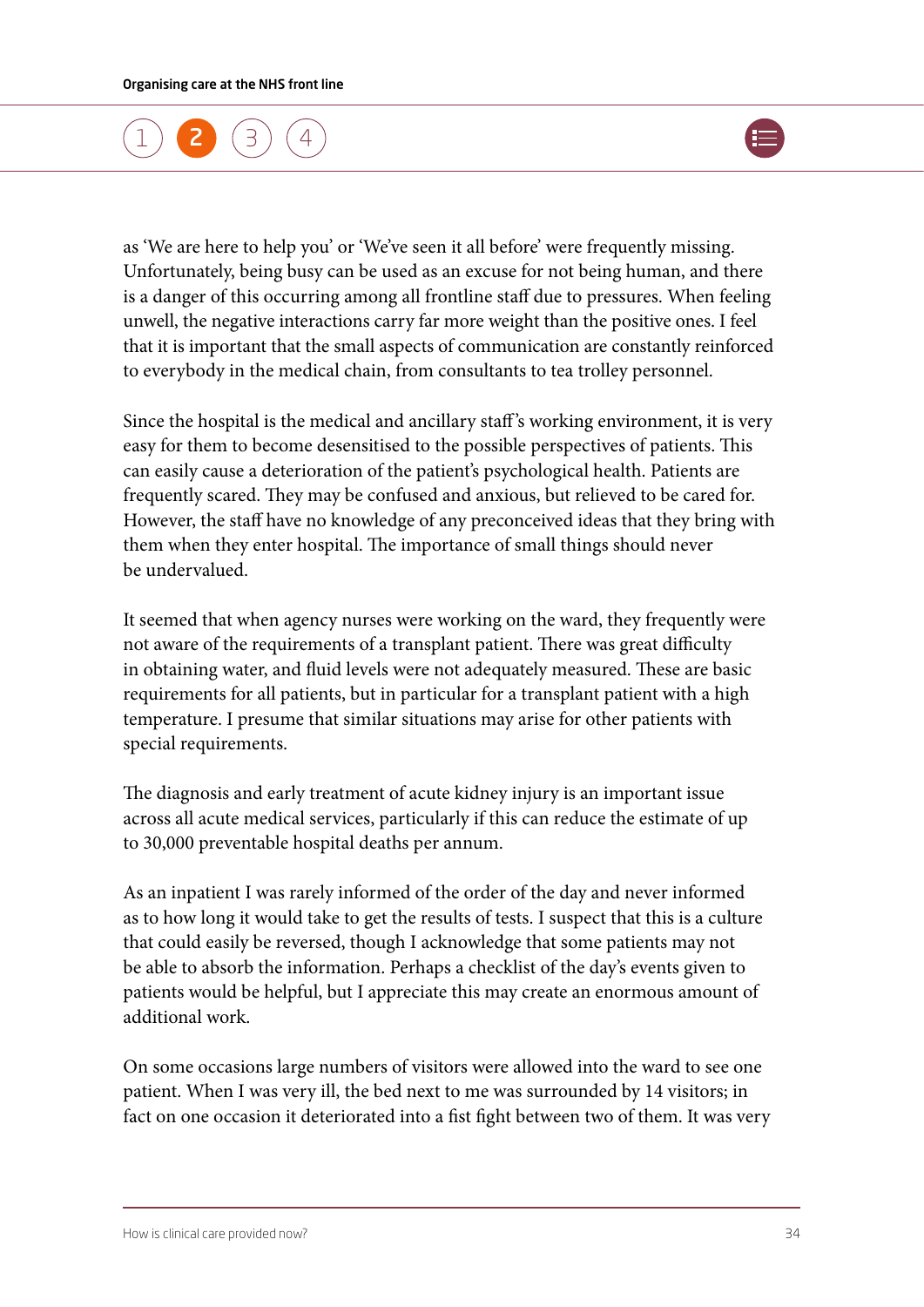

<span id="page-35-0"></span>unsettling. Control is essential, but perhaps the nurses simply do not have the time to manage such situations.

Bed blocking, of which as a patient I was very aware, is an obvious and highly publicised major problem and needs to be resolved urgently.

I must conclude as I started, by praising the overall level of care offered. It is vital that frontline clinical staff are valued, and told how much they are valued. They must not be made into scapegoats for the failings of an underfunded system, which needs to embrace digital technologies and which is greatly hampered by crumbling social care policies.

As a patient, it seems to be patently obvious that there is a limit to what a dedicated frontline workforce can do to improve the quality of care, or even to maintain it at its existing level. Further 'efficiencies' are likely to result in degradation of acute services, not improvement.

### A senior manager's perspective: Juliet Shavin

*Juliet Shavin is senior operations manager for medicine at the Royal Free London NHS Foundation Trust. During her 12 years with the Trust (previously Barnet & Chase Farm Hospital), Juliet has managed services in surgery, medicine and women's health. She has a Masters degree in occupational psychology and is an accredited performance coach.*

My team and I manage four services across two large acute hospitals and two smaller peripheral sites. Approximately 500 staff work in these sites and we provide both emergency and elective services to patients.

I love my job but trying to deliver world-class, affordable care every day in the current NHS environment is extremely challenging. The NHS and social care are under extraordinary financial pressure with a large funding gap, which influences almost every decision we make as a team. Balancing patient experience, outcomes and safety within this financial climate means my priorities are constantly changing.

In acute services, world-class care sometimes feels like it is defined nationally by targets. These targets include compliance with the four-hour accident and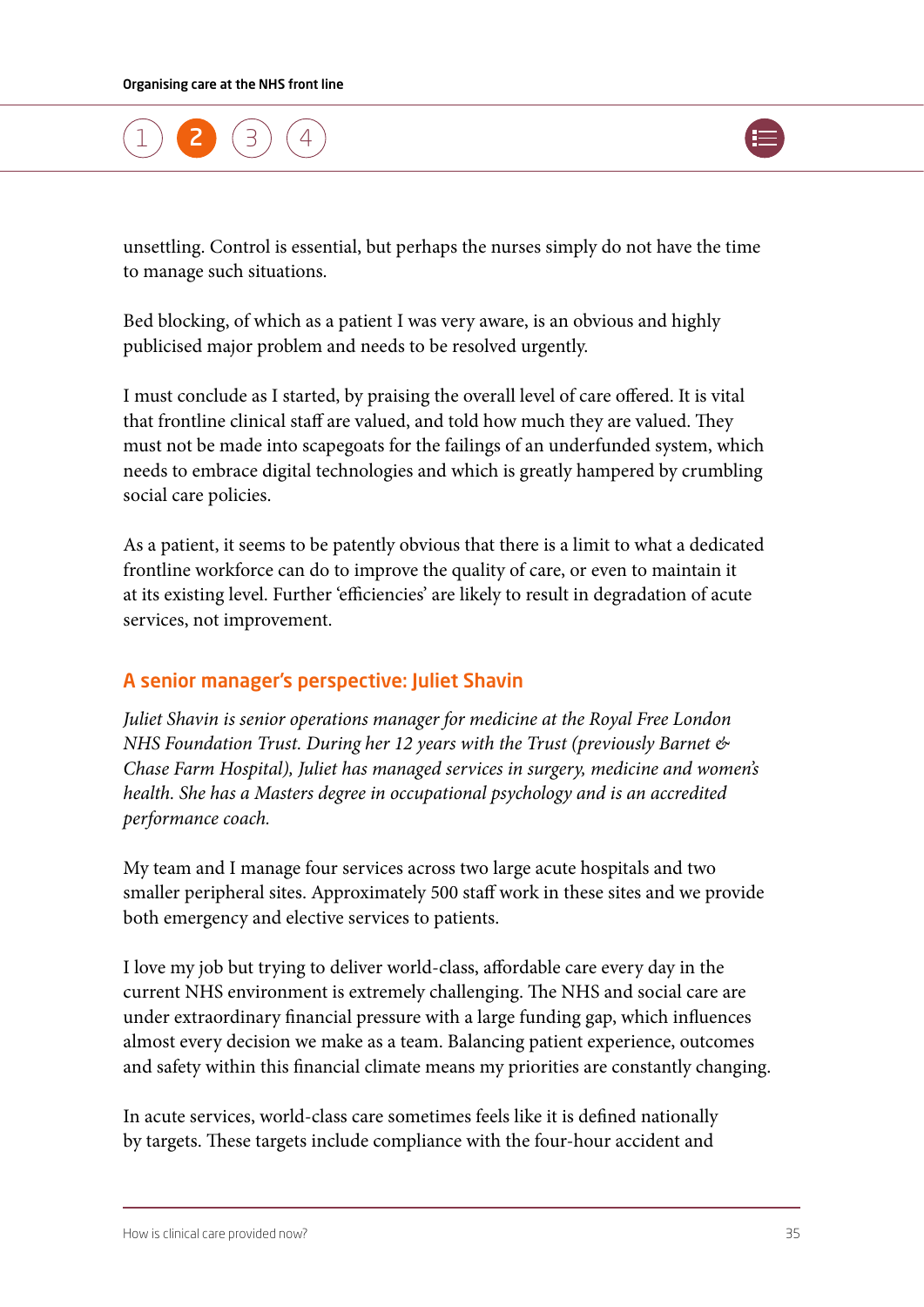

emergency (A&E) access target, the two-week wait for GP cancer referrals, the 62-day cancer treatment targets, the 18-week referral-to-treatment target, financial savings achieved, and so on. Targets can be helpful in quantifying, focusing and prioritising resources, but they can also be distracting. It can be challenging to get different professional groups to work together to deliver these targets while also supporting them to prioritise patient safety.

It feels like a constant juggling act to meet ever-increasing demand on services while at the same time removing cost from our budget. On one day, I can attend meetings discussing what budget we are going to remove to deliver the financial savings required. The very next day, I can be pulled in to meetings discussing how I can guarantee additional staff to meet the targets that we are not delivering. These 'crises', which can be caused by a spike in patient demand, staff going off sick, or difficulty in recruiting to vacancies, often require an immediate response.

One of the things I find most difficult about my job is containing the enthusiasm of clinicians, nurses and other team members when they come with great ideas about how they want to expand their services. As a good case in point we recently appointed a newly qualified consultant, full of enthusiasm and new ideas and who had trained for many years to become an expert in a particular area. Having her join the department was a breath of fresh air and the services have grown under her fledgling leadership.

With growth comes cost and we are now at the point where there is no more money available. I can feel the consultant's frustration as I explain why we can't implement the newest, best thing, that at the moment expansion is unaffordable, and that we have to direct resources towards the most pressurised areas, even if they would not be our first choice in an ideal world. I feel a great responsibility to my teams to support them in delivering the services that they want to provide, and we're working hard to think differently.

### Fair and transparent processes

Transparency and consistency hold the key to delivering the patient flow required to meet the needs of a demanding emergency department. We have implemented board-round protocols that are predictable and occur daily at the same time, so that all members of the multidisciplinary team (MDT) can be present and plans for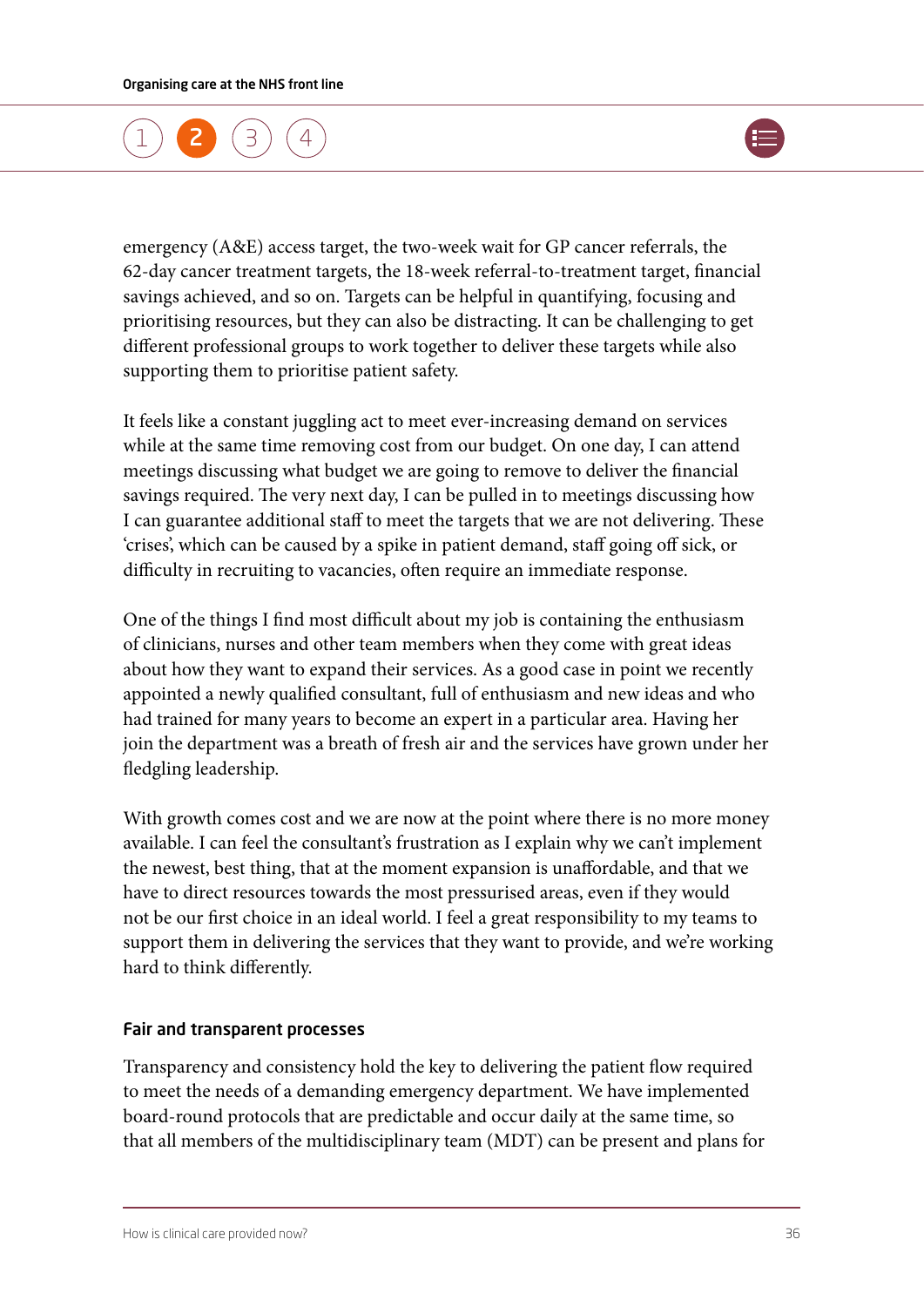

the patients can be made early in the day. The operational managers regularly join the teams on the board rounds, to support the process and provide a mechanism to escalate any delays or blockages in the patient pathway, which includes access to diagnostics and specialty opinions.

We provide a bleep for immediate access to operational managers if they are not available. This gives us a very good understanding of the day-to-day challenges faced on the wards and we can consider solutions within the context of the wider organisation. We also regularly challenge assumptions to ensure the clinical team has prompt access to the services it needs. We have access to three bed meetings a day where we can escalate any issues to senior decision-makers and all the departments that are represented there.

In a busy acute hospital, it is essential that every patient receives an early daily clinical review and that all areas are covered consistently. To ensure a fair and transparent process, daily ward and specialty cover is now published weekly on a 'schedule' that is planned for in advance and communicated widely. Annual leave is authorised only when adequate cover is available and any issues are highly visible.

As a non-clinician, I am completely dependent on the team to advise on the best way forward for patient care. But I have the advantage of being able to ask the 'stupid questions' and challenge the status quo, without any real agenda. I can often provide a neutral, unbiased opinion to help agree the objectives between the different professional groups. I work with them on their suggestions, operationalising them and communicating them to the wider environment. Where possible we can put in measures to see if these processes have the desired effect and we are constantly reviewing and refining them.

Sometimes pressures beyond our control, such as the patients being cared for outside of their specialty wards, and social care constraints, compromise the delivery of service. It is essential that consistent care is delivered despite these frustrations. In these challenging situations, my job is to provide encouragement, support and a reminder of progress made. When things do not go as planned there is a great temptation for the organisation to apportion blame or implement a rapid change. It is my role to understand the difference between special and common cause variation and to apply the appropriate solution, challenging undesirable behaviours and protecting hard-working staff.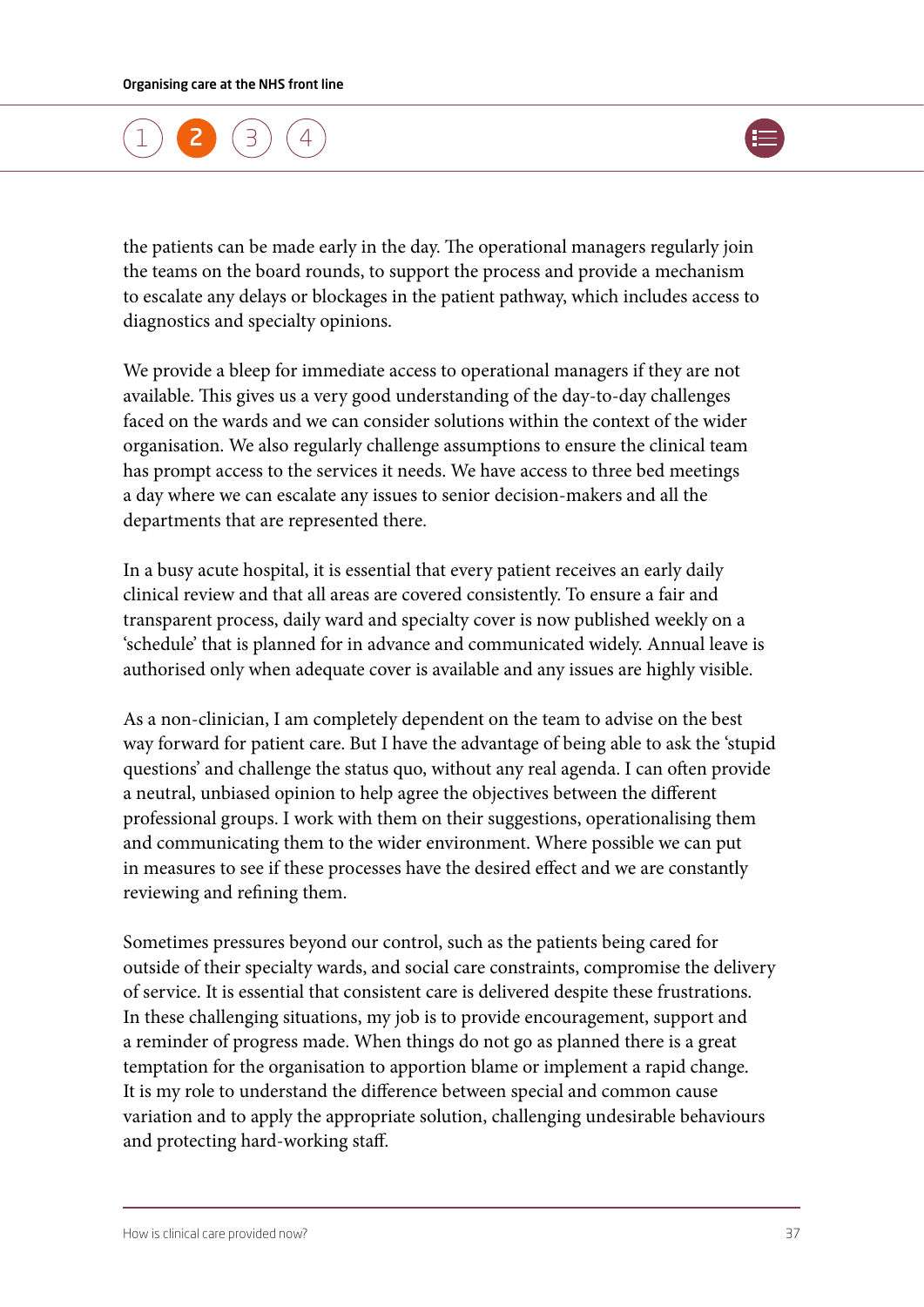

There are two areas where I think opportunities are available to the NHS. The first one – and when I worked in the private sector the easiest for quick wins – would involve employing IT solutions to automate monotonous non-value-added tasks. Fit-for-purpose IT systems would benefit the whole multidisciplinary team with one set of standardised, relevant patient information, to help save time and support safe decision-making.

The second is for us to be more comfortable with a culture of challenging our practice, constantly asking ourselves is this the best way, is this absolutely necessary. My favourite question to ask is: 'If I were the patient, would I want this appointment, test, or whatever, if it weren't absolutely necessary…' It is only then that we can really take waste out of the system and find the money to reinvest in new ways of doing things.

### A hospital manager's perspective: James O'Brien

*James O'Brien undertook the NHS graduate management training scheme and has held management roles at several trusts. He is currently at Guy's and St Thomas' NHS Foundation Trust where he is General Manager for Medicine and Neonatology at Evelina London Children's Hospital. In 2015 he co-launched the trust's management training scheme, which is about to recruit its third cohort of aspiring NHS managers. James has Masters in health and public leadership from the universities of Birmingham and Manchester.*

At Evelina London Children's Hospital, part of Guy's and St Thomas' NHS Foundation Trust, we have achieved great success in meeting demand even though resources are constrained. More patients are treated in all hospital settings than ever before. There are shorter lengths of stay in all but the most complex areas of care. More clinics and education are delivered in local district general hospitals, GP surgeries and child development centres in our local boroughs.

In spite of this progress, we find ourselves with more children attending and being admitted from accident and emergency (A&E) and the most inconsistent performance against the four-hour A&E target than we've ever had. Elective and diagnostic waiting times are increasing and we are admitting fewer children for urgent tertiary review from local hospitals than in previous years.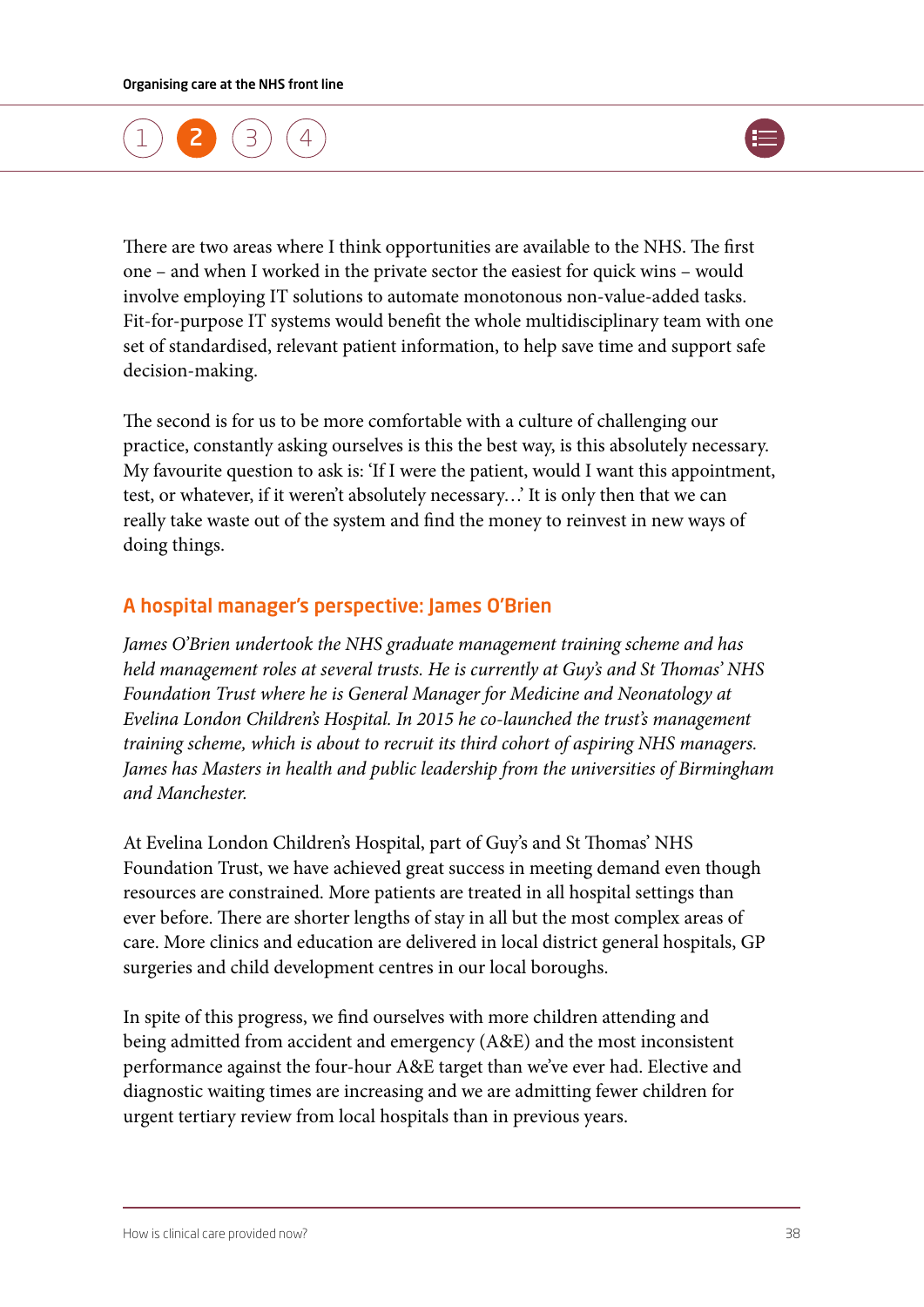

The constant balance of priorities between emergency department admissions and elective medical or surgical admission and inter-hospital patient transfer involves art, science and an increasing amount of prayer to the NHS gods.

An instance from a recent week on call highlights the gravity of these priorities.

It was 2pm and the hospital was full. Intensive care and high dependency were fully occupied; the emergency department was seeing an unusually early surge in attendances and admissions, causing almost all other admitting beds to be occupied at least once. The old bunk-beds joke had already been used more than once in paediatric nurse practitioner team huddles.

Several elective surgical cases were in the hospital but were yet to be taken to theatre pending the necessary magic tricks to create a vacant bed for them to be admitted to post-surgery. The word 'elective' is something of a misnomer, defined as being 'chosen by the patient rather than urgently necessary'. In the children's hospital this could refer to vital cardiac surgery or a life-saving kidney transplant, for example.

One such 'elective' was a child awaiting an ear, nose and throat (ENT) procedure on his airway. The decision to operate had been informed by a diagnostic sleep study. This study showed, in the words of the robust yet close-to-tears paediatric ENT surgeon, that he couldn't be sure that the child wouldn't die if he went home without the procedure. Through what can only be described as a leap of faith we collectively agreed that the procedure should be performed.

While the surgeon started work, several other senior nursing, medical and managerial staff got busy boxing, coxing and conjuring to somehow free up the paediatric intensive care bed that the boy would initially need post-surgery. The process essentially involves moving children around hospital beds like the most valuable jigsaw pieces imaginable while discussing, deliberating and negotiating with a multitude of clinical teams to ensure risk is absolutely minimised. In this instance, due to the indescribable commitment and ingenuity of staff and some genuine patience from the young boy's parents, the NHS gods smiled.

### Improvement needs time and space

The tendency of operational pressures of this kind to take precedence over work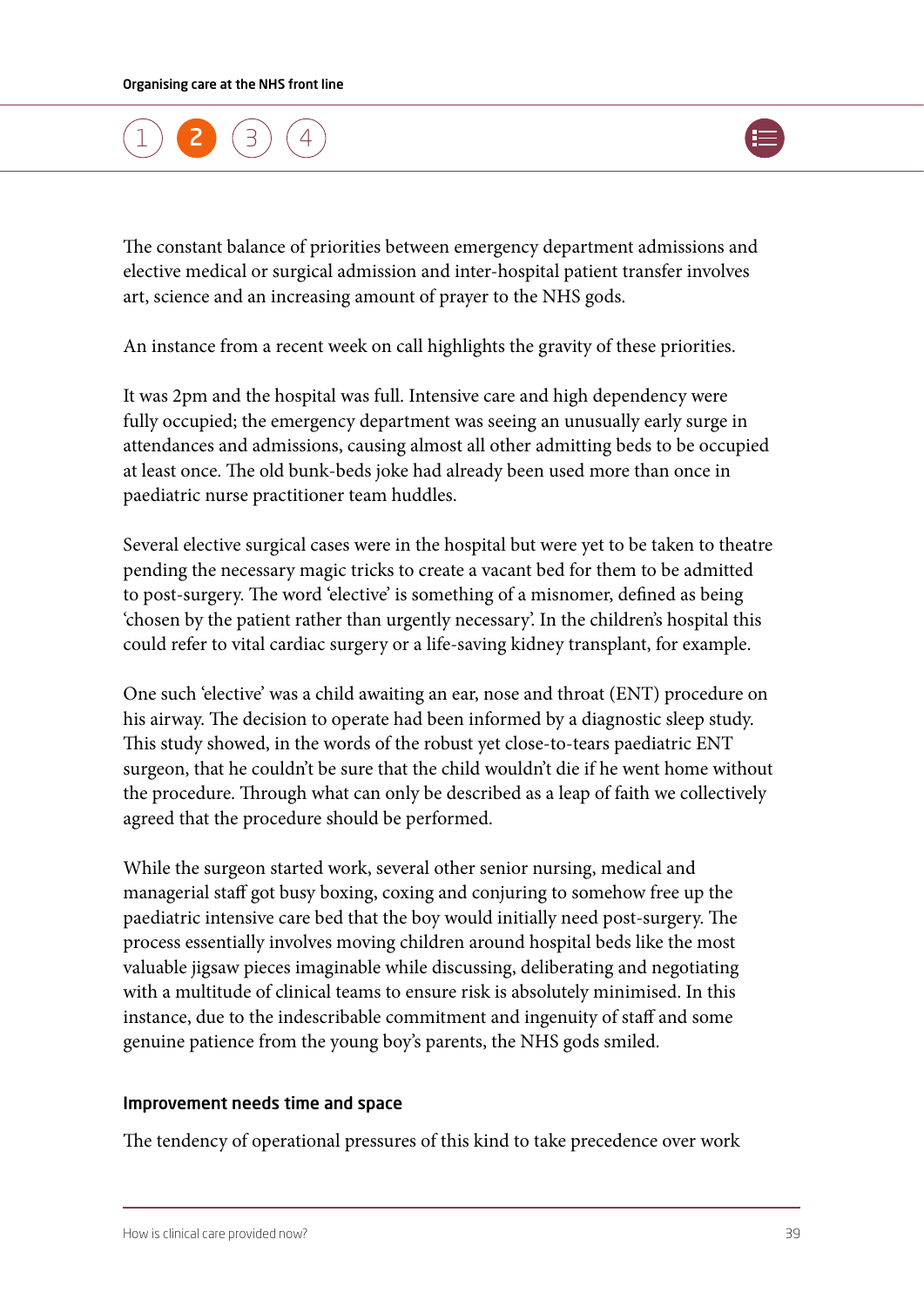

to improve how care is provided is a constant risk. It takes strong leadership and relationships between the NHS provider, commissioners, regulators and government to accept that teams must have time and space to review how they work. This means spending less time reporting on what they do and responding to the demands of trust leaders and the regulators in order to create more opportunities to improve. As the saying goes, it means working smarter not harder.

The manager's role in improving care will vary depending on experience, personality type, values and team dynamics. My approach is to develop strong, positive and optimistic relationships with my clinical teams that enable open communication and proactive planning. To facilitate this way of working, I work with different teams to establish their future visions and action plans to support implementation. My role is to ensure pragmatic steps are taken to help us towards our vision, championing Plan-Do-Study-Act (PDSA) principles and helping teams to focus on improving care delivery even in the face of intense operational pressures.

A tangible example is the establishment of a telephone advice line for GPs known as the Children's Assessment and Referral Service (CARS). The origins of the service can be found in a review of data showing that many patients were referred by GPs to an outpatient clinic, and were seen and discharged or seen and subsequently attended A&E. We decided to pilot a telephone hotline that GPs could call for advice with the patient in front of them. If appropriate, GPs could refer the patient to a general paediatric 'hot clinic' within 24 to 48 hours rather than the patient attending A&E or indeed deteriorating at home. CARS has proved to be a success, with positive feedback from GPs and support from commissioners.

We were able to set up CARS by borrowing a colleague to provide project management support and taking a financial risk within the directorate in which I work. The staff involved carried out the work for the pilot in their own time alongside their other responsibilities. As this example shows, improvements in care are possible but they rely on the discretionary effort of clinical teams and the managers who support them, and they have to compete for time and attention against the many other demands facing them.

If I were to sum up the job of being a hospital manager at the current time, it would be: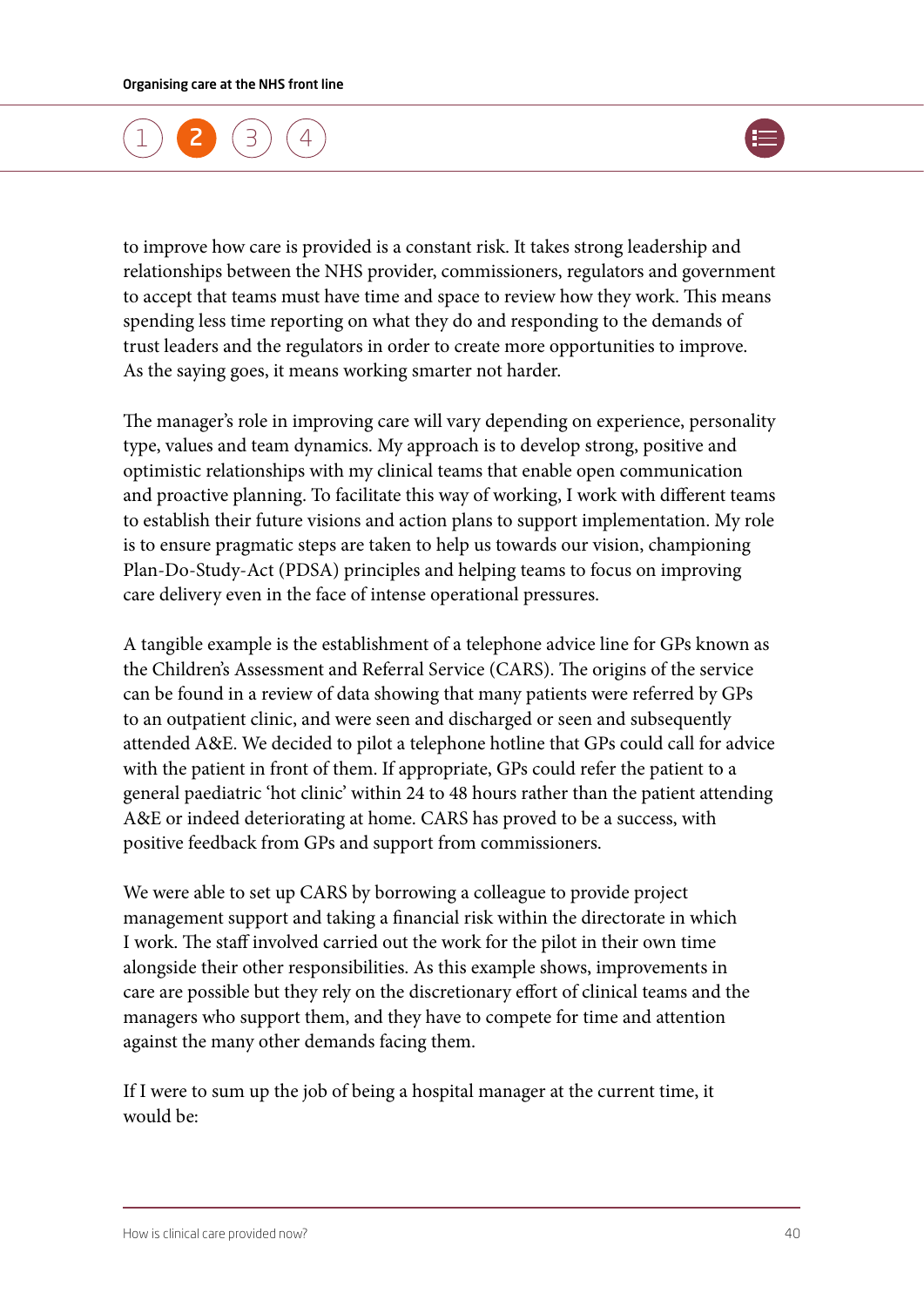

- **•** strive to develop a culture where saying 'yes' to patients/referring colleagues is the default
- **•** develop plans to accommodate more patients through doing things differently, shifting care, adopting lean and other continuous improvement methodologies
- **•** be delighted by the fantastic progress made
- **•** be staggered that the rate of progress achieved today which was significantly greater than the rate of progress yesterday or ever before – will be significantly short of the rate of progress required tomorrow
- **•** return to the top of this list and do it all again…

### A Care Quality Commission perspective: Mike Richards

*Mike Richards is the Chief Inspector of Hospitals at the Care Quality Commission (CQC). He was National Cancer Director for 13 years before joining CQC in 2013 and was an oncologist and Professor of Palliative Medicine before that. He is passionately committed to improving the quality of care for patients across the country, with transparent assessment being a fundamental driver for change.*

Between September 2013 and March 2016 the CQC undertook comprehensive inspections of all 136 acute NHS trusts in England. These inspections used a new methodology that assesses and rates eight core services in each acute hospital on five high-level key questions.

- **•** Is it safe?
- **•** Is it effective?
- **•** Is it caring?
- **•** Is it responsive to patients' needs?
- **•** Is it well led?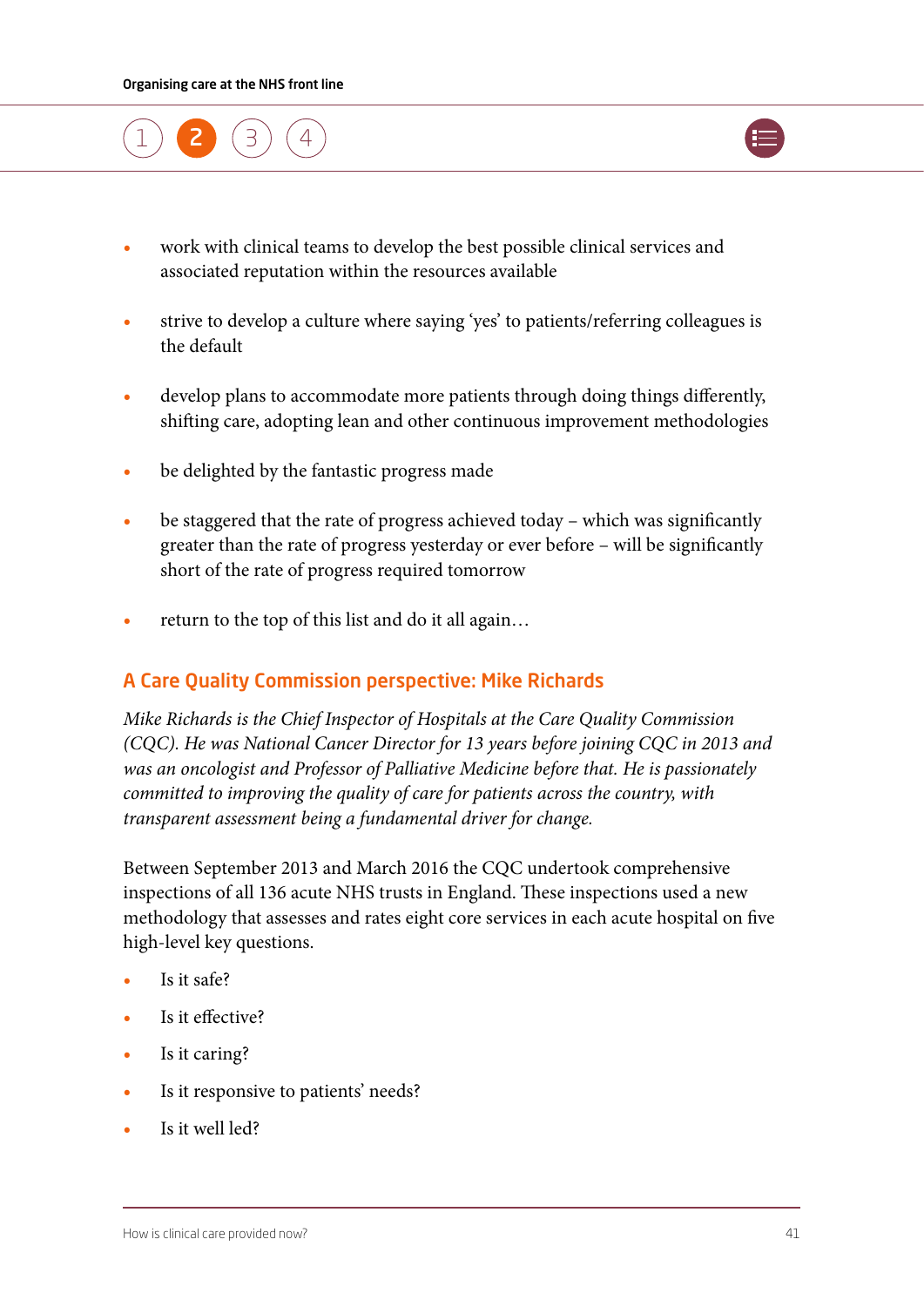

Each of these services/key questions is rated on a four-point scale (outstanding, good, requires improvement, inadequate). These individual ratings are then aggregated to give ratings for each core service and ultimately a rating for the trust as a whole.

This programme of inspections has provided us with a unique perspective on the quality of care being provided within the NHS. The depth and breadth of published information on quality of care in the NHS is probably unrivalled across the world. Our inspections have revealed wide variations in the quality of care being delivered to patients, both between hospitals and within hospitals. Perhaps unsurprisingly, we find the greatest number of concerns in emergency departments and in medical care. This is a reflection of the pressures that the NHS is facing with increasing emergency attendances and admissions, the rising numbers of frail or older patients with multiple morbidities and the difficulty with discharging patients when they are medically fit.

### Features of outstanding trusts

Five of the 136 acute trusts were rated as outstanding at their first comprehensive inspection and one has been given a rating of outstanding on re-inspection. These are:

- **•** Frimley Health NHS Foundation Trust
- **•** Salford Royal NHS Foundation Trust
- **•** Western Sussex Hospitals NHS Foundation Trust
- **•** Northumbria Healthcare NHS Foundation Trust
- **•** The Newcastle Upon Tyne Hospitals NHS Foundation Trust
- **•** University Hospitals Bristol NHS Foundation Trust.

In addition, five specialist NHS trusts, two mental health trusts and one ambulance trust have been rated as outstanding, representing around 6 per cent of all 238 NHS trusts. It is also important to note that trusts rated as good or requiring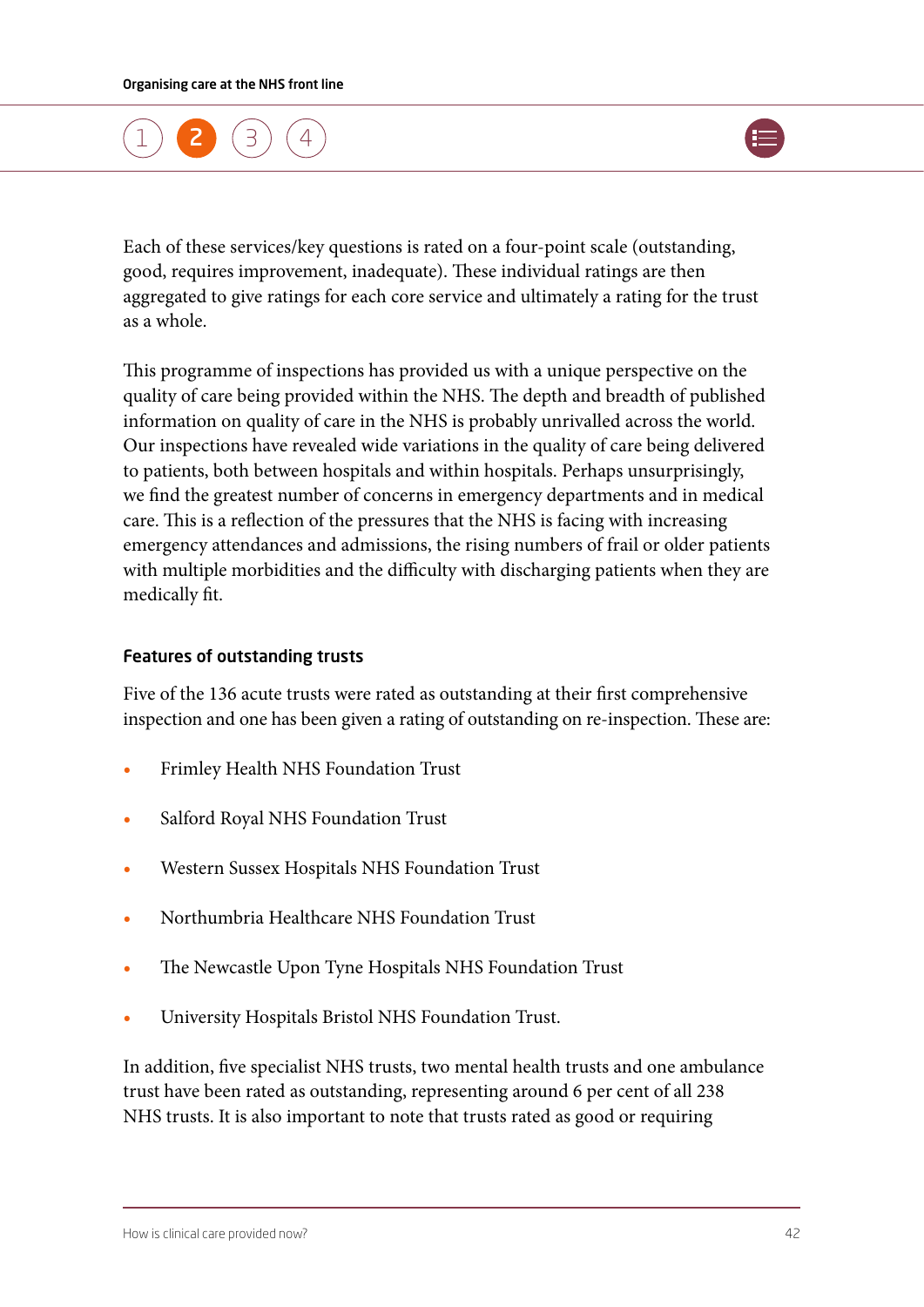

improvement overall may have individual services that are rated as outstanding ([Care Quality Commission 2017](www.cqc.org.uk/content/state-care-nhs-acute-hospitals)).

What features distinguish these outstanding trusts? Based on the findings from CQC inspections and in-depth conversations with leaders of almost all of these organisations, I have observed the following characteristics:

- **•** A passion for high-quality, patient-centred care among the trust's leadership. This is observable not only in conversations in their offices but also when they are walking through the wards and corridors of their hospitals, talking to staff and patients.
- **•** A clear strategic direction, based on a good understanding of the trust's strengths and weaknesses, and of the external environment.
- **•** Good governance processes knowing where problems are arising at the earliest opportunity and then dealing with them.
- **•** Good engagement with and support for staff, listening and acting on issues that can be resolved. Management and staff being aligned on the central purpose of delivering the best possible care to patients.
- The ability to take tough decisions when needed.
- **•** A focus on organisational development and quality improvement. These need to go hand-in-hand. The precise approach to quality improvement does not appear to be critical, as long as the trust has an agreed approach.

In several outstanding hospitals and mental health services in both the United Kingdom and the United States, the starting point for improvement was a 'burning platform'. This could be either an individual tragic case or a recognition of serious underlying problems, such as high mortality rates. The key point in these organisations that have gone on to be outstanding is that they have been open about their problems and determined to do better.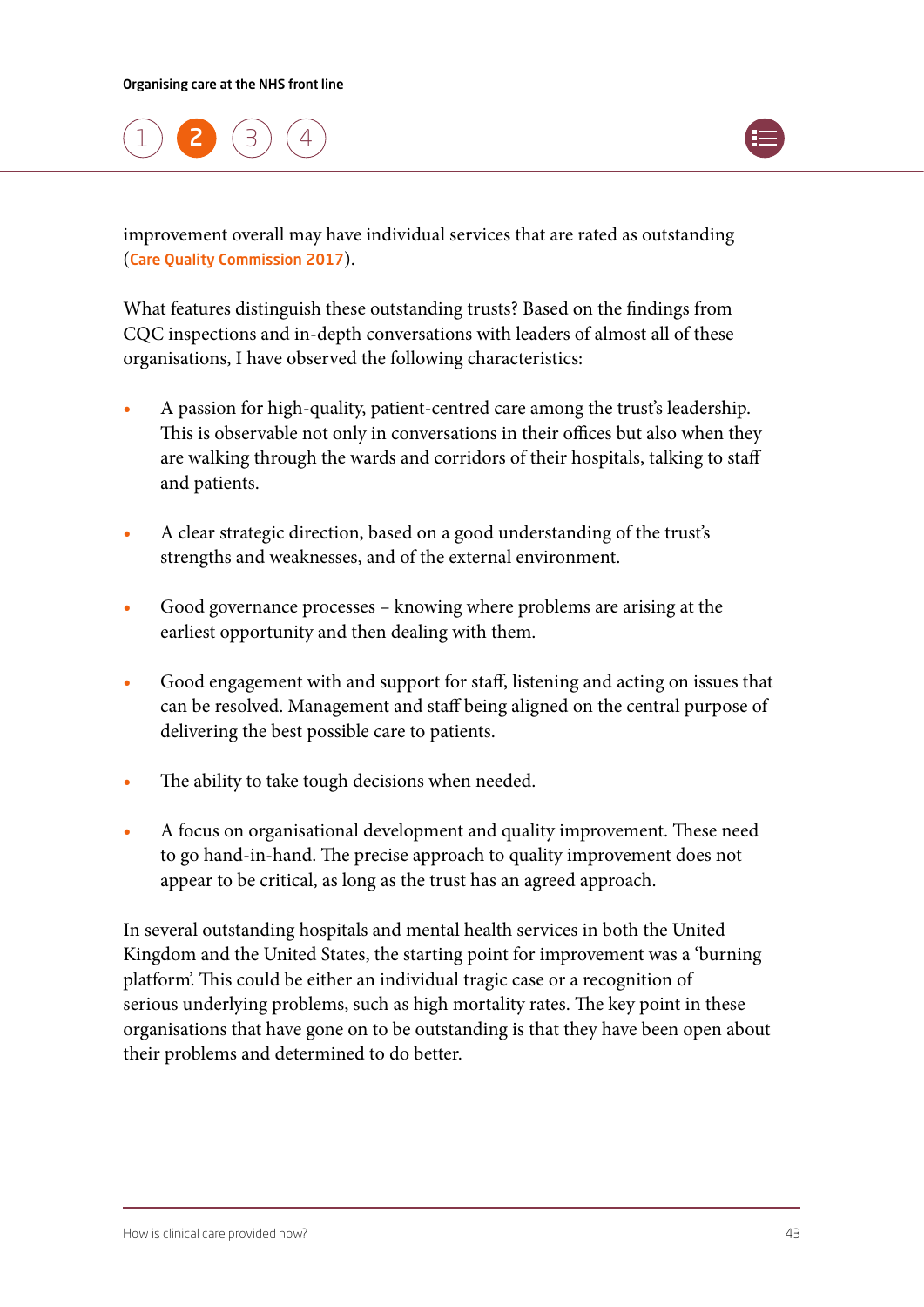



#### Outstanding does not mean perfect

None of the outstanding trusts in England is perfect. Most importantly they would all openly acknowledge this. Indeed, CQC's ratings grids show this, with individual cells or core services on the grids being rated as requiring improvement, while the overall picture is one of good and outstanding ratings. This was the case when we inspected Western Sussex in December 2015: at that time 10 of 18 core services across three locations were rated as outstanding, 6 were rated as good and 2 were rated as requiring improvement.

The CQC provider handbooks ([CQC 2016](http://www.cqc.org.uk/content/provider-handbooks)) describe the characteristics of outstanding and we assess trusts against these characteristics whenever an inspection team proposes a rating of outstanding. What we are looking for is something special that marks a service out from others – and that others could therefore learn from. However, we fully recognise that many NHS trusts have buildings and IT systems that are very far from ideal, and that make the working lives of clinical staff more onerous than they need to be.

The comments made by others in this series of papers about IT systems at Western Sussex therefore come as no surprise to me. I note that their comments relate both to IT systems within the trust and with cross-boundary communication with general practices and other hospitals. Both of these clearly need attention locally and nationally.

### Cross-boundary working

CQC's current statutory remit is to assess the quality and safety of individual provider organisations, whether these are hospitals, GP practices, care homes or other health and social care facilities. However, we fully recognise the importance to patients and to clinicians of cross-boundary working and communication. Chris Ham and Don Berwick highlight the deficiencies in these links at present in the Introduction to this report.

The assessment of cross-boundary or pathway working is one that CQC is keen to explore further. I believe we can do this by asking relevant questions of a range of key stakeholders and by incorporating these into our future assessments and ratings of hospitals. For example, we could ask local GPs how easy it is to get advice from specialists by phone or email and how rapidly they receive information after a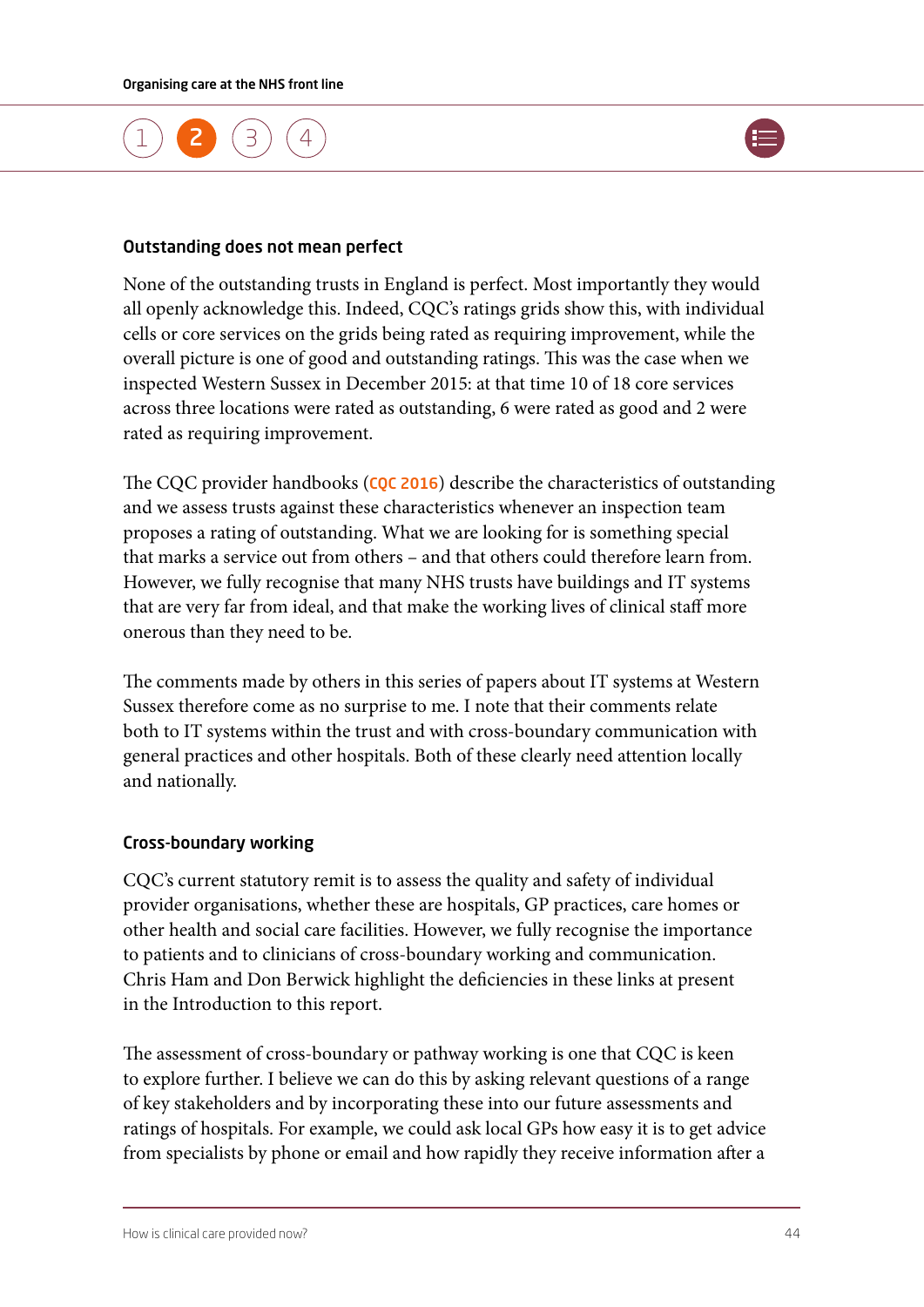

patient is discharged. We could also ask referring hospitals to comment on how well they are served by specialist centres and vice versa.

I was interested that one of the cases mentioned by Chris Ham and Don Berwick related to the difficulty of getting information about a cancer patient who had been treated at another hospital. I believe that cancer services would be a very good model for the assessment of pathway or cross-boundary working. This is of particular importance when a patient is treated at one hospital but then presents as an emergency to another hospital. Immediate access to information can be vital.

### Conclusion

No hospital in England or the world is perfect, or ever will be. There will always be room for innovation and improvement. We do have some outstanding trusts and services but the fantastic care delivered to patients is often over-reliant on staff going beyond what can reasonably be expected of them. Patients and staff deserve better facilities and IT systems to assist them in delivering outstanding care.

# A patient safety director's perspective: Mike Durkin

*Mike Durkin is the NHS National Director of Patient Safety at NHS Improvement. He was previously the Medical Director of the South of England Strategic Health Authority having held executive medical director positions at strategic health authorities and at Gloucestershire Royal Hospital.* 

When I read about the changes put in place at Western Sussex Hospitals NHS Foundation Trust, I felt an immediate association with its journey. It shines a light for many of us as we try to understand how to improve the care we offer while at the same time maintaining the delivery of effective care in an increasingly pressurised system. It also highlights the risks to patient safety even when staff are working to the best of their abilities.

Leaders at Western Sussex recognised the need to align the leadership and ward staff around the goals, methods and – I would add – values of their quality model, Patients First. This is a key principle put forward by Gary Kaplan at the Virginia Mason Medical Center but it is also a key principle shaping how the NHS already succeeds in delivering high-quality care most of the time. Our goal therefore is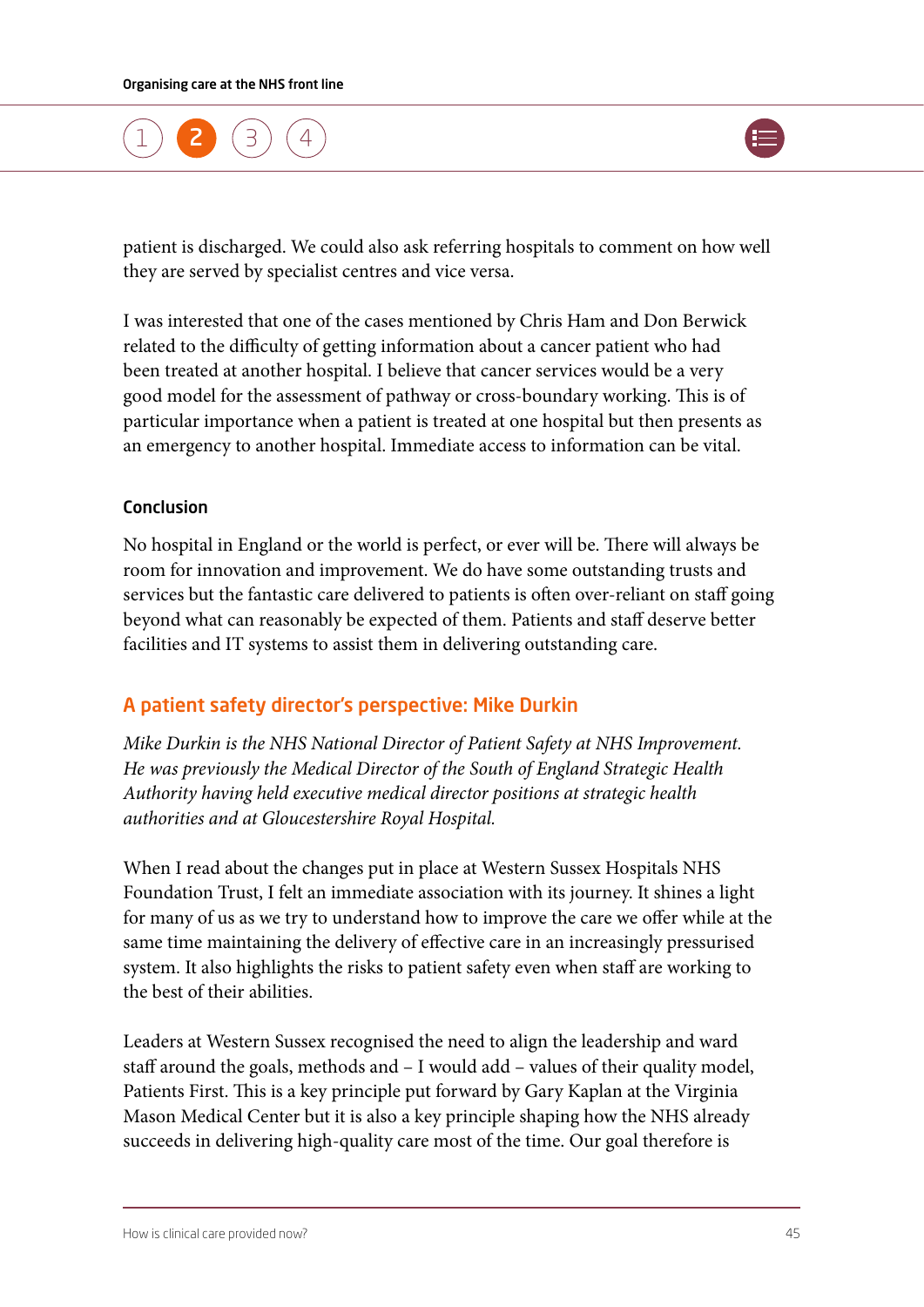

to learn how to do this every time a patient needs care and at every interface of a patient's transition along his or her journey.

Three things matter. First, we need to understand more about what is going wrong in the thousands of different pathways of care that are offered to our patients. Second, once we have some reliable data sources about what is happening, we need to put in place the capacity and capability to improve at every level of our system. Third, we need to get serious about tackling the underlying barriers to widespread safety improvement.

These barriers are not just the known avoidable harms such as falls, pressure ulcers, health care-associated infections and sepsis. They are also the insidious barriers that have often undone our own personal confidence and esteem as practitioners of health care: a lack of openness and candour, a fear of reporting a mistake, insufficient appropriate information, and often a lack of trust and respect among ourselves as executives, managers and frontline health care workers. If we are not working together with and for our patients, we are letting them and ourselves down when they need us most.

Avedis Donabedian was a wonderful educator and architect of quality improvement who taught us about the relationship of structure, process and outcome in health care. He reminds us that systems' awareness and systems' design are important for health professionals. But they are not enough: it is the ethical commitments of the individuals providing care that are essential to a system's success.

### A relevant model

The time and space to improve are precious and rare in the NHS and require extraordinary leadership at every level of care. One of the key elements is the ability to develop a model of quality that is relevant to everyone who delivers care. This applies wherever care is provided: in hospitals, general practices, urgent care centres, care homes and other settings.

We have had many opportunities to learn how to develop good health care quality. Examples include the work of the Institute of Medicine in *To err is human* (Kohn *et al* 2000) and *Crossing the quality chasm* (Institute of Medicine 2000); Sir Liam Donaldson as Chief Medical Officer describing the principles of good clinical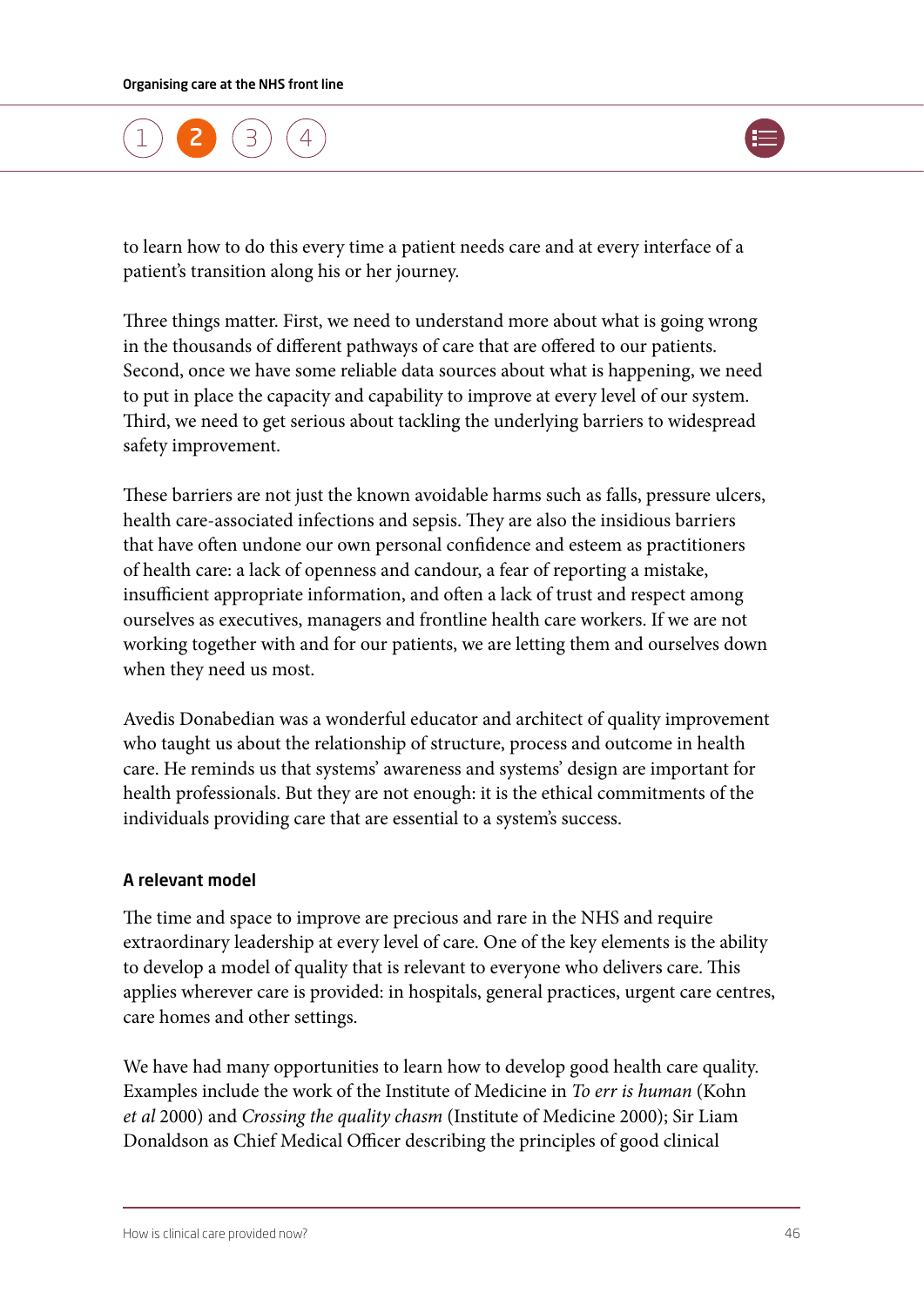

governance in *An organisation with a memory* ([Department of Health Expert Group](http://webarchive.nationalarchives.gov.uk/20130107105354/http://www.dh.gov.uk/en/Publicationsandstatistics/Publications/PublicationsPolicyAndGuidance/DH_4065083)  [2000](http://webarchive.nationalarchives.gov.uk/20130107105354/http://www.dh.gov.uk/en/Publicationsandstatistics/Publications/PublicationsPolicyAndGuidance/DH_4065083)); and more recently from Ara Darzi's model in *High quality care for all* ([Department of Health 2008](http://www.gov.uk/government/publications/high-quality-care-for-all-nhs-next-stage-review-final-report)). We are now at a time when we must build on these models and recognise the importance of two further elements to add to patient experience and safety, effectiveness and efficiency, and productivity and access.

These two further elements, namely the values of the individuals working within the system and the value that the quality model adds to organisation it serves, bring together a suite of fundamental principles enabling a return to good clinical governance principles. They should remain at the forefront of our relationship with our patients, our teams and our leaders. As the NHS becomes more and more pressurised through dealing with an increasing level of demand, it becomes more important for leaders of the system to support staff and patients at every stage of a patient's clinical journey.

Without true reliable and resilient systems of handover, we allow risk to escalate and avoidable harms to occur. We need to work hard to align the values of the board, the executive and operational managers with those of clinical staff and patients. Effective handover is just one vital element in the transformation that is required to create a truly effective team and system.

We should use all available tools. This means ensuring the transparency of our data sources by publishing and reporting our quality metrics; sharing data between and across all organisations along our patients' pathways; insisting that there is true candour when things go wrong; and recognising the balance of harm that can affect the staff involved in the incident as well as the patient and their family no matter how unintended.

### Commitment and compassion

I was reminded a few days ago of the allegory of the two wolves.

An old Cherokee is teaching his grandson about life. 'A fight is going on inside me,' he said to the boy. 'It is a terrible fight and it is between two wolves. One is evil – he is anger, envy, sorrow, regret, greed, arrogance, self pity, guilt, resentment, inferiority, lies, false pride, superiority and ego.' He continued: 'The other is good – he is joy, peace, love, hope, serenity, humility, kindness, benevolence, empathy,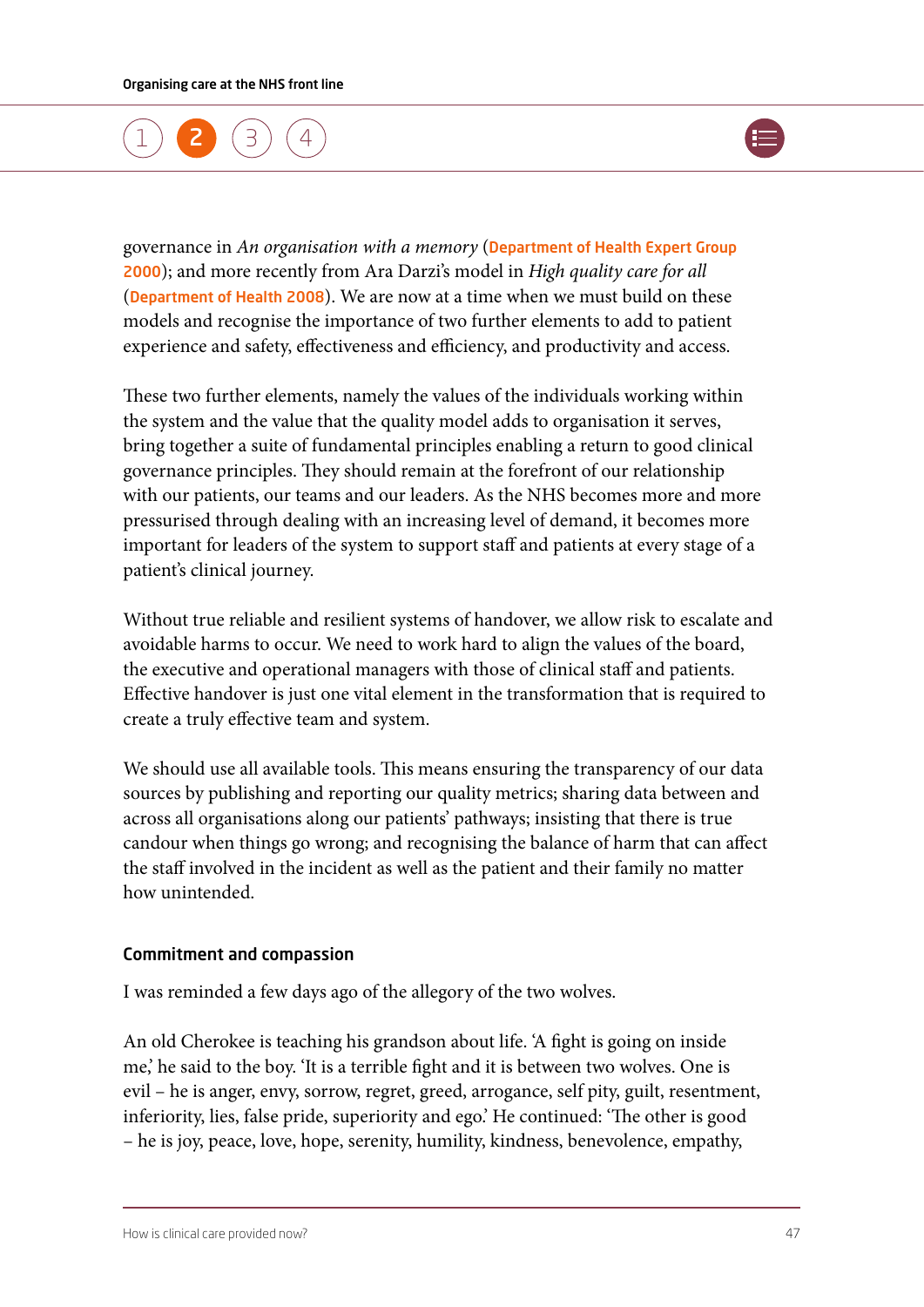

generosity, truth, compassion and faith. The same fight is going on inside you – and inside every other person too.' The grandson thought about it for a minute and then asked his grandfather, 'Which wolf will win?'

The old Cherokee simply replied, 'The one you feed'.

As Donabedian said, 'ultimately the secret of quality is love' ([Mullan 2001](http://content.healthaffairs.org/content/20/1.toc)). He believed as I do that it is the love of commitment and compassion that matters. A commitment to each other no matter what the circumstance, and compassion for each other, whether that be as a patient or a colleague.

So here are three final thoughts in reflecting on the path to support our staff and patients when they are at their most fragile and pressurised.

- **•** Align the ethical values of all those involved in providing care, from board to ward, from the practice to the patient and from the care home assistant to the resident.
- **•** Support with empathy and compassion all who work in health care, recognising the value that each person brings to the conversation with patients.
- **•** Support leaders at every level who need to know that we as staff are always willing to go the extra mile if they are willing to repay our commitment.

The commitment of love that we show for our families, our patients, our teams and our hospitals and practices holds the key to delivering safe care to patients every time.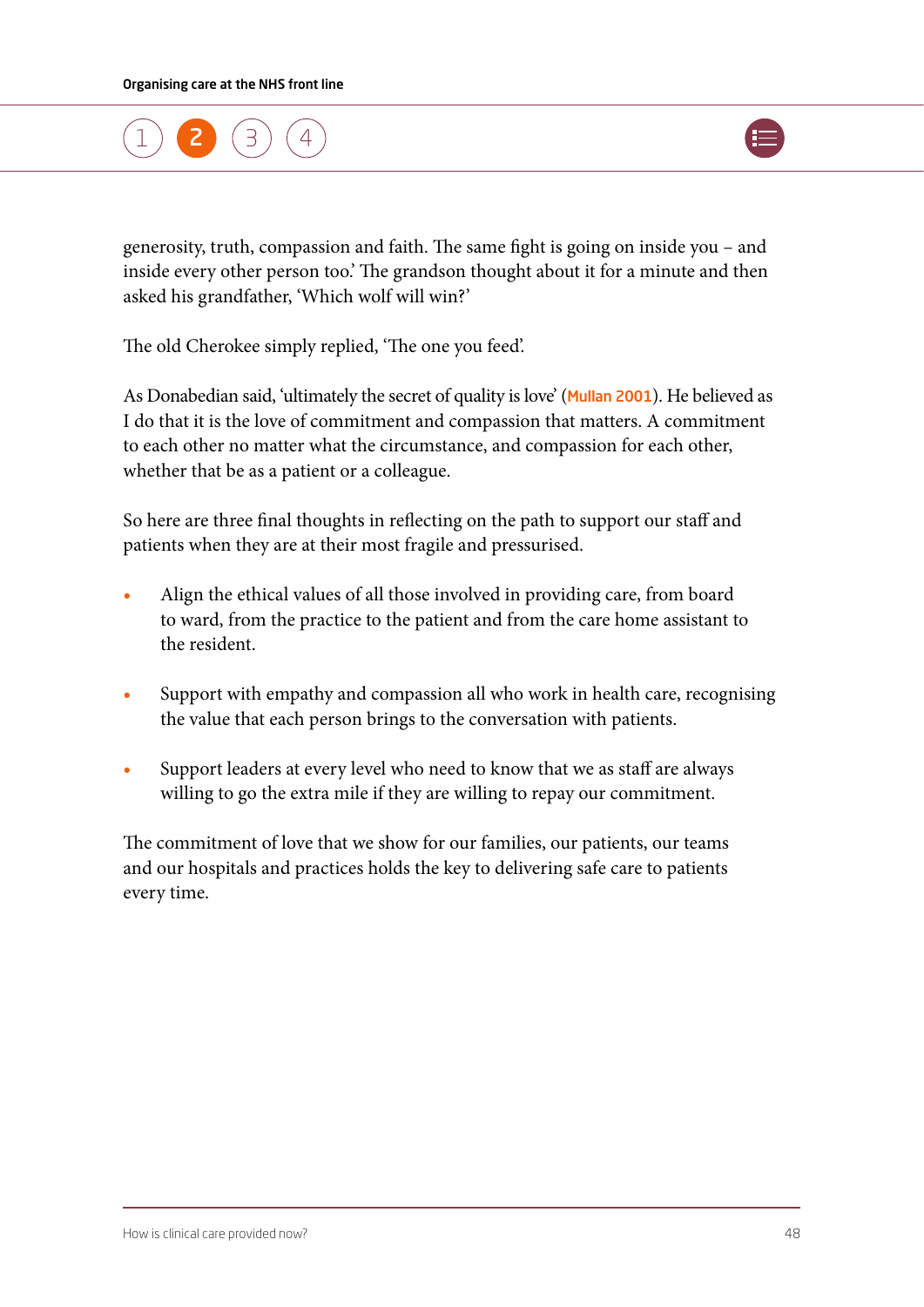

# <span id="page-49-0"></span>**8 How could clinical care** be improved?

### A quality improvement champion's perspective: Don Berwick

*Don Berwick was the founding chief executive of the Institute for Healthcare Improvement, US. He was the Administrator of the Centers for Medicare and Medicaid Services until December 2011. In 2013 he carried out a review of patient safety in the NHS on behalf of Prime Minister David Cameron. Don has authored or co-authored more than 160 scientific articles and six books.*

This project began rather accidentally. In 2015 I became an International Visiting Fellow at The King's Fund, with a specific focus on NHS England's new care models programme.

Around that time, unanticipated emails began arriving from a British physician, Gordon Caldwell, who was a stranger to me then but he issued a friendly challenge – in effect: 'Come and visit me on my hospital rounds some time, and get a real sense of what is happening at the coalface of care.'

Gordon was working at Worthing Hospital, part of the Western Sussex Hospitals NHS Foundation Trust, which had received high levels of recognition from the Care Quality Commission. I decided to take Gordon up on his challenge in June 2016. Our introduction to this report tells the story of my visit to Worthing and my experience on rounds with Gordon in more detail, along with a follow-up visit by my King's Fund colleague, Chris Ham.

In broad strokes, Chris and I saw an anomaly: on the one hand, we observed serious and costly problems at Gordon's 'coalface' – missing and inaccessible information, unreliable support processes, dysfunctional spaces for care and ever-present delays. On the other hand, we met a hospital management team committed to excellence, well tutored in modern approaches to improvement and celebrating many important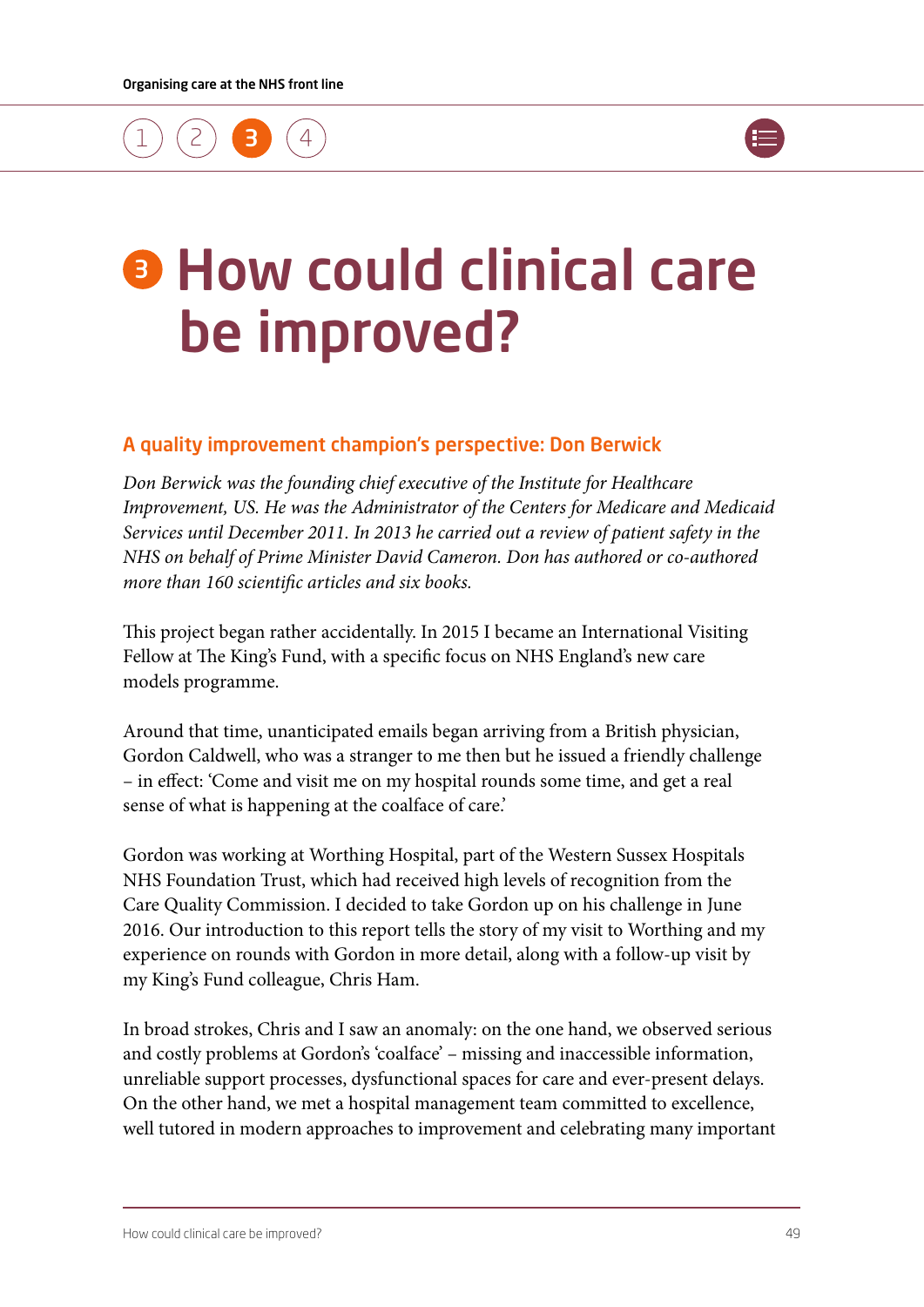

innovations. In Marianne Griffiths it had a chief executive whose expertise in improvement and commitment to change could not have been more impressive.

How was this possible? How, in an award-winning hospital with a track record of innovation, results and enviable senior leadership teamwork, could there be at least one ward, on one afternoon, with doctors, patients and staff struggling to get even the basics of care right?

Three questions took shape for me that June day.

- **•** Are the 'coalface' problems we observed widespread in the NHS, or were that day and that place exceptions?
- **•** Why were the problems there?
- **•** What could be done about them?

These became the organising questions for The King's Fund appreciative inquiry represented in these pages.

### Go to the gemba

As a student of quality and improvement for four decades, I was in some ways already familiar with such a story and its apparent paradox. One of the most useful framings for me came from Japanese quality scholars who had been my tutors in years past, most importantly Professor Noriaki Kano, from the University of Tokyo. Though little known in the United States or the United Kingdom, Professor Kano is a towering figure in the global community of teachers and researchers on quality management.

His most often-cited contributions concern systematic approaches to understanding and designing for customers' need, both overt and latent. He has also mentored practitioners for decades on how to achieve rapid, scientifically grounded process improvement. In this, he is relentless about the need for leaders to 'go to the gemba', gemba being a Japanese term for 'the shop floor' or 'the place where the work is done'.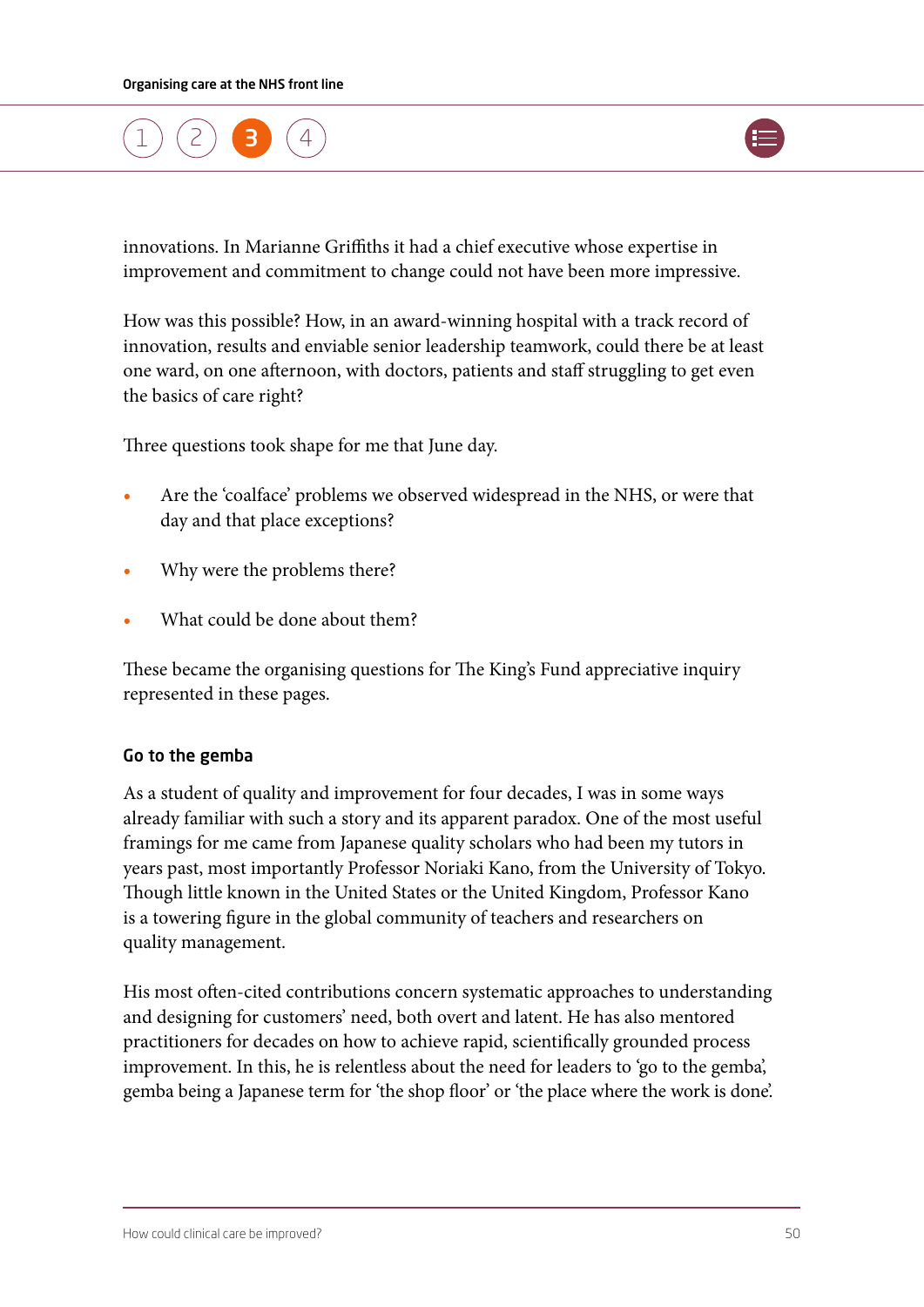

Experts like Kano believe that few errors in management are more consequential – or more common – than the loss of touch between the executive suite and the settings of day-to-day work. When leaders and workers fall out of touch with each other, misunderstandings arise, investments get misaligned, and both parties lose access to the real-world data that they need in order to learn, test changes and make progress. Scientifically grounded improvement depends on widespread tests of change, constant inquiry and observation, and continual adaptation to everchanging circumstances at the local level. Going to the gemba is essential for such learning and iteration.

The dissonance between the evident skill and achievements of Worthing's leadership team and the problems I saw on rounds with Gordon raised some questions. Is there a gap in understanding between the leaders and the gemba at Worthing? And, if so, how can it be remedied? And, if misunderstanding is not the culprit, what is?

In my three decades of experience in the pursuit of continual improvement in health care, I have come to believe that gaps in understanding between senior executive teams and the world of daily work are common, despite the skill and commitment of both. Senior leaders live in a world that uses the language of finance and strategy, keeping their eyes on external threats and opportunities, trying to perceive and react to big-picture tectonics and patterns. Those in daily work use the language of care, keep their eyes on local operations, and feel that finance and strategy are beyond their control and, frankly, less interesting than the tasks immediately before them.

I have seen chief executives of billion-dollar hospitals stop at the entry to clinical areas as if they were travellers at a border without a passport. And I have seen frontline doctors and nurses who have never set foot in the executive offices of the organisations that employ them, but who nonetheless criticise those executives, whose work they do not understand.

The consequence of these different worldviews is that the priorities and circumstances of each party – executive and frontline – are, at best, incompletely understood by and, at worst, unknown to the other. Executives feel frustrated that clinicians don't seem to understand the stresses on the corporation; and clinicians and other staff mutter that the executives ought to 'come down here and see what it's really like!'.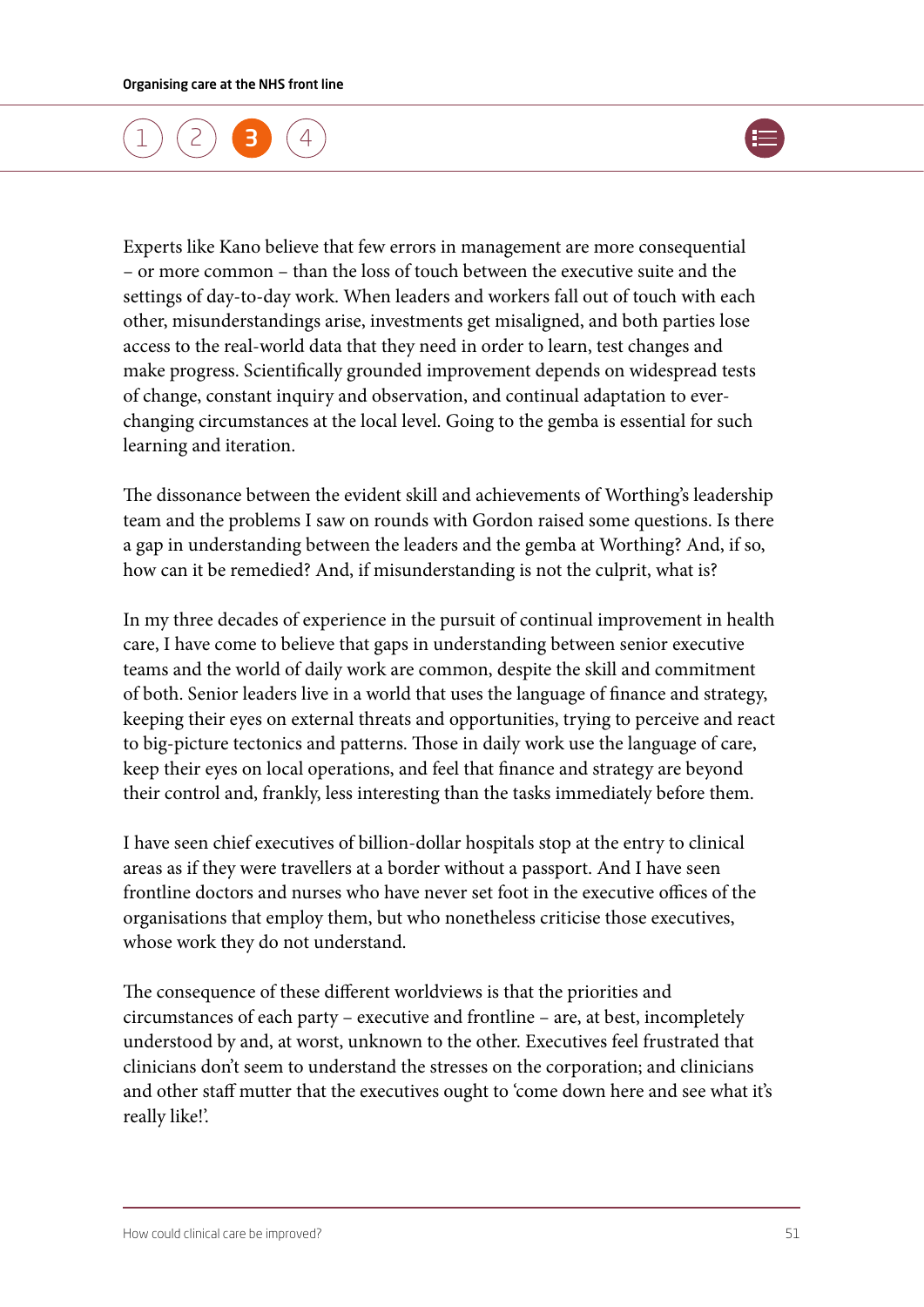



#### Closing the divide

The best organisations try actively to close that divide. At the heart of many improvement methodologies – such as six-sigma, lean production, 'kaizen' and 'quality circles' – lie mechanisms to bring frontline knowledge and executive skills closer to each other. At the Virginia Mason Medical Center, for example, which is devoted to mastery of its version of the Toyota Production System, every day you will find executive teams huddling on local units with frontline staff in front of storyboards and charts displaying the real conditions of local care and outcomes.

Executive walk-arounds are happily becoming more and more common. Quality improvement teams comprise diagonal slices of an organisation's hierarchy. This is how the military approaches 'after action reviews', in which everyone from general to private leaves rank at the door and engages in searching conversations about what happened, why, and what could have been better.

Such 'sensitivity to operations' is one of the key aspects of Professor Karl Weick's framework for 'high-reliability organisations'. 'If a wrench is left on the flight deck of an aircraft carrier,' Weick writes, 'the Admiral will know' (Weick and Sutcliffe 2001).

The fact that distance could develop between Gordon's daily world and the extraordinary leadership team at Worthing is no comment on the competence of either. Indeed, several of the essays in this series testify to the extraordinary skill of Worthing's leaders in centring their strategy on the continual improvement of care. Rather, it is a comment on how truly difficult it is to bridge between the executive suite and the gemba.

In the specific case of Worthing, the 'index case' for this appreciative inquiry, it would be very hard to believe that Gordon's world is not, in fact, well understood by a leadership team fully schooled in world-class quality improvement methods. Additional factors must be in play, and, as the essays in this report testify, serious resource constraints in the context of rising demand may offer at least some explanation.

The task of improving daily work is always demanding, but especially so when resources are squeezed. We heard time and again that the NHS in England is now under nearly unbearable financial constraints, whose effects are worsened by both rising demographic demands and by the persistence of flawed processes of care.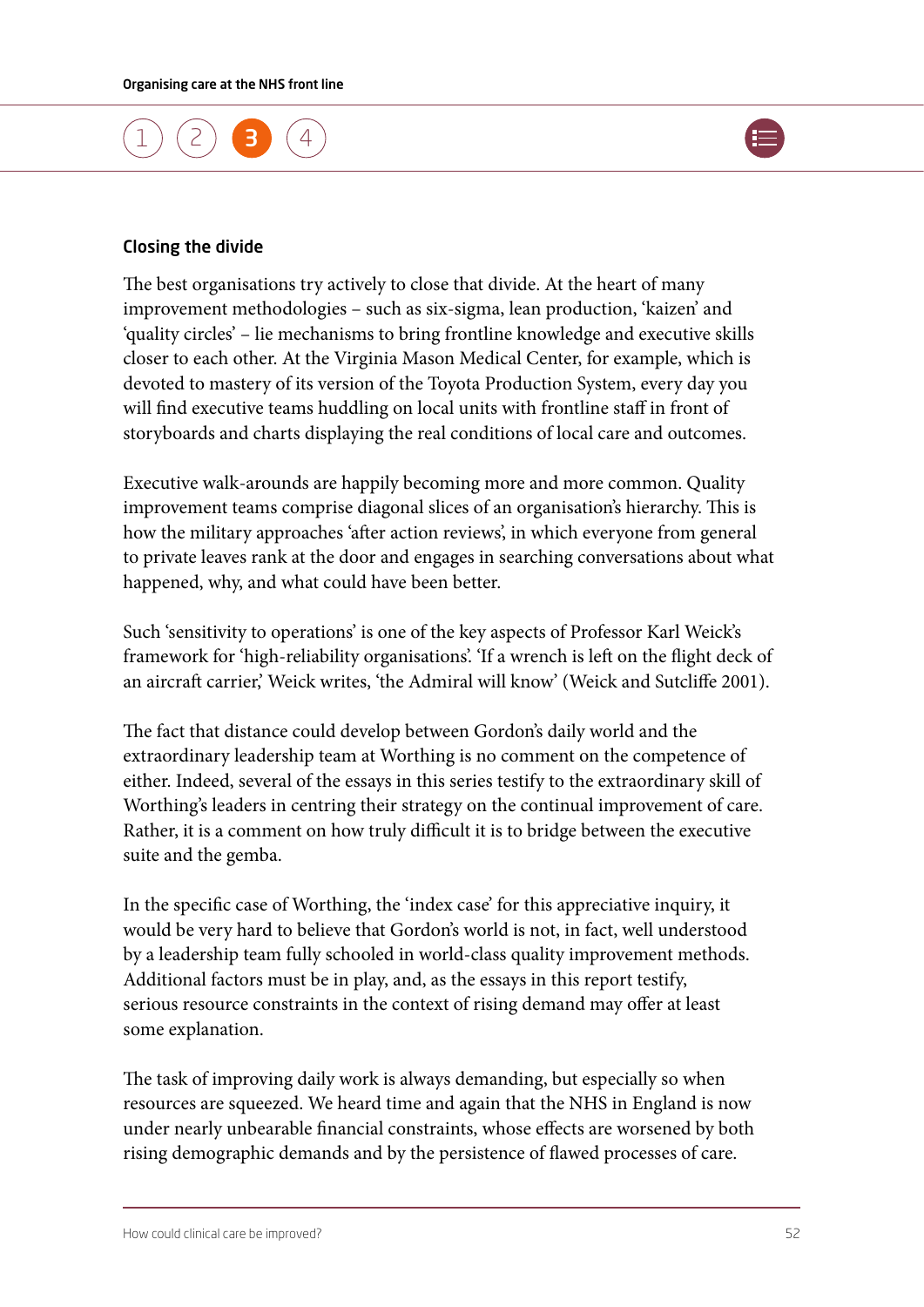



Under such pressure, both staff and leaders have trouble merely surviving their dayto-day work, let alone innovating. Paradoxically, just when process improvement, wise standardisation, innovation, a focus on safety and buoying workforce morale become most important, they actually come under most jeopardy.

How can the NHS avoid this vicious cycle? And, in service of continually better and more efficient care, how can leaders and the front line come together most effectively to protect their shared mission?

The first step, we believe, needs to be serious, honest and respectful inquiry. For starters, what are the extent and nature of process failures in acute care in NHS trusts, of the types we saw with Dr Caldwell? Why are they there? And what can be done to fix them, by whom?

As outlined in the Introduction, these essays, and the roundtable discussions they capture, form a first contribution to that inquiry. Unsurprisingly, neither the answers nor the suggestions that came forth proved uniform or simple. But the emerging picture is pregnant with possibilities for improved care.

And that, in many ways, is the main point that we hope will emerge from these writings. That, as in any complex, interdependent system, nurturing understanding of the real world of daily work – the gemba – in the NHS is a never-ending task, well worth the time and investment of leaders at all levels.

# A quality improver's perspective: Bob Klaber

*Bob Klaber is a consultant general paediatrician at Imperial College Healthcare NHS Trust. He has a strong interest in learning, improvement and leadership development and through his associate medical director role is now leading work to create a culture of improvement across the organisation. Bob also co-leads the Connecting Care for Children integrated child health programme.* 

I feel extremely privileged to work both as a general paediatrician and in a senior trust-wide leadership role, which together give me some interesting perspectives on this gap between senior leadership and frontline staff. My work as a paediatrician involves 'attending weeks' and on-calls on our inpatient ward, outpatient clinics, leading multidisciplinary teams in primary care and support for colleagues seeing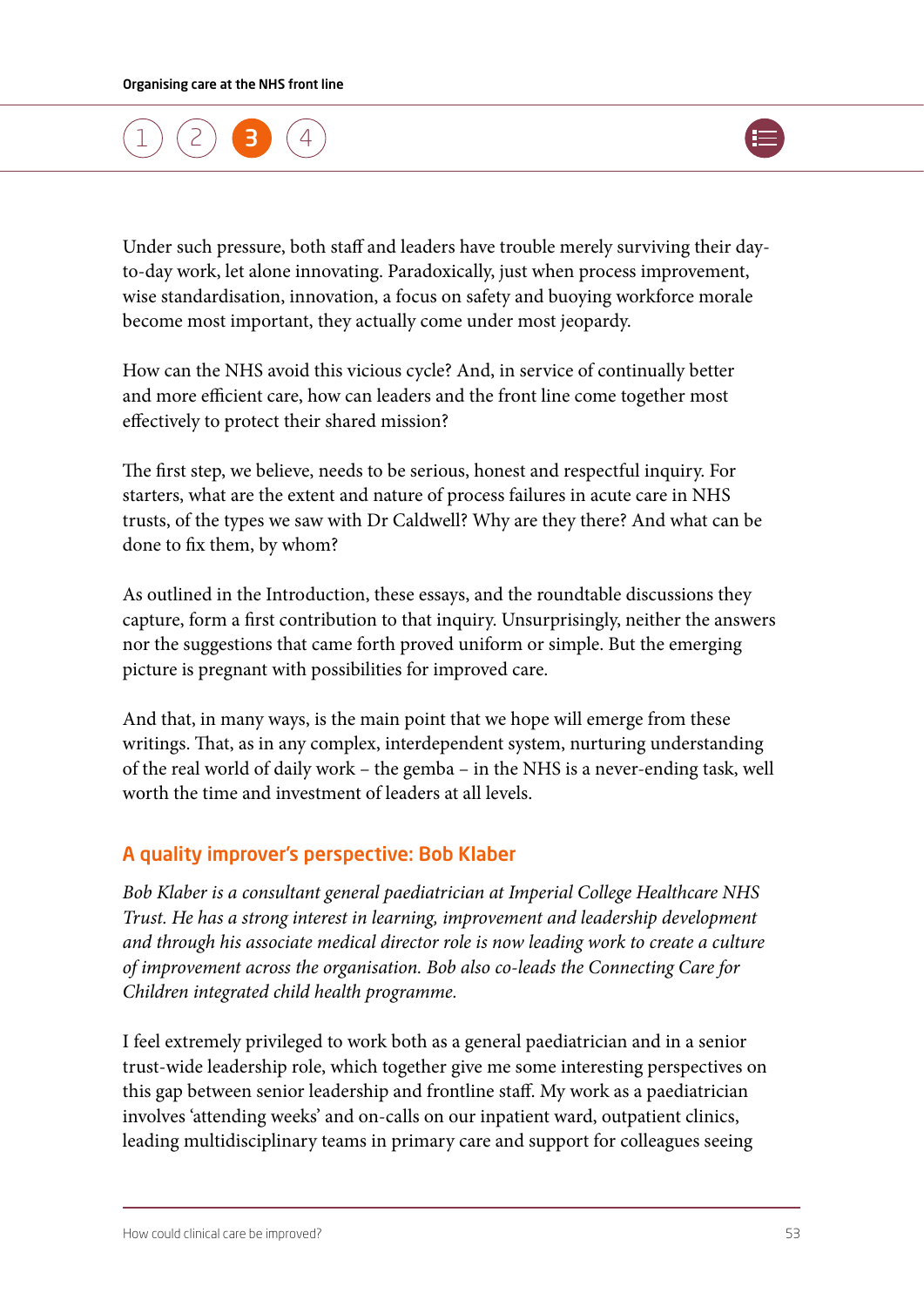

children and young people in the Emergency Department. My trust-wide role is leading a small quality improvement team with the aim of creating a culture of continuous improvement across the organisation.

We began developing our quality improvement programme at the trust in 2015, building both on our quality strategy and, equally importantly, on a powerful staffled engagement project that revisited what staff and patients felt were the most important values and behaviours for our organisation. The messages from this work were clear: first, that we needed to put emphasis on values such as being kind and collaborative, and second, that this had to be about real behaviours, not just a set of words at the bottom of a letterhead. The most important measure of this would be how the organisation felt to work in, or to be a patient in, and so a focus on how we all behave, and the relationships and connections we build, would be the ultimate determinant of that.

Quality improvement can sometimes come across as predominantly a technical science, but it was clear to us that our main focus should be on engagement: supporting, facilitating and encouraging our staff, patients and families to identify and make improvements themselves. In order to achieve our 10- to 20-year aim of creating an organisational culture of continuous improvement we feel there are four areas, or drivers, where we need to focus our efforts, and my guess is that these would apply in most other health care organisations.

- **•** Engage with staff to ensure everyone feels empowered and energised to see improving care as a key part of their role.
- **•** Build improvement capability through a programme of quality improvement education that enables staff to lead, champion and coach improvement activities within their teams.
- **•** Support teams to deliver focused improvement projects and programmes that are co-designed with patients, service-users and the public.
- **•** Embed consistent and rigorous improvement methods in all our work across the organisation.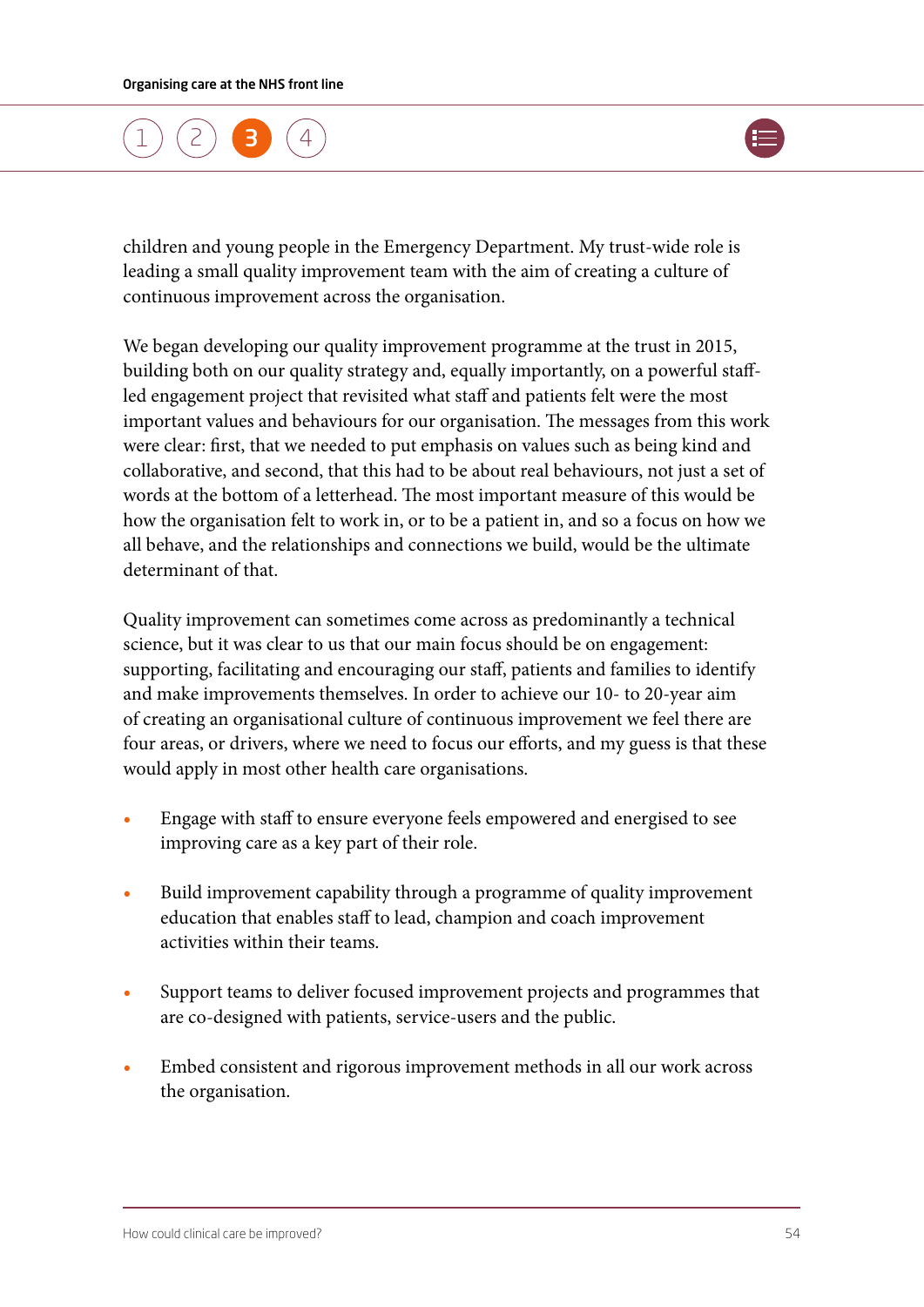

We are working hard on each of these drivers and, 18 months in, are making good progress. Reflecting on some of the successes, the improvement work that has been the most impactful has been where leaders and teams from across the organisation have come together to work collaboratively on team-initiated projects that start at the gemba but align with organisational strategic priorities.

Examples include collaborative work to improve the uptake and quality of clinical coding and service transformation work that has originated from co-design events involving patients and the public. Our 'QI sprints', based loosely on the design principles of a hackathon [a design event in which computer programmers and others collaborate intensively on software projects], have been a great way to bring together service-users, health care and other professionals to design and plan improvements. Within this approach is a consistency and equality of language that is an enabler for close teamworking and also leads to a positive sense of achievement and purpose in work through the gains made.

### Halting adversarial behaviours

One theme that has come to the fore in all this work has been the importance of finding the right 'tone' in everything we do. What I mean by tone is the way we speak to each other, how hard we listen, the approach we use to challenge and the efforts we put in to give encouragement and support. Although there are many rewards, health care is an extraordinarily tough environment in which to work, and yet too often it is made harder by the way we behave to each other.

It seems that this is particularly problematic across perceived boundaries, be they organisational or professional. Whether it is doctor–manager, commissioner– provider, consultant–GP, regulator–trust, senior–junior, it seems to increase the chances of people rubbishing each other and taking an adversarial approach to communication. I am totally clear that we need to be rigorous and robust in the standards we set and in our expectations around quality, safety and experience and, where performance is falling short, this needs to be addressed. However, if we are really to transform health care into a more person-centred, efficient and compassionate delivery model we all need to play our part in putting a halt to these adversarial behaviours.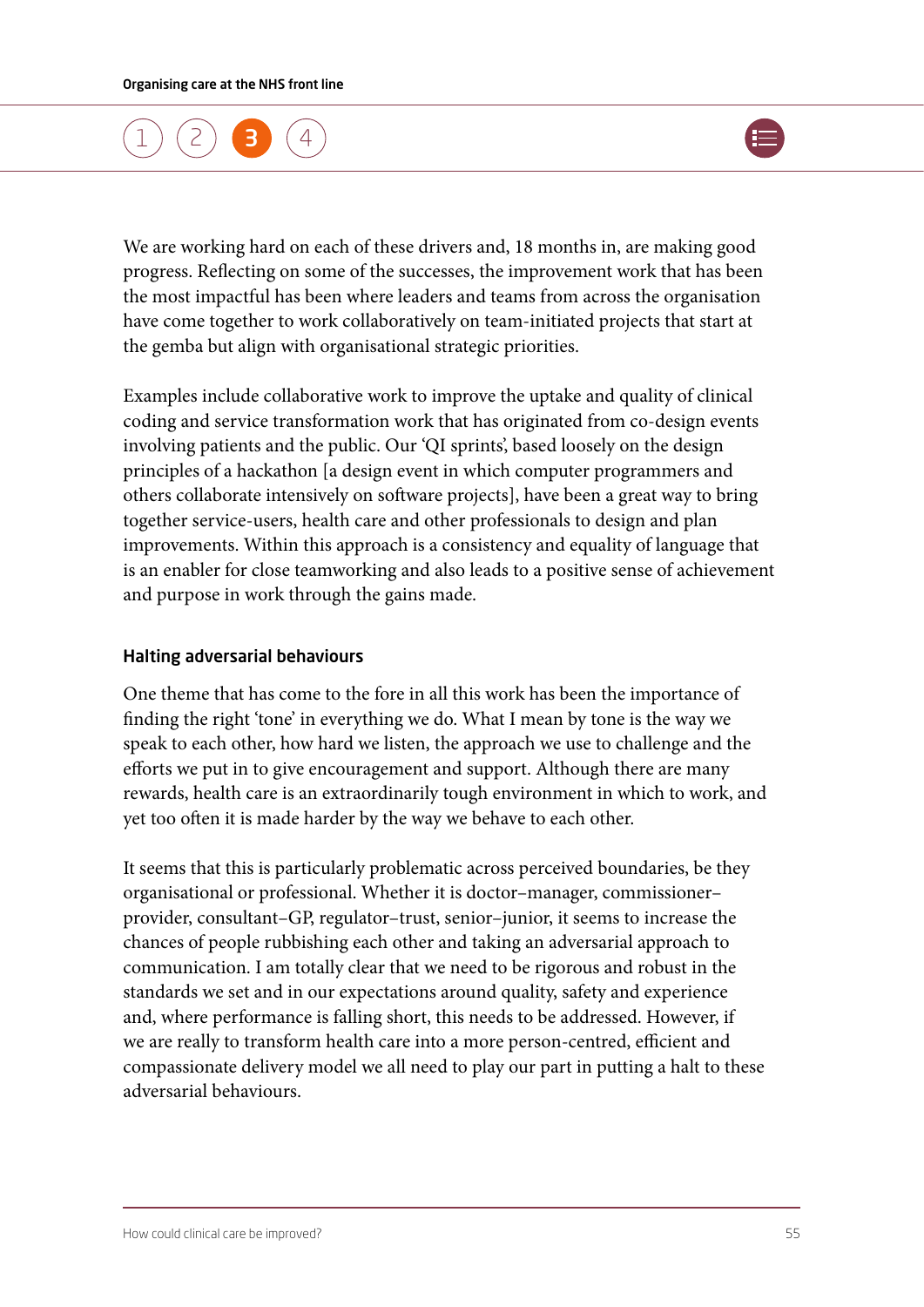

The aggressive and combative tone that one sees across different areas of health care needs to be systematically highlighted and pushed back on, wherever it is originating. The effect of these behaviours, that in reality are a form of bullying, is almost always counter-productive and can sometimes be devastating. The implications are magnified when they are coming from someone in a senior position. This is not about avoiding difficult conversations: on the contrary, it is about having them in a civilised, thoughtful and constructive way that builds trust and relationships and is much more likely to deliver the outcomes our patients deserve.

As well as standing up to situations where these destructive behaviours are playing out, we all have a role in setting the right tone and culture in the microsystems within which we are working. Examples of this include consistent use of first names across traditional team hierarchies and senior leaders proactively making themselves visible and accessible to all staff. These small but important behaviours are crucial as they create the psychological safety for more junior staff to test ideas and make improvements.

My final reflection relates to my understanding that staff are more likely to succeed, stay and flourish within our NHS if they are learning, developing, feeling properly supported and have a clear sense of purpose in their work. Where the gap between senior leaders and the staff who are delivering care is wide, one can see that people are less likely to have clarity about how their role fits into the wider system, may feel unsupported and often have little sense of continuous learning. Each of us, wherever we find ourselves within the health care system, can positively influence this in our own small way. We can all do things to step across the hierarchical gaps that surround us; we can listen – listen really hard – and then move forward as a team with the benefit of the new perspectives we have gained.

# A medical director and chief executive's perspective: David Evans

*David Evans has been Chief Executive at Northumbria NHS Foundation Trust since November 2015. Previous to holding this post he was Medical Director for 12 years and Clinical Director for 8 years. David has been involved in developing and leading major clinical services changes, clinical governance and safety. Innovation and integration based on improving outcomes has been key to his working. He has been a consultant obstetrician and gynaecologist for 28 years.*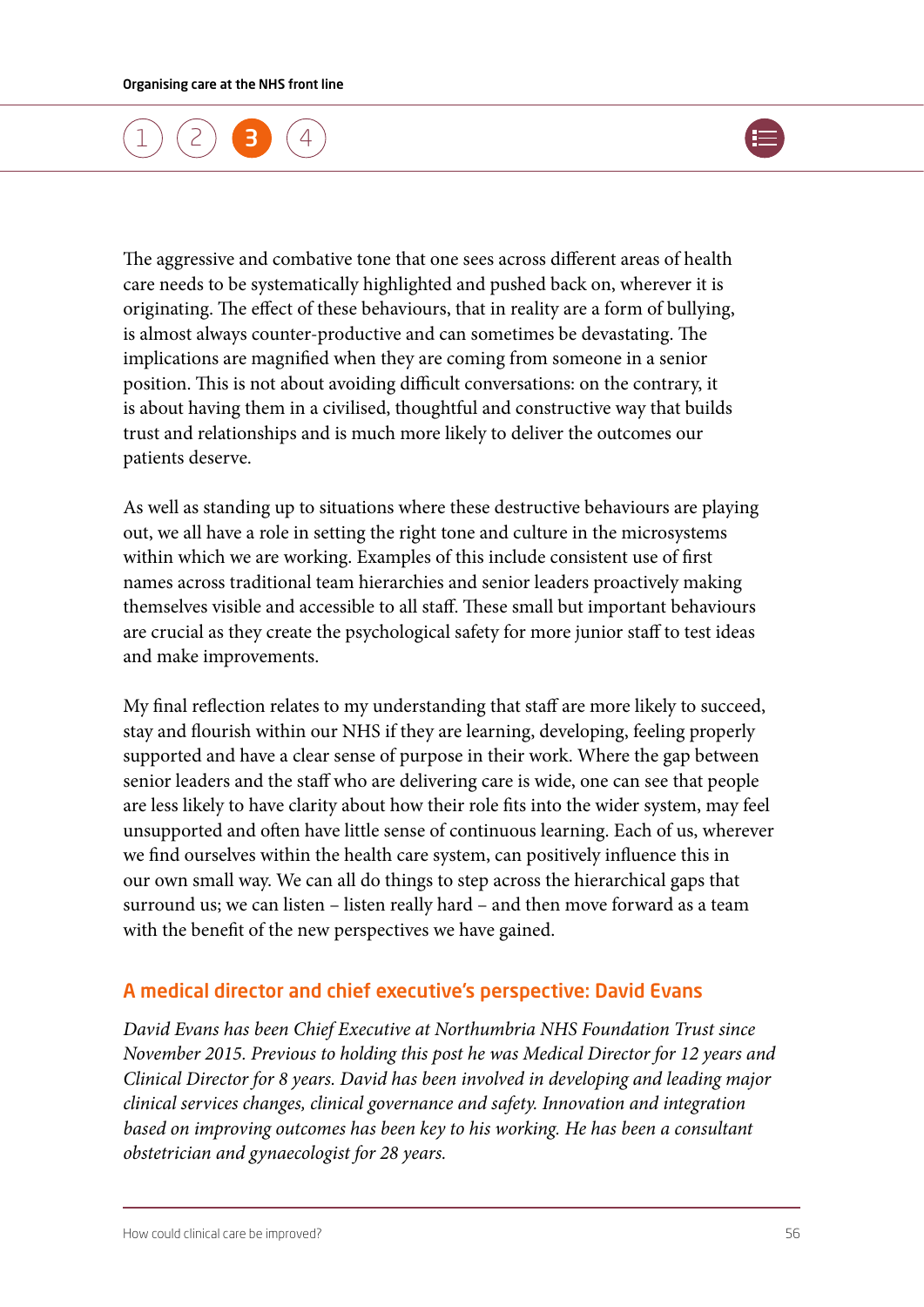

Northumbria NHS Foundation Trust faces some unusual challenges compared to many NHS providers. We serve 503,000 people spread over 2,500 square miles. Around 85 per cent of our population live in urban areas, leaving 15 per cent spread across one of the most remote parts of England. We provide not only acute care but also community nursing and therapy services. Adult social care is provided by the foundation trust under a Section 75 agreement with Northumberland County Council.

We support nine inpatient sites, a new-build specialist emergency care hospital that united the emergency streams for our three district general hospitals and which opened in June 2015, and five community hospitals delivering care to our rural population. We perform surgery on six sites and provide outpatient services from 13 sites. A system that supports such a diverse service has required tailored and specific solutions.

A key development has been to establish the role of chief clinical information officer, a post shared by a hospital consultant and a general practitioner. This post provides better understanding of whole-system working and created strategies and developments that deliver improved access to information for all parts of the service. It also overcame what had been traditional blocks to information exchange. This was chiefly due to a lack of understanding about how information governance rules can support the safe and secure sharing of patient data rather than stop that process.

### Inpatient services

In inpatient services we used an Oracle integration engine to unite information from our existing systems to create a single view of patients' records. This was the nearest we could get to an electronic patient record within the limitations of these systems. It means that on a single screen we can access the following information from any of our inpatient sites:

- **•** patient demographics in a standard format
- **•** test requests and results including live alerts and 'pending result' flagging
- **•** a digital dictation archive of all letters/summaries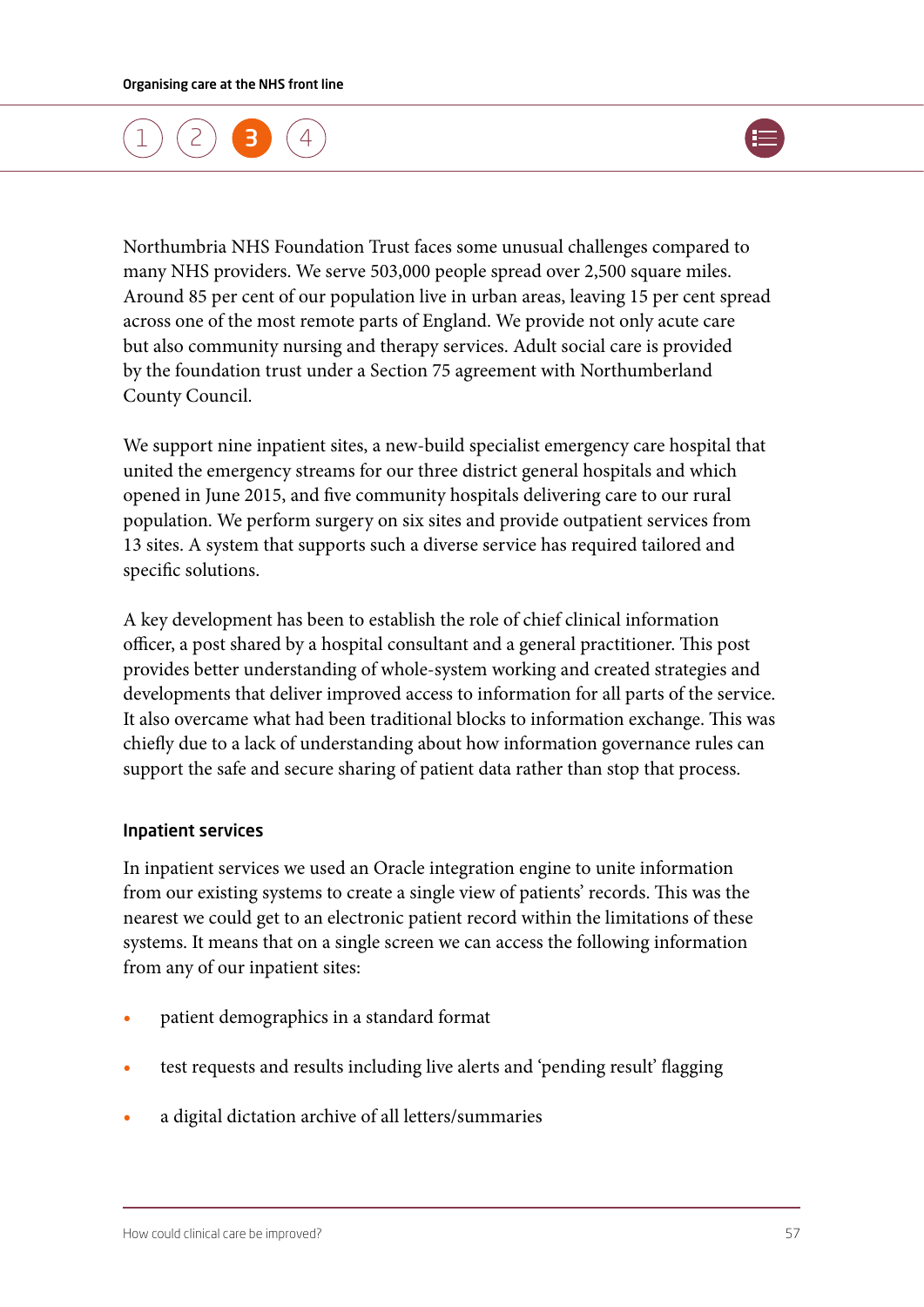



- **•** an image archive and text reports
- **•** worksheets including current messaging, eg, consultation requests.

We will soon add electronic prescribing after a lengthy search to find a system able to meet our needs.

In 2017 we will be implementing 'Nerve Centre'. This is a central monitoring system for all inpatients with automation of bedside recording and a central alert and advice function. Nerve Centre will also provide a trust-wide tracking system that will greatly aid bed management and patient movements.

We have centralised all our intensive care beds onto our new site. To support staff at our other hospitals we have replaced the former critical care outreach service with a system we call '7777'. At any time when advice and support are needed, or if a patient's early warning score reaches a critical level, a phone conversation takes place using an iPad via a secure web-based portal. This enables advice to be sought from an intensivist who can see the patient and discuss treatment options with the attending specialist.

### Community services

Linking diverse community services across a wide area has been a great challenge. Thanks to the efforts of many people, we have recently introduced the medical interoperability gateway using one of the main IT systems used by GPs. The gateway gives live access to appropriate patient information held by GPs to district nurses, therapists, pharmacists, social workers and clinicians in acute hospitals. It has supported agile working by staff in the community.

This breakthrough has transformed the safety and efficiency of our service. We have seen huge improvements in child protection and the management of vulnerable adults, in medicines management and reconciliation, and in multi-agency working. District nurses claim that they are able to see four extra patients each day because they no longer need to return to base to gather information. Although coverage is not perfect across our rural areas, even our most far-flung staff have hot-spots that they can identify to link up rather than having to make a 30-mile round trip to base.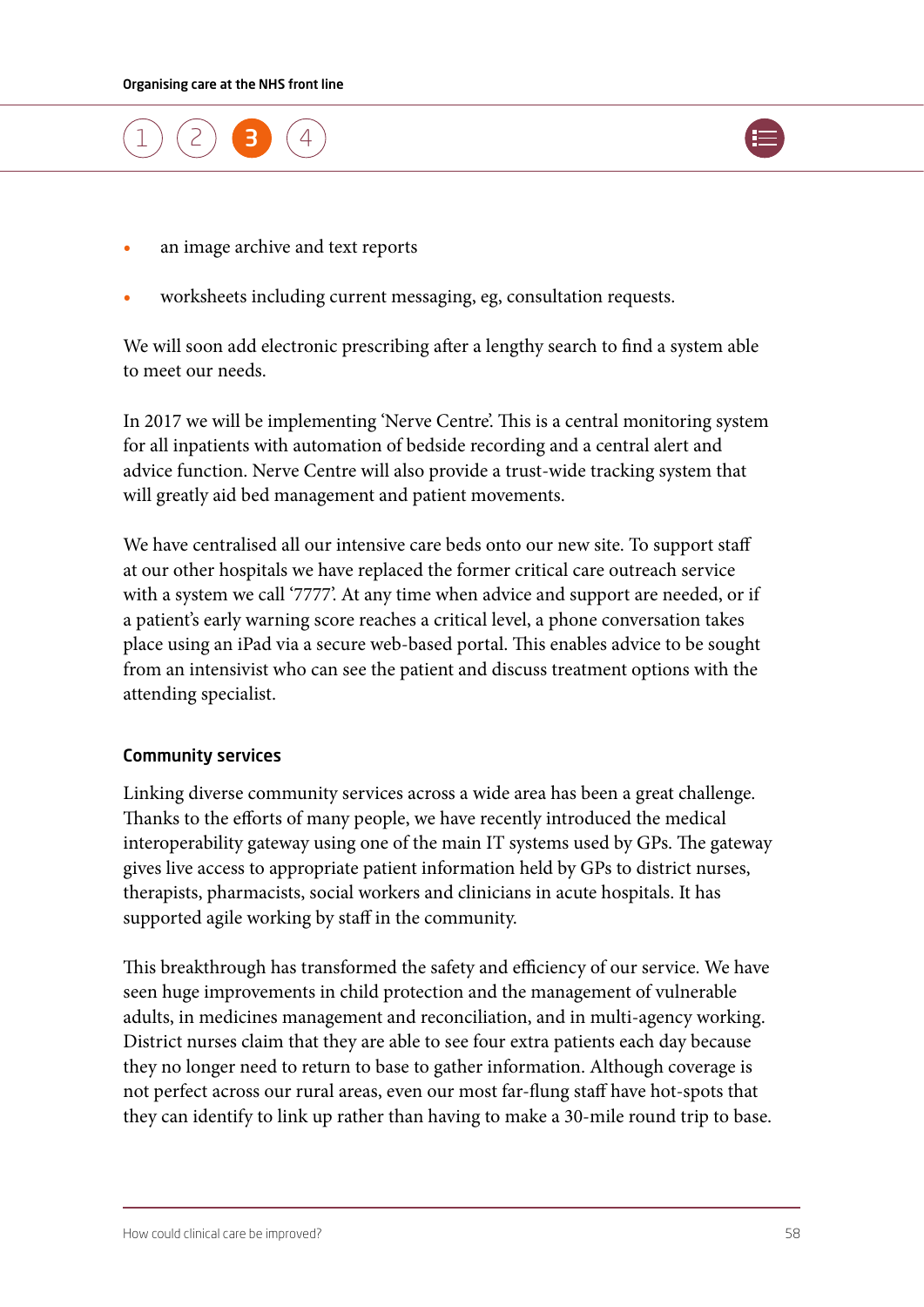

The next step, building on '7777', is to use our tablet-based cameras to enable hospital-based specialists to offer advice in a patient's own home, in care or nursing homes and at GP surgeries. Based on what we have seen from other national initiatives such as those being used in Airedale, this could have a major impact on the need for patients to attend hospitals. We are also keen to explore how we could extend access to paramedics and first responders.

For some time we have run a 'virtual' fracture clinic at Berwick-upon-Tweed, situated more than 60 miles from an acute site. A consultant orthopaedic surgeon on one of our acute sites can view x-rays taken in the community hospital and can hold a face-to-face exchange via our web portal. For the vast majority of patients, appropriate care can be delivered locally and only those who need surgery have to travel. The potential is enormous for using this technology for a wide range of treatment reviews where tests can be taken locally and reviewed remotely.

#### Lessons learnt

The gains we have made have been achieved by evolution and small-scale incremental developments rather than by a major systems change. Key to all of them has been the ownership by frontline clinical teams. We have made the products fit for the service rather than having to shoehorn clinical pathways into ready-made systems.

The blurring of traditional boundaries between primary and secondary care has been a key principle. Having joint leadership of these changes from both sectors has also been a major benefit. The shared understanding that this has brought to process redesign has allowed rapid change without the need for negotiation and revision.

Our systems will continue to evolve. In particular, agile working for community staff and the possibility of increasing the use of virtual clinics are important developments for a trust that serves a large rural population.

### A nurse's perspective: Clare Carter-Jones

*Clare Carter-Jones is cardiology matron at the Royal Free London NHS Foundation Trust. After nine years' A&E experience, Clare moved to senior nursing positions in acute medicine, respiratory and cardiology. She gained a Masters in clinical research*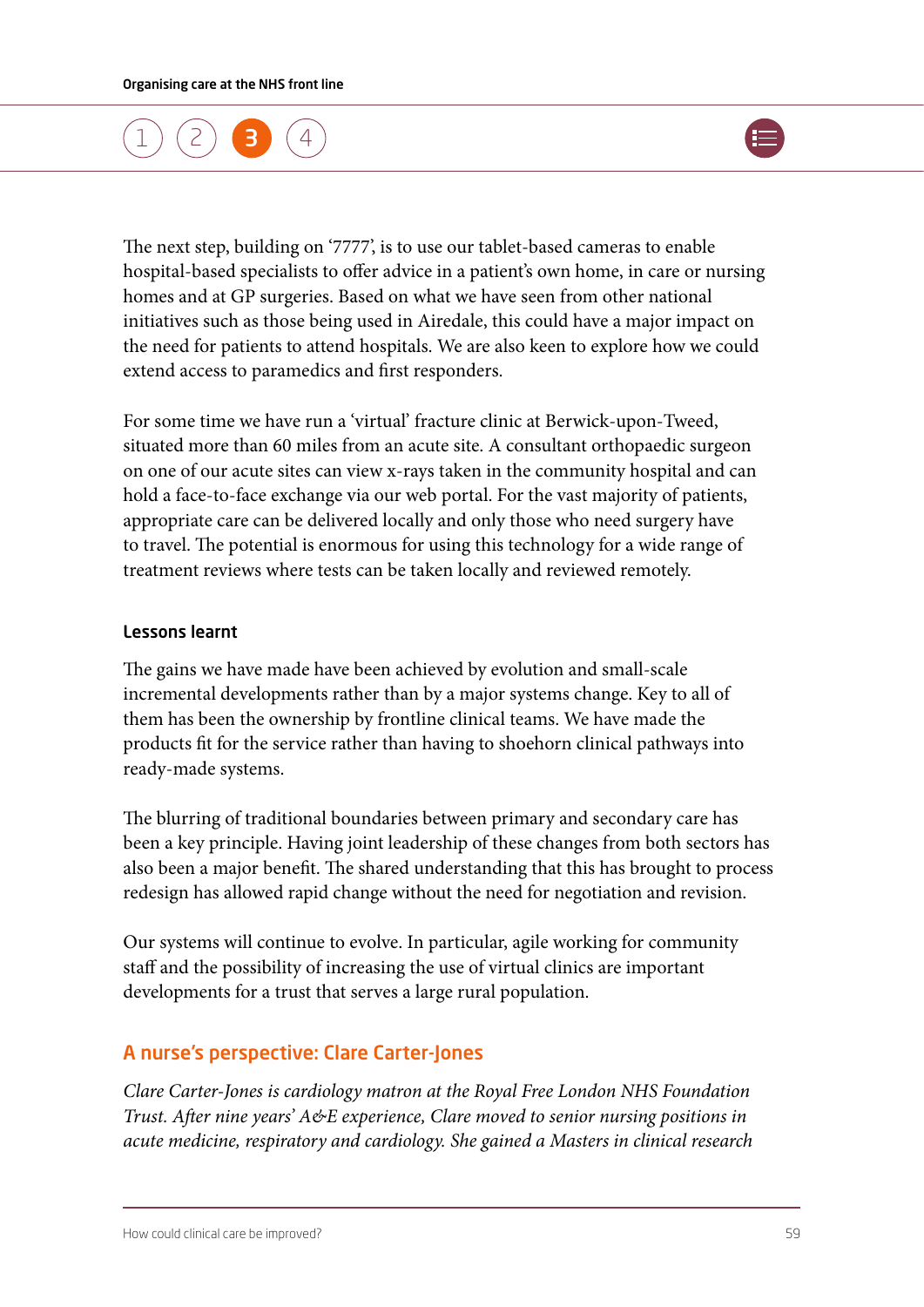

*from St George's, University of London in 2011. Clare is a visible clinical leader and a passionate advocate for quality improvement.*

As a matron in a large London NHS trust, I lead two clinical areas and manage a team of around 75 nurses including two clinical nurse specialist teams. An important and rewarding part of my role has been leading quality improvement work and developing the talent within my team.

As in Worthing, the pressure that clinical staff here are under is enormous. Every day, we have operational pressures to manage with disjointed systems, compounded by poor communication. This is not only between teams – as a senior nurse I witness poor communication and handover processes from shift to shift and day to day. With so many people involved in any one patient's care, maintaining consistent information from staff member to staff member is incredibly challenging.

In recent times, we had a patient who was cared for on my ward for a period of many weeks. From a clinical perspective, he received expert consultant-led care in a tertiary centre; he had three specialist teams, expert in their fields, giving valuable input into his care; and he was nursed in a level two hospital bed with specialist trained nurses. His prognosis was very poor on admission and, despite being given every chance, he sadly died.

When I sat down and listened to the experience of his daughters, they described an exceptionally different hospital stay to that seen from the clinical perspective. In an articulate and dignified way, they told me they felt that we had been dishonest with them throughout their journey. They felt that each time a different team arrived to review their father, the doctor asked either them or their father what the plan was from the other teams; they appeared neither to read the notes nor communicate with the teams. The different messages, the friendly questions, the mistakes in history-taking and the lack of clarity with the clinical plan meant that the family never felt that they could entirely trust us to keep him safe.

They observed him being taken for procedures and tests with no nursing communication between the two teams about important aspects like fluid balance, cognition or comfort. Nurses and doctors gave different information and messages about progress, and when the family asked very intelligent questions of a registrar about ceilings of care, they were not answered. His death then came as a surprise,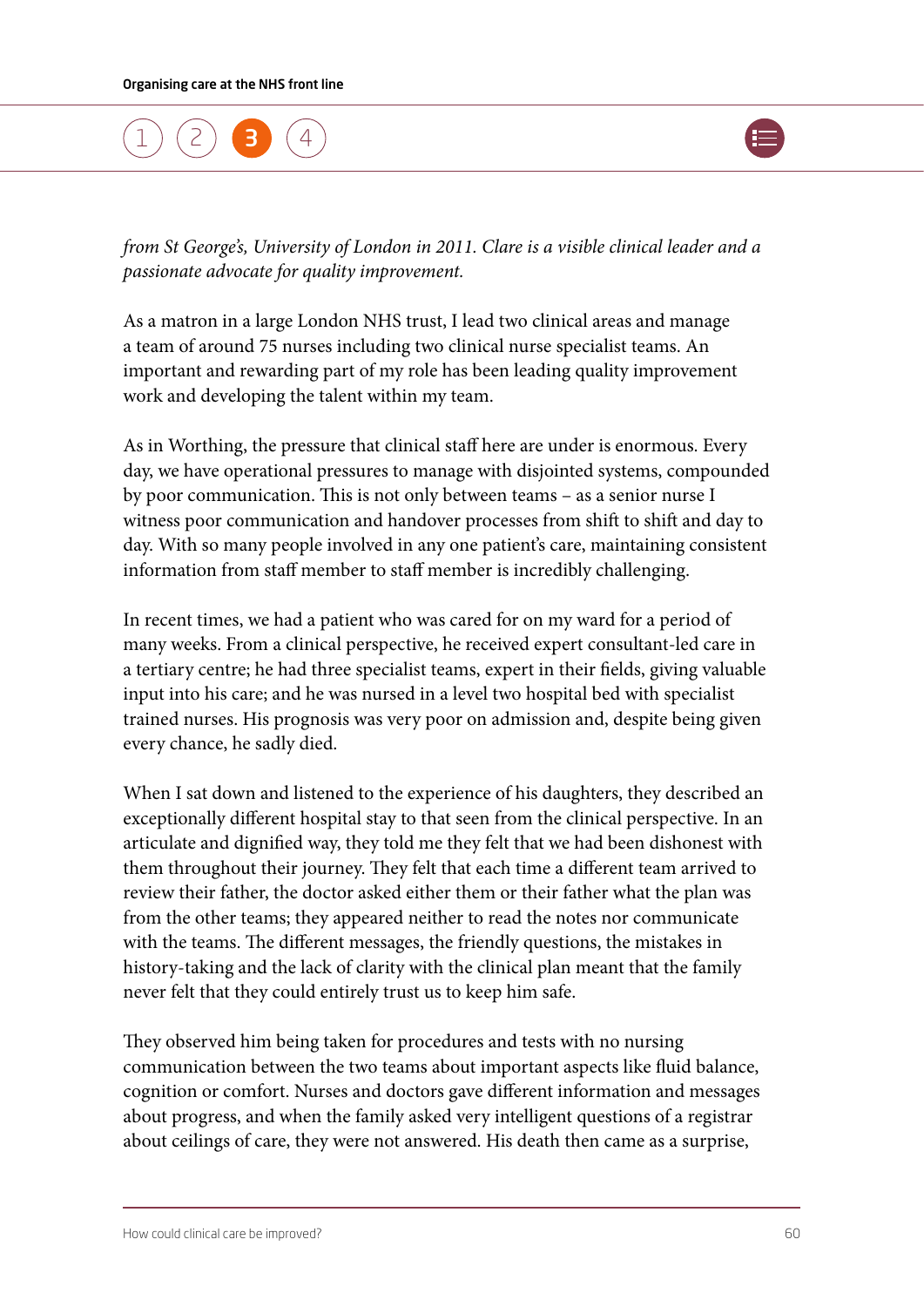

his resuscitation status only discussed in the last hours of his life and his family was not present for his last moments.

### Tests of change

No matter how incredibly capable and gifted we are as individuals, as a team and as teams working with teams, we can get this very wrong – as this one experience clearly illustrates. We are not supported by systems or cultures that encourage good communication. Of course, this is just one example, and in spite of all of this I have cards and letters that testify to the great care we provide most of the time. But this experience happened on my watch, with my team, and in my hospital. Their experience lives with me every day. I am motivated by the guilt and shame of one patient's experience to improve the care for all.

I'm incredibly lucky to work with a motivated team who are champions for the quality improvement work being done in our area. We have thought at length about what we do and why. We have asked each other about what matters to us and we have reflected on the data available to us about patient experience.

I talk a lot to my team about 'holding your nerve' through tests of change – but the phrase used by Marianne Griffiths, the Western Sussex chief executive, about 'strategic patience' is probably a more eloquent way of describing the agonising process of leading change and supporting teams through it. We have made no huge breakthroughs, but we have spent a lot of time on marginal gains – all of which I'm proud of my team for pushing through and having the confidence to test. These have included the following.

- **•** We abolished 'nursing notes' and now write in the medical notes along with all other multidisciplinary team (MDT) members.
- **•** We continue to test different ways to hand over as a nursing team and what that handover should entail – my dream would be to have doctors, nurses and therapists all starting the day together with one handover rather than staggered repeated meetings for different professions.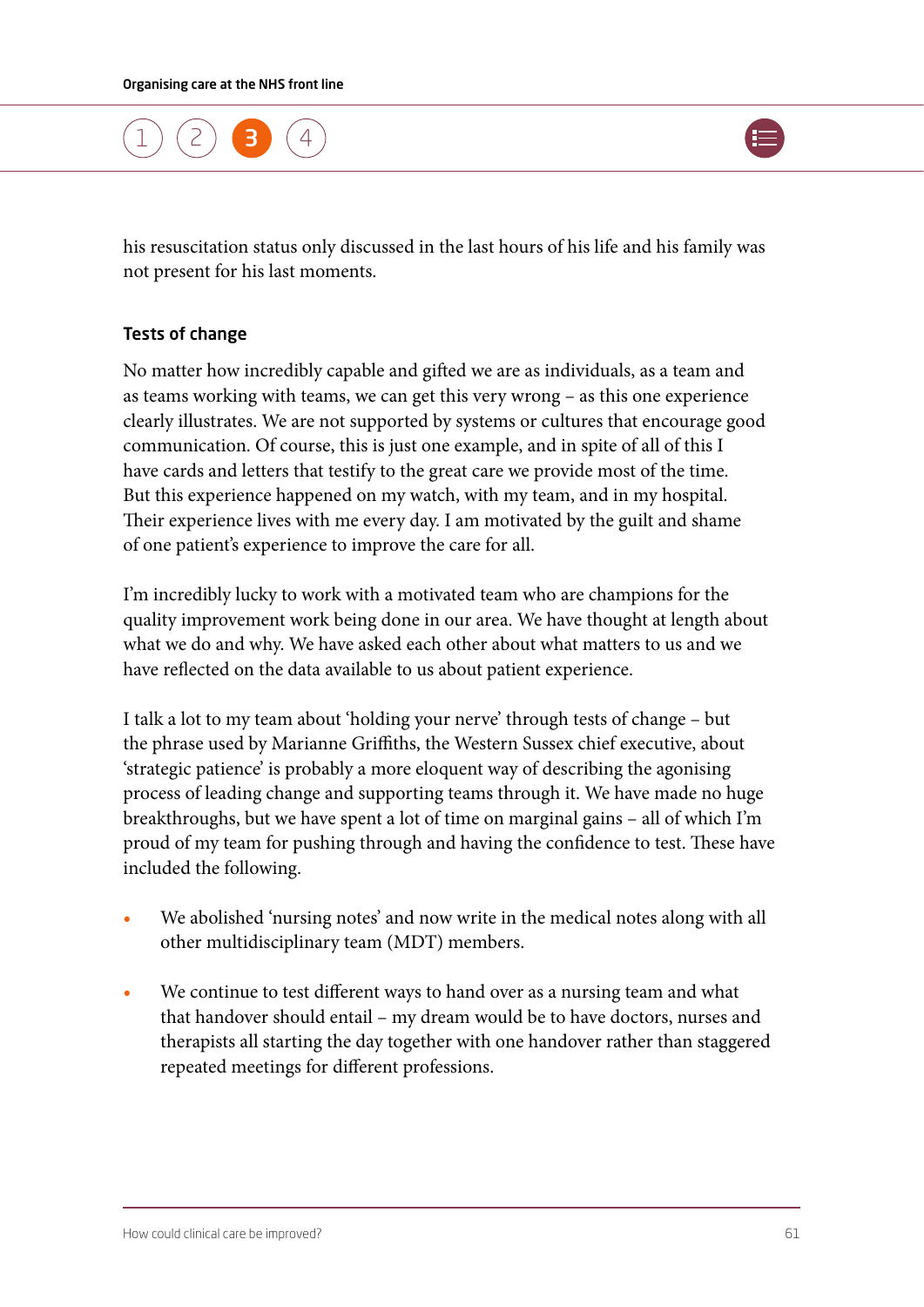



- **•** However, we now have one handover database (therapists, nurses, doctors) instead of three, and even have found a way of having test results automatically fed through to this database to save time for the doctors in the morning.
- **•** We are testing a new consultant-led MDT, which pulls together the relevant teams once a week, supported by our palliative care team and patient-at-risk and resuscitation team who can challenge/support difficult decision-making and enable clarity on ceilings of care.
- **•** Morning board rounds are being restructured to highlight nursing concerns about patients and to allow the chance for anyone complex to be brought to the new weekly MDT.

London is not unusual in facing challenges with vacancies in the nursing workforce, which inevitably results in high turnover of staff. As a clinical leader I see my role as pivotal in recruiting staff on their values and capability, and developing their confidence along the way.

This means that they learn how to expand their sphere of influence beyond their peers, their profession and their clinical areas – to experience how to gain strategic influence, which is essential to all quality improvement. Sadly, we don't always grow doctors and nurses who have insight into what compassionate and effective leadership looks like and I see this as our greatest opportunity for improvement.

Senior nurses need to develop talent and not be scared to support staff to try small tests of change. Every complaint, every incident report, every compliment is our opportunity to reflect on how we work and gain insight into what has become normalised and where we have potential focus for improvement.

# A physician's perspective: Matthew Lewis

*Matthew Lewis is a consultant in general medicine and gastroenterology at Sandwell and West Birmingham Hospitals NHS Trust. He is also a Visiting Fellow at The King's*  Fund, where he draws on his experience of full-time clinical work and more than a *decade in clinical management, included working as group director for medicine and emergency care until 2016.*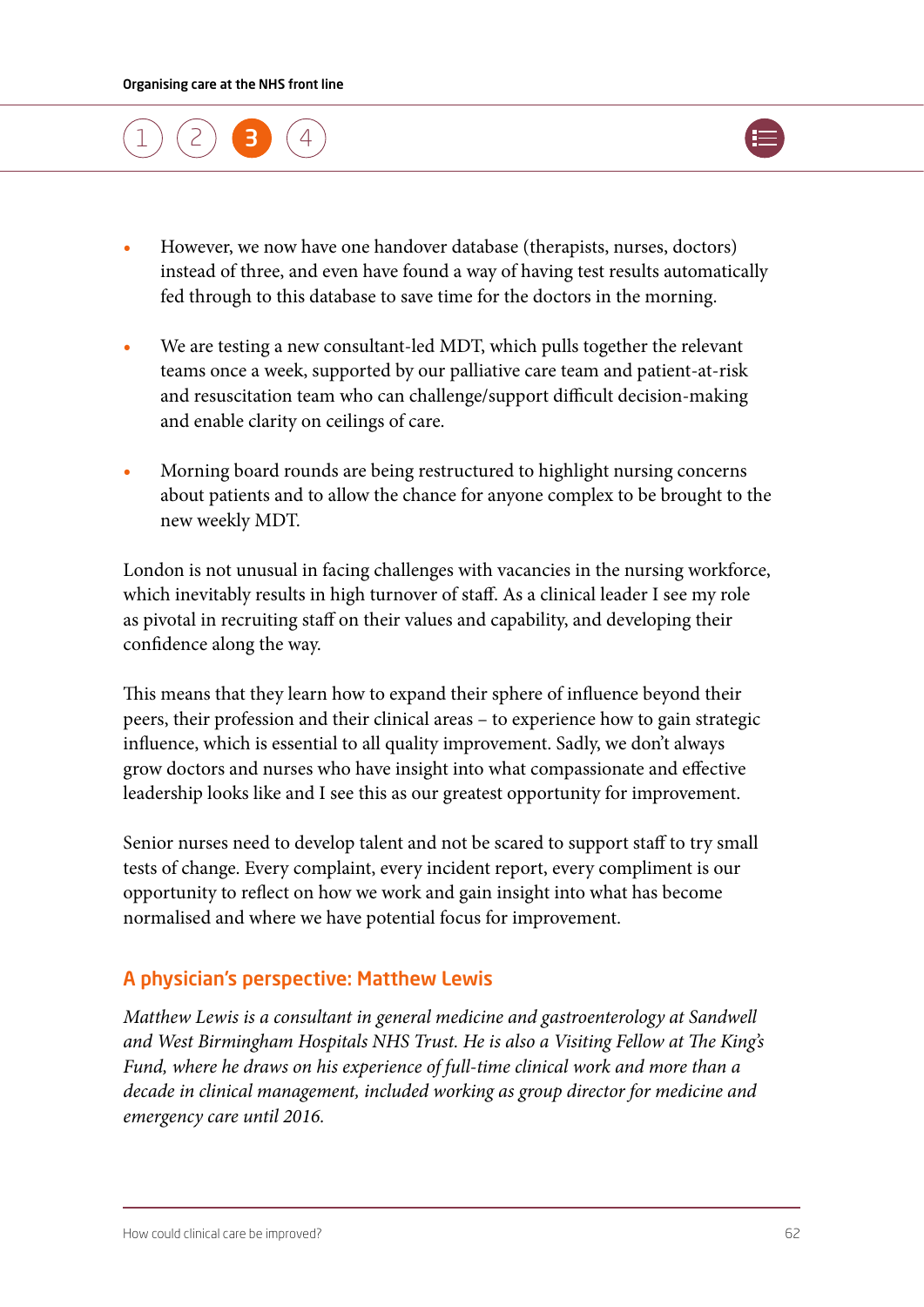

The care of patients in hospital demands a strong doctor–patient relationship but the role of the wider multidisciplinary team (MDT) is often equally, if not more, important. While a joint publication by the Royal College of Physicians and the Royal College of Nursing ([2012](www.rcplondon.ac.uk/projects/outputs/ward-rounds-medicine-principles-best-practice)) described ward rounds as 'a key component of daily hospital activity', I would suggest that the addition of board rounds creates an even stronger platform for acute inpatient care.

At a time when many patients on acute medical wards are frail or older people, the input of the wider professional body is key to assessing, treating and discharging patients. Ideally, a ward round would bring together the consultant, junior doctors, senior nurse, pharmacist, therapists (occupational, physio-, speech and language) – and even the social worker – for several hours each week. In practice, this is difficult to achieve as most wards are not staffed to this level; also, such a sustained period of co-ordinated activity would mean that staff would be tied to the ward round when they could be seeing patients independently.

Board rounds are scheduled, daily discussions of patient care that include as many members of the MDT as possible – consultants, junior doctors, nurses, physiotherapists or occupational therapists are essential; pharmacists and social workers are desirable. As the RCP/RCN report pointed out, board rounds can be used to share information from relatives, prioritise tasks, delegate responsibilities and maximise the effectiveness of time spent with the patient. Each patient can be discussed in under a minute – including presenting complaint, diagnosis, management plan and expected discharge date – so most wards can complete this in 20 to 30 minutes.

After the board round, selected patients (starting with those who are sick or unstable, followed by potential discharges) are reviewed by the relevant professional team(s), which allows investigations or treatments to be initiated earlier in the day and offers more chance for discharges to take place before dark. The board round discussion determines 'an integrated management plan with estimated discharge date and physiological and functional criteria for discharge', as described in the clinical standards for seven-day services ([NHS Improving Quality 2016](http://webarchive.nationalarchives.gov.uk/20160506181809/http://www.nhsiq.nhs.uk/media/2638611/clinical_standards.pdf)). Subsequently, the medical team can review the remaining patients on the ward as normal.

Fundamentally, the board round needs to have all the right clinical staff together, so the team must decide on timing and commit to being punctual – anything less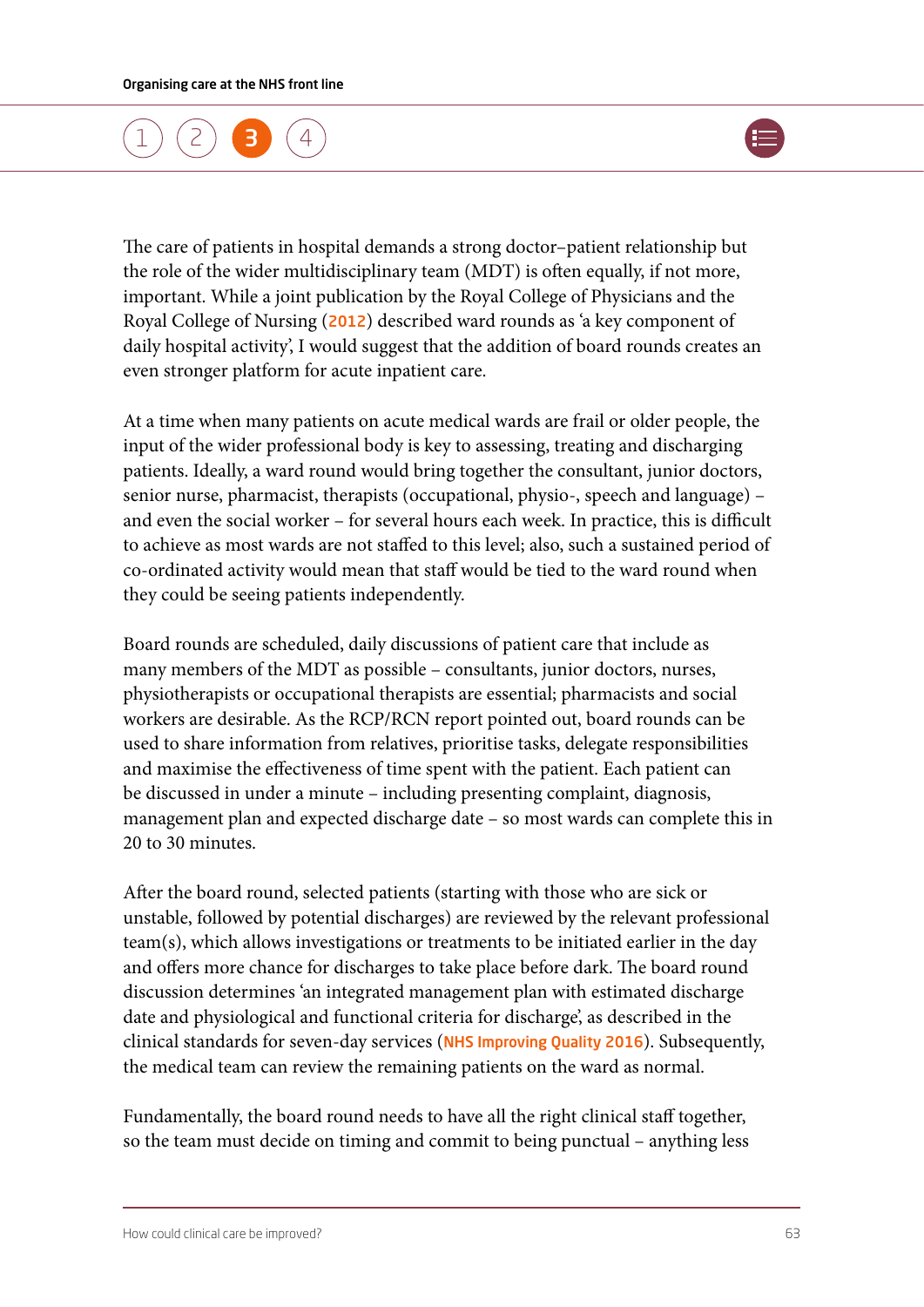

is disrespectful to fellow professionals. Location is important because board rounds should not take place on the open ward where there are distractions from phones, food trolleys and other staff; confidentiality is a pre-requisite. Like any meeting, it needs to be well-chaired, so that the information can be shared succinctly and all the decisions made without unnecessary dialogue; in-depth clinical debates should take place after the board round as these usually involve only a single professional team. Lastly, each person needs to leave the board round with a clear idea of their tasks.

### Making board rounds successful

What makes a highly successful board round? Staff who know (and respect) each other can provide a valuable challenge – how will that scan change our management, why don't we try to help him to walk, what is to be gained from keeping this patient in hospital another couple of days, and so on. A trusting team will accept (even welcome) challenges from colleagues and will hold each other to account on a daily basis. The ability to verify the information that is recorded helps to ensure that errors are not being passed on inadvertently. Our board rounds all take place with a large screen in view of the whole MDT so that anyone can pick up mistakes and correct them immediately (the screen shows extensive information including diagnosis, social situation, therapy reviews and resuscitation status).

Information generated by the board round needs to be accessible promptly from any point in the hospital. So all medicine board rounds at Sandwell and West Birmingham Hospitals, apart from the acute medical units, are completed by 9.30am. Currently, our software package can be accessed from any trust computer by the clinical teams (to aid patient care) and by the operational managers (to assist with bed capacity planning).

Consultant job plans have been adjusted to take account of these changed working arrangements. We still have longer ward rounds as well – where patients can be assessed in detail and relatives kept abreast of developments – but board rounds take place each day and consultants are expected to attend at least four days a week (out of five). On the days when a full ward round is not scheduled by the consultant, there is short interval to review selected patients prior to starting other activity, as clinics or procedures lists can be delayed until 10.00am.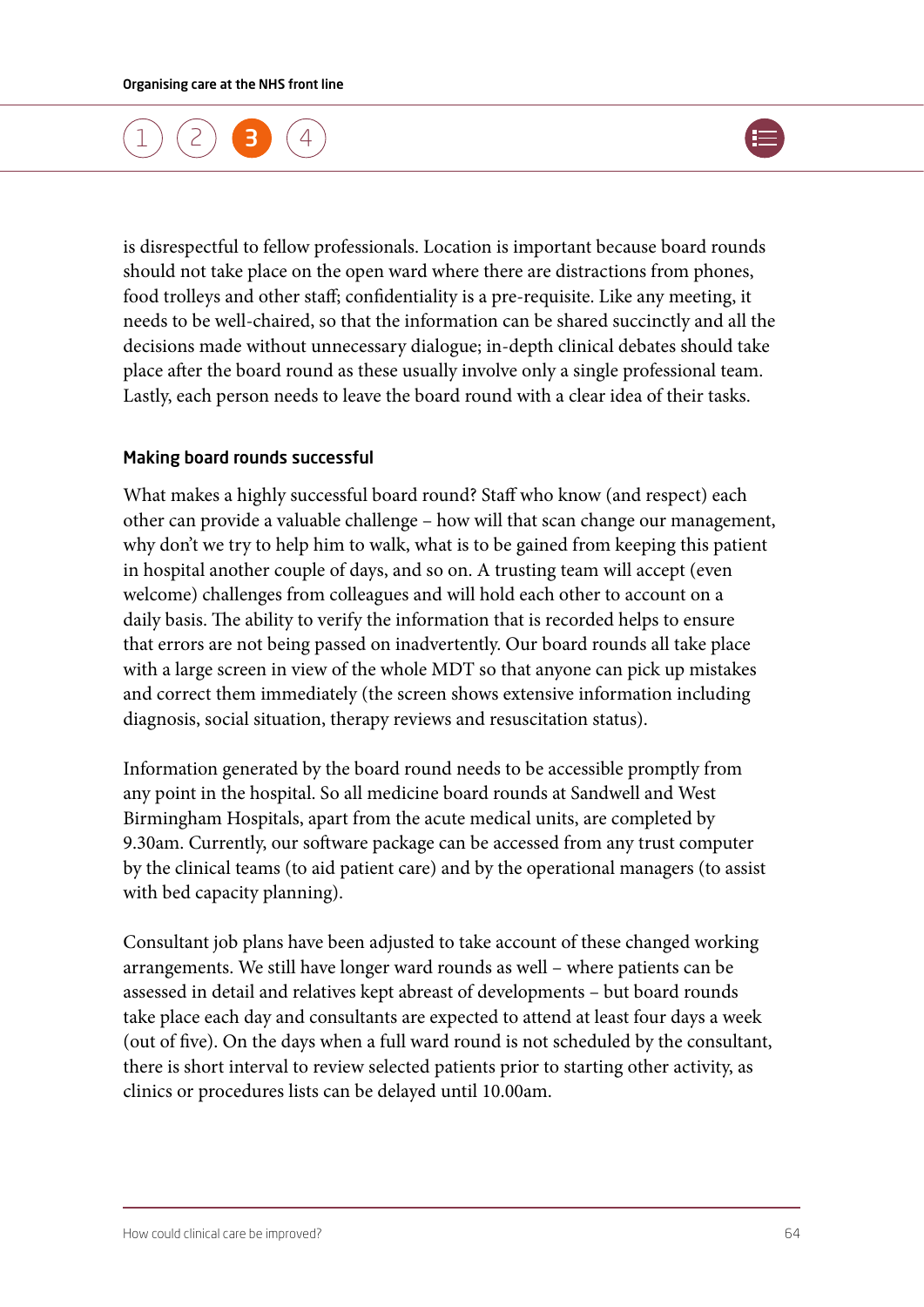



#### Best practice and improvements

To make sure that we were sharing best practice (and offering critical guidance), we carried out a peer review process in September 2015. One person from each ward (consultant, junior, nurse or therapist) attended another ward and gave feedback according to our defined criteria; two weeks later, a further visit was set up to check that the changes had been implemented.

The main themes that came out of this were that discharge planning needed to start sooner in the admission, tasks had to be assigned clearly to specified individuals, potential weekend discharges should be planned more carefully, discussions should include all MDT members (not just doctors) and that poor timekeeping by any participant either prevented full discussion of all the patients, or made everyone else run late. In Tayside, similar issues were addressed with good results through the use of video-enhanced reflective practice (Hellier *et al* 2015). Subsequently, colleagues have commented that board rounds have helped teams to get to know each other, understand one another's roles and work more collaboratively.

What could we do better? One aim should be to harmonise handover processes so that a single electronic database is used for all staff to share information between different professional teams. Like many trusts, we are moving towards a full electronic patient record and this offers us the chance to standardise the transfer of patient data and minimise repetition.

Traditional ward rounds will continue to be an element of good patient care but the development of board rounds will encourage timely, informative, multidisciplinary decisions that can be shared electronically with the operational management team.

### A geriatrician's perspective: Tom Downes

*Tom Downes is a consultant geriatrician at Sheffield Teaching Hospitals. He gained an MBA from Nottingham University Business School and subsequently a Masters in public health at Harvard. He undertook a Health Foundation Quality Improvement Fellowship at the Institute for Healthcare Improvement and on his return to Sheffield developed the role of clinical lead for quality improvement.* 

Two years ago, I visited a Toyota factory and the strongest memory I had was of talking to a man whose job it was to fit seals to car door windows. He recalled how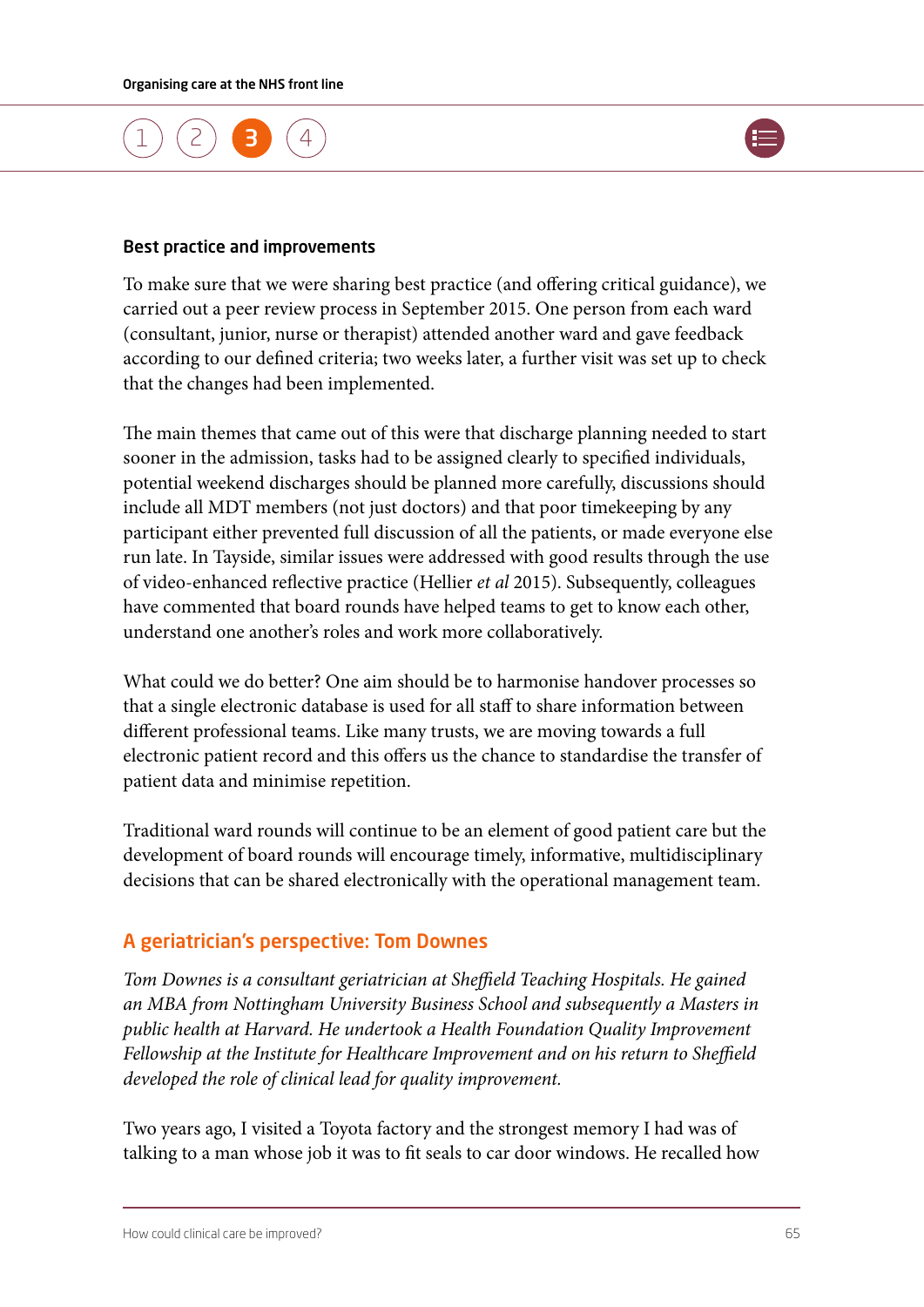

he had noticed that ensuring the seal was fitted tightly on both sides caused him to awkwardly crane round the door. He had the idea of fitting a mirror so that he could simultaneously see both sides of the seal as he fitted it, thereby removing the awkwardness and increasing efficiency. He worked in a culture in which reporting issues was positive and he was enabled to test his idea to discover an improvement. When the idea had been successfully implemented, it was rapidly spread across the organisation.

In health care, we need to be cautious when translating from other industries. My organisation has been developing the principles of 'see, solve, share and lead'. We train staff in the knowledge of improvement science and the skills of team coaching. Stable, enabling leadership has created the conditions for staff and patients to apply these skills to discover wide-ranging improvement, including new acute assessment processes, innovative discharge pathways and new models of long-term condition care.

We started on our journey of building quality improvement capability six years ago with a very small improvement team – initially just two improvement coaches testing the concept of team coaching combined with improvement science. As microsystem teams started to demonstrate improved outcomes and efficiency gains, the demand for coaching outstripped supply. We started the Sheffield Microsystem Coaching Academy in 2012 and are currently training our eighth cohort of microsystem improvement coaches.

Over the same six years we have been developing a translation of the Toyota 'oobeya' – the room from which Toyota prototypes, designs and launches new car model lines. Oobeya roughly translates to 'big room'. We set up our first Big Room to coach improvement across geriatric and community care. The first two 'products' launched from this weekly meeting were an acute frailty assessment unit and the flipped discharge concept of 'discharge to assess'. Implementation of these reduced geriatric medicine's bed occupancy by 30 per cent.

The second Big Room in Sheffield coached respiratory medicine staff, facilitating them to improve their service. They achieved significant reductions in both length of stay and mortality. A key factor in the success of this approach to improvement is ownership by the staff. The improvement coaches help the staff to improve their own work, focusing on what is important to them and their patients.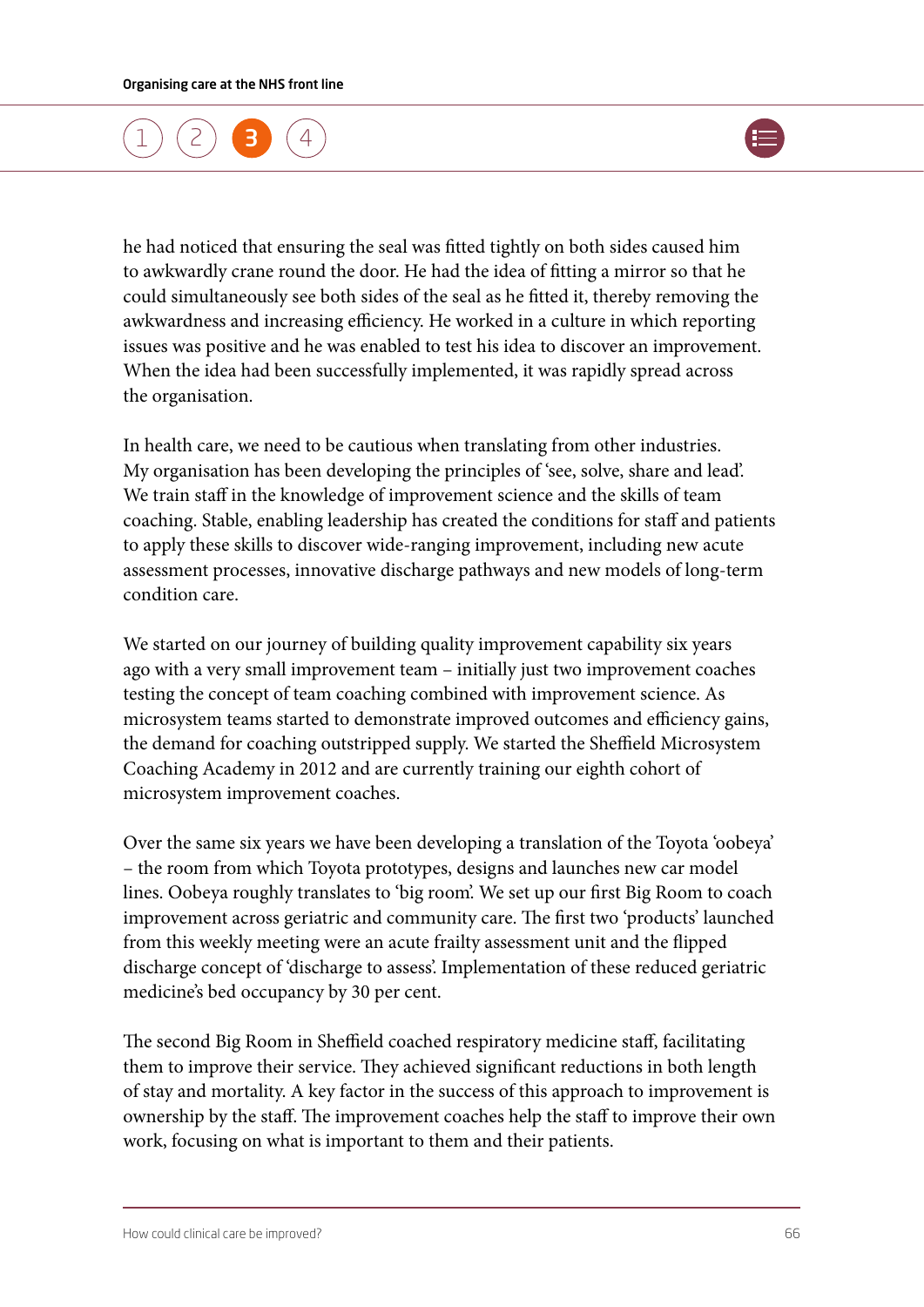

Combining our knowledge from training microsystem coaches with learning from two successful Big Rooms, we have developed a one-year action learning course for training pairs of staff (a manager and a clinician) to set up a Big Room and co-coach improvement across a condition-based pathway. There are now eleven Big Rooms in Sheffield and The Health Foundation is supporting us to replicate the model as a social franchise setting up Flow Coaching Academies. The second Flow Coaching Academy has started in Bath and within one year there will be five, with a further three each year.

The introduction to this report asks where responsibility should lie for mitigating and overcoming the difficulties. Potentially the answer is simple: it is 'high velocity learning by everyone, about everything, all of the time' ([Spear 2017](www.health.org.uk/publication/fast-discovery)). In Sheffield, we are making progress towards this vision. We are getting better at providing the right conditions, for successful improvement work, through a combination of:

- **•** leadership development
- **•** helping teams share their success to increase confidence to free up people's time
- **•** nurturing a network to provide peer support.

Together these conditions provide a platform of opportunity for staff to learn and engage with improvement. We have seen that the conditions for successful improvement work are complex and we continue to innovate to overcome the barriers – it is much more than simply training coaches. We have started to see the signs of cultural change and were encouraged last year when our CQC report noted 'a culture of innovation and improvement was evident throughout all levels of the organisation'.

While maintaining the focus on helping staff in our own organisation to improve their work, we are expanding our horizons. We already work collaboratively to develop improvement capability with our city's paediatric hospital, mental health trust and, increasingly, primary care. Much of our pathway improvement work naturally crosses organisational boundaries and our collaborative approach builds relationships and trust. Looking forward, we are aiming to learn how to accelerate and sustain our internal work while also forging an expanding external network of coaching academies to learn together.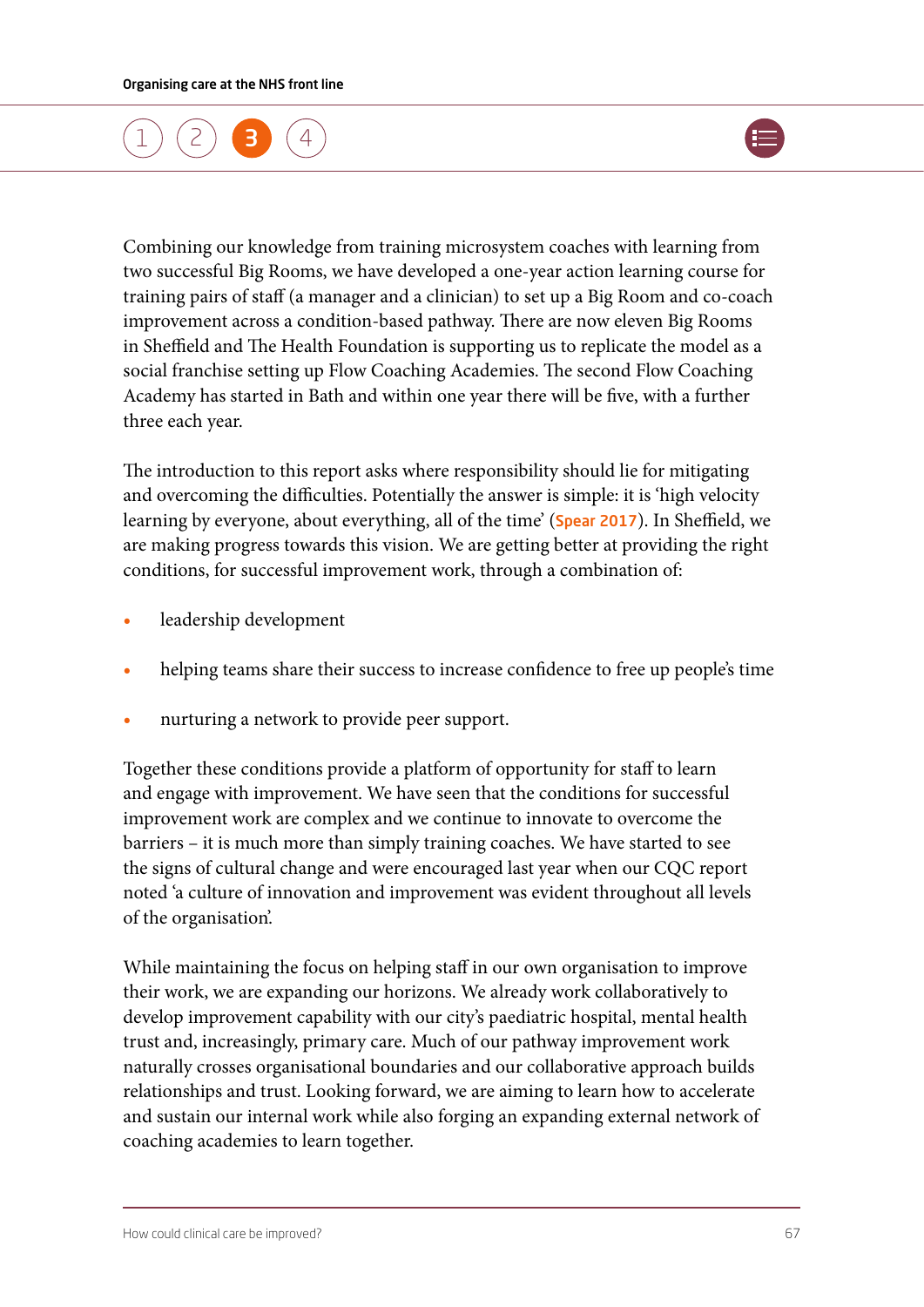

### A clinical researcher's perspective: Sam Pannick

*Sam Pannick is a specialist registrar in gastroenterology and internal medicine at West Hertfordshire Hospitals NHS Trust. Sam studied pre-clinical medicine at the University of Cambridge and then graduated with distinction from the Royal Free and University College Medical School. He is a member of the Royal College of Physicians and holds a PhD from Imperial College London on the quality of medical ward care.*

Every ward has its own routine: different board rounds, different ward round styles, different multidisciplinary meetings. As a trainee physician, I wondered why the organisation of ward care was so arbitrary. After all, the medical ward is the fundamental care delivery unit for most hospitalised patients. It's a place of treatment, where patients receive therapy; a temporary home, where they take meals and receive their visitors; and – for many medical patients – a resting place, where they are comforted in their final days. These basic premises haven't changed since Florence Nightingale first highlighted the benefits of good ward design. Yet providing high-quality care in this setting still feels like an uphill struggle.

Nightingale herself focused on physical characteristics of the hospital environment: ventilation, light and hygiene. Modern researchers have now gone further, looking at ward processes and interdisciplinary care teams – as well as the bricks and mortar. Their work certainly bears out the difficulties we face on our wards: reliably delivering care in the NHS is immensely challenging, as our operational systems do not support it (Burnett *et al* 2012). Nurses spend 9 per cent of their time just working around 'routine' problems with the information and materials they depend on (Tucker 2004).

Still, with an explosion of academic articles about health care safety and quality in the past 15 years, I thought it would be relatively straightforward to identify the interventions that make ward care better. Instead, I've found two main challenges in my PhD on ward care.

**•** What medical wards do is varied, complex and difficult to articulate.

High-quality ward care is easy to visualise, but much more difficult to define and measure. Medical wards treat a hugely diverse range of patients, and there isn't a consensus about the measurements that reflect good ward care in the United Kingdom. Studies of interdisciplinary interventions on medical wards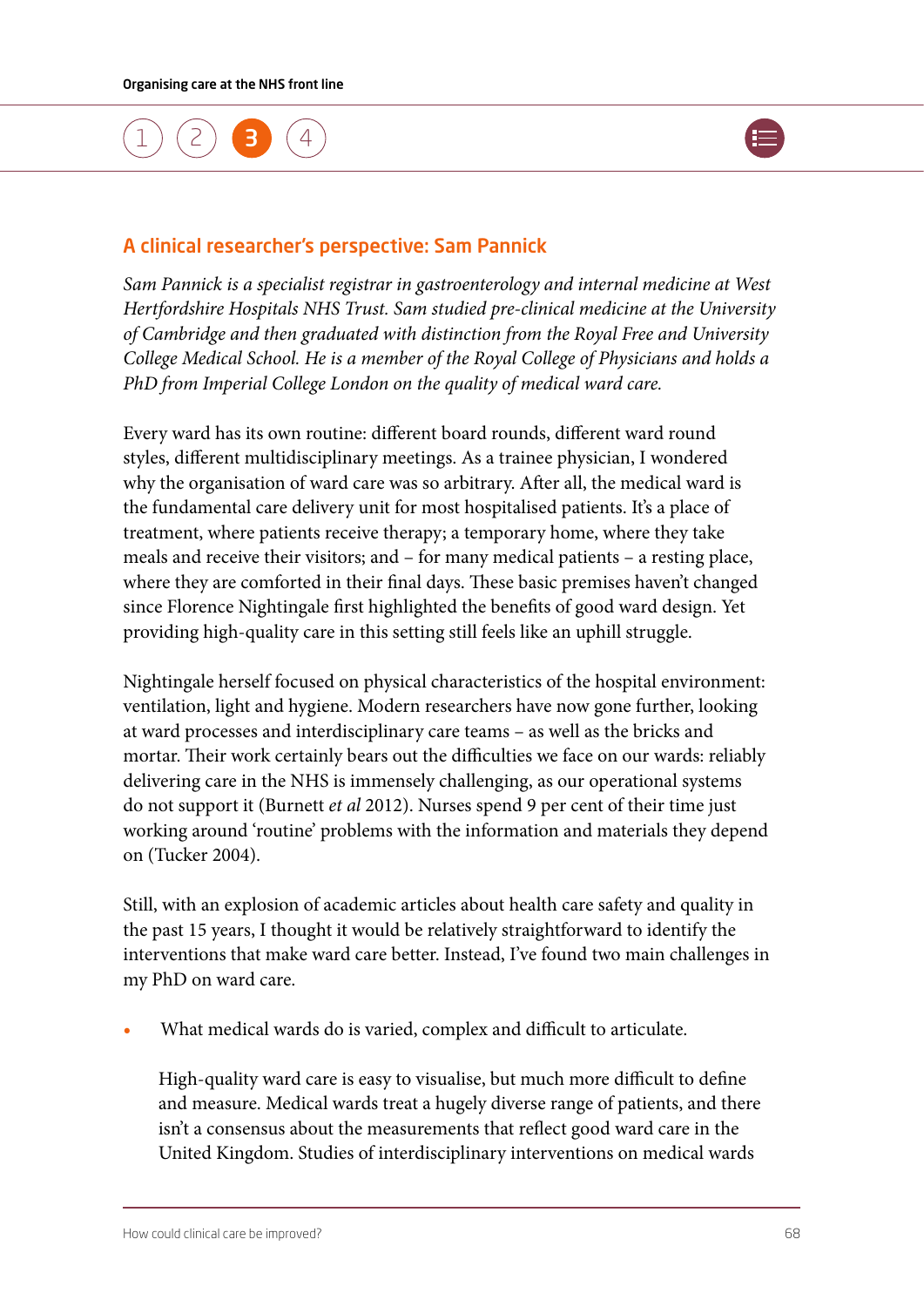

use a variety of outcomes, from length of stay to readmissions and mortality, measured at various times all the way up to one year post-discharge (Pannick *et al* 2015). With so little agreement on the goals of ward care, or when to measure them, it's difficult to assess whether any intervention truly has its desired impact.

**•** There is little high-quality evidence for effective ward-level interventions.

Ward-level interventions target five elements of care: team composition; interdisciplinary collaboration; care standardisation; early treatment of the deteriorating patient; and local safety climate (Pannick *et al* 2014). These are intuitively important – but there's surprisingly little evidence about how to change them for the better. There haven't been many rigorous trials of interdisciplinary ward interventions, particularly in the United Kingdom. Still, in the real world, tools like checklists have been widely adopted – mostly based on evidence from other clinical areas, like intensive care and operating theatres. But we've often introduced these tools onto the ward without a good understanding of how they might work best, or how to implement them. As a result, when we do test them, they can fail to live up to our expectations.

#### Existing evidence

What have I learnt from the existing evidence on ward care? First, we need to be clearer on how we are judging ward quality. We should define the structures (inputs), processes (how we do things) and outcomes (including patient experience) that represent high-quality ward care in the United Kingdom. This formal approach would underpin a wider conversation about the many factors that influence ward care, from upstream supply chains to ward-level leadership. Without this clarity, we're putting the cart before the horse, introducing changes without really knowing what we're hoping to improve.

Second, our chosen quality metrics will improve only when our operational structures improve. Our focus to date on teamwork and collaboration has been laudable, but improvement does not rest on teamwork alone. For ward staff to fulfil their potential, teams must be empowered by work systems that make sense, not predispose them to error; by adequate staffing, not skeleton staffing; by smart equipment that nudges, not overwhelms; and by learning communities that build better practice.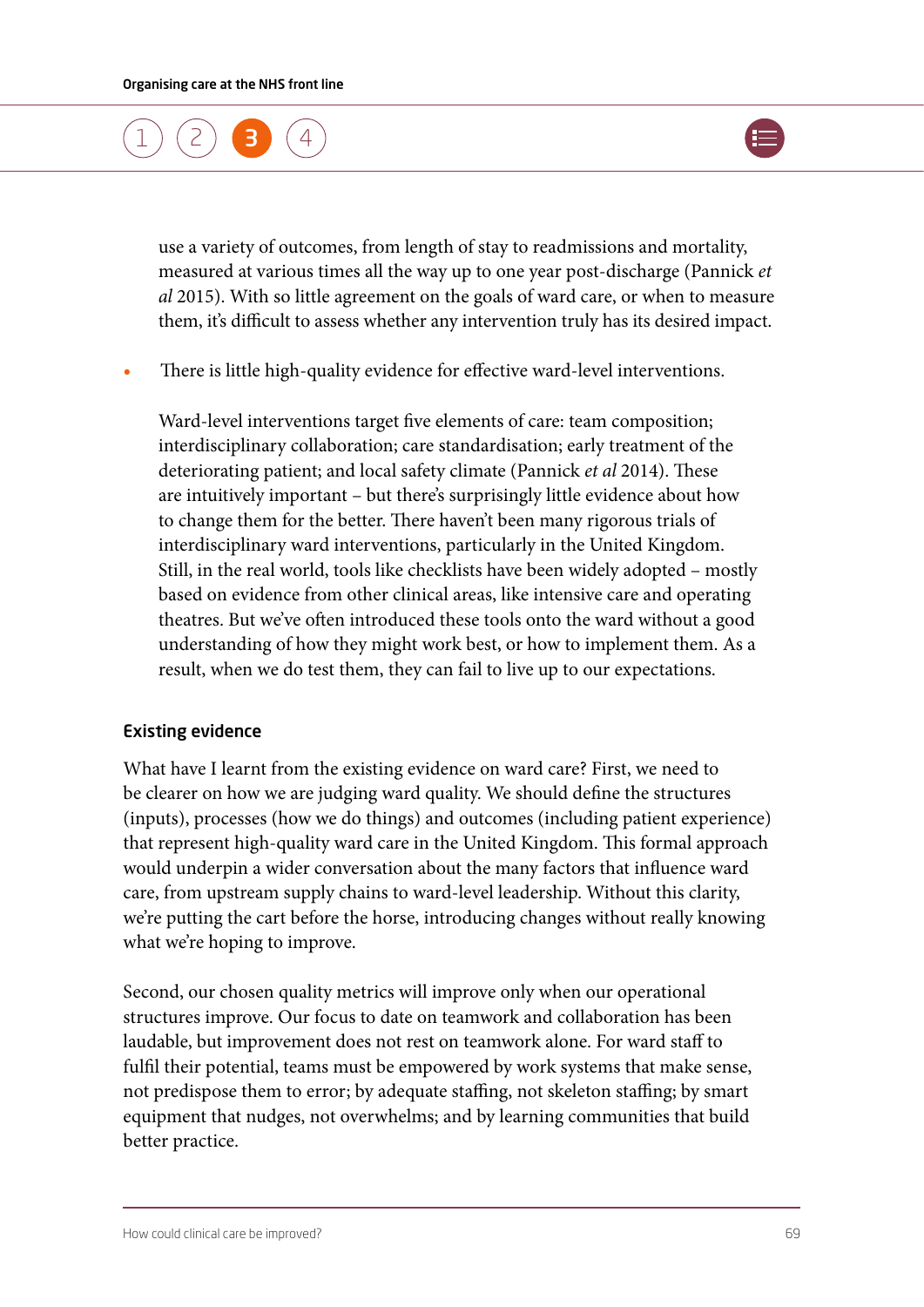

We lionise frontline staff for their ability to get things done in a failing system; it is now time to address those failings. A continuous focus on the operational aspects of care delivery may be the only truly sustainable route to improvement (Bohmer 2016). This should encompass both the foundational structures of care (like supply chains, environment and information systems) as well as the interdisciplinary structures that organise care delivery each day.

Third, interdisciplinary ward interventions rarely work without sustained organisational backing. We need to be realistic about the resources and focus needed to change ward care. Complex interventions make a real impact when multiple factors come together: national pressure for change, financial incentives that reward implementation, and local investment and leadership. Ward care needs to be prioritised as an organisational objective, recognising that many of the challenges faced by ward teams arise in other departments and need managerial resolution. Staff-led change efforts can be embedded and sustained only with the help of managers who are incentivised to see quality improvement as a key component of their role (Pannick *et al* 2016a). This is a long game.

I don't think that improved ward care will come about entirely through off-theshelf intervention packages. Wards are too complex for that. But the learning from previous successes and failures can be shared, and adapted, and implemented sensitively, to suit each new context (Dixon-Woods and Martin 2016). There are no magic bullets, but a movement for better ward care will hinge on having the right organisational and team structures, fostering reliable processes and more effective teamwork. We need to be much harder on our systems: this will help us be far, far kinder to our people.

# A Royal College of Physicians' perspective: Mark Temple

*Mark is a consultant physician and nephrologist, Heart of England Foundation Trust, Birmingham, where he led innovation of acute medical services as clinical director and associate medical director. Mark chaired the hospital pathways workstream of the Future Hospital Commission and was appointed Future Hospital Officer in 2014.* 

For clinical staff on a good day the job is immensely rewarding. However, there is almost universal experience of dark days with staff unable to deliver the care they would like, striving to maintain basic standards of safe, effective care. When this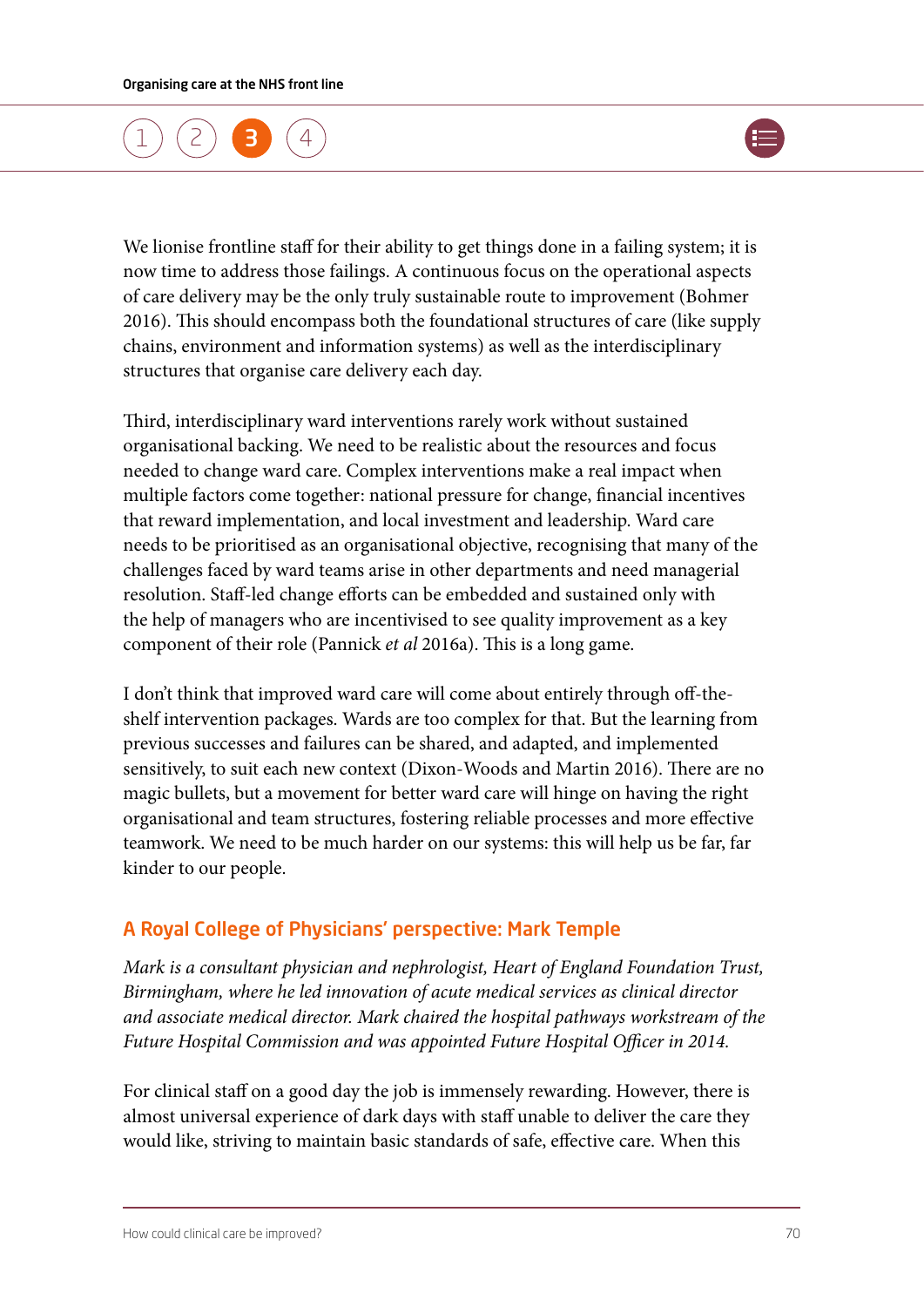

happens day after day, in tandem with feeling unsupported, the personal cost can be considerable leading to demoralisation and burn-out.

Clinical pressures are such that finding a 'work around' is endemic with, for example, no time to report equipment failures immediately, compounded by little priority given to repair once reporting occurs. The malfunctioning laptop means the junior doctor has to leave the ward round to mine information on a desktop, missing the senior review of that patient.

In such a financially constrained environment the government, more than ever, needs to partner health care leaders to find and deliver new models of care. Supportive leadership is crucial. Sadly, recent messages have been more about blaming rather than valuing staff, talking up transformation and talking down the stark realities of the pressures on acute care in the NHS.

The unprecedented pressures on the NHS are well known. *Hospitals on the edge?* ([Royal College of Physicians 2012](www.rcplondon.ac.uk/guidelines-policy/hospitals-edge-time-action)) ascribed these to: changing patient needs (ageing population), increasing demand, fractured care, out-of-hours care breakdown and workforce crisis. *Underfunded, underdoctored, overstretched* ([Royal College of](www.rcplondon.ac.uk/guidelines-policy/underfunded-underdoctored-overstretched-nhs-2016)  [Physicians 2016d](www.rcplondon.ac.uk/guidelines-policy/underfunded-underdoctored-overstretched-nhs-2016)) included the pressures of rising drug costs and cuts to the funding of social care and disease prevention. *Future Hospital: caring for medical patients*  ([Future Hospital Commission 2013](www.rcplondon.ac.uk/projects/outputs/future-hospital-commission)) moved the national debate from diagnosing the NHS's ailments to prescribing treatment. The report described a model for the organisation of acute services, underpinned by a set of principles based on the needs of patients.

### Future Hospital Programme

The Royal College of Physicians (RCP) committed to testing the recommendations of the Future Hospital Commission's report through the Future Hospital Programme, and it launched the *Future Hospital Journal*. The core of the Future Hospital Programme is joint working with eight development sites in England and Wales, implementing recommendations relating to the care of older people with frailty and the delivery of new models of integrated care. The focus is on coproduction with patients, using quality improvement methodology.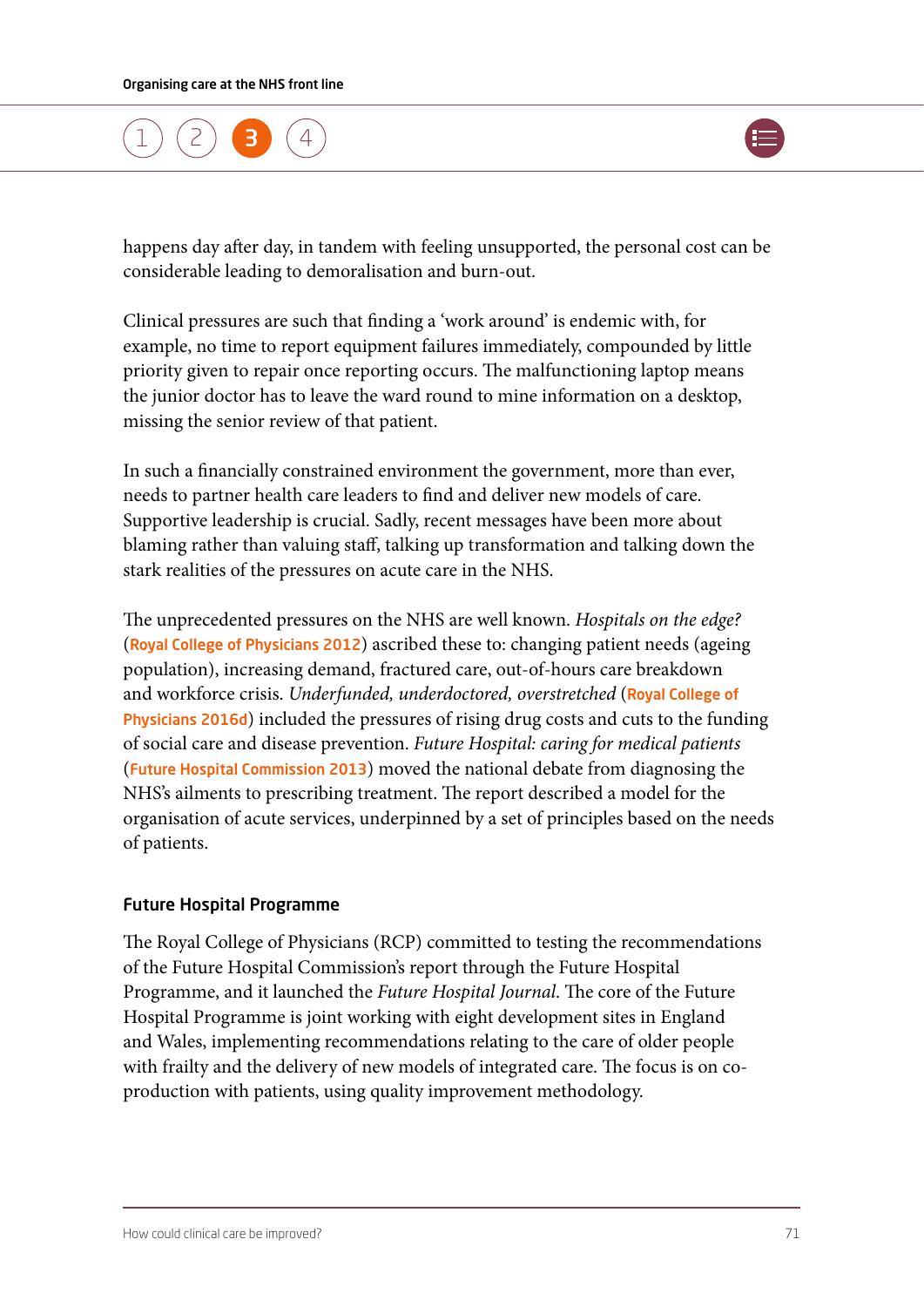### [1](#page-6-0) ) ([2](#page-16-0) ) (**[3](#page-49-0) )** ([4](#page-77-0)



The programme sets out to create a collaborative community sharing the results of patient-centred, clinician-led incremental change. Models range from the Worthing emergency floor evaluating early specialist assessment of older people with frailty (including those on surgical pathways), to delivering telemedicine outpatient consultations in rural north Wales, and enhancing self-care and GP-led care of paediatric patients with severe allergies in north-west England. All the sites are 'real world' collaborations, with hard-pressed acute trust and community partners introducing new models of care entirely within their existing budgets.

The chief registrar programme was another key Commission recommendation. This encapsulates the RCP's aspiration to access the clinical and workforce insights of junior doctors and to provide them with tools to catalyse quality improvement and become future health care leaders. Over 12 months, specialist registrars close to training completion spend two days a week acquiring skills in quality improvement, management and leadership. The programme, still in its first year, has been widely praised and complements initiatives to enhance the careers and working conditions of junior doctors ([Royal College of Physicians 2016a](www.rcplondon.ac.uk/guidelines-policy/being-junior-doctor), [c](www.rcplondon.ac.uk/guidelines-policy/keeping-medicine-brilliant)).

The RCP also seeks to champion innovative care models elsewhere through its publications, the Future Hospital Programme partners network and the 'Tell us your story' initiative. As Future Hospital Programme development site activity winds down in 2017, the challenge is to scale up the adoption of quality improvement as a means of delivering tangible change, from a handful of clinical sites to every acute trust. The RCP is creating a quality improvement hub, supported by a digitally enabled RCP North in Liverpool, with the aim of disseminating learning and support for quality improvement nationally. This in turn will be augmented by the expanding pool of chief registrar alumni, armed with quality improvement skills and experience.

#### Measuring to improve

The next decade will see a critical shift towards generating smart data on the performance of multidisciplinary teams, as heralded in *Using data to improve care* ([Royal College of Physicians 2015](www.rcplondon.ac.uk/guidelines-policy/acute-care-toolkit-11-using-data-improve-care)). The result: a scaling down of measurement for assurance (individual clinicians and organisations) and the scaling up of measurement for improvement. Digital technology will blossom (at last), through tracking and monitoring patients and capturing staff interventions.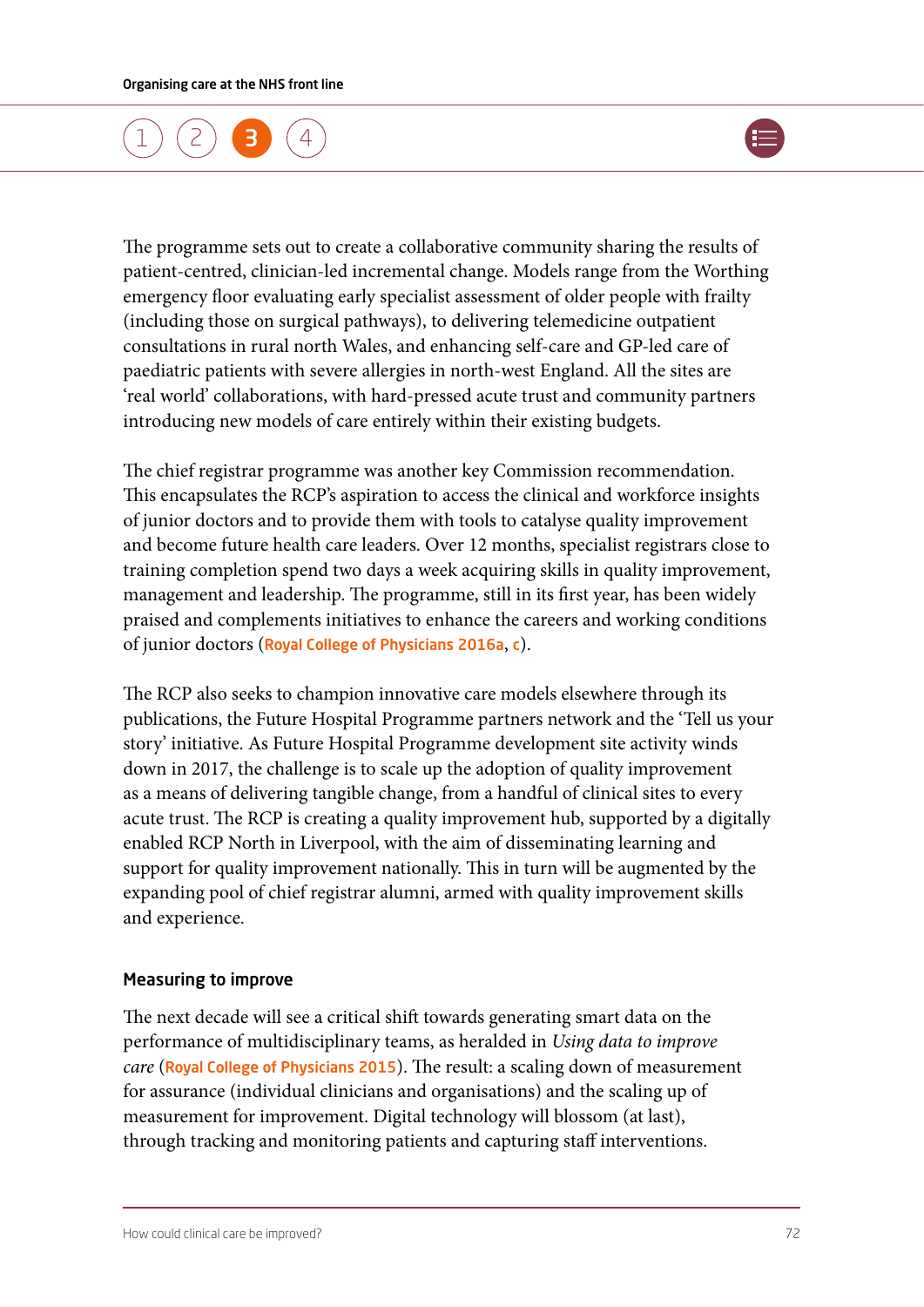



Trust performance departments will need to be agile in supporting their clinical teams and knowing exactly what support is needed – from replacing faulty hardware to joining up clunky software. The RCP will have a key role in promoting robust measurement of patient care and weaning boards and regulators off performance reporting methodology, which has little or no statistical value.

The final Future Hospital Programme report, due in late 2017, will evaluate the impact of Future Hospital-aligned interventions on patient care and the effectiveness of the 'hub and spoke' programme delivery model. However, insights into what can be achieved through collaborative working with patients and clinicians are already prompting the RCP to explore a consultancy model designed to support clinical staff and acute trusts. The aim would be to bring together best practice in measurement, quality improvement, staff training and support, alongside setting and maintaining the highest standards of medical care.

#### An independent foundation's perspective: Jocelyn Cornwell

*Jocelyn Cornwell is chief executive of The Point of Care Foundation. She originally trained as a medical sociologist and ethnographer before joining the NHS as a community manager. Before founding The Point of Care Foundation, Jocelyn worked in management and regulation in the NHS for more than 30 years.*

What is an acute medical ward for? Who defines its purpose and value?

Instead of the prevailing definition of the ward as a medical workplace, it would be better defined as a place for healing, where people are set on the road to recovery from illness and, when recovery is not possible, where pain and distress can be eased by caring professionals. When value is defined from the supply side alone, by clinicians and managers, it tends to ignore relational and non-clinical aspects of care that are critical to patients' mental and emotional wellbeing and to their recovery.

A broader definition of value would recognise how illness affects patients. Illness disturbs our normal ability to cope; it is unsettling, induces anxiety and fear, and makes us vulnerable. Carel [\(2007\)](www.independent.co.uk/news/people/profiles/havi-carel-my-10-year-death-sentence-5332425.html), with experience of a life-threatening, chronic condition, observes: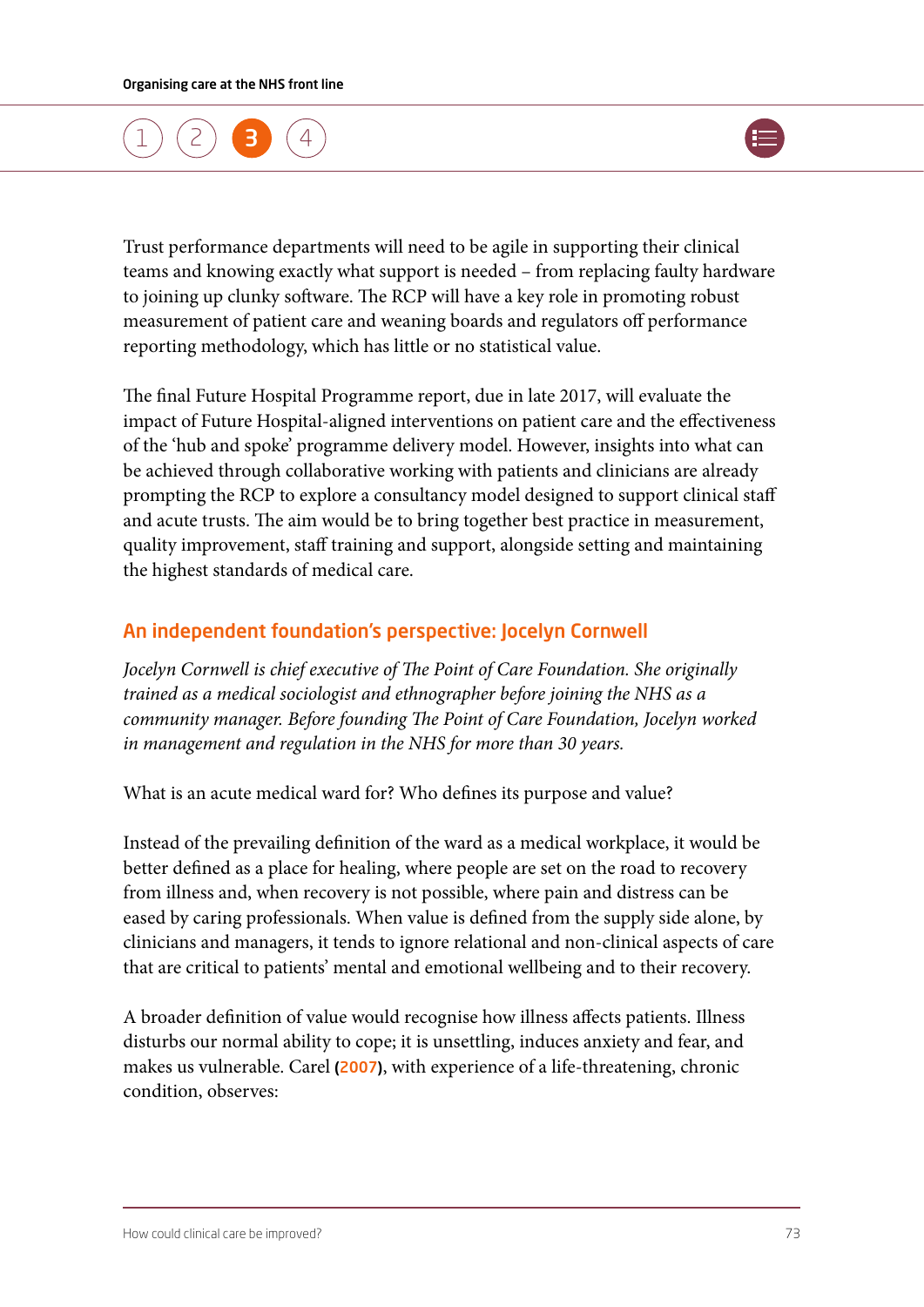[1](#page-6-0) ) ([2](#page-16-0) ) (**[3](#page-49-0) )** ([4](#page-77-0)



*Illness changes everything. It changes not only my internal organs, but my relationship to my body, my relationship to others, their relation to me and to my body… In short, illness changes how one is in the world.* 

Admission to hospital may bring relief, but it increases that vulnerability. As Sweeney *et al* (2009) describe: 'Every patient that comes through a hospital is apprehensive. It's a strange place, you have strange sheets, you have odd tea in a plastic cup. The whole thing is vibrantly different.'

For patients the hospital environment is always unfamiliar: on admission, they lose their autonomy, their right to move, eat and drink at will, to sleep or wake up and to choose their own company.

This is how McCrum (1998) puts it:

*Being a patient is, as the word implies, totally passive. You are dependent upon the nurses; you are always saying thank you and falling in with nurses' jokey routines. If you don't, you become a 'bad' patient to be punished in all kinds of subtle but unmistakable ways. The point is to be passive and appreciative.* 

Adults find themselves dependent on others for help with the most basic issues of hygiene and personal care (McCrum 1998): 'There is a curious intimacy in hospital – nobody has anything to hide. Once you are here, you expose every part of your body to the nurses. There's no privacy. As well as this, you are weak and they are strong.'

Feeling dependent and exposed in this way makes patients constantly aware of the power that (all) staff have over them and makes them acutely sensitive to the feeling and tone of all interactions.

*There is nothing funny about clutching a plastic bag with all your clothes in, except your pants, socks, and shoes […] while trying to secure a hospital gown around you, and following, like some faithful gun dog, a radiology attendant who without introduction commands you, with a broad grin to acknowledge his witty lack of grammar, to 'follow I!'* (Sweeney *et al* 2009)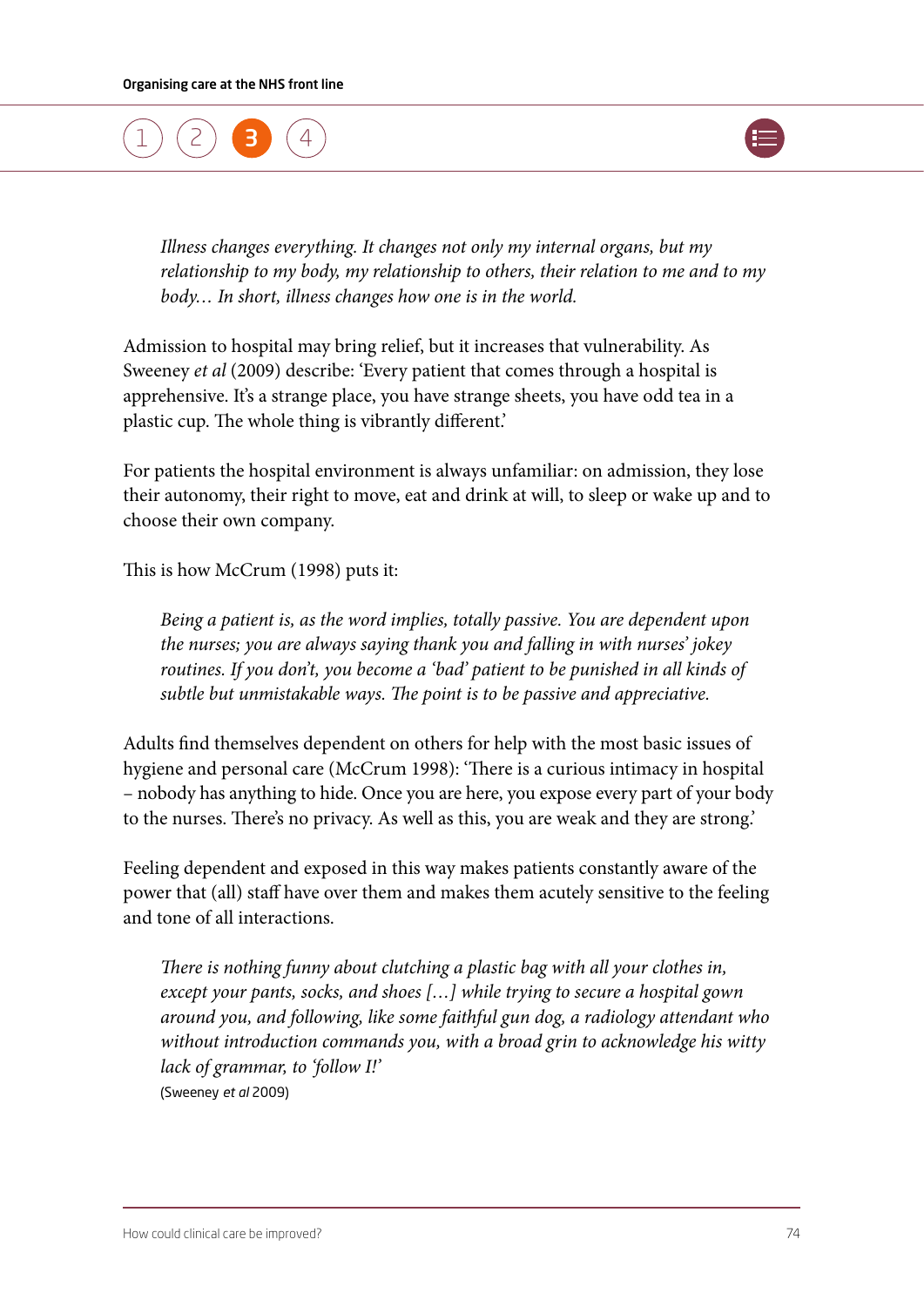



*A patient was moved opposite my father. He was extremely poorly and it was apparent that he was close to passing away. We were unable to close our curtains to allow him and his family some dignity and privacy, as the nurses needed to see our monitor. We all felt extremely uncomfortable and devastated for the poor family who were all there saying their goodbyes with a whole ward full of people surrounding them with no privacy.*  (Anonymous, daughter, The Point of Care Foundation website)

*A doctor who attended my father […] was extremely rude. They had been told that my father needed hourly checks but this wasn't happening on the Sunday. When my mum mentioned this to the doctor she snapped, 'There is no way anyone would have approved that'. It was very unsettling.*  (Anonymous, daughter, The Point of Care Foundation website)

Staff do not intend patients to suffer, far from it, but patients are inadvertently exposed to shame and humiliation; to distress, when their requests are ignored or overridden; to anxiety, about being kept in the dark, and about discontinuities and contradictory information; and to fear, when they are unable to trust caregivers.

If wards were defined as places for healing, recovery and care, staff would aim to reduce and eliminate all avoidable suffering (Lee 2015). The quality of relational care would have equal priority to clinical quality and patient safety, and changes in the physical environment, the conduct of staff and the organisation of care would follow.

Staff would be aware of themselves as 'on stage' when in sight or earshot of patients and visitors, and act accordingly. They would always introduce themselves by name and explain their role to new patients ([Hello my name is… 2017](http://hellomynameis.org.uk/)). They would welcome visitors and involve them where possible. They would sit down to talk, would listen more, would be curious about patients' wants and needs and would strive to have equal discussions about the goals of treatment. They would ask permission before touching the patient's body and share information about the patient as a person with colleagues. They would trust managers to support them when they made changes to benefit patients and to act on their concerns about anything in the physical environment, relationships with colleagues or resources that could be detrimental for patients.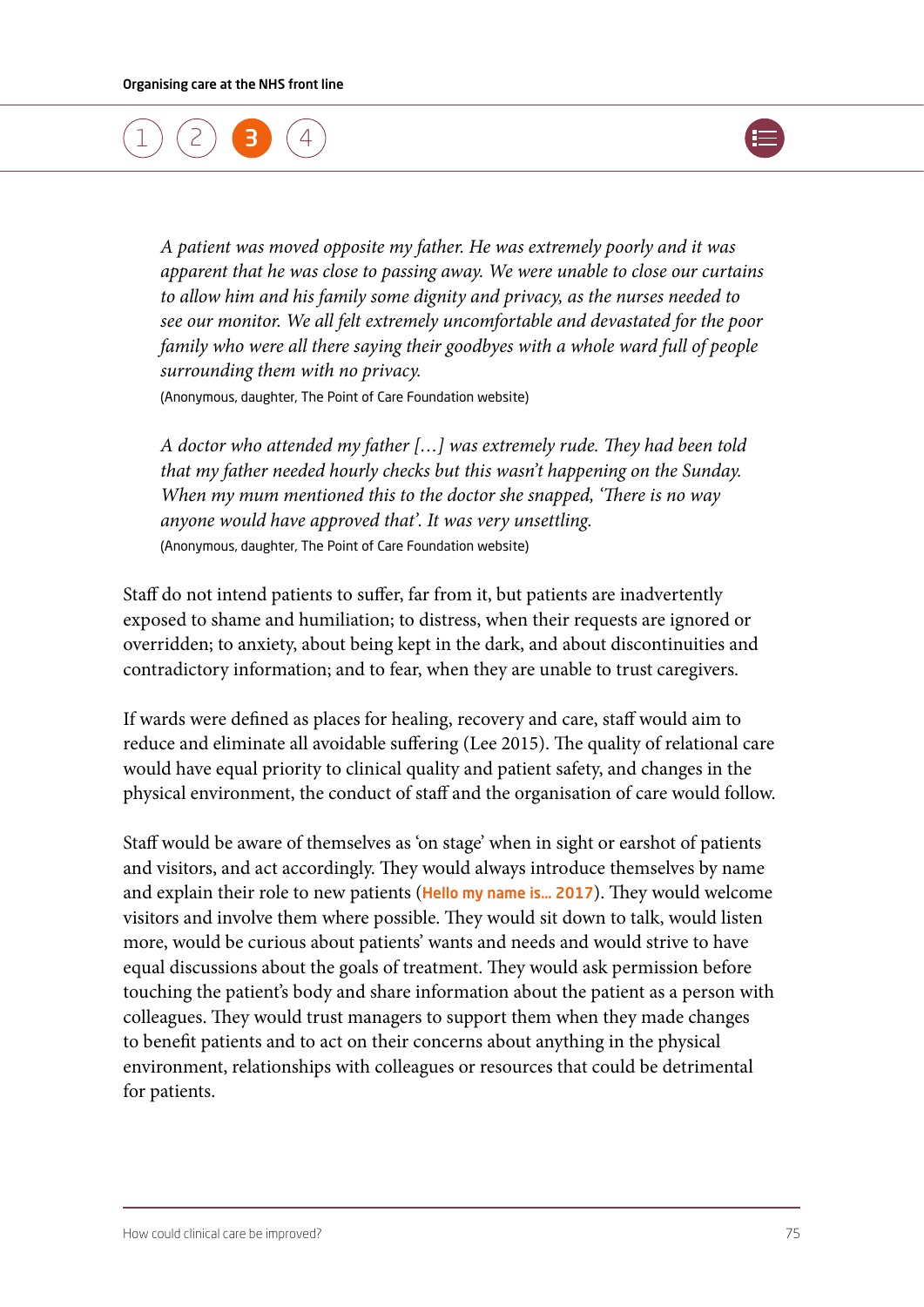### [1](#page-6-0) ) ([2](#page-16-0) ) (**[3](#page-49-0) )** ([4](#page-77-0)



The managers' primary task would be to enable staff to be at their best and to deliver the best care possible. They would know that patients are always at risk because the familiarity staff have with the physical environment and with work routines inevitably blunts their awareness of patients' sensitivities. Managers would be sure to spend time on the wards themselves to observe staff interacting with patients.

They would look for evidence of human touches in patients' care and see their absence as red flags, signals that the team climate might need attention. They would make sure that staff had access to patient feedback and were equipped with the tools and techniques – such as observations of care and patient shadowing – that would refresh their awareness of the patients' experiences and enable them to make improvements ([The Point of Care Foundation 2016](www.pointofcarefoundation.org.uk/resource/patient-family-centred-care-toolkit/)). They would be aware of how staff use their time, would help them reduce time-wasting activities and insist on them observing breaks and leaving the ward in their rest periods (NHS Improving [Quality 2017](www.theproductives.com/)).

The executive team would not leave the quality of relational care to chance but would see its role as identifying the systemic obstacles to good relational and clinical care, and then dismantle them. They would aim to protect and increase the time that frontline staff spend with patients, by radically reducing the administrative load on the wards and culling top-down demands for information. Accepting that surveys have their limitations, they would equip themselves with multiple sources of intelligence about the quality of care and actively seek out patients and staff to hear their views and opinions ([Dixon-Woods](http://qualitysafety.bmj.com/content/23/2/106) *et al* 2014).

They would invest in developing the people skills of frontline managers, and offer all staff opportunities for reflective practice and self-care (The Point of Care Foundation, [undated](www.pointofcarefoundation.org.uk/our-work/schwartz-rounds/)). They would keep staffing levels, staff engagement and staff wellbeing under review, and seek to delegate as much control down the line as possible. Finally, they would invite patients and families to contribute to definitions of value, and ask them to collaborate in service design and improvement and to participate as equals, alongside the professionals, in the workings of the hospital.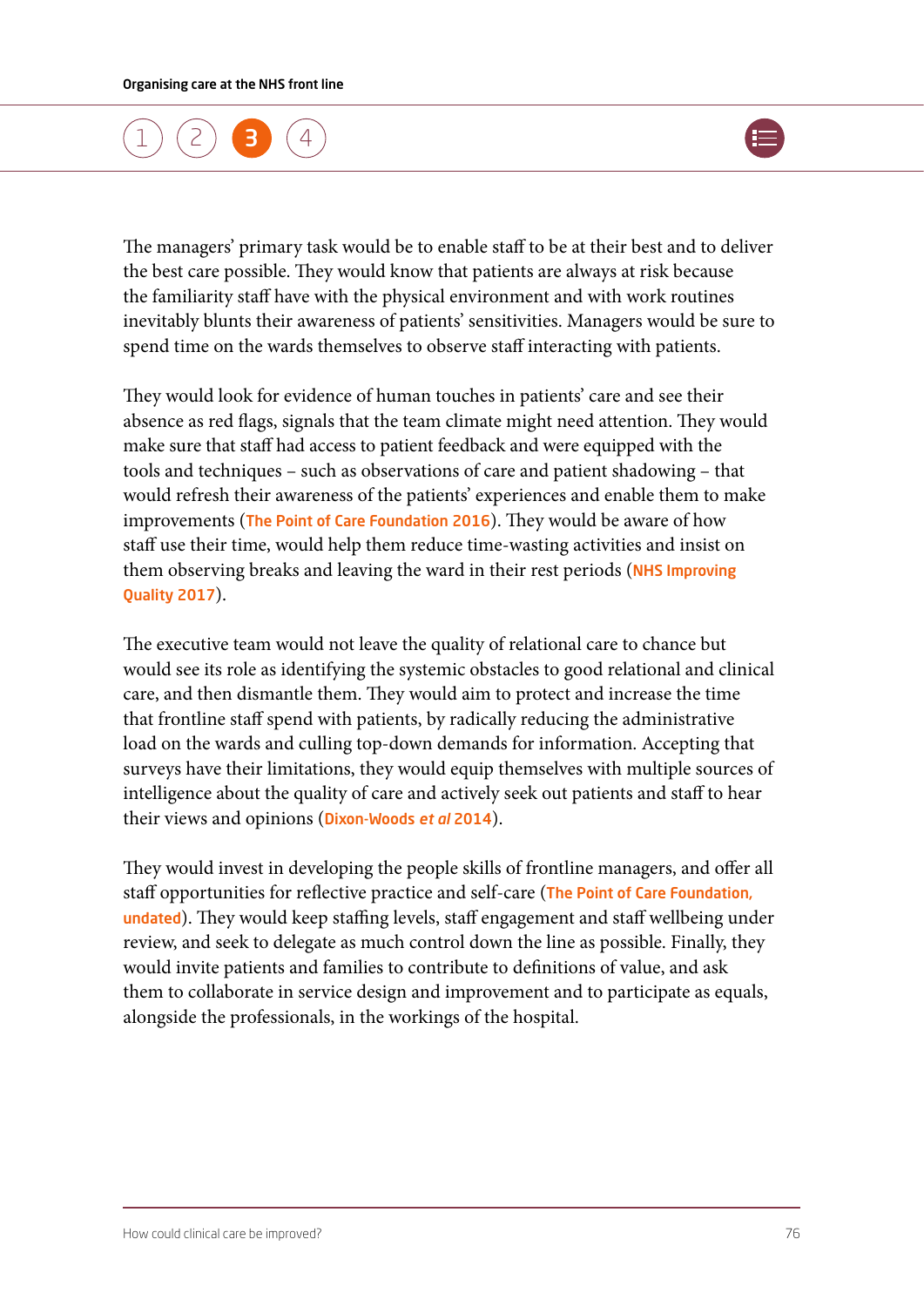<span id="page-77-0"></span>



# **4 Conclusion**

#### Bringing it all together: Chris Ham and Don Berwick

The essays in this report offer a range of perspectives on frontline clinical care in acute hospitals. They draw on the experience of staff and patients to shine a light on aspects of NHS care that are often hidden from view. In this conclusion, we summarise the key messages and outline what needs to happen to support staff and improve patient care.

We begin by highlighting the increasing intensity of clinical work. We then proceed into a summary of some of the solutions being developed within the NHS and other health care systems. We conclude by seeking to clarify the role of managers, clinicians, professional societies, regulators, government and patients in bringing about improvements in care.

In writing this conclusion, we wish to emphasise that the challenge of delivering safe and high-quality care at the front line is not new to the NHS. Divisions within medicine and between medicine and other clinical professions have long been recognised as barriers to teamworking. Changes to medical training have added new obstacles. Sustained financial constraints and growth in the demand for care have brought these issues to a head.

Elin Roddy, Michael Wise, Jocelyn Cornwell and other contributors provide eloquent testimony of how these issues are experienced by staff and patients. Their experiences have been underlined by the Care Quality Commission's (CQC) assessment of safety and quality in hospitals across England, just published as we were finishing this report ([Care Quality Commission 2017](www.cqc.org.uk/content/state-care-nhs-acute-hospitals)). Our hope is that the voices of staff and patients in this report will enable the longstanding challenges outlined here and by CQC to be addressed with new urgency.

#### Pressures at the front line of care

The work that lies behind this report has made us ever more aware of the growing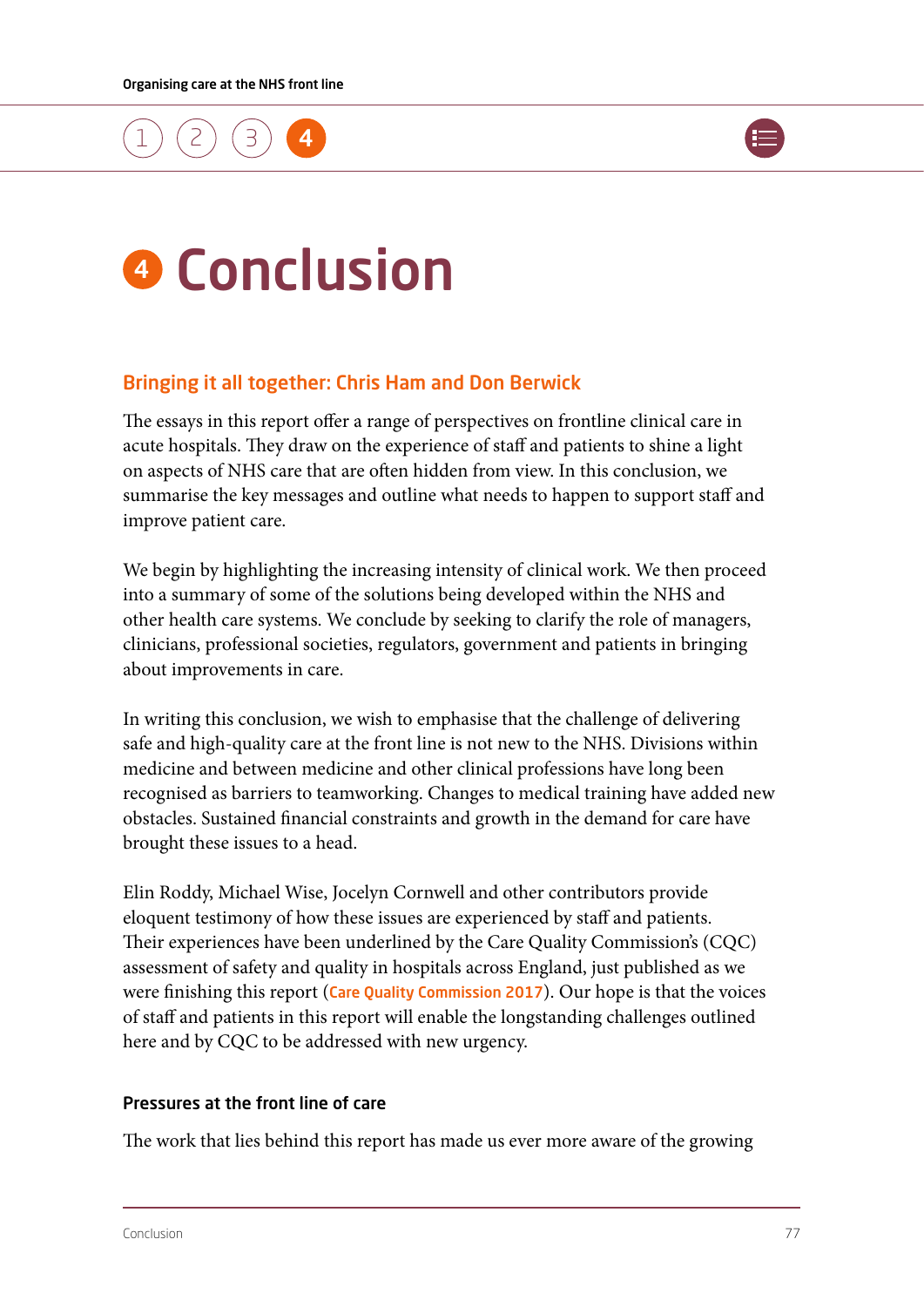

intensity of clinical work as increasing demand for care collides with resource constraints. Clinical teams inside and outside hospitals have acted as 'shock absorbers' in a system that is stretched to and sometimes beyond its limits (Ham 2016b). How long this can continue is unknowable, but the toll is high both on patient care and on staff delivering that care.

Clinical teams in hospitals experience this growing intensity as a demand on them to care for more patients than they feel is possible with the resources at their disposal. We heard accounts of doctors, nurses and other staff not being able to spend sufficient time with each patient and being forced to cut corners. In some areas of care, workload pressures are compounded by requirements to meet externally imposed targets that may distort clinical priorities.

Although there are no agreed standards for the number of acutely ill medical patients who can safely be seen by a consultant physician and his or her team, we perceive a consensus that the current volume is at the outer limit of feasibility. This is particularly the case when patients have complex needs that require time and expertise of different kinds to resolve and when the quality of decision-making may be affected by the amount of work to be done. The patient stories in this report confirm that safety is sometimes put at risk in these circumstances.

Increasing reliance on agency staff and gaps in staff rotas accentuate the difficulties in providing the effective continuity and teamwork on which good care in today's NHS depends. Michael Wise cites an example from his experience of agency staff who were not aware of the requirements of a transplant patient. Multidisciplinary ward rounds do not always include the full range of staff involved in patient care and this adds to the pressures on doctors. Junior doctors find themselves under strain when they are required to cover gaps in staffing and may not have timely access to senior advice and support ([Royal College of Physicians 2016a](www.rcplondon.ac.uk/guidelines-policy/being-junior-doctor)).

Workload pressures are a source of stress for staff as well as compromising the quality of patient care. The demands placed on clinical teams are leading to higher levels of sickness absence, compounding staffing gaps. Work stress may also cause some staff to leave the NHS for less pressurised environments in health care or other sectors. Staff shortages across the NHS suggest this is already causing problems.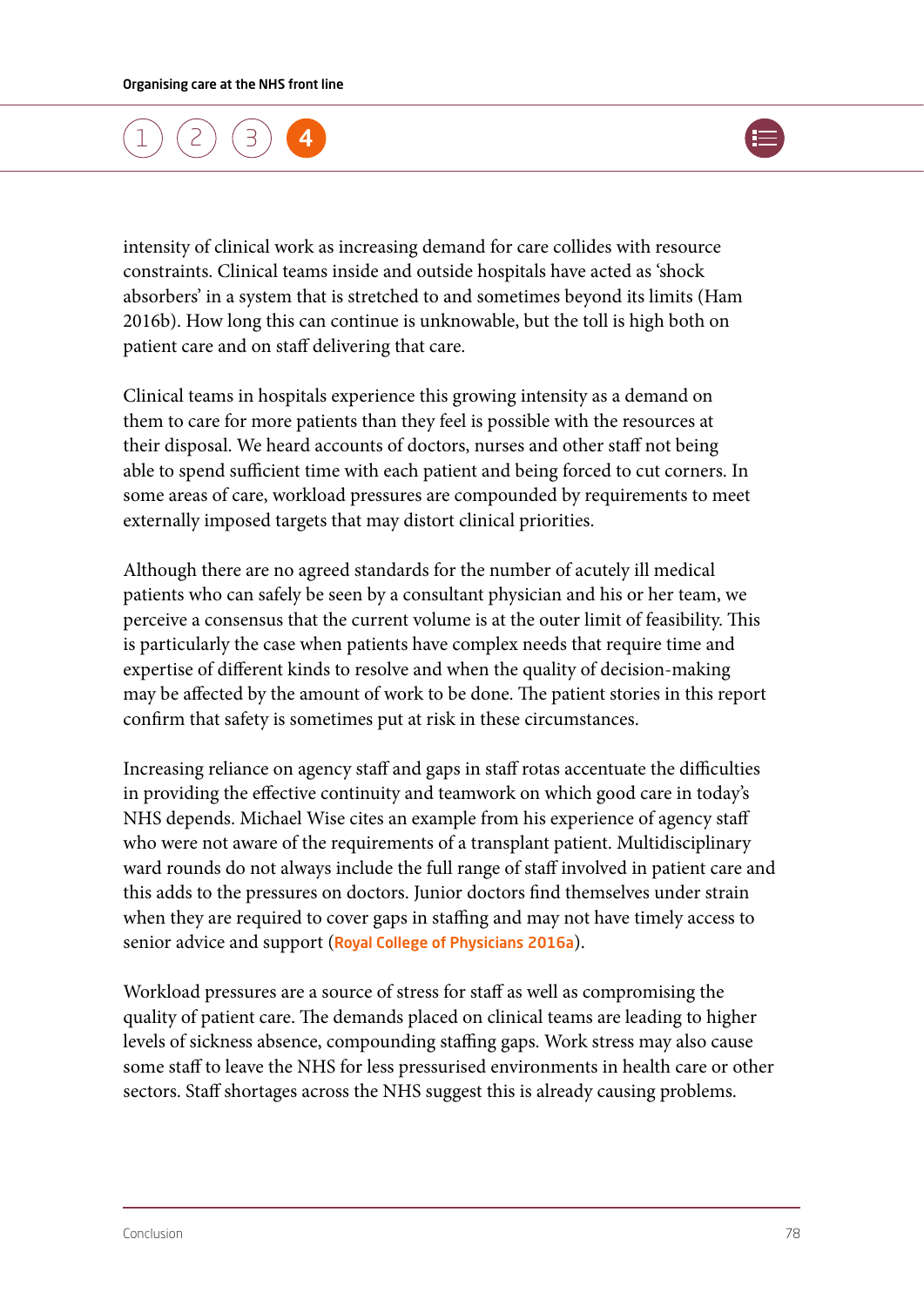

Difficulties in recruiting doctors to acute medicine – with 44 per cent of advertised consultant posts unfilled in 2016 – mean that there are insufficient numbers of specialists to meet growing demand for care. Recruitment is especially challenging in acute internal medicine and geriatric medicine. These are two of the specialties most involved in the care of the acutely ill medical patients who are the focus of this report ([Royal College of Physicians 2016b](www.rcplondon.ac.uk/projects/outputs/2015-16-census-uk-consultants-and-higher-specialty-trainees)).

Seven years of historically low levels of growth in NHS funding coupled with workforce shortages are making it difficult to maintain current standards of care – let alone assure continual improvement. Their effects have been amplified by fast-rising demand for care ([Maguire](www.kingsfund.org.uk/publications/hospital-activity-funding-changes) *et al* 2016). Cuts in publicly funded social care have added to the pressures on the NHS as seen in increasing numbers of hospital patients waiting to be discharged.

We fully recognise that the NHS budget has received greater protection than other public services in recent years at a time when public finances have been constrained, and this is to be welcomed. Yet despite the commitment of additional resources, NHS spending as a share of national income is now on a downward trend and per capita spending on health care is also falling ([Emmerson](www.ifs.org.uk/publications/8825) *et al* 2017). Unless the government is willing to increase planned spending on the NHS and social care and to address workforce shortages, pressures on patients and staff will become even greater, and perhaps unsustainable.

#### Solutions being developed within the NHS

Under these circumstances, it is heartening that many clinical teams, with support from trust leaders, are finding solutions to some of the challenges we have described. These solutions include Northumbria's joining up information systems to give clinical teams access to patients' records in different settings; the use of board rounds alongside ward rounds in Sandwell and West Birmingham and other hospitals; and improvements in handover arrangements between shifts at the Royal Free to strengthen communication between staff and improve continuity of care for patients.

An increasing number of trusts are investing in quality improvement programmes in their own organisations. In the essays in this report, Imperial College, Sheffield and Western Sussex are good examples. Each has made a commitment to training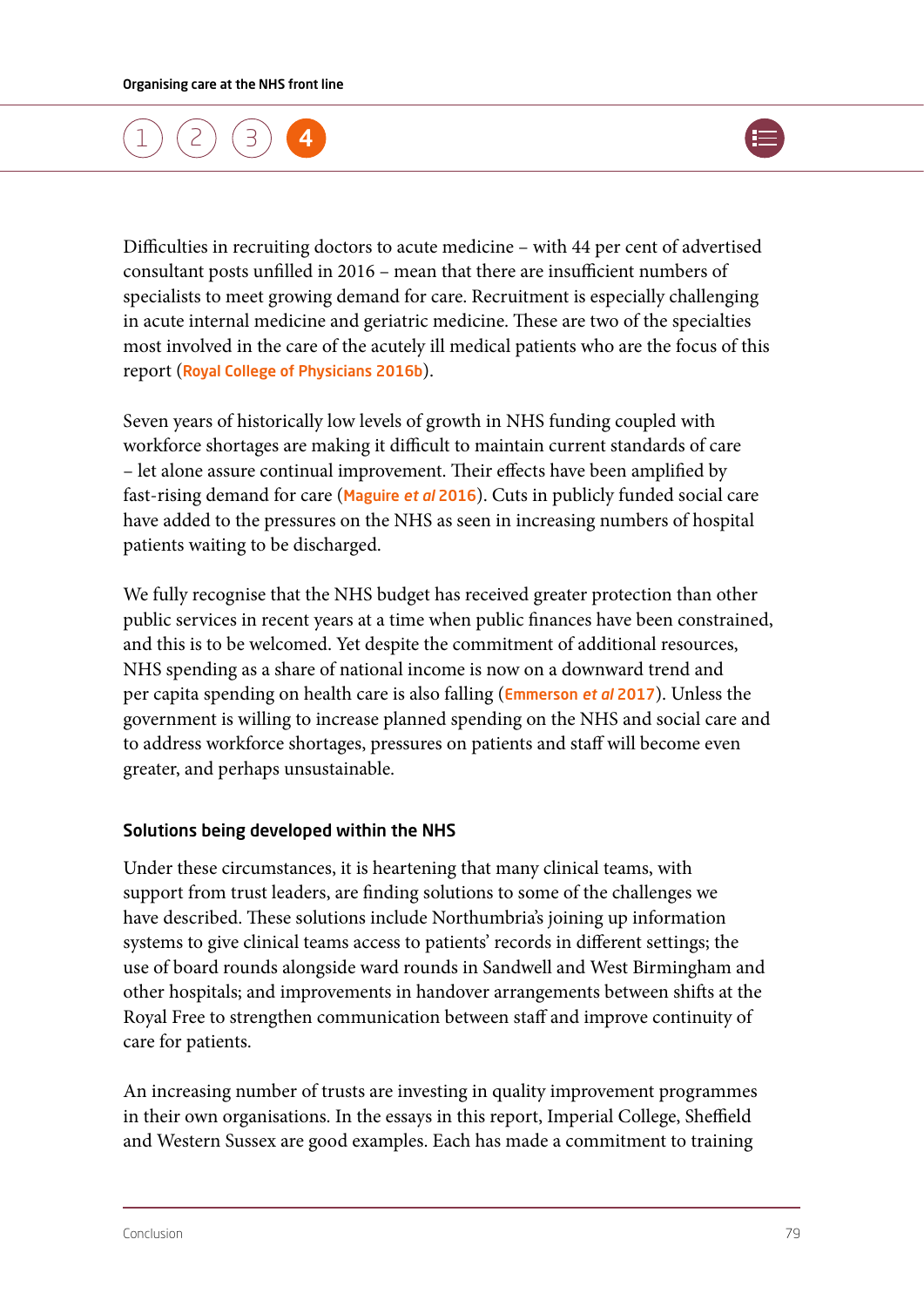

and supporting staff to use scientifically grounded quality improvement methods to identify problems and then test and implement solutions. They do so by 'going to the gemba' and by exploiting the cumulative impact of many small changes over time. Patient-flow projects in Sheffield and other hospitals and the redesigned emergency floor in Western Sussex illustrate what this means.

Other solutions are being tested through the Future Hospital Programme run by the Royal College of Physicians (RCP) and the new care models programme. One of the insights from the RCP's work is the value of focusing on early assessment and early discharge of medical patients admitted as emergencies to avoid problems further down the track. These problems often arise when patients are moved between wards instead of having their conditions diagnosed and dealt with promptly. Promising early reports from the hospitals participating in this programme illustrate the potential benefits of such an approach.

The new care models programme set up to implement the NHS five year forward view is supporting hospitals to work more closely with general practices, community services and social care ([NHS England 2016](www.england.nhs.uk/wp-content/uploads/2015/11/new_care_models.pdf)). Effective co-operative processes can help prevent patients being admitted to acute hospitals or remaining in hospitals longer than necessary by providing alternative services in the community, including intermediate care. Whole-system redesign of this kind holds out the promise of reducing demands on hospitals and specialists through more fundamental improvements than are feasible within hospitals alone.

New partnerships between GPs and specialists are developing in some of the new care model sites. These partnerships have the potential to bridge the gap described by Rammya Mathew and John Launer in their contribution to this report – for example, by making it easier for GPs to seek the advice of specialists through secure email links. James O'Brien's essay shows how a telephone hotline and a 'hot clinic' for children has improved communication between GPs and specialists in one trust.

#### Junior doctors as agents of improvement

Frontline staff almost invariably seek to meet rising patient demands and when they fall short, it is usually because of defects in the systems in which they operate and lack of staff and resources. As Bob Klaber emphasises in his essay, critically important to successful redesign and improvement is adopting the right tone –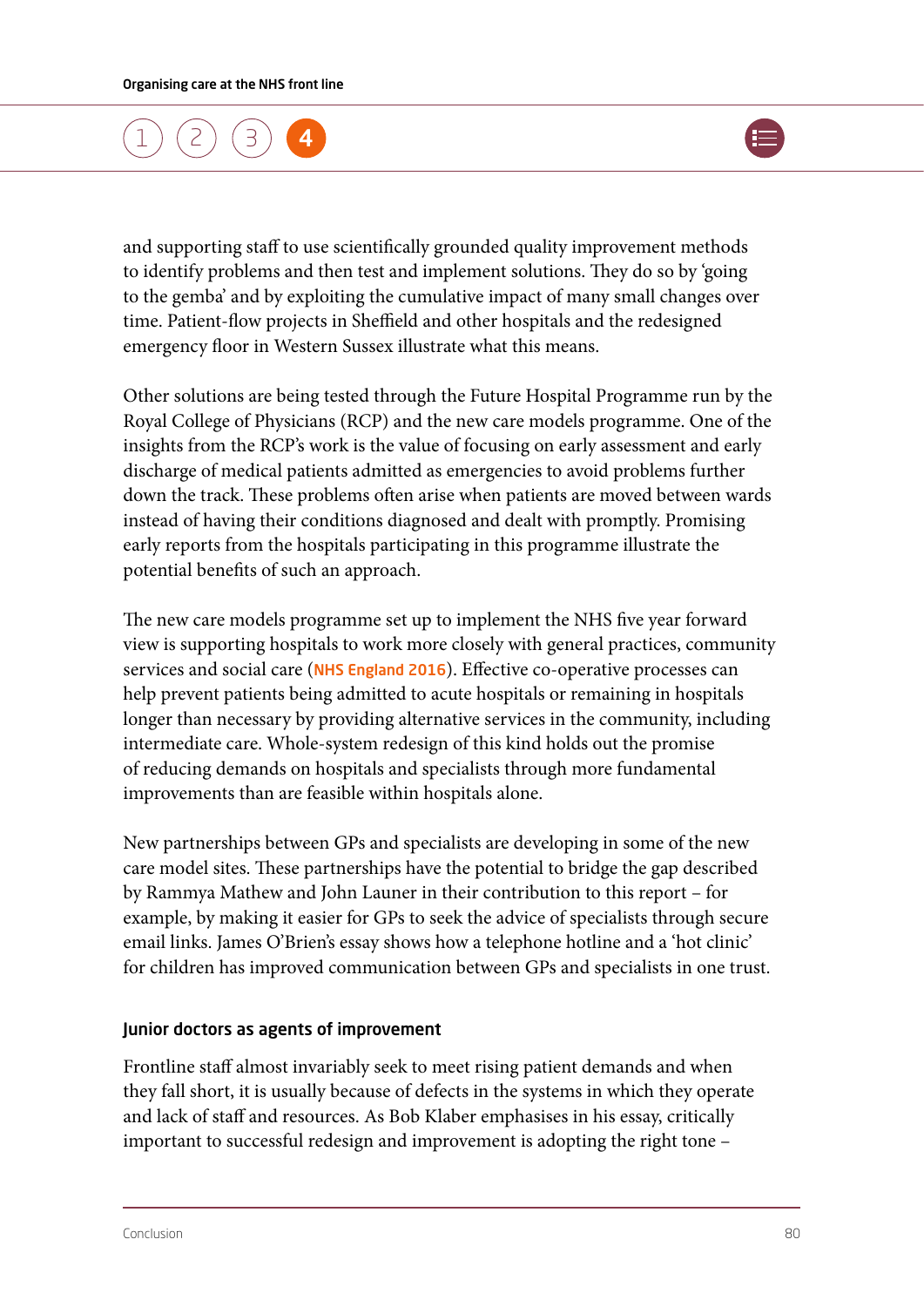

one in which clinical staff feel valued and respected. This includes listening to staff and acting on their insights, which often hold the key to unlocking improvements in care.

It also means avoiding the stereotyping and professional insularity observed by Harrison Carter in his essay by moving beyond the hierarchies and tribal divisions that are longstanding barriers to teamworking. Effective medical and surgical care requires high-functioning teams, and all members have a part to play in both delivering and improving care. Junior doctors are particularly valuable because of their ability to compare and contrast practices in different hospitals through the rotations they undertake during training.

The challenge, described well in several essays in this report, is that too few organisations appear to seek and value junior doctors' insights, a view confirmed in other reports (Goddard 2017). The knowledge of medical students and junior doctors is 'gold dust', and should be mined relentlessly. This is best done hospital by hospital but needs to be supported by national leaders showing respect for and valuing the critical contribution of the workforce of the future and by demonstrating that they understand the realities of care at the front line.

We heard how changes in the training of junior doctors within the NHS are having undesired side effects. The move away from the 'firm' model, in which junior doctors were attached to a medical team during training, has resulted in a more fragmented experience for these doctors. Reductions in the working hours of junior doctors and the move to four-month rotations, rather than six months, add to the sense of fragmentation. Building and maintaining relationships with senior medical colleagues and other clinicians appears to be more difficult than ever.

One of the consequences of changes in training is that senior medical students have fewer opportunities than previously to develop skills in clinical procedures and to gain experience of clinical decision-making. This is compounded by hospital consultants taking on greater responsibility as 'senior review' of patients becomes more frequent to deal with growing pressures on beds and increasing patient complexity. These changes contribute to the dissatisfaction expressed by junior doctors who may have less opportunity to practise autonomously ([Oliver 2017](www.bmj.com/content/356/bmj.j635)).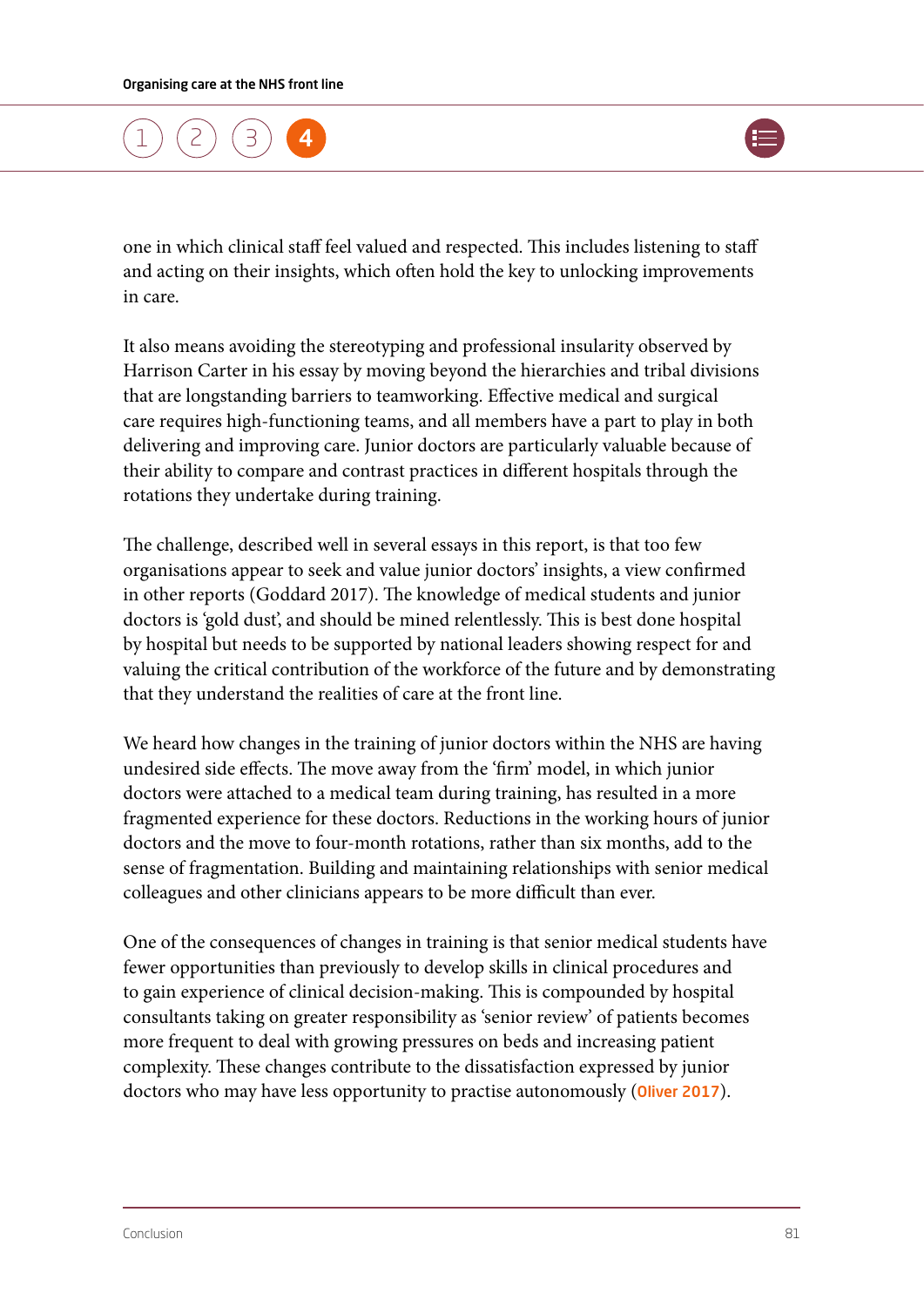

Changes in medical training contribute to high rates of stress among doctors in training and to increased sickness rates (Campbell 2017; Royal College of Physicians [2016a](www.rcplondon.ac.uk/guidelines-policy/being-junior-doctor)). These issues have been simmering for some time and were brought to the boil by the dispute over the new contract for junior doctors. Goddard has argued that declining morale among these doctors results from a combination of substantial workloads, loss of team structure, poor quality training, and lack of flexibility in working arrangements (Goddard 2016).

Surveys of junior doctors underline the importance of creating working environments that enable all staff, including trainees, to practise to the best of their abilities, and to experience joy and pride in their work. The chief executive of NHS England, Simon Stevens, has acknowledged that this issue needs to be addressed. Some NHS trusts, such as Birmingham Women's and Children's Hospitals, have listened to the concerns of junior doctors and have changed ways of working to create a more supportive and stimulating environment in which to provide care (West *et al* 2017).

#### Collaboration and co-ordination

Collaboration and co-ordination are essential if patients are to receive the best possible care. Staff need to have sufficient time to care and to co-ordinate the treatment of patients who often have complex medical conditions that can be difficult to diagnose and treat. Press (2014) has written about these issues in the US context, arguing that the physician has a key role in co-ordinating the contribution of the increasing number of clinicians involved in treating patients with complex needs.

Care co-ordination is a patient safety issue because 'patients can be harmed when the many moving parts of their care are out of sync' (Press 2014, p 489). Press argues that teamwork 'must encompass multiple clinical settings, where team members might not see or know each other' (p 490). This requires systems designed to facilitate collaboration, for example through sharing information about patients and allowing time for communication among clinicians. In the absence of these possibilities, there is a risk of the 'bystander effect' (Stavert and Lott 2013), which occurs when clinicians involved in a patient's care may not intervene because responsibility is shared with others and it is unclear who is in charge.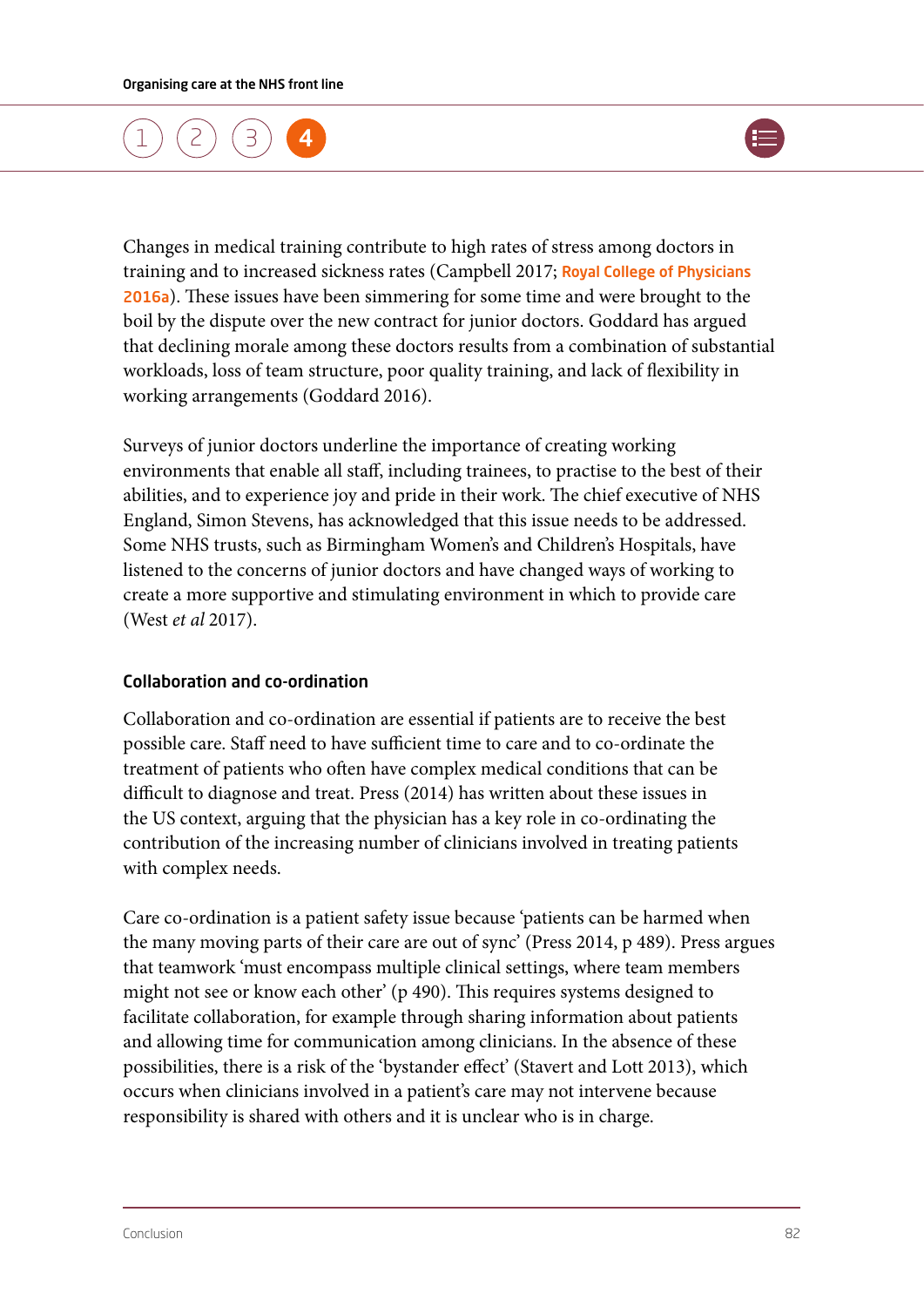

Collaboration and co-ordination are dependent on clinicians having well-developed relationships with each other and opportunities to build these relationships. This is often challenging in the NHS both within acute hospitals and among hospitals, GPs and others involved in providing care, such as transferring hospitals. Solutions centre on finding ways for clinicians to meet and talk to each other to build the connections and understandings on which good care depends.

Collaboration and co-ordination are critically dependent on doctors and other clinicians having time to communicate with colleagues about patients. The growing intensity of clinical work in acute hospitals makes it difficult to do this when the immediate pressures of diagnosing, treating and discharging patients take precedence. The job plans of hospital doctors caring for acutely ill medical patients must build in time for communicating with hospital colleagues, GPs and others to avoid safety being compromised. Staffing shortages are a barrier to this happening and cultures of care are also important (*see* below).

Steve Swensen of Mayo Clinic emphasises the importance of 'commensality' – time to eat and talk together – in relationship building ([Ham 2016a](www.kingsfund.org.uk/blog/2016/11/commensality-bring-back-lunch-break)). Surveys of doctors in training show how these human issues are often neglected with lack of access to food and water and breaks being common concerns (Royal College of Physicians [2016a](www.rcplondon.ac.uk/guidelines-policy/being-junior-doctor)). Paying attention to these issues is essential to address rising discontent among junior doctors and to establish the relationships on which collaboration and co-ordination depend.

#### Standardisation of care and systems

The revolution needed in health care delivery requires clinicians to move from being skilled, individual craftsmen and craftswomen to becoming enthusiastic members of teams that deliver care consistently in line with evidence-based guidelines and, when appropriate, standardised processes (Swensen *et al* 2010). This entails planning and specifying how clinical work is done at a level of detail that hitherto has been confined to only a few areas of medical practice and a small number of health care systems such as Intermountain Healthcare in the United States (Bohmer 2009). In many health care systems, clinical autonomy remains a barrier to the adoption of standardised processes even when there is evidence that such processes improve safety and the quality of care.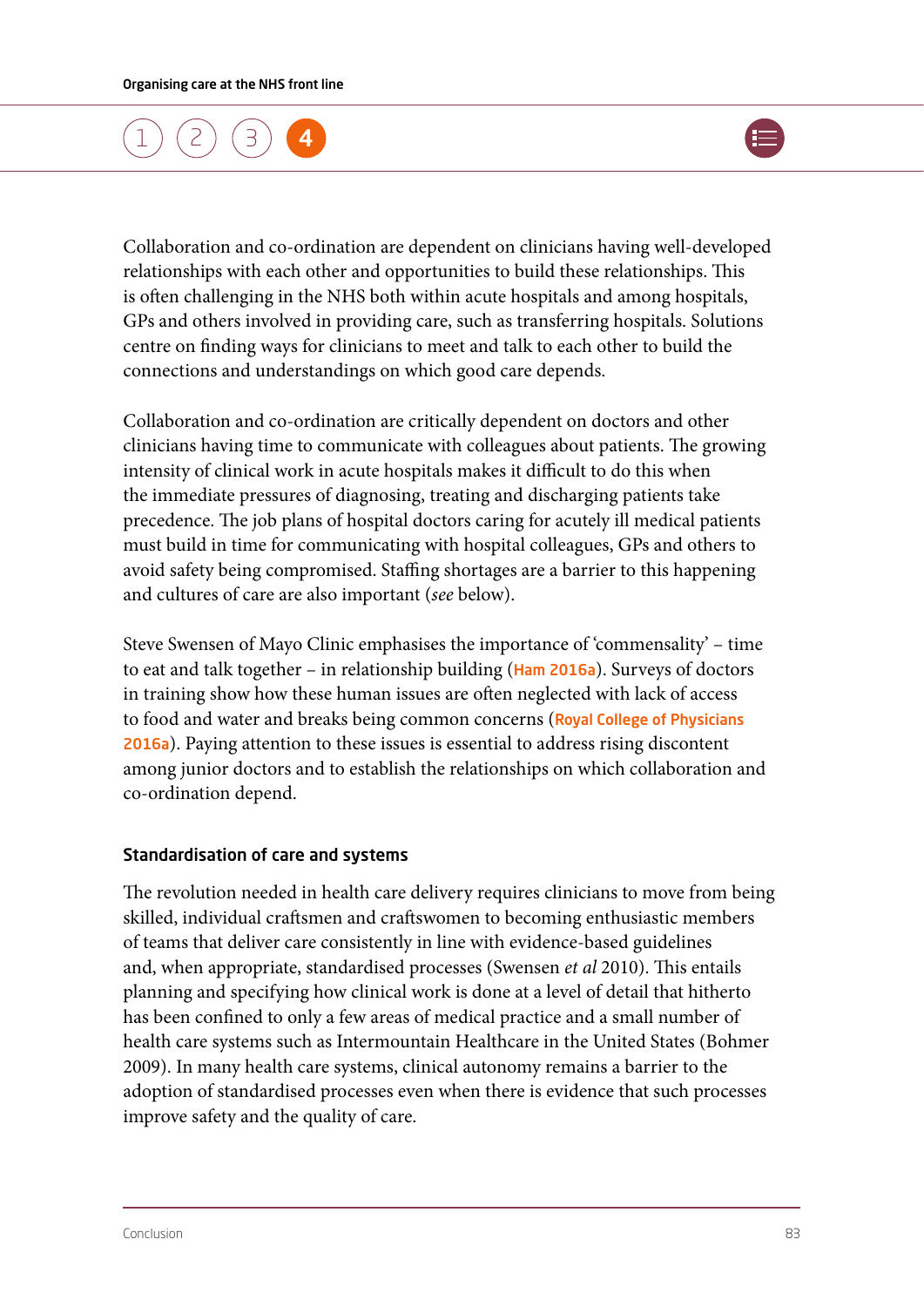

Gawande has drawn an unlikely parallel between hospitals and the Cheesecake Factory restaurant chain to make this point. He describes how the restaurant business plans and specifies the introduction of new menus through training staff in kitchens and front-of-house in a way that leaves little to chance. By extension he argues that in health care, 'we're moving from a Jeffersonian ideal of small guilds and independent craftsmen to a Hamiltonian recognition of the advantages that size and centralised control can bring' ([Gawande 2012](www.newyorker.com/magazine/2012/08/13/big-med)). In his view, this requires recognition that good medical care results from the system in which clinical teams deliver this care.

The system to which Gawande is referring encompasses both the environment in which care is delivered (such as buildings and IT) and processes that clinical teams use to care for patients. These processes include the conduct of ward rounds, the allocation of responsibilities among different team members, availability of information to support decision-making, and relationships with clinicians in other parts of the hospital, other hospitals, GPs, and community resources including social care. The design of these processes – and indeed whether they are designed or have evolved through custom and practice – shape how the components of care work together to deliver the best possible outcomes.

Sam Pannick is another author who argues for greater standardisation to counter what he describes as the 'arbitrary' way in which ward rounds, board rounds and multidisciplinary meetings are organised in the NHS. In his view, the five elements of care that matter most on wards are team composition, interdisciplinary collaboration, care standardisation, early treatment of the deteriorating patient, and local safety climate. Sam contends that a continuous focus on the operational aspects of care delivery and how they can be standardised is the route to improvement. He argues that ward care should be prioritised as an organisational objective and concludes by stating: 'We need to be much harder on our systems: this will help us to be far, far kinder to our people.'

Sam is here echoing Bohmer's work that makes the case for the 'operating systems' of clinical care to be given much more attention (Bohmer 2016, [2010](https://hbr.org/2010/04/fixing-health-care-on-the-front-lines)). Although the design of these operating systems has received insufficient attention in the NHS, there are examples of work that can be used to support progress. In the case of the acutely ill medical patients who are the focus of this report, the Emergency Care Intensive Support Team has produced advice and guidance based on experience in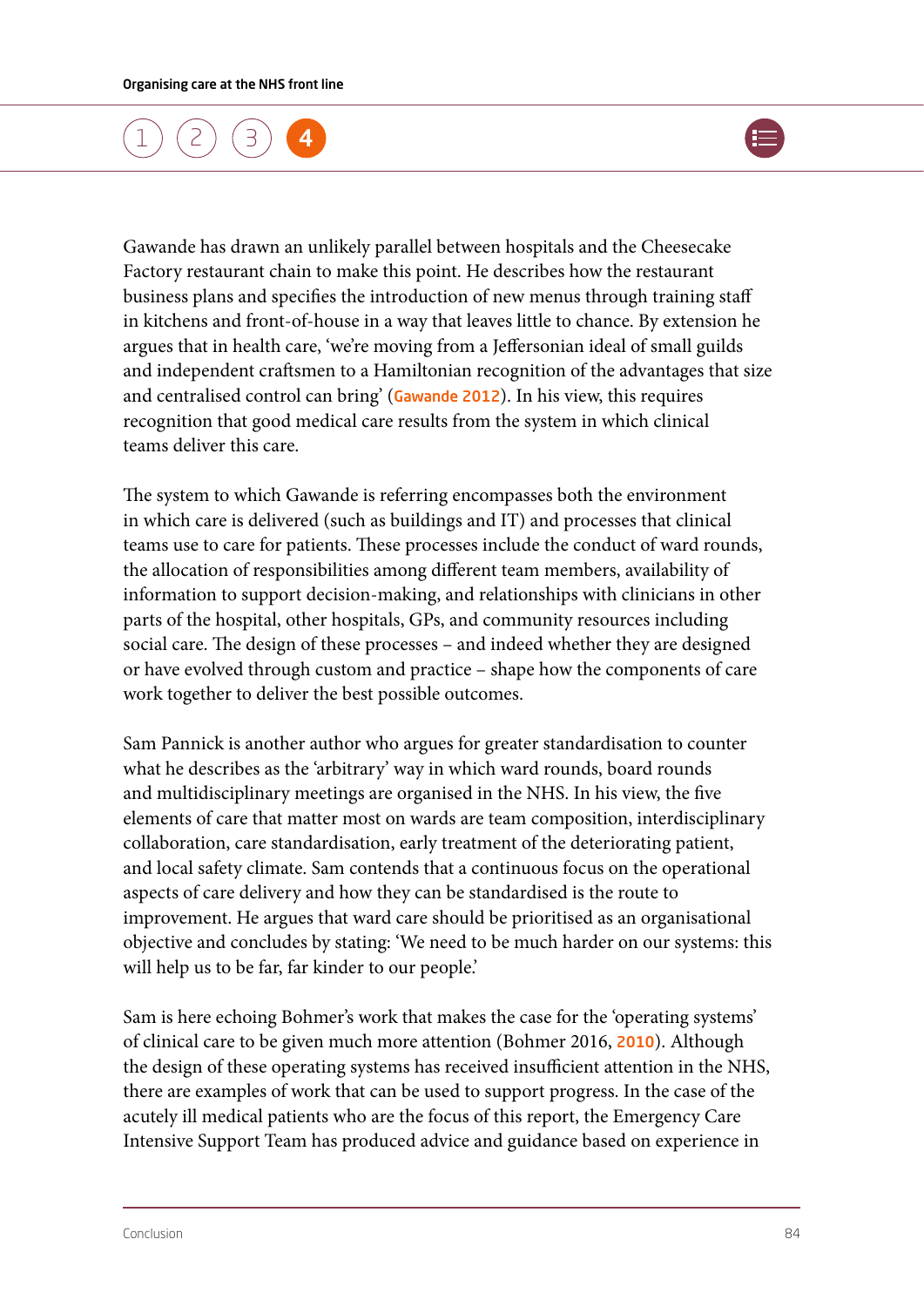

different parts of the NHS. This includes ensuring early senior review of patients, putting patients on the right pathways and improving discharge planning (NHS [Improvement 2017](https://improvement.nhs.uk/improvement-offers/ecip/)).

The challenge is to act systematically on these and similar examples across the NHS. If this does not happen, there is a risk that unco-ordinated local quality improvement projects will make it more difficult to standardise care across the NHS ([Dixon-Woods and Pronovost 2016](http://qualitysafety.bmj.com/content/25/7/485)).

#### Cultures of care

While standardisation is undoubtedly important, no amount of planning and specification of how clinical work should be done can substitute for organisational cultures in which 'the needs of the patient come first' (to borrow from Mayo Clinic). Among other things, this means avoiding the desensitisation of staff that can harm patients, however inadvertently, as noted by Michael Wise in his contribution to this report. If culture, at its simplest, is 'the way things are done round here', then this has to be worked on continuously to ensure that it really does focus on patients (Awdish 2017).

Jocelyn Cornwell reminds us in her contribution that the hospital ward is not only a place of work but also, and above all, 'a place for healing, where people incapacitated by illness are set on the road to recovery, and if recovery is not possible, where pain and distress are eased by caring professionals'. As Clare Carter-Jones observes, this requires open-mindedness and insight to understand that what may appear good care to those providing it may be experienced quite differently by those receiving the care and by their families. Whatever the pressures faced by staff as workloads increase, professionalism demands that patients should always be the focus of care.

Developing and nurturing caring cultures must start at the top with senior hospital leaders centring their own decisions and actions on the needs of the patient. Survey data and active solicitation of the voices of patients, carers and staff can help leaders to understand the extent to which the focus on needs is succeeding. Observations of care and patient shadowing, as used in the patient and family-centred care programme ([The King's Fund 2014](http://www.kingsfund.org.uk/projects/pfcc/what-pfcc-and-why-it-needed)), have a part to play in this process. Mike Richards notes in his contribution that a passion for high-quality patient-centred care is one of the characteristics of outstanding NHS trusts.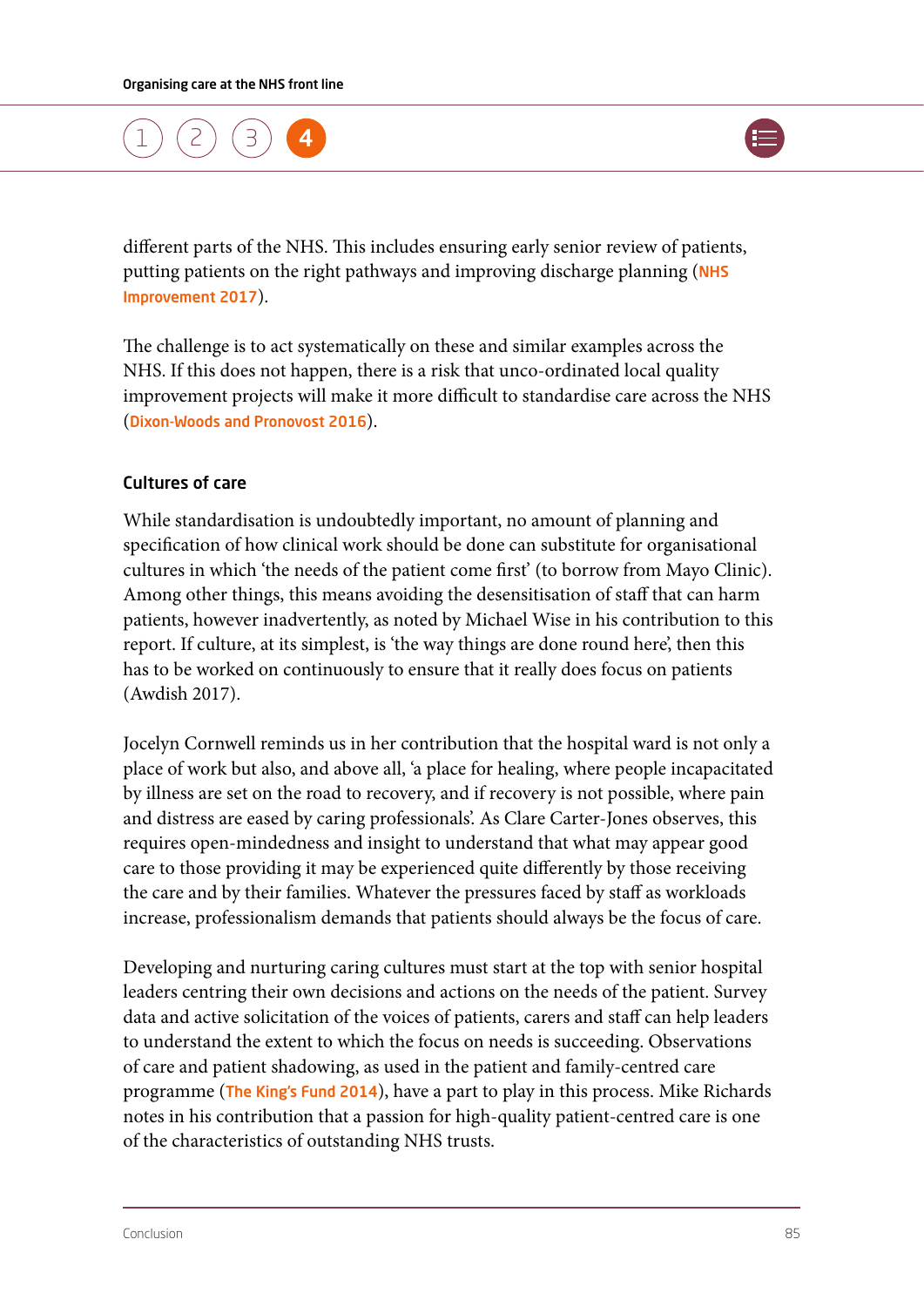

The tragic events at Mid Staffordshire NHS Foundation Trust illustrate what happens when cultures of this kind are not in place. They are a reminder, if one were needed, of why attending to the experience of patients as well as frontline clinical staff is so important. The recommendations of the Berwick report, set up in response to the inquiry into Mid Staffordshire, provide a framework on what the NHS should do to become a learning organisation committed to improving the safety of patients ([National Advisory Group on the Safety of Patients in England 2013](www.gov.uk/government/publications/berwick-review-into-patient-safety)).

#### Managers and clinicians

The leaders of NHS trusts, with some exceptions, have not been able to find the time to focus systematically on improving the operating systems through which care is organised at the front line. This is partly because they have been preoccupied with responding to the demands of the regulators but it also reflects the clinical autonomy of hospital specialists dating back to the origins of the NHS (Klein 2010). Many trust leaders also lack training and skills in quality improvement and may not have access to the resources to acquire such skills.

Variations in clinical care are a predictable consequence of a system that emphasises clinical autonomy at the expense of reliability ([Briggs 2015](www.boa.ac.uk/wp-content/uploads/2015/03/GIRFT-National-Report-MarN.pdf)). Tackling these variations requires systematic measurement of how care is delivered, as Mike Durkin argues in his essay, and leaders who are confident in using data to challenge clinicians to make improvements. It also requires clinical leaders who are able to work with trust leaders and clinicians in reducing unwarranted variations in care.

Leaders in high-performing organisations such as the Virginia Mason Medical Center (VMMC) stand out because they make a deep and continuing personal commitment to quality improvement. Marianne Griffiths, chief executive of Western Sussex Hospitals NHS Foundation Trust, has described to us her epiphany in learning about the work of the VMMC, and the impact on her leadership style. This included learning to trust and support staff to make improvements in care and resisting the temptation to intervene when problems emerge.

Marianne is clear that a commitment to quality improvement is quite different from the 'turnaround' programmes typically used to support NHS trusts that get into difficulty. She goes further to argue that being in turnaround makes it all nigh impossible to make the changes on which sustained improvement rests because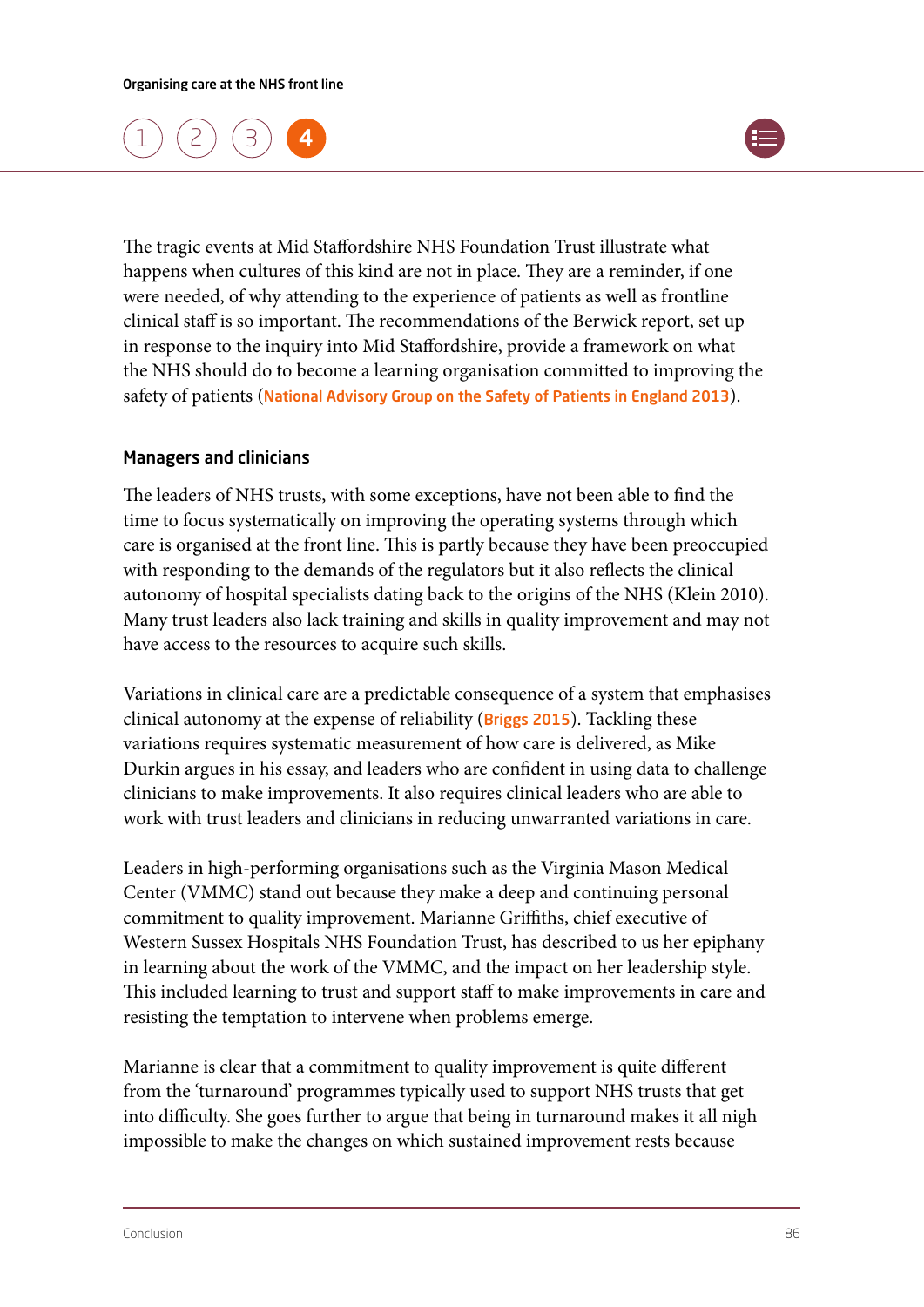

leaders are distracted by the demands of the regulators. Because Western Sussex was not preoccupied with dealing with requests from the regulators, it therefore had the time and opportunity to commit to the Patients First programme (*see* Introduction).

The development of clinical leadership from the Griffiths Report ([1983](http://www.nhshistory.net/griffiths.html)) onwards has been important in bringing clinical expertise into leadership teams, both at the trust level and in the divisions and directorates through which services are organised. Medical and nursing directors and their clinical colleagues in other leadership roles now play a key part in managing hospitals and in working with frontline teams to improve how their work is done. These teams are able to draw on national improvement programmes like the productive ward initiative as well as trust-based improvement programmes such as those described in this report.

Clinical leaders at trust level and in other roles have a particular responsibility to lead quality improvement work, as several of the essays in this report illustrate. The role of these leaders is to signal their commitment to improvements in care through their actions, words, investments and behaviours, and through what they attend to. George Findlay, medical director at Western Sussex, explained to us how he spends time 'in the gemba', coaching the members of clinical teams in their efforts to improve care. Salford Royal NHS Foundation Trust is another organisation in which the executive team works in this way ([Ham 2014](www.kingsfund.org.uk/time-to-think-differently/publications/reforming-nhs-within)).

An example from Western Sussex on how this is done is a standing-up meeting in a clinical area, open to the public, with staff in the intensive therapy unit (ITU). The meeting uses improvement methodology and visual displays to support problem solving in which all relevant staff are involved. The focus is delayed discharge from ITU, which is a poor use of expensive critical care facilities and not usually a way of delivering optimal patient care. George and his colleagues in the trust's executive team are able to work in this way because they make themselves available to staff who are delivering care.

At Western Sussex, the trust's leaders are visible to staff and demonstrate what matters by how they spend their time and where they work. Both George Findlay and Marianne Griffiths emphasise that they are more effective when they avoid, in their words, 'putting the cape on' in the style of superman or superwoman to intervene directly, and instead stand back to allow clinical staff to find solutions. Divisional and clinical directors in the trust are encouraged to work in a similar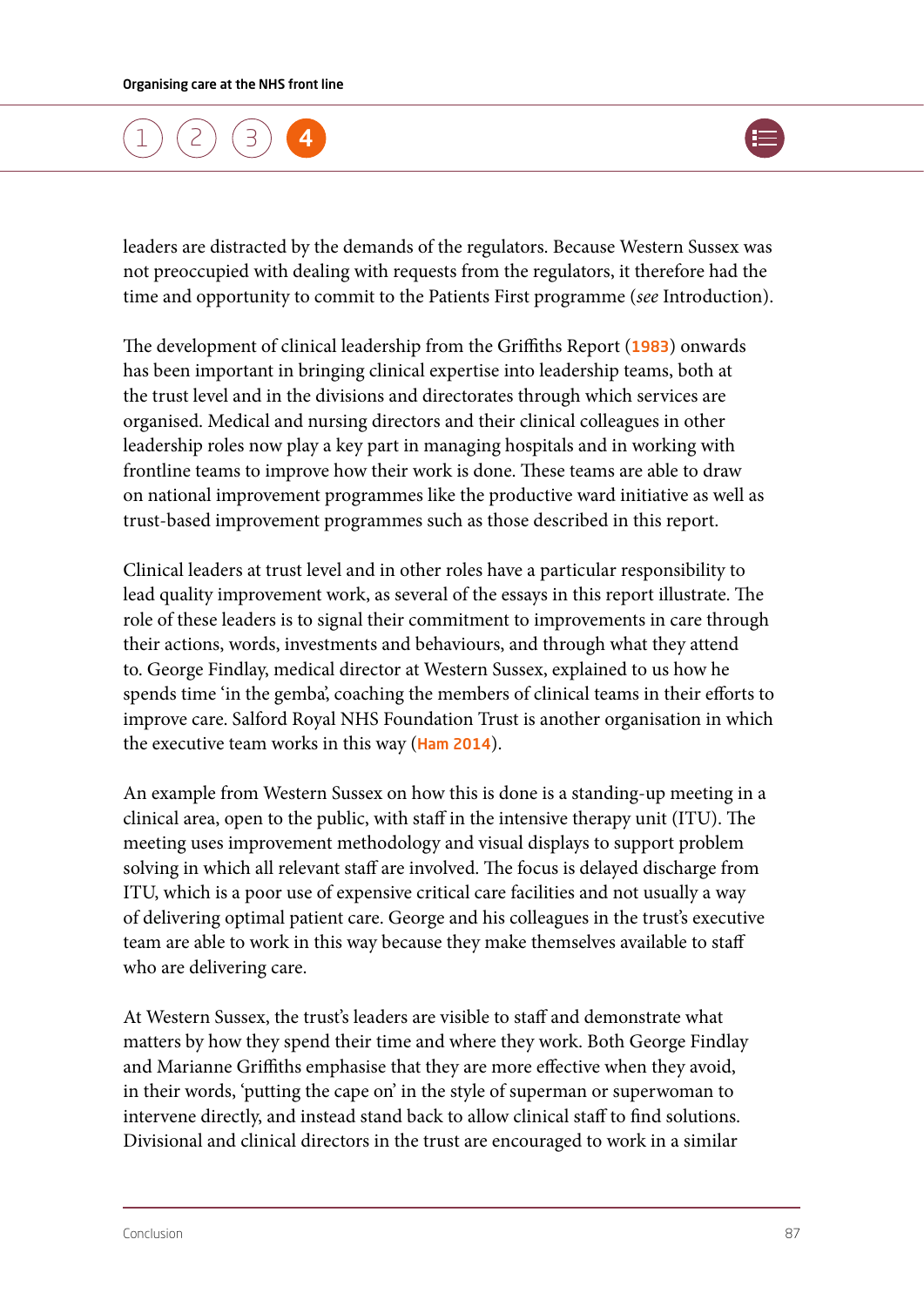

way. Being visible at the front line and supporting staff to improve care is part of the commitment to good clinical governance in the trust.

Yet even in NHS trusts that have embraced quality improvement, middle managers in hospitals are preoccupied with maintaining existing services and supporting teams to deal with intense operational pressures, as illustrated in the contributions by Juliet Shavin and James O'Brien. Writing from a GP perspective Rammya Mathew and John Launer describe the sense of firefighting that occurs in crowded hospital environments. Firefighting is also how many clinicians encounter care, as illustrated by the experience reported by Elin Roddy.

Gordon Caldwell describes clinicians as 'hunter gatherers' who are constantly chasing information about patients rather than having it readily available. Jennifer Isherwood recounts the time spent in finding patients who may have moved wards, an experience all too common in the NHS and one that David Oliver has likened to going on safari ([Oliver 2016](http://www.bmj.com/content/354/bmj.i5125)). The dilemma for clinicians and managers, as Elin Roddy notes, is that finding the time to tackle the causes of these frustrations would mean using time that would otherwise be spent caring for patients.

Middle managers could play an important part in improving how care is organised to address these and other challenges if they had the time and resources to do so. One of the reasons they often do not do so is that the health care sector in England has been slow to take up quality improvement methods that have contributed to process improvements and standardisation in other industries (Ham *et al* [2016](https://www.kingsfund.org.uk/publications/quality-improvement)). The NHS needs to embrace quality improvement across the entire sector, focusing on organisational strengthening, and building capacity for improvement, and not take a piecemeal, project-based approach (Dixon-Woods and Martin 2016). This should build on the contribution of organisations like the Health Foundation and others with expertise to offer.

The NHS also needs to recognise the joint responsibility of clinicians and managers to join up their efforts to improve care, supported by professional societies and organisations with quality improvement expertise (Ham and Alberti 2002). Clinicians have a responsibility to advise managers of the support they need and should be willing to recognise that established habits and processes may not be delivering care safely and efficiently. Hospital leaders and those in middle management roles should visibly support clinicians to improve care in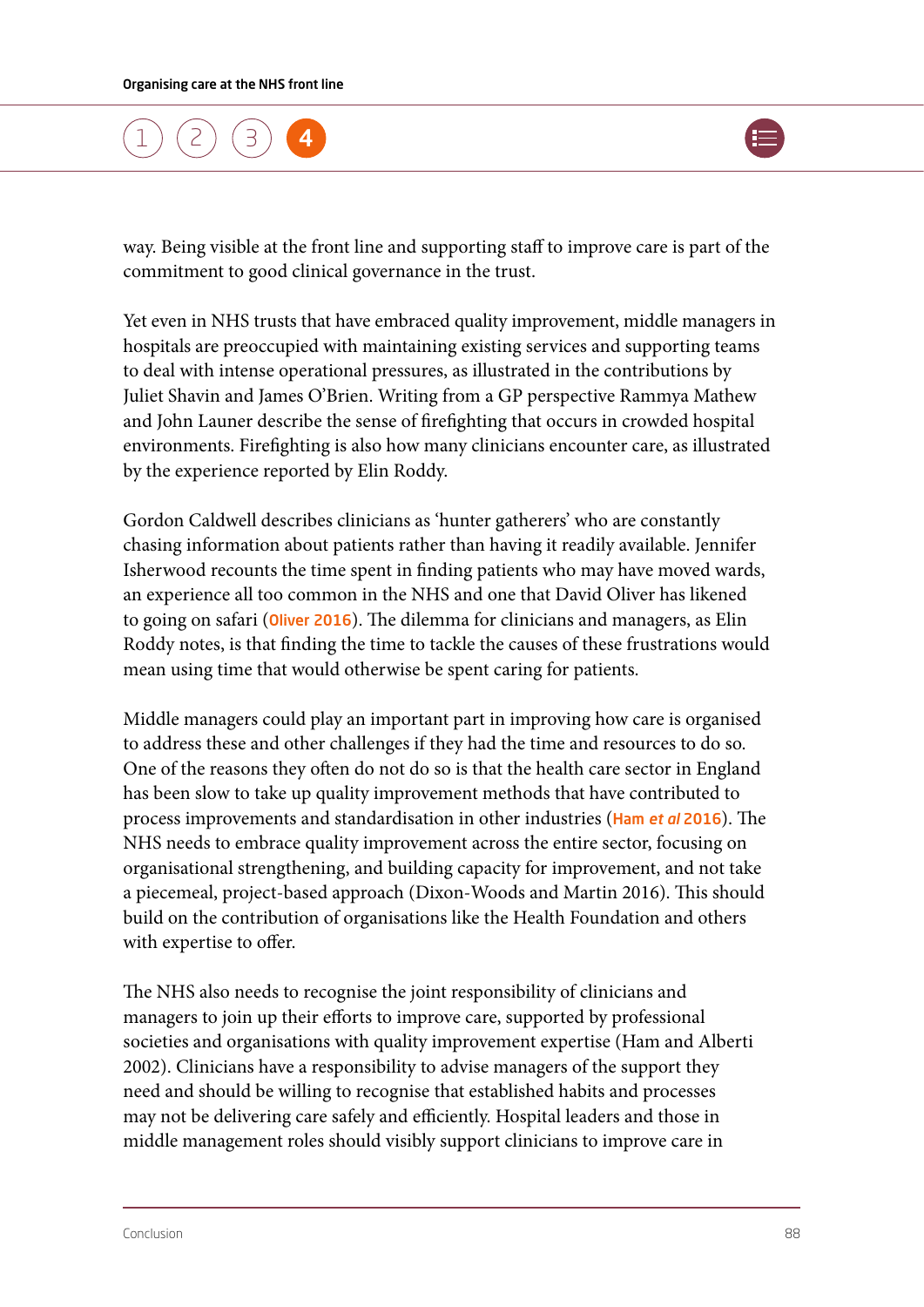



organisationally led improvement efforts of the kind found in Western Sussex and Salford Royal. Working relentlessly to bridge the gap between executive teams and those delivering and organising care at the front line must be the priority in every NHS trust.

#### We're all in this together

We began this report by asking where responsiblity for improving clinical care at the front line should rest. Our answer is that it should be everybody's responsibility, from the clinical teams delivering care through leaders of NHS trusts and onwards to professional societies, national regulators, government and patients. Leaders of local systems of care, such as those being developed in Sustainability and Transformation Plans, can help by redesigning care through new care models that support patients to flow into and out of hospitals more effectively, and to avoid hospital admission where appropriate. No stakeholder ought to be a bystander.

National regulators including CQC, Health Education England, NHS England and NHS Improvement have a part to play in providing oversight of how clinical care is organised and the resources to support good care. This includes resources to modernise physical space, equipment and information technology, as well as to train and develop the workforce of the future. The latter includes the use of new roles such as physician associates where appropriate. Government has a responsibility to provide sufficient and sustainable funding to enable staff to meet rising patient demands safely and effectively.

National regulators should change fundamentally their approach to supporting trusts that have performance challenges. External support of the kind provided by management consultants should be replaced with a commitment to quality improvement led by NHS leaders with a track record of delivering change. This means valuing and trusting staff, listening to their concerns, and creating the headroom for frontline clinical teams to improve the care for which they are responsible.

The experience of organisations where this has happened provides compelling evidence of the benefits of this way of working. This evidence shows what can happen when the NHS reforms itself 'from within' by joining expertise at the front line with the commitment of NHS trust leaders ([Ham 2014](www.kingsfund.org.uk/time-to-think-differently/publications/reforming-nhs-within)). It is a reminder that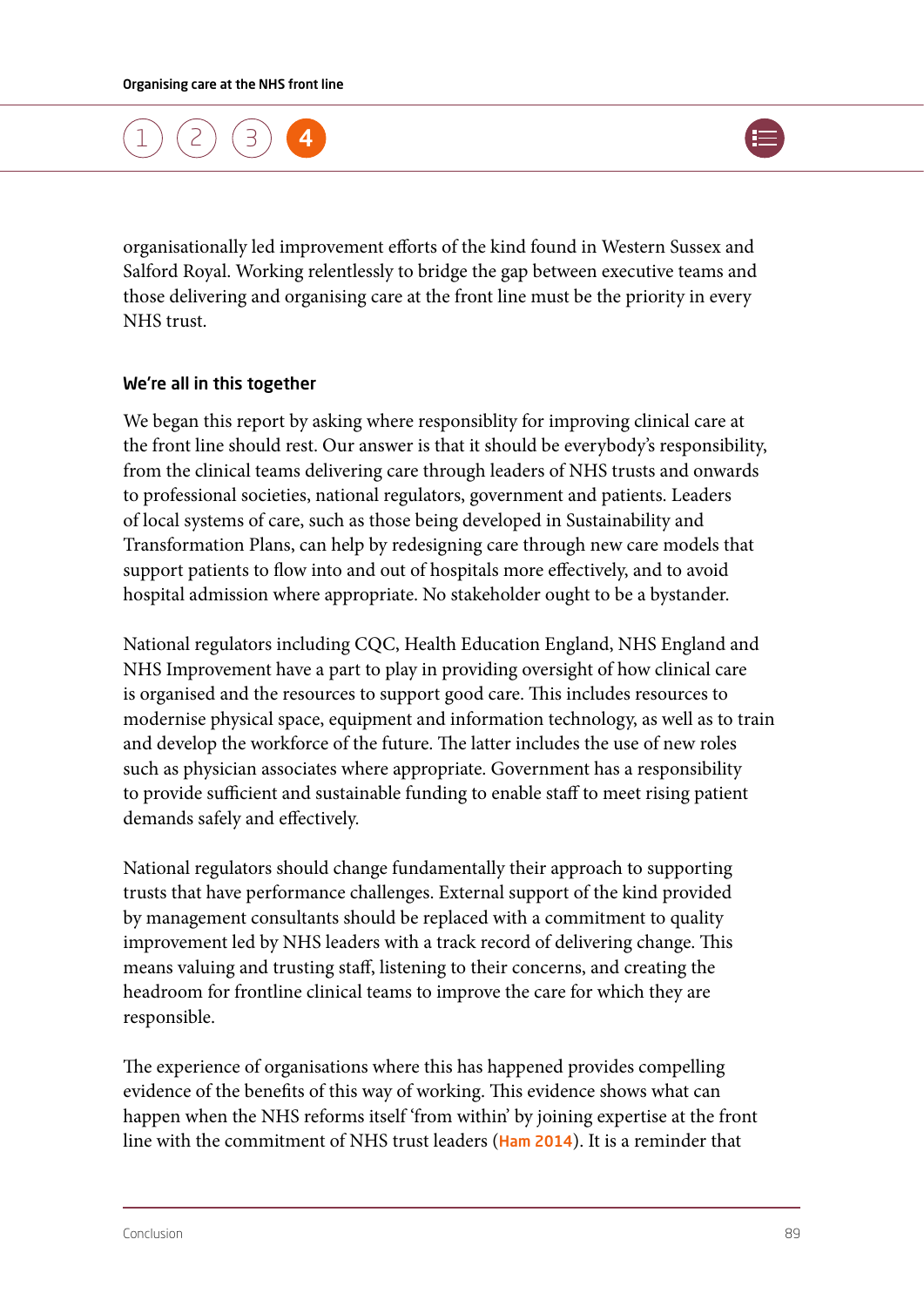

the primary responsibility for the provision of safe and high-quality care rests with the teams providing this care, while trust leaders and national regulators provide the second and third lines of defence ([Dixon](www.kingsfund.org.uk/publications/articles/preparing-francis-report-how-assure-quality-nhs) *et al* 2012). This is the essence of the modern definition of professionalism described in our introduction.

Our hope is that this report, as the first product of an appreciative inquiry into frontline clinical care, will draw attention to the experience of staff and patients in an NHS that is facing unprecedented pressures. We urge managers and clinicians to pay more attention to the organisation of care at the front line and work together to remove the barriers that get in the way of care being provided safely every time. We call on the government to be honest about the impact of financial pressures on staff and patients and on national regulators to change their approach to performance management and improvement. Everyone involved in the NHS should commit to putting the needs of the patient first.

We invite readers to get involved by contributing their experiences and ideas on the solutions that are needed.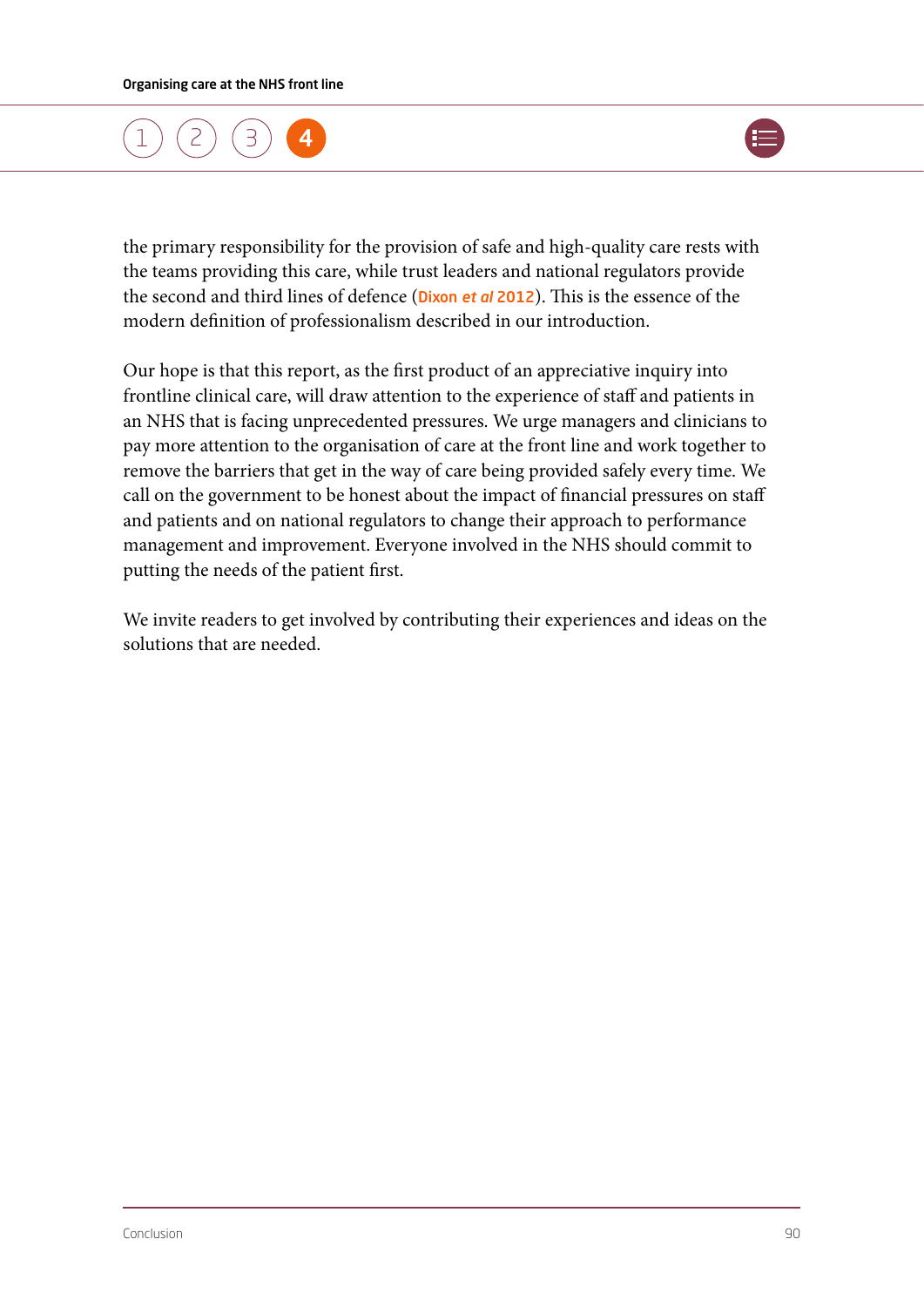



### References

Awdish RLA (2017). 'A view from the edge – creating a culture of caring'. *New England Journal of Medicine,* vol 376, pp 7–9.

Bohmer RM (2016). 'The hard work of health care transformation'. *New England Journal of Medicine*, vol 375, pp 709–11.

Bohmer R (2010). 'Fixing health care on the front lines'. *Harvard Business Review.* Available at: <https://hbr.org/2010/04/fixing-health-care-on-the-front-lines> (accessed on 9 March 2017).

Bohmer R (2009). *Designing care: aligning the nature and management of health care.* Boston: Harvard Business Press.

Briggs T (2015). *A national review of adult elective orthopaedic services in England: getting it right first time.* British Orthopaedic Association. Available at: [www.boa.ac.uk/wp-content/uploads/2015/03/](http://www.boa.ac.uk/wp-content/uploads/2015/03/GIRFT-National-Report-MarN.pdf) [GIRFT-National-Report-MarN.pdf](http://www.boa.ac.uk/wp-content/uploads/2015/03/GIRFT-National-Report-MarN.pdf) (accessed on 9 March 2017).

Burnett S, Franklin BD, Moorthy K, Cooke MW, Vincent C (2012). 'How reliable are clinical systems in the UK NHS? A study of seven NHS organisations'. *British Medical Journal Quality and Safety*, vol 21, pp 466–72.

Campbell D (2017). 'Most young doctors "suffering burnout".' *The Observer*, 12 Feb.

Carel H (2007). 'My 10-year death sentence'. *Independent* website. Available at: [www.independent.](http://www.independent.co.uk/news/people/profiles/havi-carel-my-10-year-death-sentence-5332425.html) [co.uk/news/people/profiles/havi-carel-my-10-year-death-sentence-5332425.html](http://www.independent.co.uk/news/people/profiles/havi-carel-my-10-year-death-sentence-5332425.html) (accessed on 24 February 2017).

Care Quality Commission (2017). *The state of care in NHS acute hospitals: 2014 to 2016.* Findings from the end of CQC's programme of NHS acute comprehensive inspections. Available at: [www.cqc.](http://www.cqc.org.uk/content/state-care-nhs-acute-hospitals) [org.uk/content/state-care-nhs-acute-hospitals](http://www.cqc.org.uk/content/state-care-nhs-acute-hospitals) (accessed on 9 March 2017).

Care Quality Commission (2016). 'Provider handbooks'. CQC website. Available at: [www.cqc.org.uk/](http://www.cqc.org.uk/content/provider-handbooks) [content/provider-handbooks](http://www.cqc.org.uk/content/provider-handbooks) (accessed on 20 March 2017).

Department of Health (2008). *High quality care for all: NHS Next Stage final report.* Cm: 7432. London: The Stationery Office. Available at: [www.gov.uk/government/publications/high-quality-care](http://www.gov.uk/government/publications/high-quality-care-for-all-nhs-next-stage-review-final-report)[for-all-nhs-next-stage-review-final-report](http://www.gov.uk/government/publications/high-quality-care-for-all-nhs-next-stage-review-final-report) (accessed on 14 March 2017).

Department of Health Expert Group (2000). *An organisation with a memory: report of an expert group on learning from adverse events in the NHS.* Chair: Sir Liam Donaldson. London: The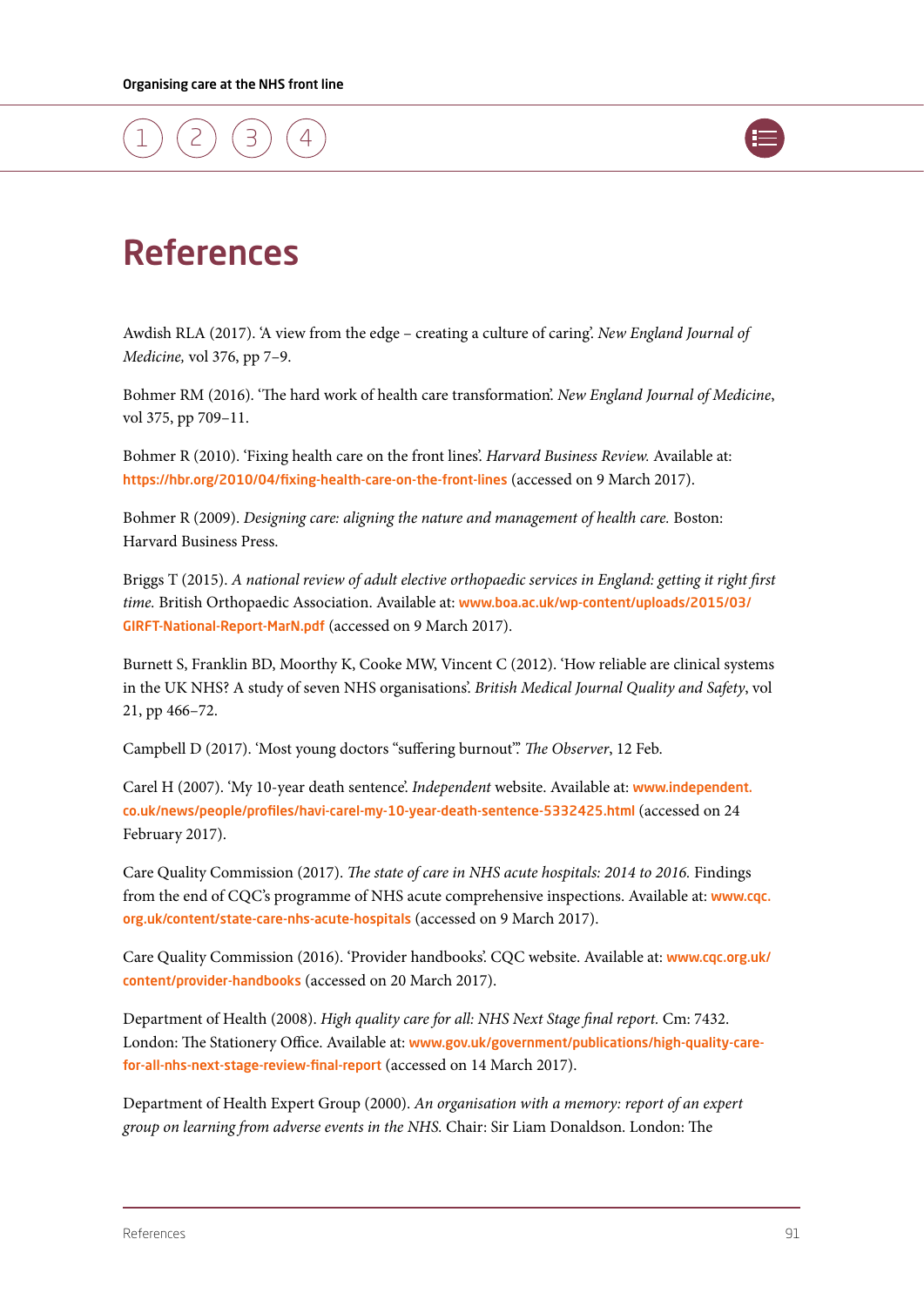

Stationery Office. Available at: [http://webarchive.nationalarchives.gov.uk/20130107105354/http://](http://webarchive.nationalarchives.gov.uk/20130107105354/http://www.dh.gov.uk/en/Publicationsandstatistics/Publications/PublicationsPolicyAndGuidance/DH_4065083) [www.dh.gov.uk/en/Publicationsandstatistics/Publications/PublicationsPolicyAndGuidance/DH\\_4065083](http://webarchive.nationalarchives.gov.uk/20130107105354/http://www.dh.gov.uk/en/Publicationsandstatistics/Publications/PublicationsPolicyAndGuidance/DH_4065083) (accessed on 14 March 2017).

Dixon A, Foot C, Harrison T (2012). *Preparing for the Francis Report: how to assure quality in the NHS.* London: The King's Fund. Available at: [www.kingsfund.org.uk/publications/articles/preparing](http://www.kingsfund.org.uk/publications/articles/preparing-francis-report-how-assure-quality-nhs)[francis-report-how-assure-quality-nhs](http://www.kingsfund.org.uk/publications/articles/preparing-francis-report-how-assure-quality-nhs) (accessed on 15 March 2017).

Dixon-Woods M, Martin GP (2016). 'Does quality improvement improve quality?'. *Future Hospital Journal,* vol 3, no 3, pp 191–4.

Dixon-Woods M, Provonost P (2016). 'Patient safety and the problem of many hands.' *BMJ Quality and Safety*, vol 25, pp 485–8. Available at: http://qualitysafety.bmj.com/content/25/7/485 (Accessed on 10 April 2017).

Dixon-Woods M, Baker R, Charles K, Dawson J, Jerzembek G, Martin G, McCarthy I, McKee L, Minion J, Ozieranski P, Willars J, Wilkie P, West M (2014). 'Culture and behaviour in the English National Health Service: overview of lessons from a large multimethod study'. *BMJ Quality and Safety*, vol 23, pp 106–15. Available at: <http://qualitysafety.bmj.com/content/23/2/106> (accessed on 14 March 2017).

Emmerson C, Johnson P, Joyce R (2017). 'IFS green budget 2017'. Institute for Fiscal Studies website. Available at: [www.ifs.org.uk/publications/8825](http://www.ifs.org.uk/publications/8825) (accessed on 9 March 2017).

Future Hospital Commission (2013). *Future hospital: caring for medical patients* [online]. Royal College of Physicians website. Available at: [www.rcplondon.ac.uk/projects/outputs/future-hospital](http://www.rcplondon.ac.uk/projects/outputs/future-hospital-commission)[commission](http://www.rcplondon.ac.uk/projects/outputs/future-hospital-commission) (accessed on 24 February 2017).

Gawande A (2012). 'Big med: restaurant chains have managed to combine quality control, cost control and innovation. Can health care?'. *The New Yorker.* Available at: [www.newyorker.com/](http://www.newyorker.com/magazine/2012/08/13/big-med) [magazine/2012/08/13/big-med](http://www.newyorker.com/magazine/2012/08/13/big-med) (accessed on 9 March 2017).

Goddard A (2017). 'Whither or wither the medical registrar?'. *Future Hospital Journal,* vol 4, no 1, pp 39–43.

Goddard A (2016). 'Lessons to be learned from the UK junior doctors' strike'. *Journal of the American Medical Association*, vol 316, no 14, pp 1445–6.

Griffiths R (1983). 'NHS management inquiry'. Letter to Rt Hon Norman Fowler, Secretary of State for Social Services. Available at: [www.nhshistory.net/griffiths.html](http://www.nhshistory.net/griffiths.html) (accessed on 15 March 2017).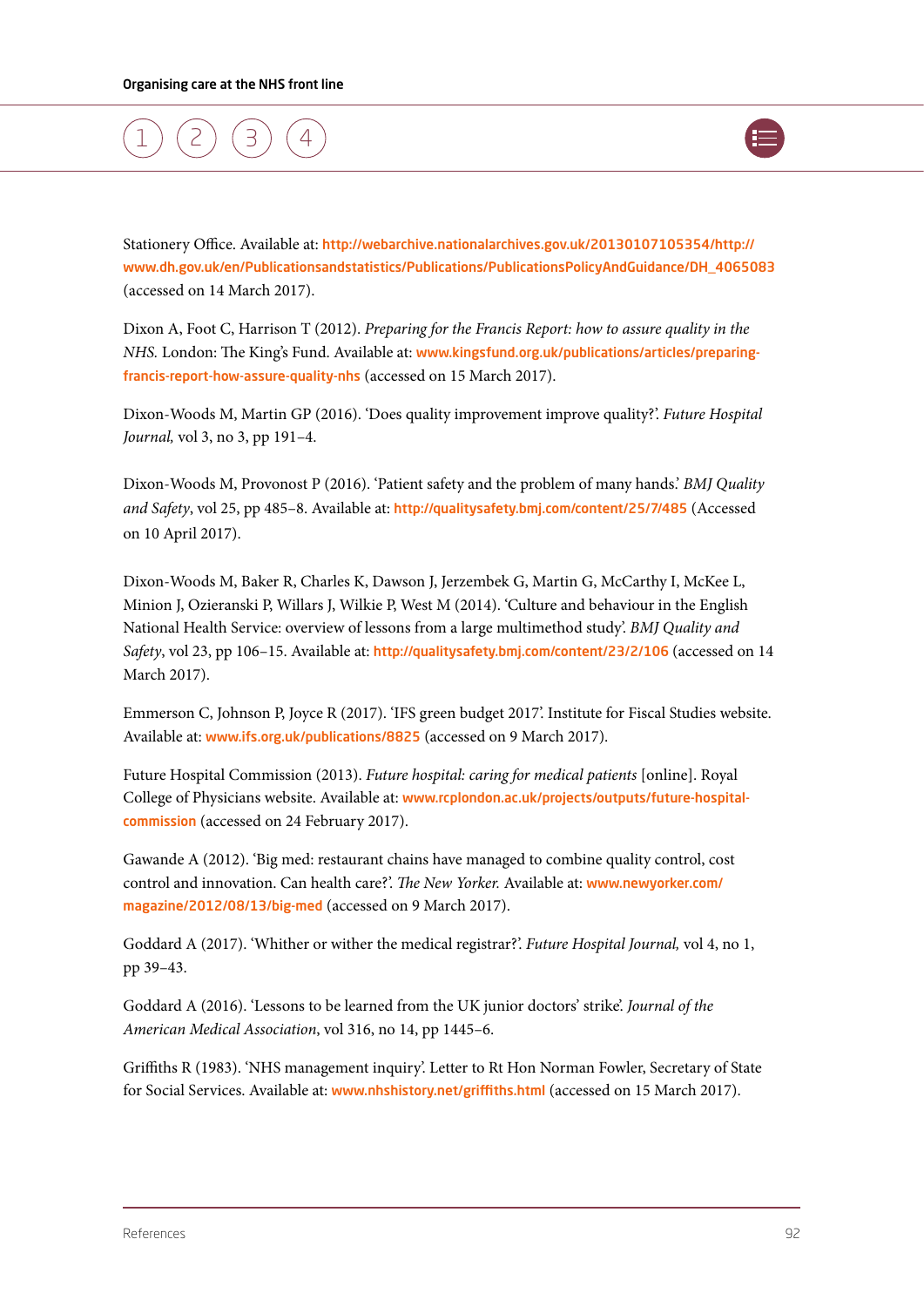

Ham C (2016a). 'Commensality – or bring back the lunch break'. Blog. The King's Fund website. Available at: [www.kingsfund.org.uk/blog/2016/11/commensality-bring-back-lunch-break](http://www.kingsfund.org.uk/blog/2016/11/commensality-bring-back-lunch-break) (accessed on 9 March 2017).

Ham C (2016b). 'UK government's autumn statement: no relief for NHS and social care in England'. *British Medical Journal,* vol 355: i6382.

Ham C (2014). *Reforming the NHS from within: beyond hierarchy, inspection and markets.* London: The King's Fund. Available at: [www.kingsfund.org.uk/time-to-think-differently/publications/reforming](http://www.kingsfund.org.uk/time-to-think-differently/publications/reforming-nhs-within)[nhs-within](http://www.kingsfund.org.uk/time-to-think-differently/publications/reforming-nhs-within) (accessed on 17 March 2017).

Ham C, Alberti K (2002). 'The medical profession, the public, and the government'. *British Medical Journal,* vol 324, p 838.

Ham C, Berwick D, Dixon J (2016). *Improving quality in the English NHS: a strategy for action.*  London: The King's Fund. Available at: [www.kingsfund.org.uk/publications/quality-improvement](https://www.kingsfund.org.uk/publications/quality-improvement) (accessed on 9 March 2017).

Hellier C, Tully V, Forrest S, Jaggard P, MacRae M, Habicht D, Greene A, Collins K (2015). 'Improving multidisciplinary communication at ward board rounds using video enhanced reflective practice'. *British Medical Journal Quality Improvement Reports*, vol 4, no 1.

Hello my name is… (2017). Hello my name is… website. Available at: <http://hellomynameis.org.uk/> (accessed on 24 February 2017).

Institute of Medicine (2000). *Crossing the quality chasm: a new health system for the 21st century*. Washington: National Academy Press.

Klein R (2010). *The new politics of the NHS: from creation to reinvention,* 2nd ed. Oxford: Radcliffe.

Kohn LT, Corrigan JM, Donaldson MS (eds) (2000). *To err is human: building a safer health system.*  Washington: National Academy Press.

Lee TH (2015). *An epidemic of empathy in healthcare: how to deliver compassionate, connected patient care that creates a competitive advantage.* Boston: McGraw-Hill Education.

Maguire D, Dunn P, McKenna H (2016). 'How hospital activity in the NHS in England has changed over time'. London: The King's Fund. Available at: [www.kingsfund.org.uk/publications/hospital](http://www.kingsfund.org.uk/publications/hospital-activity-funding-changes)[activity-funding-changes](http://www.kingsfund.org.uk/publications/hospital-activity-funding-changes) (accessed on 9 March 2017).

McCrum R (1998). *My year off: rediscovering life after a stroke.* London: Picador.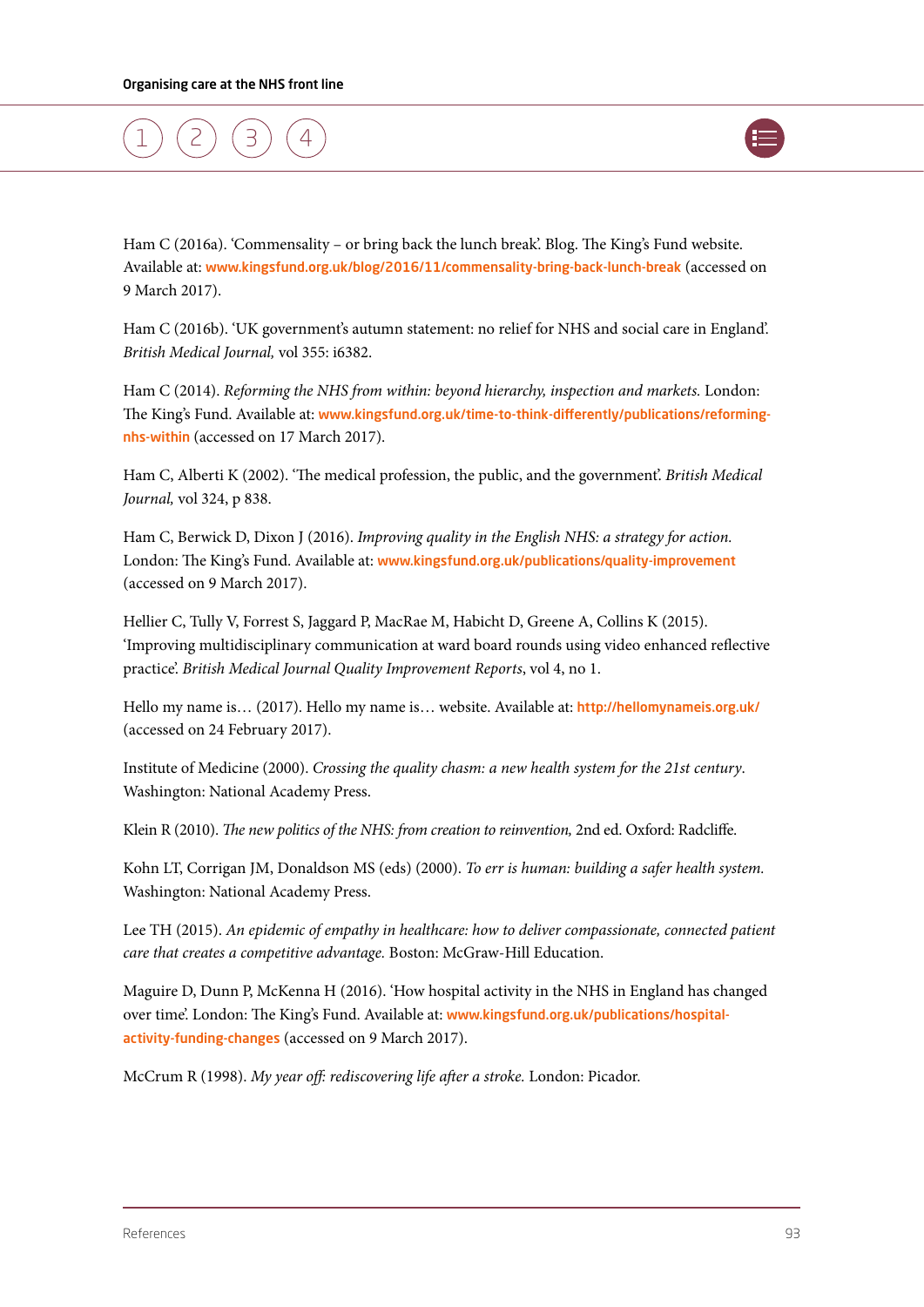

Mullan F (2001). 'A founder of quality assessment encounters a troubled system firsthand.' *Health Affairs*, vol 20, no 1, pp 137–41. Available at: <http://content.healthaffairs.org/content/20/1.toc> (accessed on 14 March 2017).

National Advisory Group on the Safety of Patients in England (2013). *A promise to learn – a commitment to act: improving the safety of patients in England.* London: Department of Health. Available at: [www.gov.uk/government/publications/berwick-review-into-patient-safety](http://www.gov.uk/government/publications/berwick-review-into-patient-safety) (accessed on 9 March 2017).

NHS England (2016). 'New care models: vanguards – developing a blueprint for the future of NHS and care services'. Available at: [www.england.nhs.uk/wp-content/uploads/2015/11/new\\_care\\_models.](http://www.england.nhs.uk/wp-content/uploads/2015/11/new_care_models.pdf) [pdf](http://www.england.nhs.uk/wp-content/uploads/2015/11/new_care_models.pdf) (accessed on 9 March 2017).

NHS Improvement (2017). 'Emergency Care Improvement Programme (ECIP). NHS Improvement website. Available at: <https://improvement.nhs.uk/improvement-offers/ecip/> (accessed on 20 March 2017).

NHS Improving Quality (2017). 'The productive series. Releasing time to care'. The Productive Series website. Available at: [www.theproductives.com/](http://www.theproductives.com/) (accessed on 14 March 2017).

NHS Improving Quality (2016). 'Seven day services clinical standards: revisions to supporting information for seven day services clinical standards 2, 5, and 8'. Slide set. Available at: [http://](http://webarchive.nationalarchives.gov.uk/20160506181809/http://www.nhsiq.nhs.uk/media/2638611/clinical_standards.pdf) [webarchive.nationalarchives.gov.uk/20160506181809/http://www.nhsiq.nhs.uk/media/2638611/](http://webarchive.nationalarchives.gov.uk/20160506181809/http://www.nhsiq.nhs.uk/media/2638611/clinical_standards.pdf) [clinical\\_standards.pdf](http://webarchive.nationalarchives.gov.uk/20160506181809/http://www.nhsiq.nhs.uk/media/2638611/clinical_standards.pdf) (accessed on 24 February 2017).

Oliver D (2017). 'Is the ward round dead?'. *BMJ,* 2017, 356: j635. Available at: [www.bmj.com/](http://www.bmj.com/content/356/bmj.j635) [content/356/bmj.j635](http://www.bmj.com/content/356/bmj.j635) (accessed on 20 March 2017).

Oliver D (2016). 'Reducing delays in hospital'. *BMJ,* 2016*,* 354: i5125. Available at: [www.bmj.com/](http://www.bmj.com/content/354/bmj.i5125) [content/354/bmj.i5125](http://www.bmj.com/content/354/bmj.i5125) (accessed on 20 March 2017).

Pannick S, Sevdalis N, Athanasiou T (2016a). 'Beyond clinical engagement: a pragmatic model for quality improvement interventions, aligning clinical and managerial priorities'. *British Medical Journal Quality and Safety*, vol 25, pp 716–25.

Pannick S, Wachter RM, Vincent C, Sevdalis N (2016b). 'Rethinking medical ward quality.' *BMJ*, vol 55. Available at: www.bmj.com/content/355/bmj.i5417 (accessed on 25 April 2017).

Pannick S, Davis R, Ashrafian H, Byrne BE, Beveridge I, Athanasiou T, Wachter RM, Sevdalis N (2015). 'Effects of interdisciplinary team care interventions on general medical wards: a systematic review'. *JAMA Internal Medicine*, vol 175, pp 1288–98.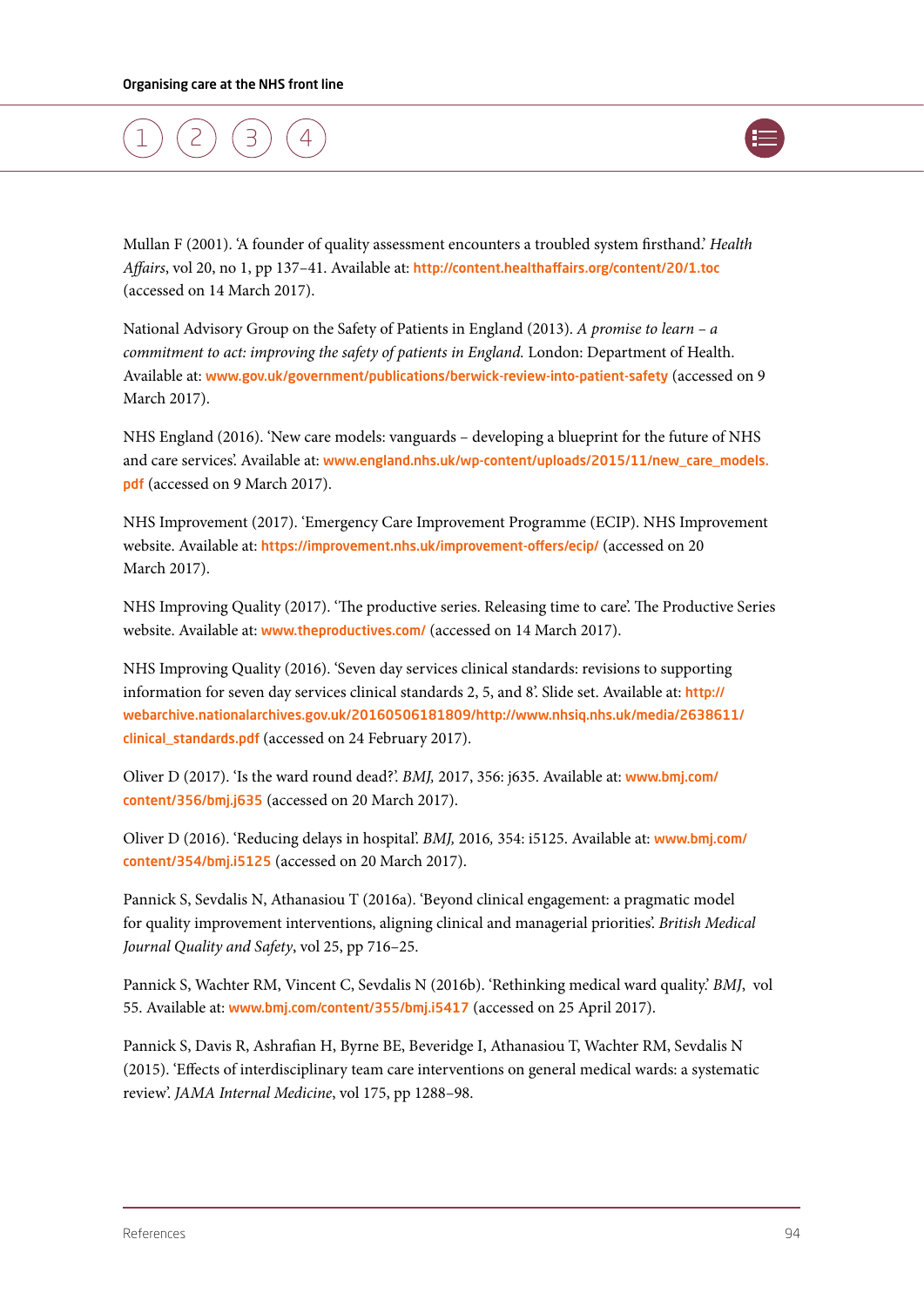

Pannick S, Beveridge I, Wachter RM, Sevdalis N (2014). 'Improving the quality and safety of care on the medical ward: a review and synthesis of the evidence base'. *European Journal of Internal Medicine*, vol 25, pp 874–87.

Press J (2014). 'Instant replay – a quarterback's view of care coordination'. *New England Journal of Medicine,* vol 371, pp 489–91.

Royal College of Physicians (2016a). *Being a junior doctor* [online]. Royal College of Physicians website. Available at: [www.rcplondon.ac.uk/guidelines-policy/being-junior-doctor](http://www.rcplondon.ac.uk/guidelines-policy/being-junior-doctor) (accessed on 24 February 2017).

Royal College of Physicians (2016b). *Focus on physicians: census of consultant physicians and higher specialty trainees 2015–16.* Available at: [www.rcplondon.ac.uk/projects/outputs/2015-16-census-uk](http://www.rcplondon.ac.uk/projects/outputs/2015-16-census-uk-consultants-and-higher-specialty-trainees)[consultants-and-higher-specialty-trainees](http://www.rcplondon.ac.uk/projects/outputs/2015-16-census-uk-consultants-and-higher-specialty-trainees) (accessed on 9 March 2017).

Royal College of Physicians (2016c). *Keeping medicine brilliant: improving working conditions in acute settings* [online]. Royal College of Physicians website. Available at: [www.rcplondon.ac.uk/](http://www.rcplondon.ac.uk/guidelines-policy/keeping-medicine-brilliant) [guidelines-policy/keeping-medicine-brilliant](http://www.rcplondon.ac.uk/guidelines-policy/keeping-medicine-brilliant) (accessed on 24 February 2017).

Royal College of Physicians (2016d). *Underfunded, underdoctored, overstretched: the NHS in 2016*  [online]. Royal College of Physicians website. Available at: [www.rcplondon.ac.uk/guidelines-policy/](http://www.rcplondon.ac.uk/guidelines-policy/underfunded-underdoctored-overstretched-nhs-2016) [underfunded-underdoctored-overstretched-nhs-2016](http://www.rcplondon.ac.uk/guidelines-policy/underfunded-underdoctored-overstretched-nhs-2016) (accessed on 24 February 2017).

Royal College of Physicians (2015). *Acute care toolkit no 11: using data to improve care* [online]. Royal College of Physicians website. Available at: [www.rcplondon.ac.uk/guidelines-policy/acute-care](http://www.rcplondon.ac.uk/guidelines-policy/acute-care-toolkit-11-using-data-improve-care)[toolkit-11-using-data-improve-care](http://www.rcplondon.ac.uk/guidelines-policy/acute-care-toolkit-11-using-data-improve-care) (accessed on 24 February 2017).

Royal College of Physicians (2012). *Hospitals on the edge? The time for action* [online]. Royal College of Physicians website. Available at: [www.rcplondon.ac.uk/guidelines-policy/hospitals-edge-time-action](http://www.rcplondon.ac.uk/guidelines-policy/hospitals-edge-time-action) (accessed on 24 February 2017).

Royal College of Physicians, Royal College of Nursing (2012). *Ward rounds in medicine: principles for best practice* [online]. Royal College of Physicians website. Available at: [www.rcplondon.ac.uk/](http://www.rcplondon.ac.uk/projects/outputs/ward-rounds-medicine-principles-best-practice) [projects/outputs/ward-rounds-medicine-principles-best-practice](http://www.rcplondon.ac.uk/projects/outputs/ward-rounds-medicine-principles-best-practice) (accessed on 24 February 2017).

Spear S (2017). *Fast discovery: the imperative for high-velocity learning by everyone, about everything, all of the time.* London: The Health Foundation. Available at: [www.health.org.uk/publication/fast](http://www.health.org.uk/publication/fast-discovery)[discovery](http://www.health.org.uk/publication/fast-discovery) (accessed on 24 February 2017).

Stavert R, Lott J (2013). 'The bystander effect in medical care'. *New England Journal of Medicine,* vol 368, pp 8–9.

Sweeney K, Toy E, Cornwell J (2009). 'A patient's journey. Mesothelioma'. *British Medical Journal,*  2009, 339: b2862 doi: 10.1136/BMJ.b2862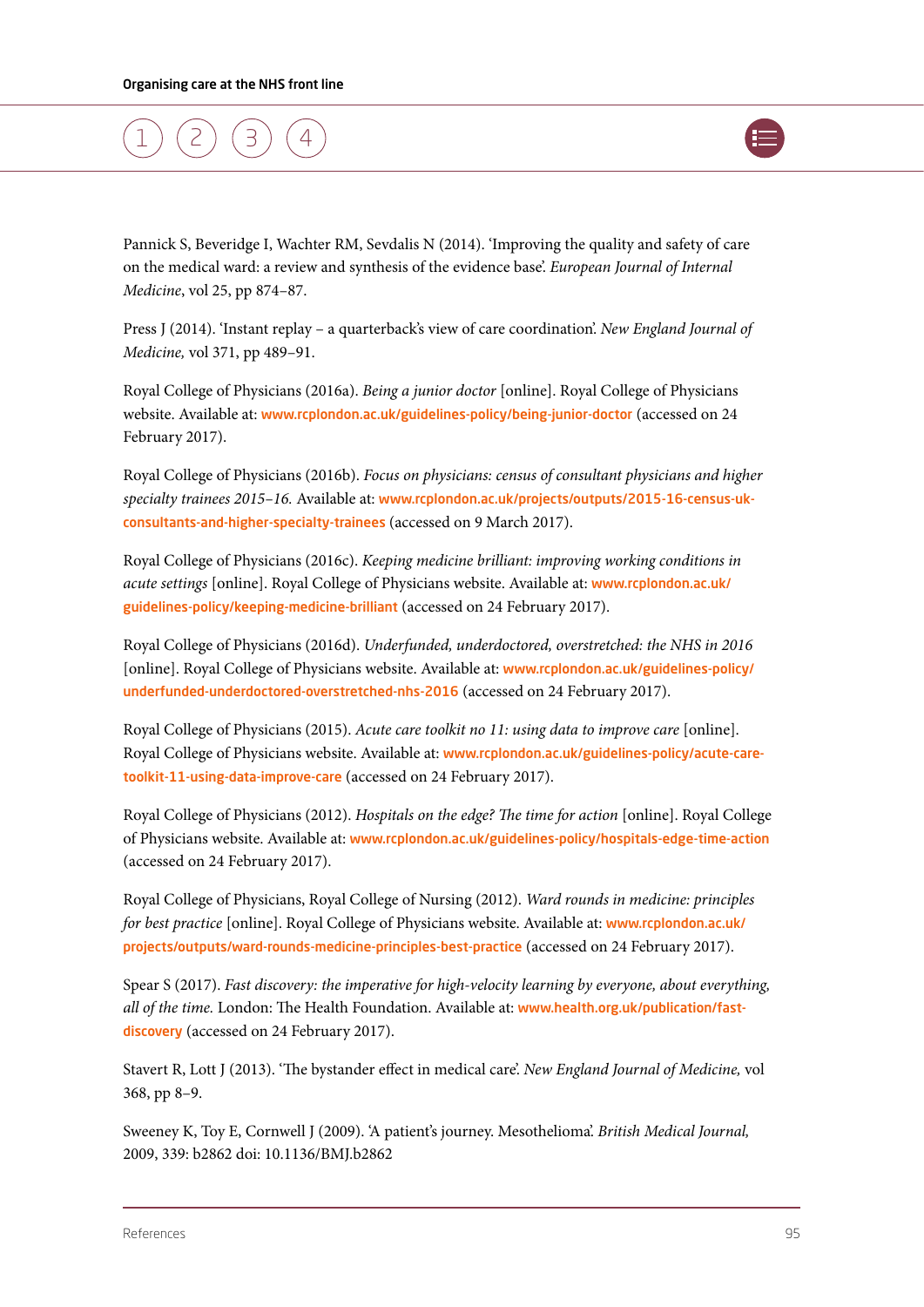

Swensen S, Meyer G, Nelson E, Hunt Jr GC, Pryor DB, Weissberg JI, Kaplan GS, Daley J, Yates GR, Chassin MR, James BC, Berwick DM (2010). 'Cottage industry to postindustrial care – the revolution in health care delivery'. *New England Journal of Medicine,* vol 362, e12.

The King's Fund (2014). 'What is PFCC and why is it needed?.' The King's Fund website. Available at: www.kingsfund.org.uk/projects/pfcc/what-pfcc-and-why-it-needed (accessed on 10 April 2017).

The Point of Care Foundation (2016). *Patient and family-centred care (PFCC) toolkit*. Point of Care Foundation website. Available at: [www.pointofcarefoundation.org.uk/resource/patient-family-centred](http://www.pointofcarefoundation.org.uk/resource/patient-family-centred-care-toolkit/)[care-toolkit/](http://www.pointofcarefoundation.org.uk/resource/patient-family-centred-care-toolkit/) (accessed on 6 March 2017)

The Point of Care Foundation (undated). 'Schwartz Rounds'. The Point of Care Foundation website. Available at [www.pointofcarefoundation.org.uk/our-work/schwartz-rounds/](http://www.pointofcarefoundation.org.uk/our-work/schwartz-rounds/) (accessed on 6 March 2017).

Tucker AL (2004). 'The impact of operational failures on hospital nurses and their patients'. *Journal of Operations Management*, vol 22, pp 151–69.

Weick K, Sutcliffe K (2001). *Managing the unexpected: assuring high performance in an sage of complexity.* New Jersey: Wiley, Jossey Bass.

West M, Eckert R, Collins B, Chowla R (2017). *Caring to change: how compassionate leadership can stimulate innovation in health care*. London The King's Fund.

Wise M (2017). *On the toss of a coin*. Leicester: Troubadour.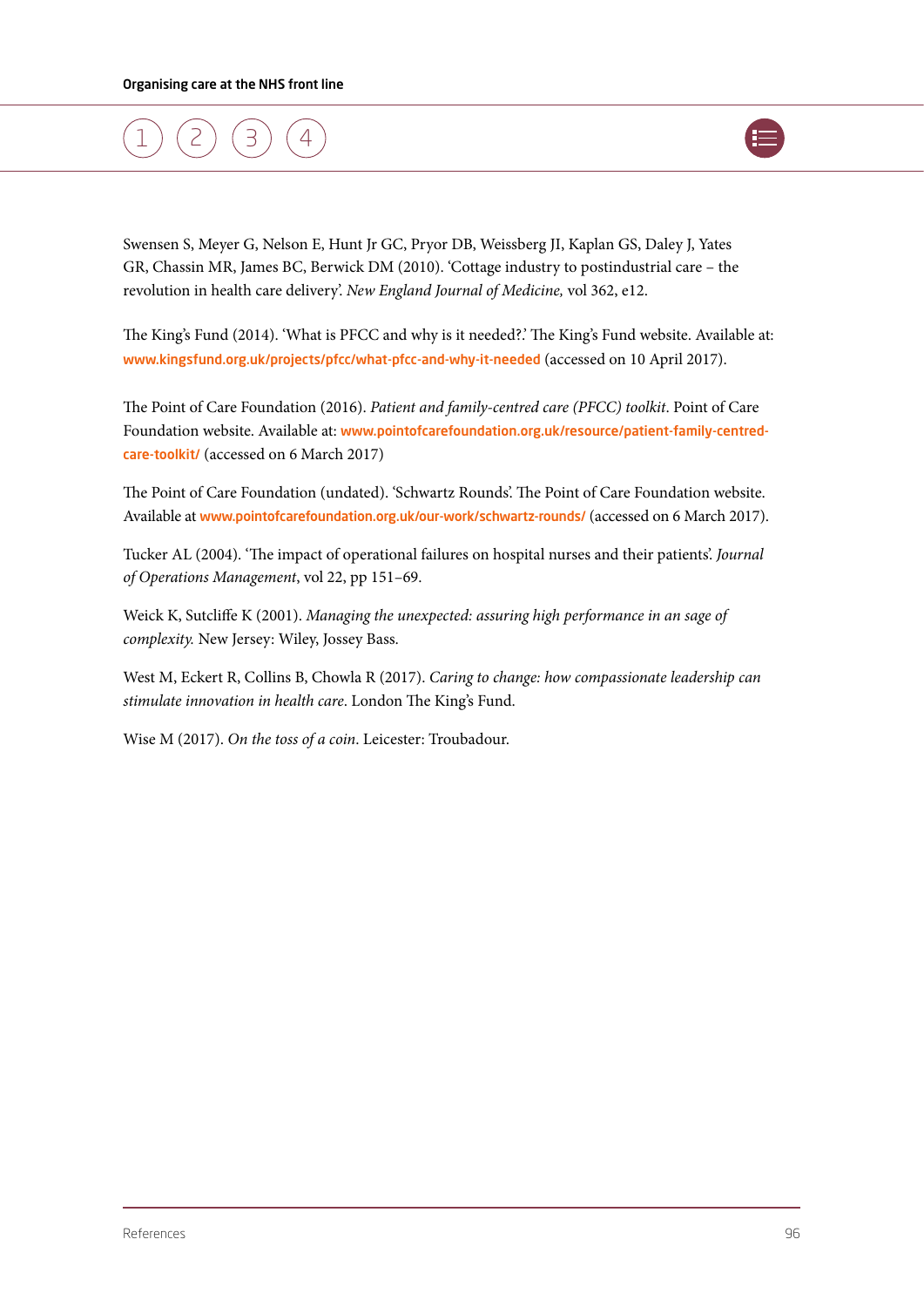

### About the editors

**Chris Ham** leads the work of The King's Fund. He rejoined the Fund in 2010, having previously worked here between 1986 and 1992. He has held posts at the universities of Birmingham, Bristol and Leeds and is currently emeritus professor at the University of Birmingham. He is an honorary fellow of the Royal College of Physicians of London and the Royal College of General Practitioners.

Chris was director of the strategy unit in the Department of Health between 2000 and 2004, has advised the WHO and the World Bank, and has acted as a consultant to a number of governments. He has been a non-executive director of the Heart of England NHS Foundation Trust, and a governor of the Health Foundation and the Canadian Health Services Research Foundation.

Chris researches and writes on all aspects of health reform and is a sought-after speaker. He was awarded a CBE in 2004 for his services to the NHS and an honorary doctorate by the University of Kent in 2012.

**Don Berwick** became an international visiting fellow at The King's Fund in 2015 and contributes to the Fund's broader work to improve health and care in the NHS.

Don works widely with governmental and non-governmental organisations throughout England as part of his efforts in support of improvement of care, outcomes and costs within the NHS in England.

A paediatrician by background, Don was the founding chief executive of the Institute for Healthcare Improvement for 19 years. In 2010, he was appointed Administrator of the Centers for Medicare and Medicaid Services (the federal agency overseeing Medicare and Medicaid), a position that he held until December 2011. He has served on the faculties of the Harvard Medical School and Harvard School of Public Health.

In 2013 he carried out a review of patient safety in the NHS on behalf of Prime Minister David Cameron. Recognised as a leading authority on health care quality and improvement, Don has authored or co-authored more than 160 scientific articles and six books.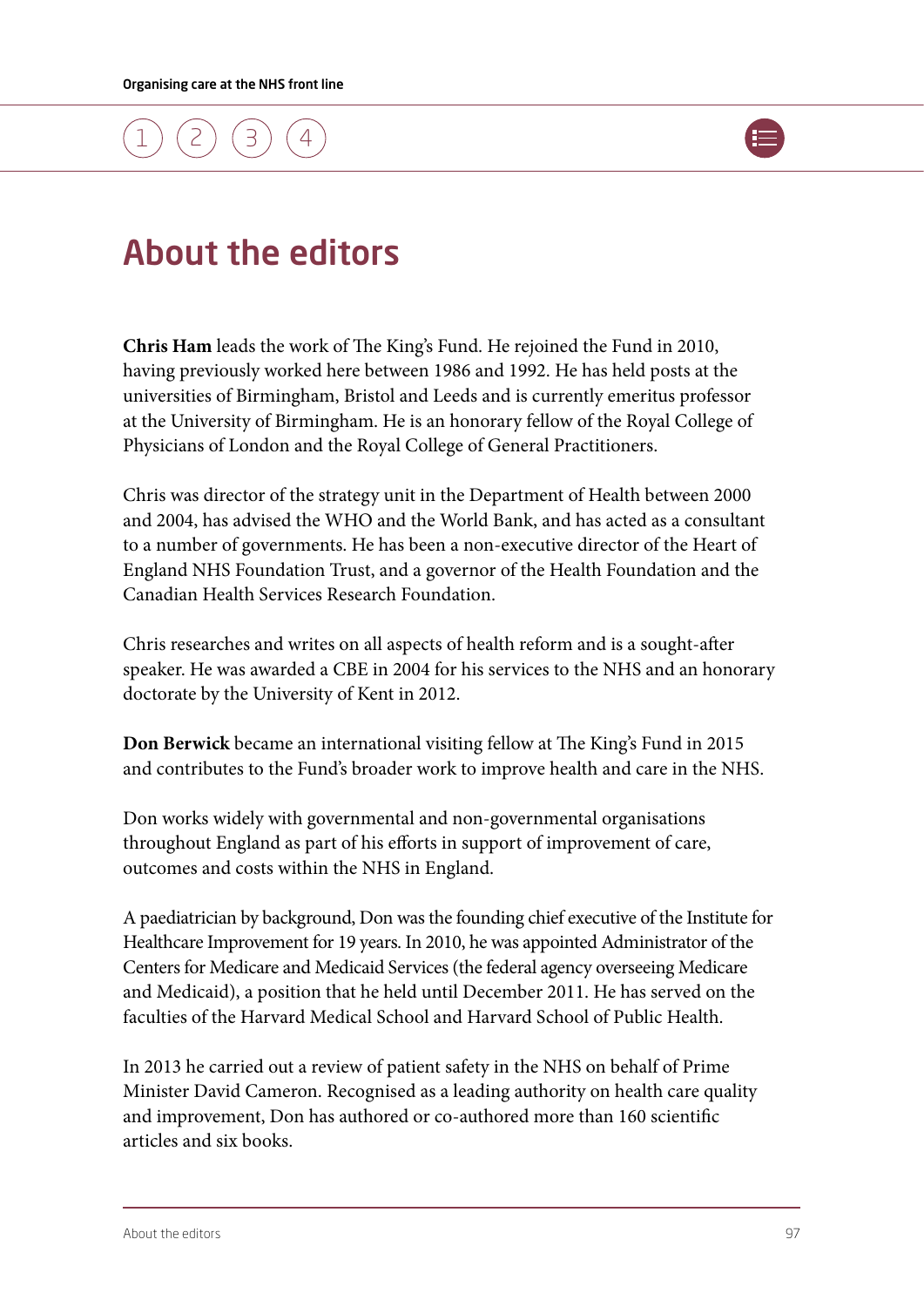

### Acknowledgements

We are indebted to many people who contributed their ideas and insights to the work that lies behind this report. Special thanks are due to Marianne Griffiths and her colleagues at Western Sussex Hospitals NHS Foundation Trust for inviting us to visit and learn from their experience and being generous with their time. Gordon Caldwell allowed us privileged access to his ward round and opened our eyes to the challenges he and colleagues face in providing clinical care in today's NHS. Our fellow authors were enthusiastic in taking up our invitation to contribute their perspectives on the puzzle we encountered at Worthing Hospital and gracious in responding to our requests and suggestions during the editing process. Many others helped guide and educate us in our inquiry. We are particularly grateful to David Oliver who kindly commented on earlier drafts and forced us to clarify our thinking on several points. Participants at the two roundtables we organised offered invaluable confirmation and challenge as the work progressed. Within The King's Fund, we received great support from Laura Carter, Katie Mantell and Lisa Oxlade. Colleagues at NHS England and NHS Improvement worked with us to enable Don to spend time with leaders in the new care models programme which indirectly led to our interest in the issues discussed in this report. We are responsible for any errors or omissions.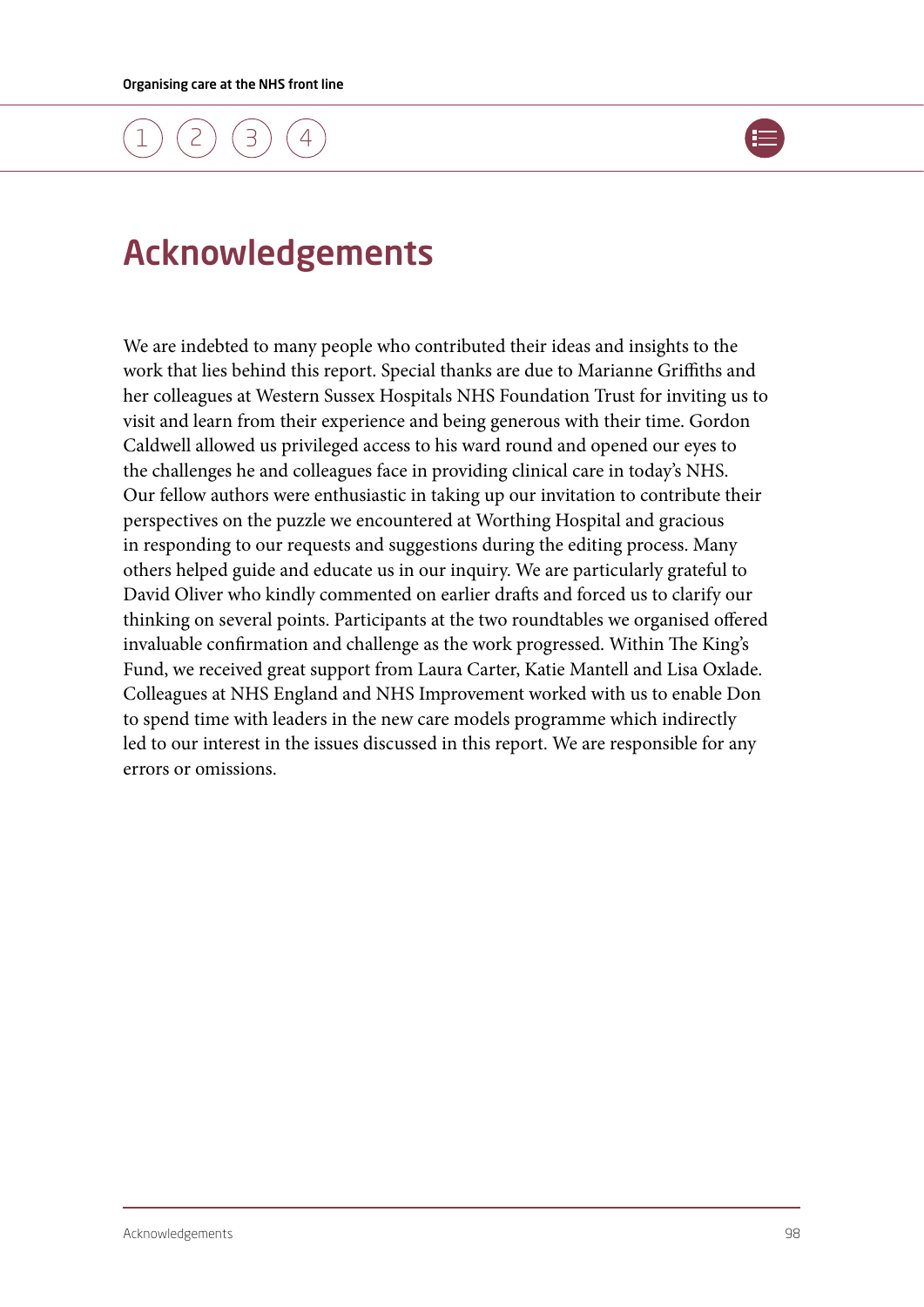

#### Published by

The King's Fund 11–13 Cavendish Square London W1G 0AN Tel: 020 7307 2568 Fax: 020 7307 2801

Email: publications@kingsfund.org.uk

#### [www.kingsfund.org.uk](http://www.kingsfund.org.uk)

© The King's Fund 2017

First published 2017 by The King's Fund

Charity registration number: 1126980

All rights reserved, including the right of reproduction in whole or in part in any form

ISBN: 978 1 909029 72 9

A catalogue record for this publication is available from the British Library

Edited by Anna Brown

Typeset by Peter Powell

Printed in the UK by The King's Fund

The King's Fund is an independent charity working to improve health and care in England. We help to shape policy and practice through research and analysis; develop individuals, teams and organisations; promote understanding of the health and social care system; and bring people together to learn, share knowledge and debate. Our vision is that the best possible care is available to all.

www.kingsfund.org.uk **y** @thekingsfund